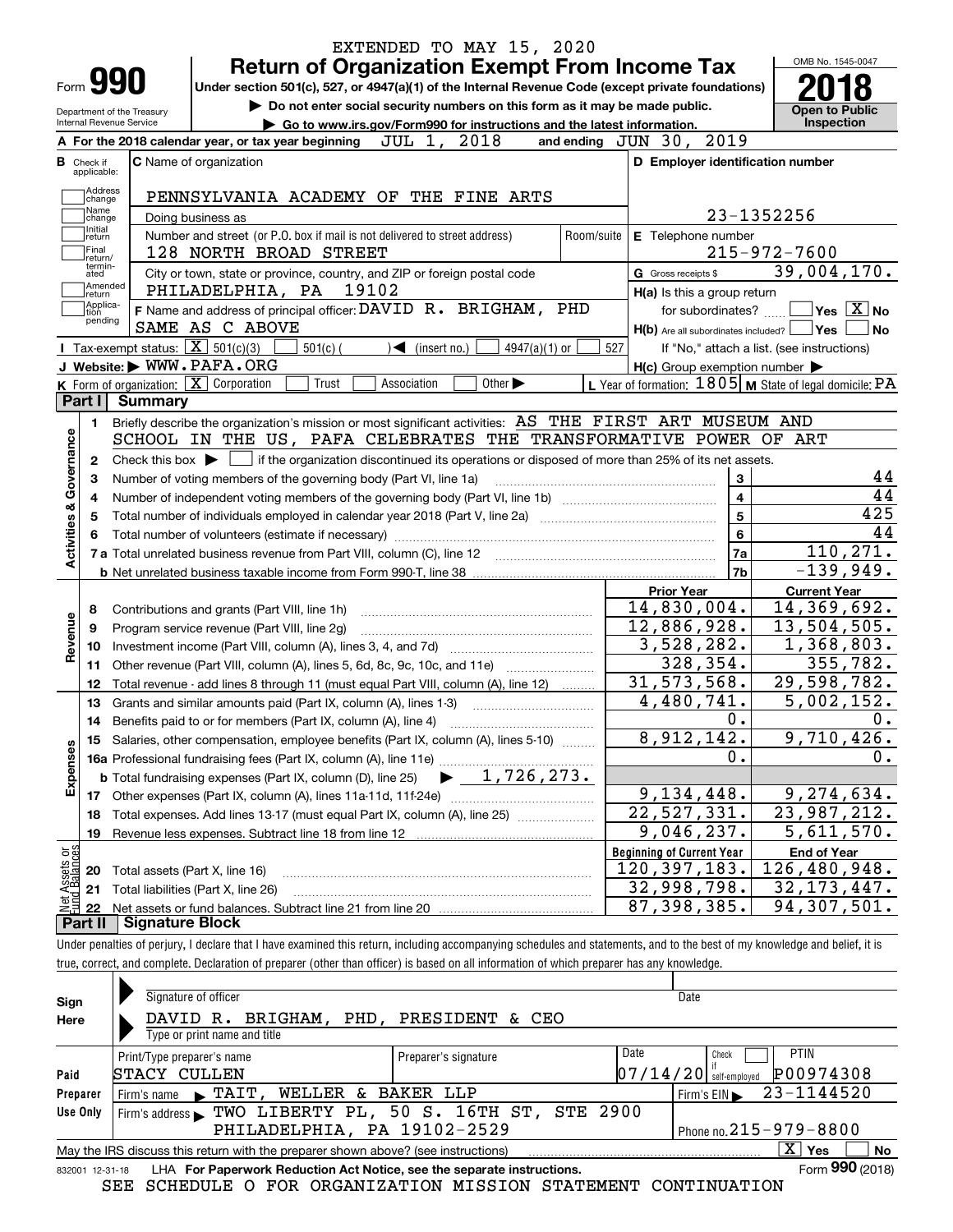| Part III     | 23-1352256<br>PENNSYLVANIA ACADEMY OF THE FINE ARTS<br>Page 2<br>Form 990 (2018)<br><b>Statement of Program Service Accomplishments</b>                                                                |
|--------------|--------------------------------------------------------------------------------------------------------------------------------------------------------------------------------------------------------|
|              |                                                                                                                                                                                                        |
| 1            | Briefly describe the organization's mission:                                                                                                                                                           |
|              | THE ACADEMY OPERATES A POST-SECONDARY EDUCATIONAL PROGRAM IN FINE ARTS                                                                                                                                 |
|              | AS WELL AS A GALLERY COLLECTION OF AMERICAN ART.<br>IN ADDITION,<br>THE<br>ACADEMY SPONSORS FINE ARTS CLASSES FOR ALL AGES AND FREE ARTS                                                               |
|              | PROGRAMS.                                                                                                                                                                                              |
| $\mathbf{2}$ | Did the organization undertake any significant program services during the year which were not listed on the                                                                                           |
|              | $\overline{\ }$ Yes $\overline{\phantom{X}}$ No<br>prior Form 990 or 990-EZ?                                                                                                                           |
|              | If "Yes," describe these new services on Schedule O.                                                                                                                                                   |
| 3            | $\overline{Y}$ es $\overline{X}$ No<br>Did the organization cease conducting, or make significant changes in how it conducts, any program services?<br>If "Yes," describe these changes on Schedule O. |
| 4            | Describe the organization's program service accomplishments for each of its three largest program services, as measured by expenses.                                                                   |
|              | Section 501(c)(3) and 501(c)(4) organizations are required to report the amount of grants and allocations to others, the total expenses, and                                                           |
|              | revenue, if any, for each program service reported.                                                                                                                                                    |
|              | $\overline{5,002,152.}$ ) (Revenue \$<br>$16$ , $011$ , $175$ . including grants of \$<br>11,632,617.<br>(Expenses \$<br>4a (Code:                                                                     |
|              | PAFA'S POST-SECONDARY FINE ARTS PROGRAM OFFERS PROGRAMS IN PAINTING,<br>PRINT-MAKING, SCULPTING AND DRAWING. THE SCHOOL GRANTS A FOUR YEAR                                                             |
|              | CERTIFICATE, A BACHELOR OF FINE ARTS DEGREE, AND A MASTER OF FINE ARTS                                                                                                                                 |
|              | DEGREE.                                                                                                                                                                                                |
|              |                                                                                                                                                                                                        |
|              |                                                                                                                                                                                                        |
|              |                                                                                                                                                                                                        |
|              |                                                                                                                                                                                                        |
|              |                                                                                                                                                                                                        |
|              |                                                                                                                                                                                                        |
|              |                                                                                                                                                                                                        |
| 4b.          | 1,359,312.<br>3,199,446.<br>) (Expenses \$<br>including grants of \$<br>) (Revenue \$<br>(Code:<br>PAFA OPERATES A GALLERY THAT DISPLAYS GREAT WORKS OF AMERICAN ART.<br>IT                            |
|              | IS THE OLDEST SUCH GALLERY IN THE U.S. AND ITS PRINCIPAL BUILDING IS A                                                                                                                                 |
|              | HISTORICAL STRUCTURE.<br>THE SCHOOL ALSO HOSTS SEVERAL SPECIAL                                                                                                                                         |
|              | EXHIBITIONS EACH YEAR.                                                                                                                                                                                 |
|              |                                                                                                                                                                                                        |
|              |                                                                                                                                                                                                        |
|              |                                                                                                                                                                                                        |
|              |                                                                                                                                                                                                        |
|              |                                                                                                                                                                                                        |
|              |                                                                                                                                                                                                        |
|              | 1, 292, 663. including grants of \$<br>793,091.                                                                                                                                                        |
| 4с           | (Code:<br>(Expenses \$<br>) (Revenue \$<br>PUBLIC EDUCATION TEAM SPONSORS FINE ART CLASSES FOR ALL AGES BOTH ON                                                                                        |
|              | AND OFF-SITE.                                                                                                                                                                                          |
|              |                                                                                                                                                                                                        |
|              |                                                                                                                                                                                                        |
|              |                                                                                                                                                                                                        |
|              |                                                                                                                                                                                                        |
|              |                                                                                                                                                                                                        |
|              |                                                                                                                                                                                                        |
|              |                                                                                                                                                                                                        |
|              |                                                                                                                                                                                                        |
| 4d           | Other program services (Describe in Schedule O.)                                                                                                                                                       |
|              | (Expenses \$<br>(Revenue \$<br>including grants of \$                                                                                                                                                  |
| 4е           | 20, 503, 284.<br>Total program service expenses                                                                                                                                                        |
|              | Form 990 (2018)                                                                                                                                                                                        |
|              | 832002 12-31-18                                                                                                                                                                                        |

2 12190714 758275 3081.000 2018.06010 PENNSYLVANIA ACADEMY OF T 3081.001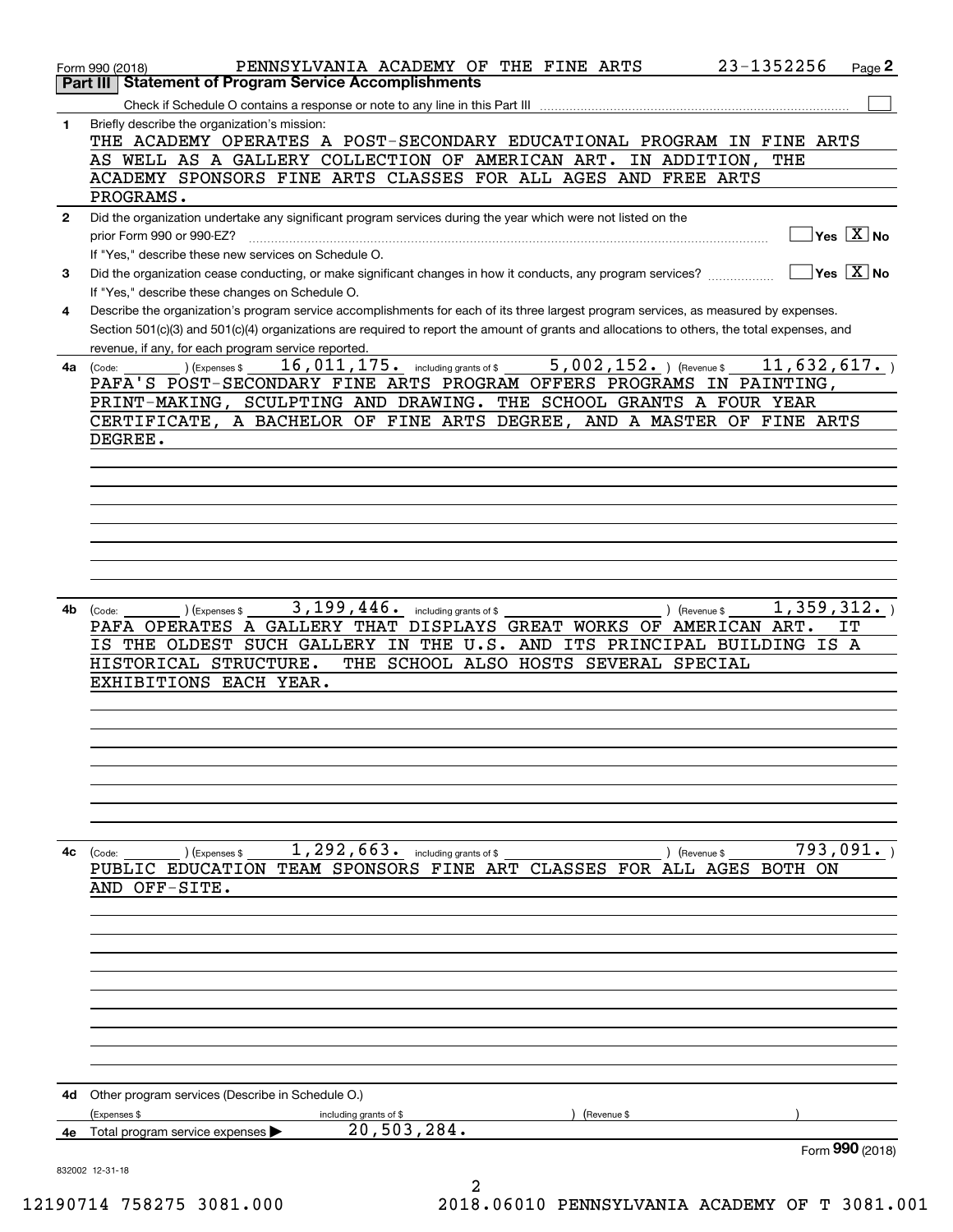|  | Form 990 (2018) |
|--|-----------------|
|  |                 |

|     |                                                                                                                                                                                                                                |                 | Yes <sub>1</sub> | No                    |
|-----|--------------------------------------------------------------------------------------------------------------------------------------------------------------------------------------------------------------------------------|-----------------|------------------|-----------------------|
| 1.  | Is the organization described in section $501(c)(3)$ or $4947(a)(1)$ (other than a private foundation)?                                                                                                                        |                 |                  |                       |
|     |                                                                                                                                                                                                                                | 1               | х                |                       |
| 2   | Is the organization required to complete Schedule B, Schedule of Contributors? [11] Content of Content of Content of Contributors? [11] All of Contributors and Content of Content of the Organization required to complete th | $\overline{2}$  | $\mathbf X$      |                       |
| 3   | Did the organization engage in direct or indirect political campaign activities on behalf of or in opposition to candidates for                                                                                                |                 |                  |                       |
|     |                                                                                                                                                                                                                                | 3               |                  | X.                    |
| 4   | Section 501(c)(3) organizations. Did the organization engage in lobbying activities, or have a section 501(h) election in effect                                                                                               |                 |                  |                       |
|     |                                                                                                                                                                                                                                | 4               | X                |                       |
| 5   | Is the organization a section 501(c)(4), 501(c)(5), or 501(c)(6) organization that receives membership dues, assessments, or                                                                                                   |                 |                  |                       |
|     |                                                                                                                                                                                                                                | 5               |                  | X.                    |
| 6   | Did the organization maintain any donor advised funds or any similar funds or accounts for which donors have the right to                                                                                                      |                 |                  | X.                    |
|     | provide advice on the distribution or investment of amounts in such funds or accounts? If "Yes," complete Schedule D, Part I                                                                                                   | 6               |                  |                       |
| 7   | Did the organization receive or hold a conservation easement, including easements to preserve open space,                                                                                                                      | $\overline{7}$  |                  | x                     |
|     | Did the organization maintain collections of works of art, historical treasures, or other similar assets? If "Yes," complete                                                                                                   |                 |                  |                       |
| 8   |                                                                                                                                                                                                                                | 8               | х                |                       |
| 9   | Did the organization report an amount in Part X, line 21, for escrow or custodial account liability, serve as a custodian for                                                                                                  |                 |                  |                       |
|     | amounts not listed in Part X; or provide credit counseling, debt management, credit repair, or debt negotiation services?                                                                                                      |                 |                  |                       |
|     |                                                                                                                                                                                                                                | 9               |                  | x                     |
| 10  | If "Yes," complete Schedule D, Part IV<br>Did the organization, directly or through a related organization, hold assets in temporarily restricted endowments, permanent                                                        |                 |                  |                       |
|     |                                                                                                                                                                                                                                | 10              | х                |                       |
| 11  | If the organization's answer to any of the following questions is "Yes," then complete Schedule D, Parts VI, VII, VIII, IX, or X                                                                                               |                 |                  |                       |
|     | as applicable.                                                                                                                                                                                                                 |                 |                  |                       |
| а   | Did the organization report an amount for land, buildings, and equipment in Part X, line 10? If "Yes," complete Schedule D,                                                                                                    |                 |                  |                       |
|     |                                                                                                                                                                                                                                | 11a             | х                |                       |
| b   | Did the organization report an amount for investments - other securities in Part X, line 12 that is 5% or more of its total                                                                                                    |                 |                  |                       |
|     |                                                                                                                                                                                                                                | 11b             | X                |                       |
| с   | Did the organization report an amount for investments - program related in Part X, line 13 that is 5% or more of its total                                                                                                     |                 |                  |                       |
|     |                                                                                                                                                                                                                                | 11c             |                  | X.                    |
| d   | Did the organization report an amount for other assets in Part X, line 15 that is 5% or more of its total assets reported in                                                                                                   |                 |                  |                       |
|     |                                                                                                                                                                                                                                | 11d             |                  | x                     |
| е   | Did the organization report an amount for other liabilities in Part X, line 25? If "Yes," complete Schedule D, Part X                                                                                                          | 11e             | X                |                       |
| f   | Did the organization's separate or consolidated financial statements for the tax year include a footnote that addresses                                                                                                        |                 |                  |                       |
|     | the organization's liability for uncertain tax positions under FIN 48 (ASC 740)? If "Yes," complete Schedule D, Part X                                                                                                         | 11f             | X                |                       |
|     | 12a Did the organization obtain separate, independent audited financial statements for the tax year? If "Yes," complete                                                                                                        |                 |                  |                       |
|     | Schedule D, Parts XI and XII                                                                                                                                                                                                   | 12a             | X                |                       |
| b   | Was the organization included in consolidated, independent audited financial statements for the tax year?                                                                                                                      |                 |                  |                       |
|     | If "Yes," and if the organization answered "No" to line 12a, then completing Schedule D, Parts XI and XII is optional                                                                                                          | 12 <sub>b</sub> |                  | X                     |
| 13  | Is the organization a school described in section 170(b)(1)(A)(ii)? If "Yes," complete Schedule E                                                                                                                              | 13              | X                |                       |
| 14a | Did the organization maintain an office, employees, or agents outside of the United States?                                                                                                                                    | 14a             |                  | x                     |
| b   | Did the organization have aggregate revenues or expenses of more than \$10,000 from grantmaking, fundraising, business,                                                                                                        |                 |                  |                       |
|     | investment, and program service activities outside the United States, or aggregate foreign investments valued at \$100,000                                                                                                     |                 |                  |                       |
|     |                                                                                                                                                                                                                                | 14b             |                  | X.                    |
| 15  | Did the organization report on Part IX, column (A), line 3, more than \$5,000 of grants or other assistance to or for any                                                                                                      |                 |                  |                       |
|     |                                                                                                                                                                                                                                | 15              |                  | X.                    |
| 16  | Did the organization report on Part IX, column (A), line 3, more than \$5,000 of aggregate grants or other assistance to                                                                                                       |                 |                  |                       |
|     |                                                                                                                                                                                                                                | 16              |                  | X.                    |
| 17  | Did the organization report a total of more than \$15,000 of expenses for professional fundraising services on Part IX,                                                                                                        |                 |                  |                       |
|     |                                                                                                                                                                                                                                | 17              |                  | X.                    |
| 18  | Did the organization report more than \$15,000 total of fundraising event gross income and contributions on Part VIII, lines                                                                                                   |                 |                  |                       |
|     |                                                                                                                                                                                                                                | 18              | X                |                       |
| 19  | Did the organization report more than \$15,000 of gross income from gaming activities on Part VIII, line 9a? If "Yes."                                                                                                         |                 |                  |                       |
|     |                                                                                                                                                                                                                                | 19              |                  | X                     |
| 20a | Did the organization operate one or more hospital facilities? If "Yes," complete Schedule H                                                                                                                                    | <b>20a</b>      |                  | X                     |
| b   | If "Yes" to line 20a, did the organization attach a copy of its audited financial statements to this return?                                                                                                                   | 20 <sub>b</sub> |                  |                       |
| 21  | Did the organization report more than \$5,000 of grants or other assistance to any domestic organization or                                                                                                                    |                 |                  |                       |
|     |                                                                                                                                                                                                                                | 21              |                  | X.<br>Form 990 (2018) |
|     | 832003 12-31-18                                                                                                                                                                                                                |                 |                  |                       |

3

832003 12-31-18

12190714 758275 3081.000 2018.06010 PENNSYLVANIA ACADEMY OF T 3081.001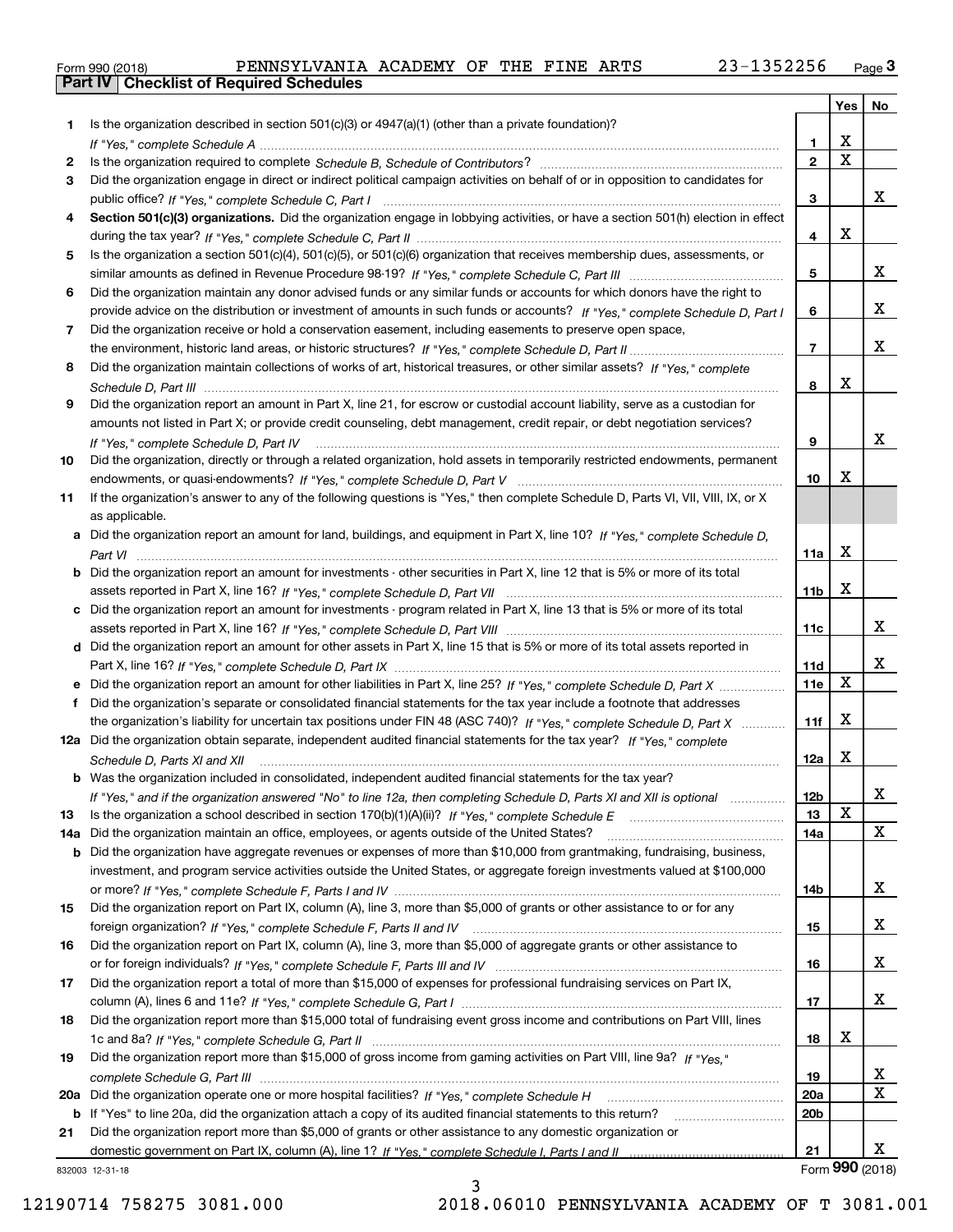|  | Form 990 (2018) |  |
|--|-----------------|--|
|  |                 |  |

*(continued)*

|               |                                                                                                                                    |           | Yes | No                      |
|---------------|------------------------------------------------------------------------------------------------------------------------------------|-----------|-----|-------------------------|
| 22            | Did the organization report more than \$5,000 of grants or other assistance to or for domestic individuals on                      |           |     |                         |
|               |                                                                                                                                    | 22        | X   |                         |
| 23            | Did the organization answer "Yes" to Part VII, Section A, line 3, 4, or 5 about compensation of the organization's current         |           |     |                         |
|               | and former officers, directors, trustees, key employees, and highest compensated employees? If "Yes," complete                     |           |     |                         |
|               |                                                                                                                                    | 23        | х   |                         |
|               | 24a Did the organization have a tax-exempt bond issue with an outstanding principal amount of more than \$100,000 as of the        |           |     |                         |
|               | last day of the year, that was issued after December 31, 2002? If "Yes," answer lines 24b through 24d and complete                 |           |     |                         |
|               |                                                                                                                                    | 24a       | X   |                         |
|               |                                                                                                                                    | 24b       |     | X                       |
|               | c Did the organization maintain an escrow account other than a refunding escrow at any time during the year to defease             |           |     |                         |
|               |                                                                                                                                    | 24c       |     | х                       |
|               |                                                                                                                                    | 24d       |     | $\mathbf X$             |
|               | 25a Section 501(c)(3), 501(c)(4), and 501(c)(29) organizations. Did the organization engage in an excess benefit                   |           |     |                         |
|               |                                                                                                                                    | 25a       |     | х                       |
|               | b Is the organization aware that it engaged in an excess benefit transaction with a disqualified person in a prior year, and       |           |     |                         |
|               | that the transaction has not been reported on any of the organization's prior Forms 990 or 990-EZ? If "Yes," complete              |           |     |                         |
|               | Schedule L. Part I                                                                                                                 | 25b       |     | х                       |
| 26            | Did the organization report any amount on Part X, line 5, 6, or 22 for receivables from or payables to any current or              |           |     |                         |
|               | former officers, directors, trustees, key employees, highest compensated employees, or disqualified persons? If "Yes."             |           |     |                         |
|               |                                                                                                                                    | 26        | X   |                         |
| 27            | Did the organization provide a grant or other assistance to an officer, director, trustee, key employee, substantial               |           |     |                         |
|               | contributor or employee thereof, a grant selection committee member, or to a 35% controlled entity or family member                |           |     |                         |
|               |                                                                                                                                    | 27        |     | x                       |
| 28            | Was the organization a party to a business transaction with one of the following parties (see Schedule L, Part IV                  |           |     |                         |
|               | instructions for applicable filing thresholds, conditions, and exceptions):                                                        |           |     |                         |
|               | a A current or former officer, director, trustee, or key employee? If "Yes," complete Schedule L, Part IV                          | 28a       |     | х                       |
|               | b A family member of a current or former officer, director, trustee, or key employee? If "Yes," complete Schedule L, Part IV       | 28b       |     | $\overline{\mathbf{x}}$ |
|               |                                                                                                                                    |           |     |                         |
|               | c An entity of which a current or former officer, director, trustee, or key employee (or a family member thereof) was an officer,  |           |     | х                       |
|               |                                                                                                                                    | 28c<br>29 | X   |                         |
| 29            |                                                                                                                                    |           |     |                         |
| 30            | Did the organization receive contributions of art, historical treasures, or other similar assets, or qualified conservation        |           | X   |                         |
|               |                                                                                                                                    | 30        |     |                         |
| 31            | Did the organization liquidate, terminate, or dissolve and cease operations?                                                       |           |     | х                       |
|               |                                                                                                                                    | 31        |     |                         |
| 32            | Did the organization sell, exchange, dispose of, or transfer more than 25% of its net assets? If "Yes," complete                   |           |     |                         |
|               |                                                                                                                                    | 32        |     | х                       |
| 33            | Did the organization own 100% of an entity disregarded as separate from the organization under Regulations                         |           |     |                         |
|               |                                                                                                                                    | 33        |     | х                       |
| 34            | Was the organization related to any tax-exempt or taxable entity? If "Yes," complete Schedule R, Part II, III, or IV, and          |           |     |                         |
|               |                                                                                                                                    | 34        |     | х<br>$\mathbf X$        |
|               | 35a Did the organization have a controlled entity within the meaning of section 512(b)(13)?                                        | 35a       |     |                         |
|               | <b>b</b> If "Yes" to line 35a, did the organization receive any payment from or engage in any transaction with a controlled entity |           |     |                         |
|               |                                                                                                                                    | 35b       |     |                         |
| 36            | Section 501(c)(3) organizations. Did the organization make any transfers to an exempt non-charitable related organization?         |           |     |                         |
|               |                                                                                                                                    | 36        |     | x                       |
| 37            | Did the organization conduct more than 5% of its activities through an entity that is not a related organization                   |           |     |                         |
|               | and that is treated as a partnership for federal income tax purposes? If "Yes," complete Schedule R, Part VI                       | 37        |     | x                       |
| 38            | Did the organization complete Schedule O and provide explanations in Schedule O for Part VI, lines 11b and 19?                     |           | х   |                         |
| <b>Part V</b> | Note. All Form 990 filers are required to complete Schedule O<br><b>Statements Regarding Other IRS Filings and Tax Compliance</b>  | 38        |     |                         |
|               | Check if Schedule O contains a response or note to any line in this Part V                                                         |           |     |                         |
|               |                                                                                                                                    |           |     |                         |
|               | 162                                                                                                                                |           | Yes | No                      |
|               | 1a<br>0                                                                                                                            |           |     |                         |
|               | <b>b</b> Enter the number of Forms W-2G included in line 1a. Enter -0- if not applicable <i>manumumumum</i><br>1b                  |           |     |                         |
|               | c Did the organization comply with backup withholding rules for reportable payments to vendors and reportable gaming               |           | X   |                         |
|               | (gambling) winnings to prize winners?                                                                                              | 1c        |     | Form 990 (2018)         |
|               | 832004 12-31-18                                                                                                                    |           |     |                         |
|               | 4                                                                                                                                  |           |     |                         |

12190714 758275 3081.000 2018.06010 PENNSYLVANIA ACADEMY OF T 3081.001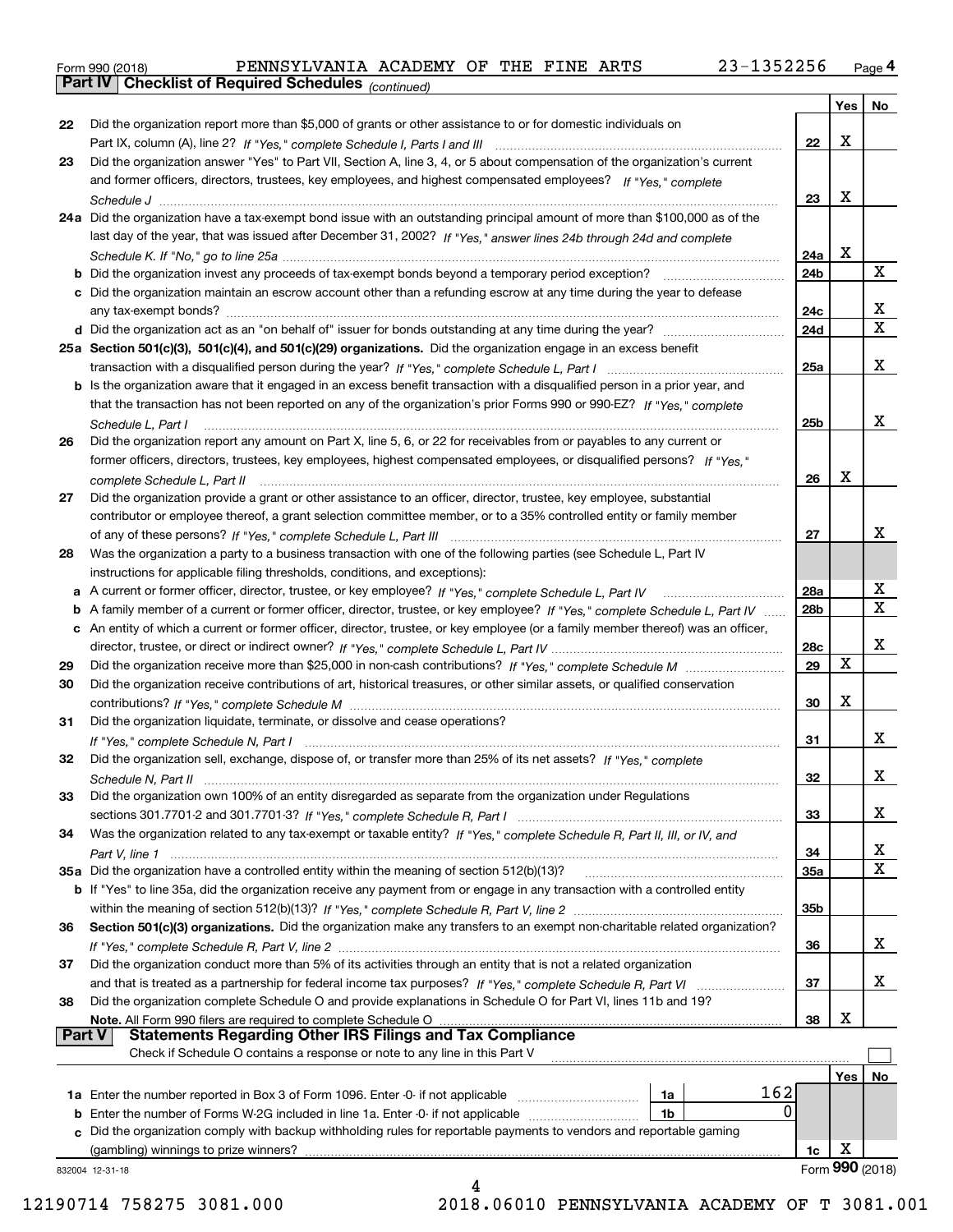| Form 990 (2018) | PENNSYLVANIA ACADEMY OF THE FINE ARTS                                                          |  |  | $23 - 1352256$ | Page 5 |
|-----------------|------------------------------------------------------------------------------------------------|--|--|----------------|--------|
|                 | <b>Part V</b> Statements Regarding Other IRS Filings and Tax Compliance <sub>(continued)</sub> |  |  |                |        |

|        |                                                                                                                                                                                         |                 |     |                      | Yes         | No |
|--------|-----------------------------------------------------------------------------------------------------------------------------------------------------------------------------------------|-----------------|-----|----------------------|-------------|----|
|        | 2a Enter the number of employees reported on Form W-3, Transmittal of Wage and Tax Statements,                                                                                          |                 |     |                      |             |    |
|        | filed for the calendar year ending with or within the year covered by this return                                                                                                       | 2a              | 425 |                      |             |    |
|        |                                                                                                                                                                                         |                 |     | 2 <sub>b</sub>       | X           |    |
|        | <b>Note.</b> If the sum of lines 1a and 2a is greater than 250, you may be required to $e$ -file (see instructions)                                                                     |                 |     |                      |             |    |
|        | 3a Did the organization have unrelated business gross income of \$1,000 or more during the year?                                                                                        |                 |     | 3a                   | X           |    |
|        |                                                                                                                                                                                         |                 |     | 3 <sub>b</sub>       | $\mathbf X$ |    |
|        | 4a At any time during the calendar year, did the organization have an interest in, or a signature or other authority over, a                                                            |                 |     |                      |             |    |
|        | financial account in a foreign country (such as a bank account, securities account, or other financial account)?                                                                        |                 |     | 4a                   |             | x  |
|        | <b>b</b> If "Yes," enter the name of the foreign country:                                                                                                                               |                 |     |                      |             |    |
|        | See instructions for filing requirements for FinCEN Form 114, Report of Foreign Bank and Financial Accounts (FBAR).                                                                     |                 |     |                      |             | х  |
| 5а     | Was the organization a party to a prohibited tax shelter transaction at any time during the tax year?                                                                                   |                 |     | 5a<br>5 <sub>b</sub> |             | X  |
| b<br>с |                                                                                                                                                                                         |                 |     | 5c                   |             |    |
|        | 6a Does the organization have annual gross receipts that are normally greater than \$100,000, and did the organization solicit                                                          |                 |     |                      |             |    |
|        | any contributions that were not tax deductible as charitable contributions?                                                                                                             |                 |     | 6a                   |             | x  |
|        | b If "Yes," did the organization include with every solicitation an express statement that such contributions or gifts                                                                  |                 |     |                      |             |    |
|        | were not tax deductible?                                                                                                                                                                |                 |     | 6b                   |             |    |
| 7      | Organizations that may receive deductible contributions under section 170(c).                                                                                                           |                 |     |                      |             |    |
| а      | Did the organization receive a payment in excess of \$75 made partly as a contribution and partly for goods and services provided to the payor?                                         |                 |     | 7a                   | х           |    |
|        | If "Yes," did the organization notify the donor of the value of the goods or services provided?                                                                                         |                 |     | 7b                   | Χ           |    |
| с      | Did the organization sell, exchange, or otherwise dispose of tangible personal property for which it was required                                                                       |                 |     |                      |             |    |
|        | to file Form 8282?                                                                                                                                                                      |                 |     | 7с                   |             | x  |
| d      | If "Yes," indicate the number of Forms 8282 filed during the year                                                                                                                       | 7d              |     |                      |             |    |
|        | Did the organization receive any funds, directly or indirectly, to pay premiums on a personal benefit contract?                                                                         |                 |     | 7e                   |             | х  |
| Ť      | Did the organization, during the year, pay premiums, directly or indirectly, on a personal benefit contract?                                                                            |                 |     | 7f                   |             | X  |
| g      | If the organization received a contribution of qualified intellectual property, did the organization file Form 8899 as required?                                                        |                 |     | 7g                   |             |    |
| h      | If the organization received a contribution of cars, boats, airplanes, or other vehicles, did the organization file a Form 1098-C?                                                      |                 |     | 7h                   |             |    |
| 8      | Sponsoring organizations maintaining donor advised funds. Did a donor advised fund maintained by the                                                                                    |                 |     |                      |             |    |
|        | sponsoring organization have excess business holdings at any time during the year?                                                                                                      |                 |     | 8                    |             |    |
| 9      | Sponsoring organizations maintaining donor advised funds.                                                                                                                               |                 |     | 9a                   |             |    |
| а<br>b | Did the sponsoring organization make any taxable distributions under section 4966?<br>Did the sponsoring organization make a distribution to a donor, donor advisor, or related person? |                 |     | 9b                   |             |    |
| 10     | Section 501(c)(7) organizations. Enter:                                                                                                                                                 |                 |     |                      |             |    |
| а      |                                                                                                                                                                                         | 10a             |     |                      |             |    |
| b      | Gross receipts, included on Form 990, Part VIII, line 12, for public use of club facilities                                                                                             | 10 <sub>b</sub> |     |                      |             |    |
| 11     | Section 501(c)(12) organizations. Enter:                                                                                                                                                |                 |     |                      |             |    |
|        |                                                                                                                                                                                         | 11a             |     |                      |             |    |
|        | <b>b</b> Gross income from other sources (Do not net amounts due or paid to other sources against                                                                                       |                 |     |                      |             |    |
|        | amounts due or received from them.)                                                                                                                                                     | 11b             |     |                      |             |    |
|        | 12a Section 4947(a)(1) non-exempt charitable trusts. Is the organization filing Form 990 in lieu of Form 1041?                                                                          |                 |     | <b>12a</b>           |             |    |
|        | <b>b</b> If "Yes," enter the amount of tax-exempt interest received or accrued during the year <i>manument</i>                                                                          | 12b             |     |                      |             |    |
| 13     | Section 501(c)(29) qualified nonprofit health insurance issuers.                                                                                                                        |                 |     |                      |             |    |
|        | a Is the organization licensed to issue qualified health plans in more than one state?                                                                                                  |                 |     | 13a                  |             |    |
|        | Note. See the instructions for additional information the organization must report on Schedule O.                                                                                       |                 |     |                      |             |    |
|        | <b>b</b> Enter the amount of reserves the organization is required to maintain by the states in which the                                                                               |                 |     |                      |             |    |
|        |                                                                                                                                                                                         | 13 <sub>b</sub> |     |                      |             |    |
|        | 14a Did the organization receive any payments for indoor tanning services during the tax year?                                                                                          | 13с             |     | 14a                  |             | x  |
|        |                                                                                                                                                                                         |                 |     | 14b                  |             |    |
| 15     | Is the organization subject to the section 4960 tax on payment(s) of more than \$1,000,000 in remuneration or                                                                           |                 |     |                      |             |    |
|        |                                                                                                                                                                                         |                 |     | 15                   |             | x  |
|        | If "Yes," see instructions and file Form 4720, Schedule N.                                                                                                                              |                 |     |                      |             |    |
| 16     | Is the organization an educational institution subject to the section 4968 excise tax on net investment income?                                                                         |                 |     | 16                   |             | х  |
|        | If "Yes," complete Form 4720, Schedule O.                                                                                                                                               |                 |     |                      |             |    |

Form (2018) **990**

832005 12-31-18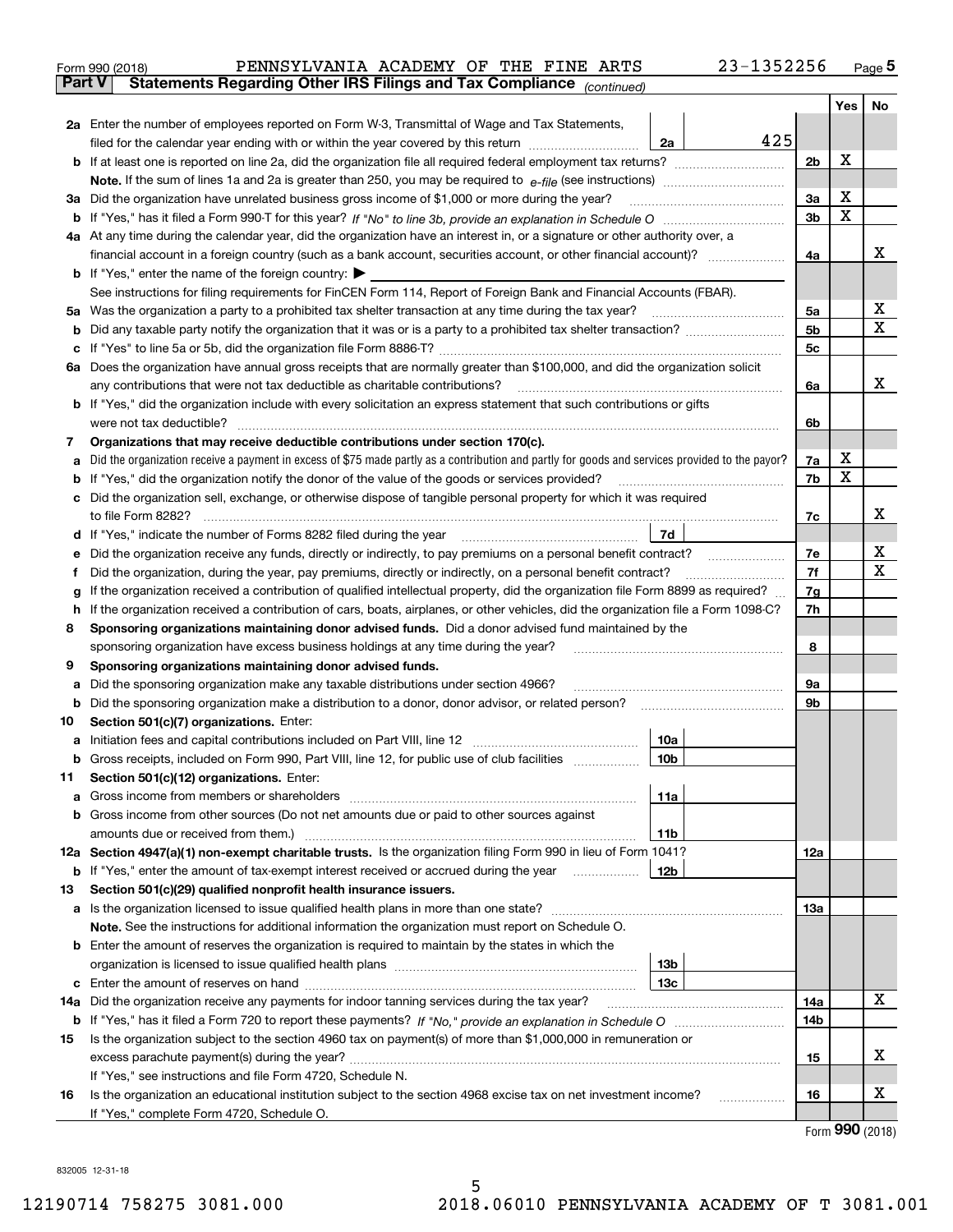| Form 990 (2018) |
|-----------------|
|-----------------|

| Form 990 (2018) | PENNSYLVANIA ACADEMY OF THE FINE ARTS                                                                            |  |  | 23-1352256                                                                                                                    | $P_{\text{aqe}}$ 6 |
|-----------------|------------------------------------------------------------------------------------------------------------------|--|--|-------------------------------------------------------------------------------------------------------------------------------|--------------------|
|                 |                                                                                                                  |  |  | Part VI   Governance, Management, and Disclosure For each "Yes" response to lines 2 through 7b below, and for a "No" response |                    |
|                 | to line 8a, 8b, or 10b below, describe the circumstances, processes, or changes in Schedule O. See instructions. |  |  |                                                                                                                               |                    |

|    |                                                                                                                                                                                                                                |    |  |    |                 | Yes   No    |                         |  |
|----|--------------------------------------------------------------------------------------------------------------------------------------------------------------------------------------------------------------------------------|----|--|----|-----------------|-------------|-------------------------|--|
|    | <b>1a</b> Enter the number of voting members of the governing body at the end of the tax year <i>manumum</i>                                                                                                                   | 1a |  | 44 |                 |             |                         |  |
|    | If there are material differences in voting rights among members of the governing body, or if the governing                                                                                                                    |    |  |    |                 |             |                         |  |
|    | body delegated broad authority to an executive committee or similar committee, explain in Schedule O.                                                                                                                          |    |  |    |                 |             |                         |  |
| b  | Enter the number of voting members included in line 1a, above, who are independent <i>manumum</i>                                                                                                                              | 1b |  | 44 |                 |             |                         |  |
| 2  | Did any officer, director, trustee, or key employee have a family relationship or a business relationship with any other                                                                                                       |    |  |    |                 |             |                         |  |
|    | officer, director, trustee, or key employee?                                                                                                                                                                                   |    |  |    | $\mathbf{2}$    | X           |                         |  |
| 3  | Did the organization delegate control over management duties customarily performed by or under the direct supervision                                                                                                          |    |  |    |                 |             | X                       |  |
|    |                                                                                                                                                                                                                                |    |  |    |                 |             |                         |  |
| 4  | Did the organization make any significant changes to its governing documents since the prior Form 990 was filed?                                                                                                               |    |  |    | 4               |             | $\overline{\mathbf{x}}$ |  |
| 5  |                                                                                                                                                                                                                                |    |  |    | 5               |             | $\mathbf X$             |  |
| 6  | Did the organization have members or stockholders?                                                                                                                                                                             |    |  |    | 6               |             | X                       |  |
| 7а | Did the organization have members, stockholders, or other persons who had the power to elect or appoint one or                                                                                                                 |    |  |    |                 |             |                         |  |
|    |                                                                                                                                                                                                                                |    |  |    | 7a              |             | X                       |  |
|    | <b>b</b> Are any governance decisions of the organization reserved to (or subject to approval by) members, stockholders, or                                                                                                    |    |  |    |                 |             |                         |  |
|    | persons other than the governing body?                                                                                                                                                                                         |    |  |    | 7b              |             | X                       |  |
| 8  | Did the organization contemporaneously document the meetings held or written actions undertaken during the year by the following:                                                                                              |    |  |    |                 |             |                         |  |
| a  |                                                                                                                                                                                                                                |    |  |    | 8а              | X           |                         |  |
| b  | Each committee with authority to act on behalf of the governing body? [10] manufacture manufacture with authority to act on behalf of the governing body? [10] manufacture with authority of the state with an interval and th |    |  |    | 8b              | X           |                         |  |
| 9  | Is there any officer, director, trustee, or key employee listed in Part VII, Section A, who cannot be reached at the                                                                                                           |    |  |    |                 |             |                         |  |
|    |                                                                                                                                                                                                                                |    |  |    | 9               |             | x                       |  |
|    | <b>Section B. Policies</b> (This Section B requests information about policies not required by the Internal Revenue Code.)                                                                                                     |    |  |    |                 |             |                         |  |
|    |                                                                                                                                                                                                                                |    |  |    |                 | Yes         | <b>No</b>               |  |
|    |                                                                                                                                                                                                                                |    |  |    | 10a             |             | X                       |  |
|    | <b>b</b> If "Yes," did the organization have written policies and procedures governing the activities of such chapters, affiliates,                                                                                            |    |  |    |                 |             |                         |  |
|    |                                                                                                                                                                                                                                |    |  |    | 10 <sub>b</sub> |             |                         |  |
|    | 11a Has the organization provided a complete copy of this Form 990 to all members of its governing body before filing the form?                                                                                                |    |  |    | 11a             | $\mathbf X$ |                         |  |
|    | <b>b</b> Describe in Schedule O the process, if any, used by the organization to review this Form 990.                                                                                                                         |    |  |    |                 |             |                         |  |
|    |                                                                                                                                                                                                                                |    |  |    | 12a             | X           |                         |  |
| b  |                                                                                                                                                                                                                                |    |  |    | 12 <sub>b</sub> | X           |                         |  |
| c  | Did the organization regularly and consistently monitor and enforce compliance with the policy? If "Yes," describe                                                                                                             |    |  |    |                 |             |                         |  |
|    | in Schedule O how this was done measured and contain an account of the state of the state of the state of the                                                                                                                  |    |  |    | 12c             | X           |                         |  |
| 13 |                                                                                                                                                                                                                                |    |  |    | 13              | X           |                         |  |
| 14 |                                                                                                                                                                                                                                |    |  |    | 14              | $\mathbf X$ |                         |  |
| 15 | Did the process for determining compensation of the following persons include a review and approval by independent                                                                                                             |    |  |    |                 |             |                         |  |
|    | persons, comparability data, and contemporaneous substantiation of the deliberation and decision?                                                                                                                              |    |  |    |                 |             |                         |  |
|    | The organization's CEO, Executive Director, or top management official manufactured content content of the organization's CEO, Executive Director, or top management official                                                  |    |  |    | 15a             | X           |                         |  |
| а  |                                                                                                                                                                                                                                |    |  |    | 15 <sub>b</sub> | X           |                         |  |
|    | If "Yes" to line 15a or 15b, describe the process in Schedule O (see instructions).                                                                                                                                            |    |  |    |                 |             |                         |  |
|    |                                                                                                                                                                                                                                |    |  |    |                 |             |                         |  |
|    | 16a Did the organization invest in, contribute assets to, or participate in a joint venture or similar arrangement with a                                                                                                      |    |  |    |                 |             | х                       |  |
|    | taxable entity during the year?<br>b If "Yes," did the organization follow a written policy or procedure requiring the organization to evaluate its participation                                                              |    |  |    | 16a             |             |                         |  |
|    |                                                                                                                                                                                                                                |    |  |    |                 |             |                         |  |
|    | in joint venture arrangements under applicable federal tax law, and take steps to safeguard the organization's                                                                                                                 |    |  |    |                 |             |                         |  |
|    | exempt status with respect to such arrangements?<br><b>Section C. Disclosure</b>                                                                                                                                               |    |  |    | <b>16b</b>      |             |                         |  |
|    |                                                                                                                                                                                                                                |    |  |    |                 |             |                         |  |
| 17 | List the states with which a copy of this Form 990 is required to be filed $\blacktriangleright$ PA                                                                                                                            |    |  |    |                 |             |                         |  |
| 18 | Section 6104 requires an organization to make its Forms 1023 (1024 or 1024-A if applicable), 990, and 990-T (Section 501(c)(3)s only) available                                                                                |    |  |    |                 |             |                         |  |
|    | for public inspection. Indicate how you made these available. Check all that apply.                                                                                                                                            |    |  |    |                 |             |                         |  |
|    | $X$ Upon request<br>Another's website<br>Own website<br>Other (explain in Schedule O)                                                                                                                                          |    |  |    |                 |             |                         |  |
| 19 | Describe in Schedule O whether (and if so, how) the organization made its governing documents, conflict of interest policy, and financial                                                                                      |    |  |    |                 |             |                         |  |
|    | statements available to the public during the tax year.                                                                                                                                                                        |    |  |    |                 |             |                         |  |
| 20 | State the name, address, and telephone number of the person who possesses the organization's books and records<br>MARYANNE MURPHY - 215-972-2097                                                                               |    |  |    |                 |             |                         |  |
|    | 19102<br>128 N BROAD STREET, PHILADELPHIA,<br>PA                                                                                                                                                                               |    |  |    |                 |             |                         |  |
|    |                                                                                                                                                                                                                                |    |  |    |                 |             | Form 990 (2018)         |  |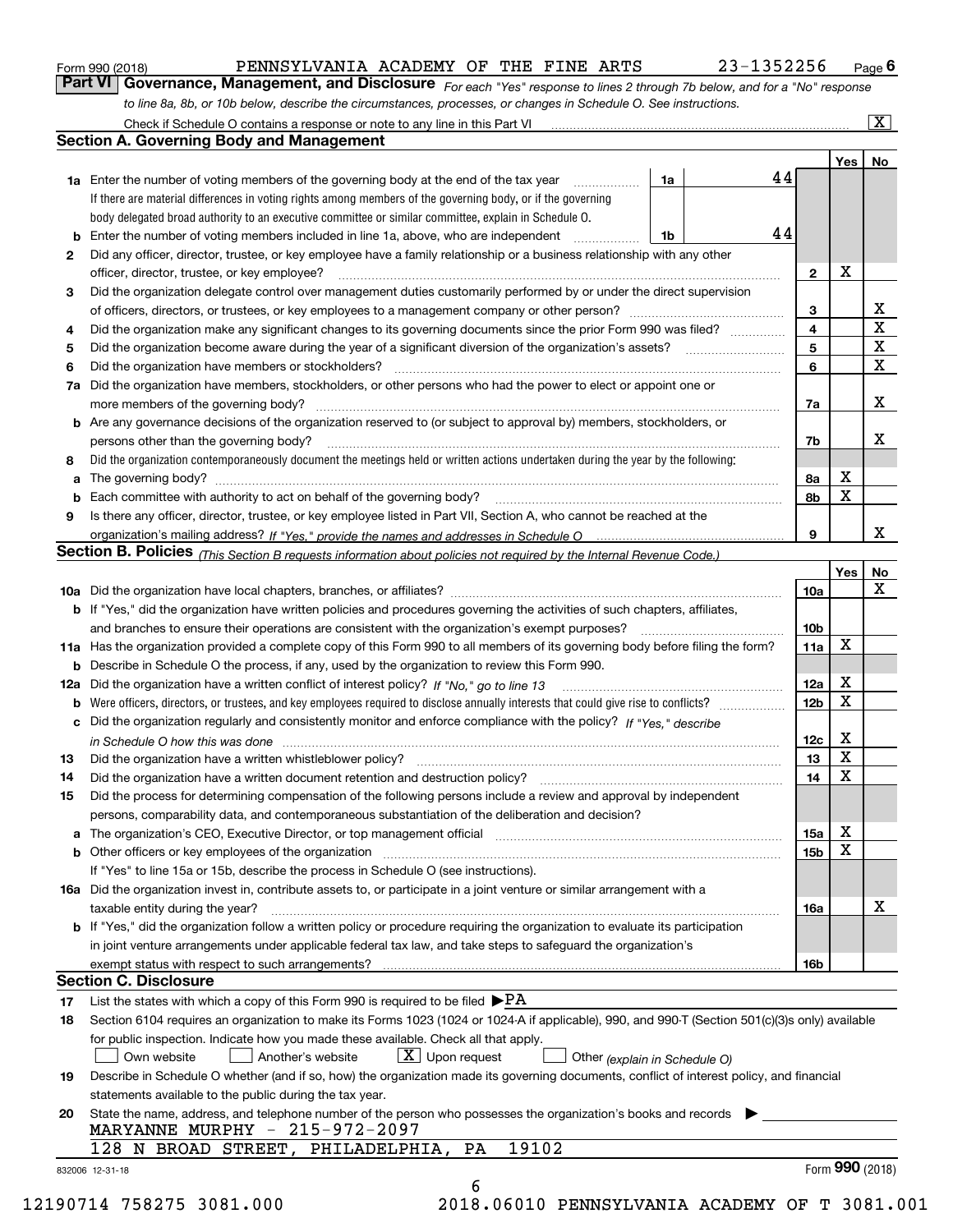$\mathcal{L}^{\text{max}}$ 

**7Part VII Compensation of Officers, Directors, Trustees, Key Employees, Highest Compensated**

### **Employees, and Independent Contractors**

Check if Schedule O contains a response or note to any line in this Part VII

**Section A. Officers, Directors, Trustees, Key Employees, and Highest Compensated Employees**

**1a**  Complete this table for all persons required to be listed. Report compensation for the calendar year ending with or within the organization's tax year.

**•** List all of the organization's current officers, directors, trustees (whether individuals or organizations), regardless of amount of compensation. Enter -0- in columns  $(D)$ ,  $(E)$ , and  $(F)$  if no compensation was paid.

● List all of the organization's **current** key employees, if any. See instructions for definition of "key employee."

**•** List the organization's five current highest compensated employees (other than an officer, director, trustee, or key employee) who received reportable compensation (Box 5 of Form W-2 and/or Box 7 of Form 1099-MISC) of more than \$100,000 from the organization and any related organizations.

 $\bullet$  List all of the organization's **former** officers, key employees, and highest compensated employees who received more than \$100,000 of reportable compensation from the organization and any related organizations.

**•** List all of the organization's former directors or trustees that received, in the capacity as a former director or trustee of the organization, more than \$10,000 of reportable compensation from the organization and any related organizations.

List persons in the following order: individual trustees or directors; institutional trustees; officers; key employees; highest compensated employees; and former such persons.

Check this box if neither the organization nor any related organization compensated any current officer, director, or trustee.  $\mathcal{L}^{\text{max}}$ 

| (A)                           | (B)               | (C)                            |                       |          |              |                                  |        | (D)             | (E)             | (F)             |  |  |
|-------------------------------|-------------------|--------------------------------|-----------------------|----------|--------------|----------------------------------|--------|-----------------|-----------------|-----------------|--|--|
| Name and Title                | Average           |                                |                       | Position |              | (do not check more than one      |        | Reportable      | Reportable      |                 |  |  |
|                               | hours per         |                                |                       |          |              | box, unless person is both an    |        | compensation    | amount of       |                 |  |  |
|                               | week              |                                |                       |          |              | officer and a director/trustee)  |        | from            | from related    | other           |  |  |
|                               | (list any         |                                |                       |          |              |                                  |        | the             | organizations   | compensation    |  |  |
|                               | hours for         |                                |                       |          |              |                                  |        | organization    | (W-2/1099-MISC) | from the        |  |  |
|                               | related           |                                |                       |          |              |                                  |        | (W-2/1099-MISC) |                 | organization    |  |  |
|                               | organizations     |                                |                       |          |              |                                  |        |                 |                 | and related     |  |  |
|                               | below<br>line)    | Individual trustee or director | Institutional trustee | Officer  | Key employee | Highest compensated<br> employee | Former |                 |                 | organizations   |  |  |
| (1) KEVIN F. DONOHOE          | 5.00              |                                |                       |          |              |                                  |        |                 |                 |                 |  |  |
| CHAIRMAN                      |                   | X                              |                       | X        |              |                                  |        | 0.              | $\mathbf 0$ .   | 0.              |  |  |
| ANNE E. MCCOLLUM<br>(2)       | $\overline{5.00}$ |                                |                       |          |              |                                  |        |                 |                 |                 |  |  |
| VICE CHAIR                    |                   | X                              |                       | X        |              |                                  |        | 0.              | $\mathbf 0$ .   | $0_{.}$         |  |  |
| JAMES C. BIDDLE<br>(3)        | 5.00              |                                |                       |          |              |                                  |        |                 |                 |                 |  |  |
| TRUSTEE                       |                   | X                              |                       |          |              |                                  |        | 0.              | $\mathbf 0$ .   | 0.              |  |  |
| THOMAS N. PAPPAS<br>(4)       | 5.00              |                                |                       |          |              |                                  |        |                 |                 |                 |  |  |
| VICE CHAIR                    |                   | X                              |                       | X        |              |                                  |        | 0.              | $\mathbf 0$ .   | $0_{.}$         |  |  |
| SUSAN M. HENDRICKSON<br>(5)   | 5.00              |                                |                       |          |              |                                  |        |                 |                 |                 |  |  |
| <b>SECRETARY</b>              |                   | X                              |                       | X        |              |                                  |        | 0.              | $\mathbf 0$ .   | $0_{.}$         |  |  |
| JOSEPH D. CULLEY<br>(6)       | 5.00              |                                |                       |          |              |                                  |        |                 |                 |                 |  |  |
| <b>TREASURER</b>              |                   | X                              |                       | X        |              |                                  |        | 0.              | $\mathbf 0$ .   | $\mathbf 0$ .   |  |  |
| (7) DONALD R. CALDWELL        | 5.00              |                                |                       |          |              |                                  |        |                 |                 |                 |  |  |
| TRUSTEE                       |                   | X                              |                       |          |              |                                  |        | 0.              | $\mathbf 0$ .   | $\mathbf 0$ .   |  |  |
| CHARLES E. CHASE<br>(8)       | $\overline{5.00}$ |                                |                       |          |              |                                  |        |                 |                 |                 |  |  |
| TRUSTEE                       |                   | X                              |                       |          |              |                                  |        | 0.              | $\mathbf 0$ .   | $\mathbf 0$ .   |  |  |
| JONATHAN L. COHEN<br>(9)      | $\overline{5.00}$ |                                |                       |          |              |                                  |        |                 |                 |                 |  |  |
| TRUSTEE                       |                   | X                              |                       |          |              |                                  |        | 0.              | $\mathbf 0$ .   | $\mathbf 0$ .   |  |  |
| (10) ROBERT I. FRIEDMAN, ESQ. | 5.00              |                                |                       |          |              |                                  |        |                 |                 |                 |  |  |
| TRUSTEE                       |                   | X                              |                       |          |              |                                  |        | 0.              | $\mathbf 0$ .   | $\mathbf 0$ .   |  |  |
| (11) WILLIAM P. HANKOWSKY     | 5.00              |                                |                       |          |              |                                  |        |                 |                 |                 |  |  |
| TRUSTEE<br>(12) RO KING       | 5.00              | X                              |                       |          |              |                                  |        | 0.              | $\mathbf 0$ .   | $\mathbf 0$ .   |  |  |
| TRUSTEE                       |                   | X                              |                       |          |              |                                  |        | 0.              | $\mathbf 0$ .   | 0.              |  |  |
| (13) DOROTHY MATHER IX        | 5.00              |                                |                       |          |              |                                  |        |                 |                 |                 |  |  |
| TRUSTEE                       |                   | X                              |                       |          |              |                                  |        | 0.              | 0.              | 0.              |  |  |
| (14) MARGUERITE LENFEST       | 5.00              |                                |                       |          |              |                                  |        |                 |                 |                 |  |  |
| TRUSTEE                       |                   | X                              |                       |          |              |                                  |        | 0.              | $\mathbf 0$ .   | 0.              |  |  |
| (15) WINSTON I. LOWE          | 5.00              |                                |                       |          |              |                                  |        |                 |                 |                 |  |  |
| TRUSTEE                       |                   | x                              |                       |          |              |                                  |        | $\mathbf 0$ .   | $\mathbf 0$ .   | 0.              |  |  |
| (16) BRETT MATTEO             | 5.00              |                                |                       |          |              |                                  |        |                 |                 |                 |  |  |
| <b>TRUSTEE</b>                |                   | X                              |                       |          |              |                                  |        | $\mathbf 0$ .   | $\mathbf 0$ .   | 0.              |  |  |
| (17) JAMES E. O'NEILL, ESQ.   | 5.00              |                                |                       |          |              |                                  |        |                 |                 |                 |  |  |
| TRUSTEE                       |                   | x                              |                       |          |              |                                  |        | $\mathbf 0$ .   | $\mathbf 0$ .   | 0.              |  |  |
| 832007 12-31-18               |                   |                                |                       |          |              |                                  |        |                 |                 | Form 990 (2018) |  |  |

832007 12-31-18

12190714 758275 3081.000 2018.06010 PENNSYLVANIA ACADEMY OF T 3081.001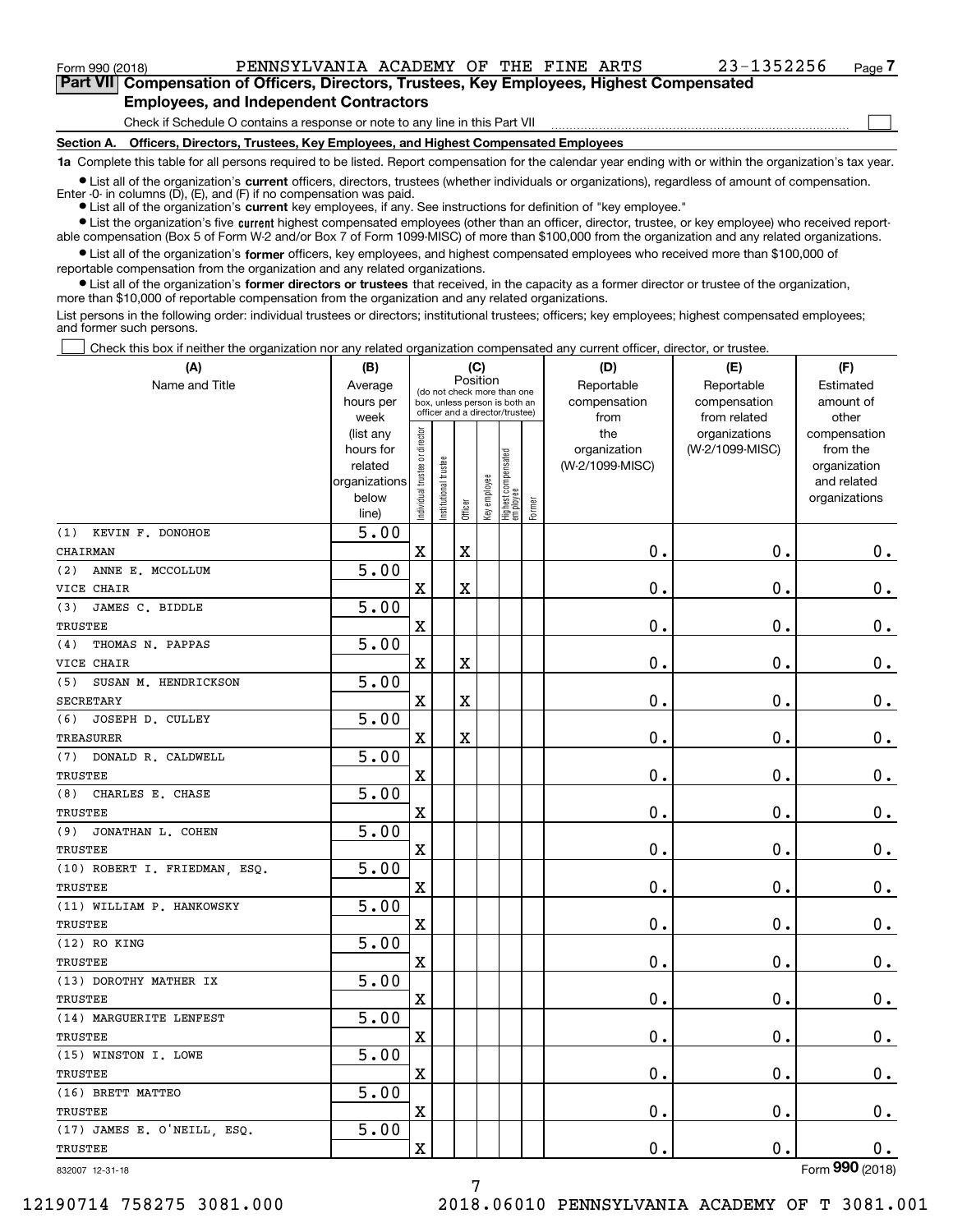| Form 990 (2018)                                                                                                                              |                        |                                |                       |                                                              |   |                                                 |        | PENNSYLVANIA ACADEMY OF THE FINE ARTS | 23-1352256      |                  |   |                               | Page 8    |
|----------------------------------------------------------------------------------------------------------------------------------------------|------------------------|--------------------------------|-----------------------|--------------------------------------------------------------|---|-------------------------------------------------|--------|---------------------------------------|-----------------|------------------|---|-------------------------------|-----------|
| <b>Part VII</b><br>Section A. Officers, Directors, Trustees, Key Employees, and Highest Compensated Employees (continued)                    |                        |                                |                       |                                                              |   |                                                 |        |                                       |                 |                  |   |                               |           |
| (A)                                                                                                                                          | (B)                    |                                |                       | (C)                                                          |   |                                                 |        | (D)                                   | (E)             |                  |   | (F)                           |           |
| Name and title                                                                                                                               | Average                |                                |                       | Position                                                     |   |                                                 |        | Reportable                            | Reportable      |                  |   | Estimated                     |           |
|                                                                                                                                              | hours per              |                                |                       | (do not check more than one<br>box, unless person is both an |   |                                                 |        | compensation                          | compensation    |                  |   | amount of                     |           |
|                                                                                                                                              | week                   |                                |                       | officer and a director/trustee)                              |   |                                                 |        | from                                  | from related    |                  |   | other                         |           |
|                                                                                                                                              | (list any              |                                |                       |                                                              |   |                                                 |        | the                                   | organizations   |                  |   | compensation                  |           |
|                                                                                                                                              | hours for              |                                |                       |                                                              |   |                                                 |        | organization                          | (W-2/1099-MISC) |                  |   | from the                      |           |
|                                                                                                                                              | related                |                                |                       |                                                              |   |                                                 |        | (W-2/1099-MISC)                       |                 |                  |   | organization                  |           |
|                                                                                                                                              | organizations<br>below |                                |                       |                                                              |   |                                                 |        |                                       |                 |                  |   | and related                   |           |
|                                                                                                                                              | line)                  | Individual trustee or director | Institutional trustee | Officer                                                      |   | Key employee<br>Highest compensated<br>employee | Former |                                       |                 |                  |   | organizations                 |           |
| (18) GRETCHEN ROEDE                                                                                                                          | $\overline{5.00}$      |                                |                       |                                                              |   |                                                 |        |                                       |                 |                  |   |                               |           |
| TRUSTEE                                                                                                                                      |                        | $\mathbf X$                    |                       |                                                              |   |                                                 |        | $\mathbf 0$ .                         |                 | 0.               |   |                               | 0.        |
| (19) THEODORE O. ROGERS, JR, ESQ.                                                                                                            | $\overline{5.00}$      |                                |                       |                                                              |   |                                                 |        |                                       |                 |                  |   |                               |           |
| TRUSTEE                                                                                                                                      |                        | X                              |                       |                                                              |   |                                                 |        | $\mathbf 0$ .                         |                 | 0.               |   |                               | 0.        |
| (20) RICHARD W. SNOWDEN                                                                                                                      | $\overline{5.00}$      |                                |                       |                                                              |   |                                                 |        |                                       |                 |                  |   |                               |           |
| <b>TRUSTEE</b>                                                                                                                               |                        | X                              |                       |                                                              |   |                                                 |        | $\mathbf 0$ .                         |                 | 0.               |   |                               | 0.        |
| (21) RICHARD W. VAGUE                                                                                                                        | $\overline{5.00}$      |                                |                       |                                                              |   |                                                 |        |                                       |                 |                  |   |                               |           |
| TRUSTEE                                                                                                                                      |                        | X                              |                       |                                                              |   |                                                 |        | $\mathbf 0$ .                         |                 | 0.               |   |                               | 0.        |
| (22) REGINALD M. BROWNE                                                                                                                      | $\overline{5.00}$      |                                |                       |                                                              |   |                                                 |        |                                       |                 |                  |   |                               |           |
| TRUSTEE                                                                                                                                      |                        | X                              |                       |                                                              |   |                                                 |        | $\mathbf 0$ .                         |                 | 0.               |   |                               | 0.        |
| (23) ROGER B. BALLOU                                                                                                                         | $\overline{5.00}$      |                                |                       |                                                              |   |                                                 |        |                                       |                 |                  |   |                               |           |
| <b>TRUSTEE</b>                                                                                                                               |                        | X                              |                       |                                                              |   |                                                 |        | $\mathbf 0$ .                         |                 | 0.               |   |                               | 0.        |
| (24) PIA HALLORAN                                                                                                                            | $\overline{5.00}$      |                                |                       |                                                              |   |                                                 |        |                                       |                 |                  |   |                               |           |
| TRUSTEE                                                                                                                                      |                        | X                              |                       |                                                              |   |                                                 |        | $\mathbf 0$ .                         |                 | 0.               |   |                               | 0.        |
| (25) J. BRIEN MURPHY, M.D.<br><b>TRUSTEE</b>                                                                                                 | $\overline{5.00}$      | X                              |                       |                                                              |   |                                                 |        | $\mathbf 0$ .                         |                 | 0.               |   |                               |           |
| (26) ARLEN SHENKMAN                                                                                                                          | 5.00                   |                                |                       |                                                              |   |                                                 |        |                                       |                 |                  |   |                               | 0.        |
| <b>TRUSTEE</b>                                                                                                                               |                        | $\mathbf x$                    |                       |                                                              |   |                                                 |        | $\mathbf 0$ .                         |                 | 0.               |   |                               | 0.        |
|                                                                                                                                              |                        |                                |                       |                                                              |   |                                                 |        | $\overline{0}$ .                      |                 | $\overline{0}$ . |   |                               | 0.        |
| c Total from continuation sheets to Part VII, Section A                                                                                      |                        |                                |                       |                                                              |   |                                                 |        | 1,344,961.                            |                 | $\overline{0}$ . |   | 96,979.                       |           |
|                                                                                                                                              |                        |                                |                       |                                                              |   |                                                 |        | 1,344,961.                            |                 | $\overline{0}$ . |   | 96,979.                       |           |
| Total number of individuals (including but not limited to those listed above) who received more than \$100,000 of reportable<br>$\mathbf{2}$ |                        |                                |                       |                                                              |   |                                                 |        |                                       |                 |                  |   |                               |           |
| compensation from the organization $\blacktriangleright$                                                                                     |                        |                                |                       |                                                              |   |                                                 |        |                                       |                 |                  |   |                               | 8         |
|                                                                                                                                              |                        |                                |                       |                                                              |   |                                                 |        |                                       |                 |                  |   | Yes                           | <b>No</b> |
| 3<br>Did the organization list any former officer, director, or trustee, key employee, or highest compensated employee on                    |                        |                                |                       |                                                              |   |                                                 |        |                                       |                 |                  |   |                               |           |
| line 1a? If "Yes," complete Schedule J for such individual manufactured contained and the Ves," complete Schedule J for such individual      |                        |                                |                       |                                                              |   |                                                 |        |                                       |                 |                  | З |                               | х         |
| For any individual listed on line 1a, is the sum of reportable compensation and other compensation from the organization                     |                        |                                |                       |                                                              |   |                                                 |        |                                       |                 |                  |   |                               |           |
|                                                                                                                                              |                        |                                |                       |                                                              |   |                                                 |        |                                       |                 |                  | 4 | X                             |           |
| Did any person listed on line 1a receive or accrue compensation from any unrelated organization or individual for services<br>5              |                        |                                |                       |                                                              |   |                                                 |        |                                       |                 |                  |   |                               |           |
|                                                                                                                                              |                        |                                |                       |                                                              |   |                                                 |        |                                       |                 |                  | 5 |                               | X         |
| <b>Section B. Independent Contractors</b>                                                                                                    |                        |                                |                       |                                                              |   |                                                 |        |                                       |                 |                  |   |                               |           |
| Complete this table for your five highest compensated independent contractors that received more than \$100,000 of compensation from<br>1    |                        |                                |                       |                                                              |   |                                                 |        |                                       |                 |                  |   |                               |           |
| the organization. Report compensation for the calendar year ending with or within the organization's tax year.                               |                        |                                |                       |                                                              |   |                                                 |        |                                       |                 |                  |   |                               |           |
| (A)                                                                                                                                          |                        |                                |                       |                                                              |   |                                                 |        | (B)                                   |                 |                  |   | (C)                           |           |
| Name and business address                                                                                                                    |                        |                                |                       |                                                              |   |                                                 |        | Description of services               |                 |                  |   | Compensation                  |           |
| BITTENBENDER CONSTRUCTION, L.P., 5 NORTH                                                                                                     |                        |                                |                       |                                                              |   |                                                 |        |                                       |                 |                  |   |                               |           |
| COLUMBUS BLVD, PIER 5, PHILADELPHIA, PA                                                                                                      |                        |                                |                       |                                                              |   |                                                 |        | CONSTRUCTION                          |                 |                  |   | 3,503,299.                    |           |
| ALLIED UNIVERSAL                                                                                                                             |                        |                                |                       |                                                              |   |                                                 |        |                                       |                 |                  |   |                               |           |
| PO BOX 828854, PHILADELPHIA, PA 19182-8854<br>CLEAN TECH SERVICES, 114 CHESTNUT STREET,                                                      |                        |                                |                       |                                                              |   |                                                 |        | SECURITY SERVICES                     |                 |                  |   | 527,070.                      |           |
| 5TH FLOOR, PHILADELPHIA, PA 19106                                                                                                            |                        |                                |                       |                                                              |   |                                                 |        | CUSTODIAL SERVICES                    |                 |                  |   | 311, 297.                     |           |
| STORAGE SYSTEMS USA<br>CONSTRUCTION                                                                                                          |                        |                                |                       |                                                              |   |                                                 |        |                                       |                 |                  |   |                               |           |
| 400 HECKMAN STREET, PHILLIPSBURG, NJ 08865                                                                                                   |                        |                                |                       |                                                              |   |                                                 |        | COLLECTION STORAGE                    |                 |                  |   | 282,264.                      |           |
| SPECIALTY PRODUCTS SUPPLY, INC., 3547                                                                                                        |                        |                                |                       |                                                              |   |                                                 |        | CONSTRUCTION                          |                 |                  |   |                               |           |
| RHOADS AVENUE, NEWTOWN SQUARE, PA 19073                                                                                                      |                        |                                |                       |                                                              |   |                                                 |        | ACOUSTIC TILES                        |                 |                  |   | 197,584.                      |           |
| Total number of independent contractors (including but not limited to those listed above) who received more than<br>2                        |                        |                                |                       |                                                              |   |                                                 |        |                                       |                 |                  |   |                               |           |
| \$100,000 of compensation from the organization                                                                                              |                        |                                |                       |                                                              | 5 |                                                 |        |                                       |                 |                  |   |                               |           |
| SEE PART VII SECTION A CONTINUATION SHEETS                                                                                                   |                        |                                |                       |                                                              |   |                                                 |        |                                       |                 |                  |   | $F_{\text{arm}}$ 990 $(2019)$ |           |

SEE PART VII, SECTION A CONTINUATION SHEETS

Form (2018) **990**

832008 12-31-18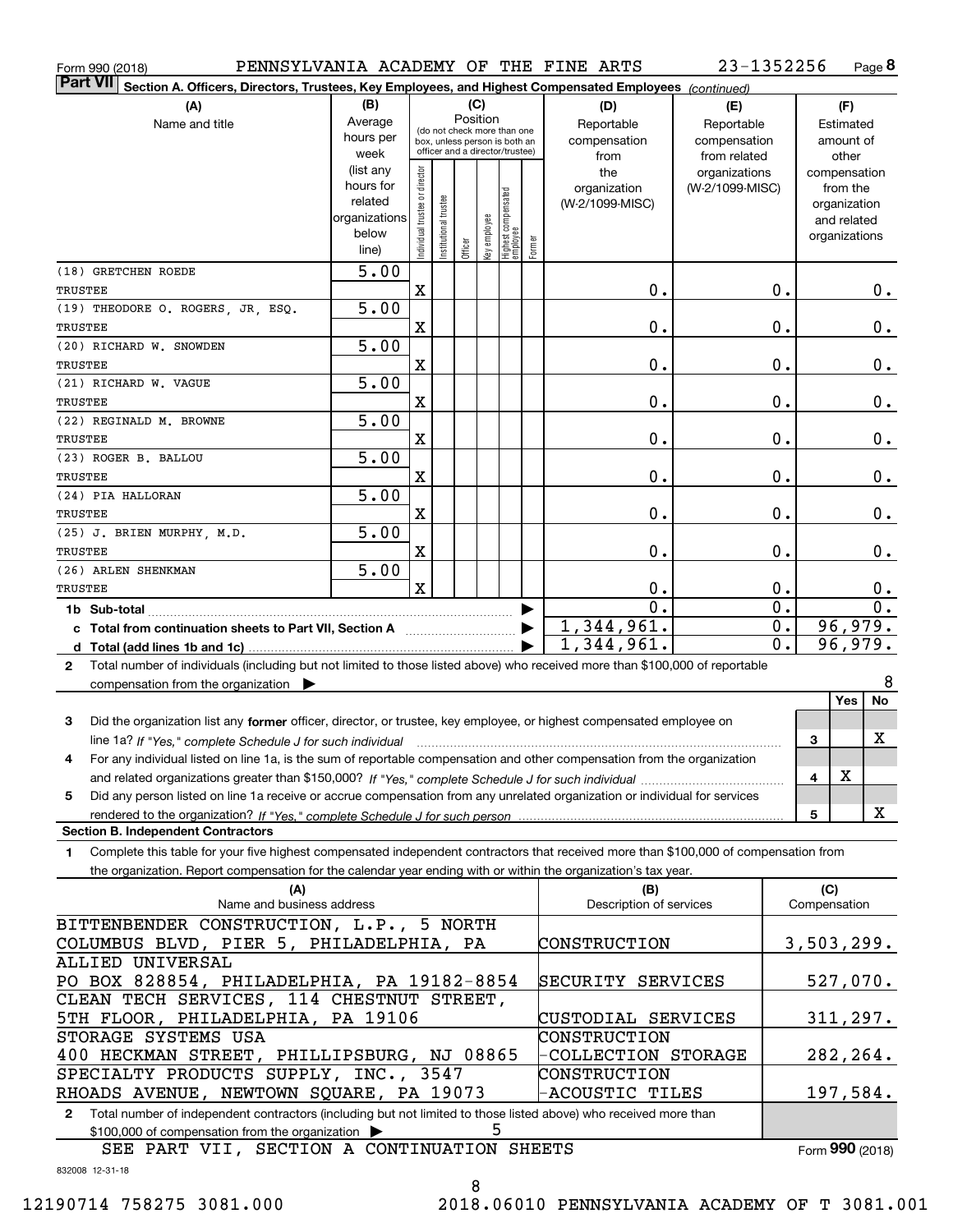| 23-1352256<br>PENNSYLVANIA ACADEMY OF THE FINE ARTS<br>Form 990                                                        |                   |                                |                       |                        |              |                              |        |                     |                                  |                          |  |  |
|------------------------------------------------------------------------------------------------------------------------|-------------------|--------------------------------|-----------------------|------------------------|--------------|------------------------------|--------|---------------------|----------------------------------|--------------------------|--|--|
| Part VII <br>Officers, Directors, Trustees, Key Employees, and Highest Compensated Employees (continued)<br>Section A. |                   |                                |                       |                        |              |                              |        |                     |                                  |                          |  |  |
| (A)                                                                                                                    | (B)               |                                | (D)                   | (E)                    | (F)          |                              |        |                     |                                  |                          |  |  |
| Name and title                                                                                                         | Average           |                                |                       | (C)<br>Position        |              |                              |        | Reportable          | Reportable                       | Estimated                |  |  |
|                                                                                                                        | hours             |                                |                       | (check all that apply) |              |                              |        | compensation        | compensation                     | amount of                |  |  |
|                                                                                                                        | per               |                                |                       |                        |              |                              |        | from                | from related                     | other                    |  |  |
|                                                                                                                        | week<br>(list any |                                |                       |                        |              | Highest compensated employee |        | the<br>organization | organizations<br>(W-2/1099-MISC) | compensation<br>from the |  |  |
|                                                                                                                        | hours for         |                                |                       |                        |              |                              |        | (W-2/1099-MISC)     |                                  | organization             |  |  |
|                                                                                                                        | related           |                                |                       |                        |              |                              |        |                     |                                  | and related              |  |  |
|                                                                                                                        | organizations     |                                |                       |                        |              |                              |        |                     |                                  | organizations            |  |  |
|                                                                                                                        | below             | Individual trustee or director | Institutional trustee |                        | Key employee |                              | Former |                     |                                  |                          |  |  |
|                                                                                                                        | line)             |                                |                       | Officer                |              |                              |        |                     |                                  |                          |  |  |
| (27) KENNETH R. WOODCOCK                                                                                               | 5.00              | $\overline{\textbf{X}}$        |                       |                        |              |                              |        | $\mathbf 0$ .       | 0.                               |                          |  |  |
| TRUSTEE<br>(28) MARK A. DOUGLAS                                                                                        | 5.00              |                                |                       |                        |              |                              |        |                     |                                  | $\mathbf 0$ .            |  |  |
| TRUSTEE                                                                                                                |                   | $\mathbf x$                    |                       |                        |              |                              |        | $\mathbf 0$ .       | 0.                               | $0_{.}$                  |  |  |
| (29) CHARLES H. HARPER                                                                                                 | 5.00              |                                |                       |                        |              |                              |        |                     |                                  |                          |  |  |
| TRUSTEE                                                                                                                |                   | $\mathbf X$                    |                       |                        |              |                              |        | $\mathbf 0$ .       | 0.                               | $\mathbf 0$ .            |  |  |
| (30) ROBERT E. KOHLER, PH. D.                                                                                          | 5.00              |                                |                       |                        |              |                              |        |                     |                                  |                          |  |  |
| TRUSTEE                                                                                                                |                   | $\mathbf X$                    |                       |                        |              |                              |        | $\mathbf 0$ .       | 0.                               | $\mathbf 0$ .            |  |  |
| (31) JANNIE K. LAU                                                                                                     | 5.00              |                                |                       |                        |              |                              |        |                     |                                  |                          |  |  |
| TRUSTEE                                                                                                                |                   | $\mathbf X$                    |                       |                        |              |                              |        | $\mathbf 0$ .       | 0.                               | $\mathbf 0$ .            |  |  |
| (32) ERIC W. NOLL                                                                                                      | 5.00              |                                |                       |                        |              |                              |        |                     |                                  |                          |  |  |
| TRUSTEE                                                                                                                |                   | $\mathbf X$                    |                       |                        |              |                              |        | $\mathbf 0$ .       | 0.                               | $0_{.}$                  |  |  |
| (33) JAY H. SHAH                                                                                                       | 5.00              |                                |                       |                        |              |                              |        |                     |                                  |                          |  |  |
| TRUSTEE                                                                                                                |                   | $\mathbf X$                    |                       |                        |              |                              |        | $\mathbf 0$ .       | 0.                               | $0_{.}$                  |  |  |
| (34) JUNE MARSHALL SMITH                                                                                               | 5.00              |                                |                       |                        |              |                              |        |                     |                                  |                          |  |  |
| TRUSTEE                                                                                                                |                   | $\mathbf X$                    |                       |                        |              |                              |        | $\mathbf 0$ .       | 0.                               | $0_{.}$                  |  |  |
| (35) EMILY CAVANAUGH                                                                                                   | 5.00              |                                |                       |                        |              |                              |        |                     |                                  |                          |  |  |
| TRUSTEE                                                                                                                |                   | $\mathbf X$                    |                       |                        |              |                              |        | $\mathbf 0$ .       | 0.                               | $0_{.}$                  |  |  |
| (36) GERARD P. CUDDY                                                                                                   | 5.00              |                                |                       |                        |              |                              |        |                     |                                  |                          |  |  |
| TRUSTEE                                                                                                                |                   | $\mathbf X$                    |                       |                        |              |                              |        | $\mathbf 0$ .       | 0.                               | 0.                       |  |  |
| (37) MARIANNE DEAN                                                                                                     | 5.00              |                                |                       |                        |              |                              |        |                     |                                  |                          |  |  |
| TRUSTEE                                                                                                                |                   | $\mathbf X$                    |                       |                        |              |                              |        | $\mathbf 0$ .       | 0.                               | 0.                       |  |  |
| (38) WALTER W. BUCKLEY III                                                                                             | 5.00              |                                |                       |                        |              |                              |        |                     |                                  |                          |  |  |
| TRUSTEE                                                                                                                |                   | $\mathbf X$                    |                       |                        |              |                              |        | Ο.                  | 0.                               | 0.                       |  |  |
| (39) JONATHAN HIRSCH                                                                                                   | 5.00              |                                |                       |                        |              |                              |        |                     |                                  |                          |  |  |
| TRUSTEE<br>(40) MARTHA KENNEDY                                                                                         | $\overline{5.00}$ | $\mathbf X$                    |                       |                        |              |                              |        | $\pmb{0}$ .         | $\mathbf 0$ .                    | $\pmb{0}$ .              |  |  |
| TRUSTEE                                                                                                                |                   | X                              |                       |                        |              |                              |        | О.                  | 0.                               | 0.                       |  |  |
| (41) ANDREW KRESS                                                                                                      | 5.00              |                                |                       |                        |              |                              |        |                     |                                  |                          |  |  |
| TRUSTEE                                                                                                                |                   | X                              |                       |                        |              |                              |        | О.                  | $\mathbf 0$ .                    | $0_{\bullet}$            |  |  |
| (42) DAVID S. OLIVER                                                                                                   | 5.00              |                                |                       |                        |              |                              |        |                     |                                  |                          |  |  |
| TRUSTEE                                                                                                                |                   | X                              |                       |                        |              |                              |        | О.                  | $\mathbf 0$ .                    | 0.                       |  |  |
| (43) ANTHONY ROTH                                                                                                      | 5.00              |                                |                       |                        |              |                              |        |                     |                                  |                          |  |  |
| TRUSTEE                                                                                                                |                   | $\mathbf X$                    |                       |                        |              |                              |        | О.                  | $\mathbf 0$ .                    | 0.                       |  |  |
| (44) JOHN TOATES                                                                                                       | 5.00              |                                |                       |                        |              |                              |        |                     |                                  |                          |  |  |
| TRUSTEE                                                                                                                |                   | $\mathbf X$                    |                       |                        |              |                              |        | О.                  | $\mathbf 0$ .                    | 0.                       |  |  |
| (45) DAVID R. BRIGHAM                                                                                                  | 40.00             |                                |                       |                        |              |                              |        |                     |                                  |                          |  |  |
| PRESIDENT                                                                                                              |                   |                                |                       | X                      |              |                              |        | 400,481.            | $0$ .                            | <u>28,912.</u>           |  |  |
| (46) ANTHONY DECOCINIS                                                                                                 | 40.00             |                                |                       |                        |              |                              |        |                     |                                  |                          |  |  |
| CHIEF FINANCIAL OFFICER                                                                                                |                   |                                |                       | $\mathbf X$            |              |                              |        | 144,711.            | $\mathbf 0$ .                    | 11,356.                  |  |  |
|                                                                                                                        |                   |                                |                       |                        |              |                              |        |                     |                                  |                          |  |  |
| Total to Part VII, Section A, line 1c                                                                                  |                   |                                |                       |                        |              |                              |        |                     |                                  |                          |  |  |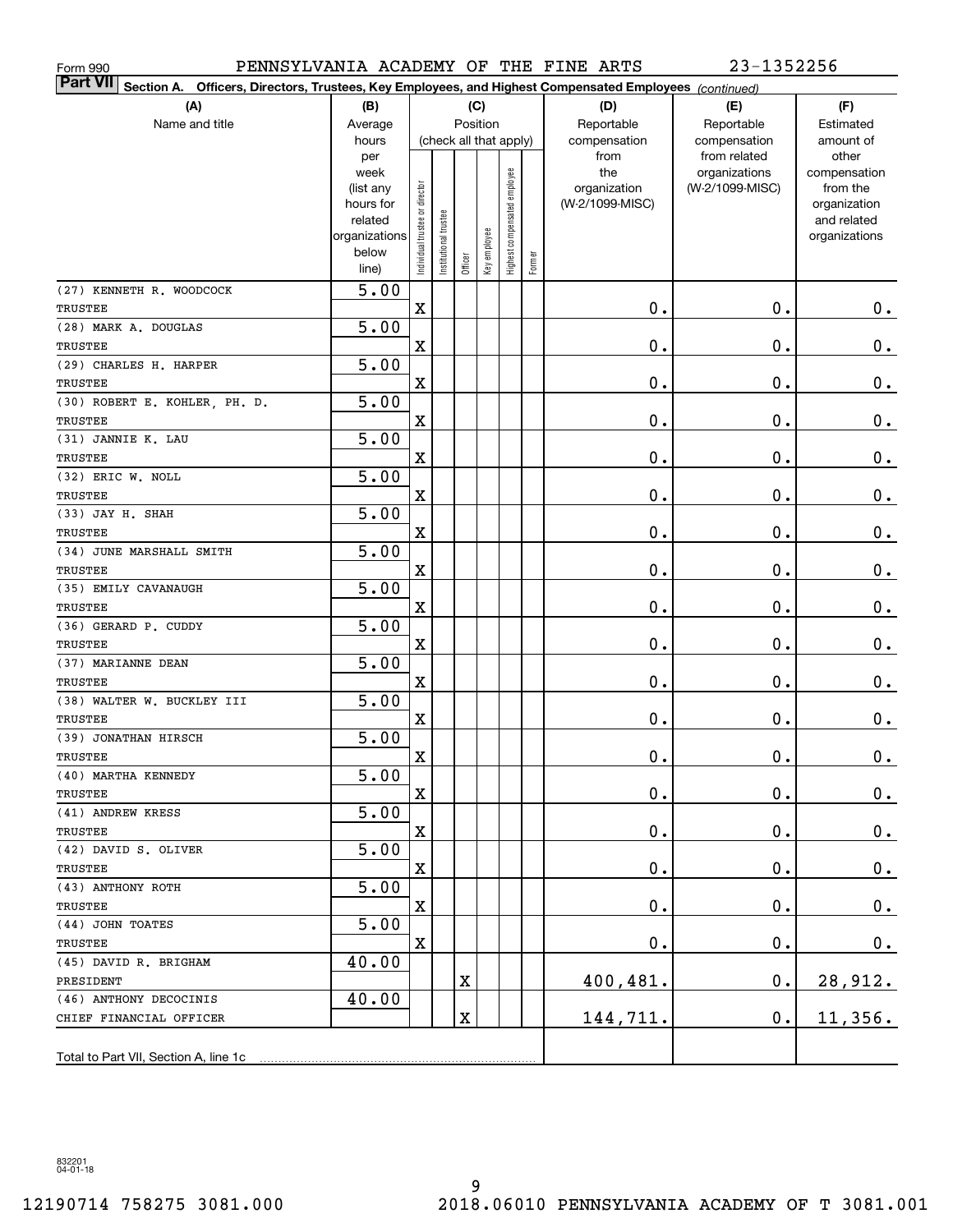| 23-1352256<br>PENNSYLVANIA ACADEMY OF THE FINE ARTS<br>Form 990 |                        |                                                                                                        |                       |          |              |                              |        |                                 |                 |                          |  |
|-----------------------------------------------------------------|------------------------|--------------------------------------------------------------------------------------------------------|-----------------------|----------|--------------|------------------------------|--------|---------------------------------|-----------------|--------------------------|--|
| <b>Part VII</b>                                                 |                        | Section A. Officers, Directors, Trustees, Key Employees, and Highest Compensated Employees (continued) |                       |          |              |                              |        |                                 |                 |                          |  |
| (A)                                                             | (B)                    |                                                                                                        |                       |          | (C)          |                              |        | (D)                             | (E)             | (F)                      |  |
| Name and title                                                  | Average                |                                                                                                        |                       | Position |              |                              |        | Reportable                      | Reportable      | Estimated                |  |
|                                                                 | hours                  |                                                                                                        |                       |          |              | (check all that apply)       |        | compensation                    | compensation    | amount of                |  |
|                                                                 | per                    |                                                                                                        |                       |          |              |                              |        | from                            | from related    | other                    |  |
|                                                                 | week                   |                                                                                                        |                       |          |              |                              |        | the                             | organizations   | compensation             |  |
|                                                                 | (list any<br>hours for |                                                                                                        |                       |          |              |                              |        | organization<br>(W-2/1099-MISC) | (W-2/1099-MISC) | from the<br>organization |  |
|                                                                 | related                |                                                                                                        |                       |          |              |                              |        |                                 |                 | and related              |  |
|                                                                 | organizations          |                                                                                                        |                       |          |              |                              |        |                                 |                 | organizations            |  |
|                                                                 | below                  | Individual trustee or director                                                                         | Institutional trustee |          | Key employee | Highest compensated employee | Former |                                 |                 |                          |  |
|                                                                 | line)                  |                                                                                                        |                       | Officer  |              |                              |        |                                 |                 |                          |  |
| (47) EDWARD J. POLETTI                                          | 40.00                  |                                                                                                        |                       |          |              |                              |        |                                 |                 |                          |  |
| DIR OF OPERATIONS & SAFETY                                      |                        |                                                                                                        |                       |          |              | $\mathbf X$                  |        | 126,000.                        | $\mathbf 0$ .   | 27,964.                  |  |
| (48) CLINT JUKKALA                                              | 40.00                  |                                                                                                        |                       |          |              |                              |        |                                 |                 |                          |  |
| DEAN OF SCHOOL OF FINE ART                                      |                        |                                                                                                        |                       |          |              | $\mathbf X$                  |        | 175,000.                        | $\mathbf 0$ .   | 15,912.                  |  |
| (49) CASEY TURNER                                               | 40.00                  |                                                                                                        |                       |          |              |                              |        |                                 |                 |                          |  |
| DEAN OF ENROLLMENT                                              |                        |                                                                                                        |                       |          |              | $\mathbf X$                  |        | 120,000.                        | 0.              | 0.                       |  |
| (50) BROOKE D. ANDERSON                                         | 40.00                  |                                                                                                        |                       |          |              |                              |        |                                 |                 |                          |  |
| DIRECTOR OF THE MUSEUM                                          |                        |                                                                                                        |                       |          |              | $\mathbf X$                  |        | 200,000.                        | $0$ .           | 0.                       |  |
| (51) MALINI DODDAMANI                                           | 40.00                  |                                                                                                        |                       |          |              |                              |        |                                 |                 |                          |  |
| CHIEF MARKETING OFFICER                                         |                        |                                                                                                        |                       |          |              | $\mathbf X$                  |        | 178,769.                        | $\mathbf 0$ .   | 12,835.                  |  |
|                                                                 |                        |                                                                                                        |                       |          |              |                              |        |                                 |                 |                          |  |
|                                                                 |                        |                                                                                                        |                       |          |              |                              |        |                                 |                 |                          |  |
|                                                                 |                        |                                                                                                        |                       |          |              |                              |        |                                 |                 |                          |  |
|                                                                 |                        |                                                                                                        |                       |          |              |                              |        |                                 |                 |                          |  |
|                                                                 |                        |                                                                                                        |                       |          |              |                              |        |                                 |                 |                          |  |
|                                                                 |                        |                                                                                                        |                       |          |              |                              |        |                                 |                 |                          |  |
|                                                                 |                        |                                                                                                        |                       |          |              |                              |        |                                 |                 |                          |  |
|                                                                 |                        |                                                                                                        |                       |          |              |                              |        |                                 |                 |                          |  |
|                                                                 |                        |                                                                                                        |                       |          |              |                              |        |                                 |                 |                          |  |
|                                                                 |                        |                                                                                                        |                       |          |              |                              |        |                                 |                 |                          |  |
|                                                                 |                        |                                                                                                        |                       |          |              |                              |        |                                 |                 |                          |  |
|                                                                 |                        |                                                                                                        |                       |          |              |                              |        |                                 |                 |                          |  |
|                                                                 |                        |                                                                                                        |                       |          |              |                              |        |                                 |                 |                          |  |
|                                                                 |                        |                                                                                                        |                       |          |              |                              |        |                                 |                 |                          |  |
|                                                                 |                        |                                                                                                        |                       |          |              |                              |        |                                 |                 |                          |  |
|                                                                 |                        |                                                                                                        |                       |          |              |                              |        |                                 |                 |                          |  |
|                                                                 |                        |                                                                                                        |                       |          |              |                              |        |                                 |                 |                          |  |
|                                                                 |                        |                                                                                                        |                       |          |              |                              |        |                                 |                 |                          |  |
|                                                                 |                        |                                                                                                        |                       |          |              |                              |        |                                 |                 |                          |  |
|                                                                 |                        |                                                                                                        |                       |          |              |                              |        |                                 |                 |                          |  |
|                                                                 |                        |                                                                                                        |                       |          |              |                              |        |                                 |                 |                          |  |
|                                                                 |                        |                                                                                                        |                       |          |              |                              |        |                                 |                 |                          |  |
|                                                                 |                        |                                                                                                        |                       |          |              |                              |        |                                 |                 |                          |  |
|                                                                 |                        |                                                                                                        |                       |          |              |                              |        |                                 |                 |                          |  |
|                                                                 |                        |                                                                                                        |                       |          |              |                              |        |                                 |                 |                          |  |
|                                                                 |                        |                                                                                                        |                       |          |              |                              |        |                                 |                 |                          |  |
|                                                                 |                        |                                                                                                        |                       |          |              |                              |        |                                 |                 |                          |  |
|                                                                 |                        |                                                                                                        |                       |          |              |                              |        |                                 |                 |                          |  |
|                                                                 |                        |                                                                                                        |                       |          |              |                              |        |                                 |                 |                          |  |
| Total to Part VII, Section A, line 1c                           |                        |                                                                                                        |                       |          |              |                              |        | 1,344,961.                      |                 | 96,979.                  |  |

832201 04-01-18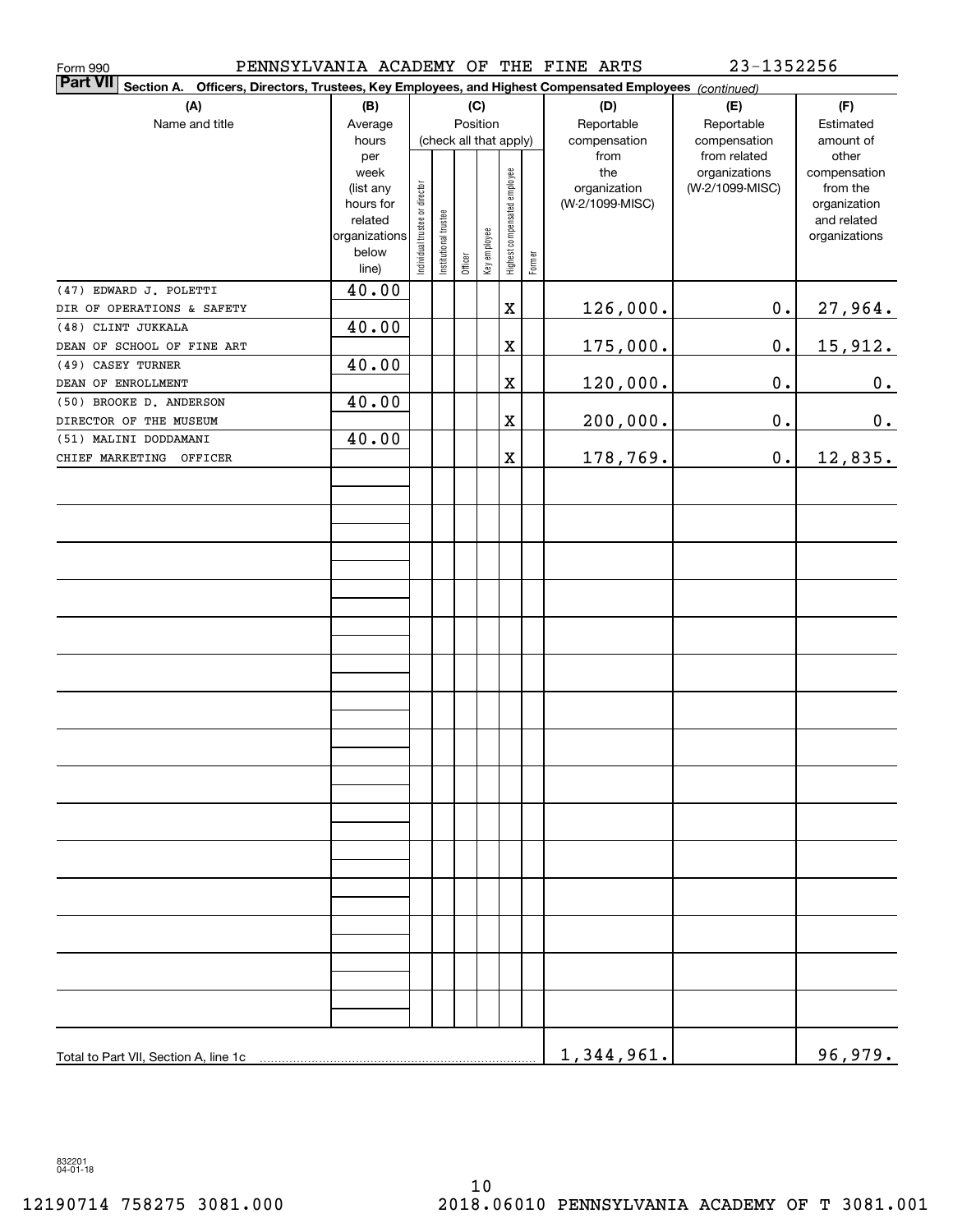| Form 990 (2018)                                           |    |    |                                                                               |                |                      | PENNSYLVANIA ACADEMY OF THE FINE ARTS |                                                 | 23-1352256                              | Page 9                                                             |
|-----------------------------------------------------------|----|----|-------------------------------------------------------------------------------|----------------|----------------------|---------------------------------------|-------------------------------------------------|-----------------------------------------|--------------------------------------------------------------------|
| <b>Part VIII</b>                                          |    |    | <b>Statement of Revenue</b>                                                   |                |                      |                                       |                                                 |                                         |                                                                    |
|                                                           |    |    | Check if Schedule O contains a response or note to any line in this Part VIII |                |                      |                                       |                                                 |                                         |                                                                    |
|                                                           |    |    |                                                                               |                |                      | (A)<br>Total revenue                  | (B)<br>Related or<br>exempt function<br>revenue | (C)<br>Unrelated<br>business<br>revenue | (D)<br>Revenuè excluded<br>from tax under<br>sections<br>512 - 514 |
|                                                           |    |    |                                                                               |                |                      |                                       |                                                 |                                         |                                                                    |
| Contributions, Gifts, Grants<br>and Other Similar Amounts |    |    | <b>b</b> Membership dues                                                      | 1b             |                      |                                       |                                                 |                                         |                                                                    |
|                                                           |    |    | c Fundraising events                                                          | 1c             | 480,271.             |                                       |                                                 |                                         |                                                                    |
|                                                           |    |    | d Related organizations                                                       | 1 <sub>d</sub> |                      |                                       |                                                 |                                         |                                                                    |
|                                                           |    |    | e Government grants (contributions)                                           | 1e             | 146,897.             |                                       |                                                 |                                         |                                                                    |
|                                                           |    |    | f All other contributions, gifts, grants, and                                 |                |                      |                                       |                                                 |                                         |                                                                    |
|                                                           |    |    | similar amounts not included above                                            | 1f             | 13,742,524.          |                                       |                                                 |                                         |                                                                    |
|                                                           |    |    | <b>g</b> Noncash contributions included in lines 1a-1f: \$                    |                | 1,737,135.           |                                       |                                                 |                                         |                                                                    |
|                                                           |    |    |                                                                               |                |                      | 14,369,692.                           |                                                 |                                         |                                                                    |
|                                                           |    |    |                                                                               |                | <b>Business Code</b> |                                       |                                                 |                                         |                                                                    |
|                                                           |    | 2a | TUITION AND FEES                                                              |                | 900099               | 11,416,067.                           | 11,416,067.                                     |                                         |                                                                    |
|                                                           |    | b  | CONTINUING EDUCATION                                                          |                | 900099               | 793,091.                              | 793,091.                                        |                                         |                                                                    |
|                                                           |    |    | RENTALS FOR EXEMPT ACT.                                                       |                | 900099               | 710,537.                              | 710,537.                                        |                                         |                                                                    |
|                                                           |    |    | WOMENS BOARD REVENUE                                                          |                | 900099               | 410,805.                              | 410,805.                                        |                                         |                                                                    |
| Program Service<br>Revenue                                |    |    | MUSEUM ADMISS/COLLECT                                                         |                | 900099               | 174,005.                              | 63,734.                                         | 110,271.                                |                                                                    |
|                                                           |    |    |                                                                               |                |                      |                                       |                                                 |                                         |                                                                    |
|                                                           |    |    |                                                                               |                |                      | 13,504,505.                           |                                                 |                                         |                                                                    |
|                                                           | 3  |    | Investment income (including dividends, interest, and                         |                |                      |                                       |                                                 |                                         |                                                                    |
|                                                           |    |    |                                                                               |                | ▶                    | 1,584,603.                            |                                                 |                                         | 1,584,603.                                                         |
|                                                           | 4  |    | Income from investment of tax-exempt bond proceeds                            |                |                      |                                       |                                                 |                                         |                                                                    |
|                                                           | 5  |    |                                                                               |                |                      |                                       |                                                 |                                         |                                                                    |
|                                                           |    |    |                                                                               | (i) Real       | (ii) Personal        |                                       |                                                 |                                         |                                                                    |
|                                                           |    |    |                                                                               |                |                      |                                       |                                                 |                                         |                                                                    |
|                                                           |    |    | <b>b</b> Less: rental expenses                                                |                |                      |                                       |                                                 |                                         |                                                                    |
|                                                           |    |    | <b>c</b> Rental income or (loss) $\ldots$                                     |                |                      |                                       |                                                 |                                         |                                                                    |
|                                                           |    |    |                                                                               |                |                      |                                       |                                                 |                                         |                                                                    |
|                                                           |    |    | 7 a Gross amount from sales of                                                | (i) Securities | (ii) Other           |                                       |                                                 |                                         |                                                                    |
|                                                           |    |    | assets other than inventory                                                   | 8,715,449.     |                      |                                       |                                                 |                                         |                                                                    |
|                                                           |    |    | <b>b</b> Less: cost or other basis                                            | 8,931,249.     |                      |                                       |                                                 |                                         |                                                                    |
|                                                           |    |    | and sales expenses                                                            | $-215,800.$    |                      |                                       |                                                 |                                         |                                                                    |
|                                                           |    |    |                                                                               |                |                      | $-215,800.$                           |                                                 |                                         | $-215,800.$                                                        |
|                                                           |    |    | 8 a Gross income from fundraising events (not                                 |                |                      |                                       |                                                 |                                         |                                                                    |
| <b>Other Revenue</b>                                      |    |    | $480,271.$ of<br>including \$                                                 |                |                      |                                       |                                                 |                                         |                                                                    |
|                                                           |    |    | contributions reported on line 1c). See                                       |                | 173,159.             |                                       |                                                 |                                         |                                                                    |
|                                                           |    |    |                                                                               | $\mathbf b$    | 208,164.             |                                       |                                                 |                                         |                                                                    |
|                                                           |    |    | c Net income or (loss) from fundraising events                                |                |                      | $-35,005$ .                           |                                                 |                                         | $-35,005.$                                                         |
|                                                           |    |    | 9 a Gross income from gaming activities. See                                  |                |                      |                                       |                                                 |                                         |                                                                    |
|                                                           |    |    |                                                                               |                |                      |                                       |                                                 |                                         |                                                                    |
|                                                           |    |    |                                                                               |                |                      |                                       |                                                 |                                         |                                                                    |
|                                                           |    |    | c Net income or (loss) from gaming activities                                 |                |                      |                                       |                                                 |                                         |                                                                    |
|                                                           |    |    | 10 a Gross sales of inventory, less returns                                   |                |                      |                                       |                                                 |                                         |                                                                    |
|                                                           |    |    |                                                                               |                | 440,211.             |                                       |                                                 |                                         |                                                                    |
|                                                           |    |    |                                                                               | $\mathbf b$    | 265,975.             |                                       |                                                 |                                         |                                                                    |
|                                                           |    |    | c Net income or (loss) from sales of inventory                                |                |                      | 174,236.                              | 174,236.                                        |                                         |                                                                    |
|                                                           |    |    | Miscellaneous Revenue                                                         |                | <b>Business Code</b> |                                       |                                                 |                                         |                                                                    |
|                                                           |    |    | 11 a MISCELLANEOUS                                                            |                | 900099               | 216,551.                              | 216,551.                                        |                                         |                                                                    |
|                                                           |    | b  |                                                                               |                |                      |                                       |                                                 |                                         |                                                                    |
|                                                           |    | с  |                                                                               |                |                      |                                       |                                                 |                                         |                                                                    |
|                                                           |    |    |                                                                               |                |                      |                                       |                                                 |                                         |                                                                    |
|                                                           |    |    |                                                                               |                | ▶                    | 216,551.                              |                                                 |                                         |                                                                    |
|                                                           | 12 |    |                                                                               |                |                      | 29,598,782.                           | 13,785,021.                                     | 110, 271.                               | 1,333,798.                                                         |
| 832009 12-31-18                                           |    |    |                                                                               |                |                      |                                       |                                                 |                                         | Form 990 (2018)                                                    |

832009 12-31-18

11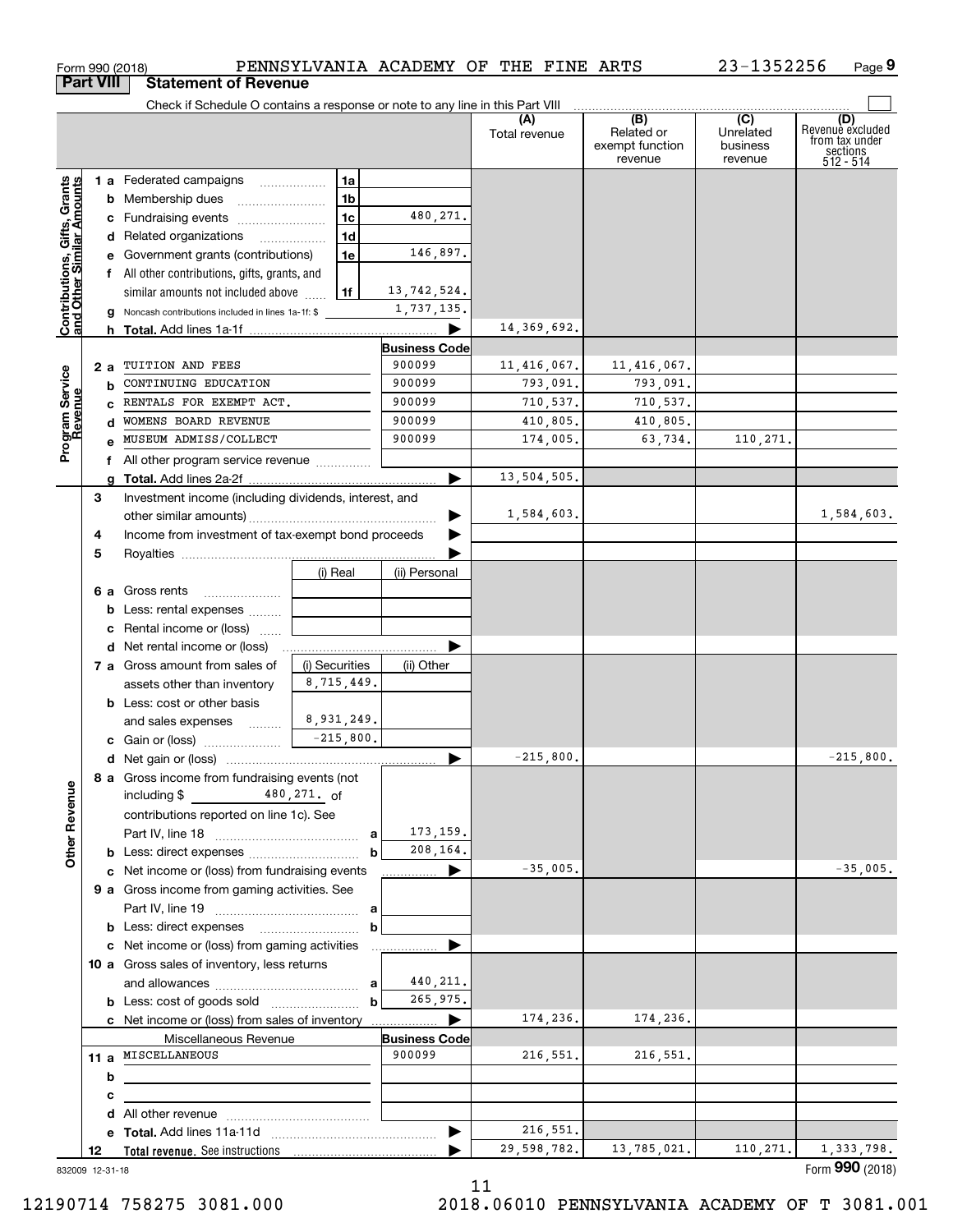Form 990 (2018) PENNSYLVANTA ACADEMY OF THE FINE ARTS 23-1352256 Page<br>**Part IX | Statement of Functional Expenses** PENNSYLVANIA ACADEMY OF THE FINE ARTS 23-1352256

|  | Section 501(c)(3) and 501(c)(4) organizations must complete all columns. All other organizations must complete column (A). |
|--|----------------------------------------------------------------------------------------------------------------------------|
|  |                                                                                                                            |

|              | Do not include amounts reported on lines 6b,<br>7b, 8b, 9b, and 10b of Part VIII.                                                                                                                           | (A)<br>Total expenses  | (B)<br>Program service<br>expenses | (C)<br>Management and<br>general expenses | (D)<br>Fundraising<br>expenses   |
|--------------|-------------------------------------------------------------------------------------------------------------------------------------------------------------------------------------------------------------|------------------------|------------------------------------|-------------------------------------------|----------------------------------|
| 1.           | Grants and other assistance to domestic organizations                                                                                                                                                       |                        |                                    |                                           |                                  |
|              | and domestic governments. See Part IV, line 21                                                                                                                                                              |                        |                                    |                                           |                                  |
| $\mathbf{2}$ | Grants and other assistance to domestic                                                                                                                                                                     |                        |                                    |                                           |                                  |
|              | individuals. See Part IV, line 22                                                                                                                                                                           | 5,002,152.             | 5,002,152.                         |                                           |                                  |
| 3            | Grants and other assistance to foreign                                                                                                                                                                      |                        |                                    |                                           |                                  |
|              | organizations, foreign governments, and foreign                                                                                                                                                             |                        |                                    |                                           |                                  |
|              | individuals. See Part IV, lines 15 and 16                                                                                                                                                                   |                        |                                    |                                           |                                  |
| 4            | Benefits paid to or for members                                                                                                                                                                             |                        |                                    |                                           |                                  |
| 5            | Compensation of current officers, directors,                                                                                                                                                                |                        |                                    |                                           |                                  |
|              | trustees, and key employees                                                                                                                                                                                 | 607, 911.              |                                    | 607,911.                                  |                                  |
| 6            | Compensation not included above, to disqualified                                                                                                                                                            |                        |                                    |                                           |                                  |
|              | persons (as defined under section 4958(f)(1)) and                                                                                                                                                           |                        |                                    |                                           |                                  |
|              | persons described in section $4958(c)(3)(B)$                                                                                                                                                                |                        |                                    |                                           |                                  |
| 7            |                                                                                                                                                                                                             | 7,648,801.             | 6, 212, 170.                       | 522,736.                                  | 913,895.                         |
| 8            | Pension plan accruals and contributions (include                                                                                                                                                            |                        |                                    |                                           |                                  |
|              | section 401(k) and 403(b) employer contributions)                                                                                                                                                           | 173,992.               | 138,044.                           | 8,216.                                    | 27,732.<br>$\overline{73,224}$ . |
| 9            |                                                                                                                                                                                                             | 683,336.               | 531, 213.                          | 78,899.                                   |                                  |
| 10           |                                                                                                                                                                                                             | 596,386.               | 475,606.                           | 58, 553.                                  | 62, 227.                         |
| 11           | Fees for services (non-employees):                                                                                                                                                                          |                        |                                    |                                           |                                  |
| a            |                                                                                                                                                                                                             | 59,963.                | 32,491.                            | 27,472.                                   |                                  |
| b            |                                                                                                                                                                                                             | 53,012.                |                                    | $\overline{53,012}$ .                     |                                  |
| c            |                                                                                                                                                                                                             |                        |                                    |                                           |                                  |
| d            |                                                                                                                                                                                                             |                        |                                    |                                           |                                  |
| e<br>f       | Professional fundraising services. See Part IV, line 17<br>Investment management fees                                                                                                                       | $\overline{215,056}$ . | 215,056.                           |                                           |                                  |
|              | Other. (If line 11g amount exceeds 10% of line 25,                                                                                                                                                          |                        |                                    |                                           |                                  |
| g            | column (A) amount, list line 11g expenses on Sch 0.)                                                                                                                                                        | 296,011.               | 116,251.                           | 163,367.                                  | 16,393.                          |
| 12           |                                                                                                                                                                                                             | $\overline{278,878}$ . | 271, 201.                          | 7,677.                                    |                                  |
| 13           |                                                                                                                                                                                                             | 691,347.               | 451,773.                           | 149,286.                                  | 90, 288.                         |
| 14           |                                                                                                                                                                                                             | 67,896.                | 34,385.                            | 33,511.                                   |                                  |
| 15           |                                                                                                                                                                                                             |                        |                                    |                                           |                                  |
| 16           |                                                                                                                                                                                                             | 1,626,696.             | 1,626,696.                         |                                           |                                  |
| 17           | Travel                                                                                                                                                                                                      | 146,928.               | 129,296.                           | 8,484.                                    | 9,148.                           |
| 18           | Payments of travel or entertainment expenses                                                                                                                                                                |                        |                                    |                                           |                                  |
|              | for any federal, state, or local public officials                                                                                                                                                           |                        |                                    |                                           |                                  |
| 19           | Conferences, conventions, and meetings                                                                                                                                                                      | 12,625.                | 8,719.                             | 3,132.                                    | $\overline{774}$ .               |
| 20           | Interest                                                                                                                                                                                                    | 853,321.               | 606,926.                           |                                           | 246, 395.                        |
| 21           |                                                                                                                                                                                                             |                        |                                    |                                           |                                  |
| 22           | Depreciation, depletion, and amortization                                                                                                                                                                   | 2,097,878.             | 2,097,878.                         |                                           |                                  |
| 23           | Insurance                                                                                                                                                                                                   | 383, 125.              | 383, 125.                          |                                           |                                  |
| 24           | Other expenses. Itemize expenses not covered<br>above. (List miscellaneous expenses in line 24e. If line<br>24e amount exceeds 10% of line 25, column (A)<br>amount, list line 24e expenses on Schedule O.) |                        |                                    |                                           |                                  |
|              | a RENTAL EXPENSES - STUDE                                                                                                                                                                                   | 671,257.               | 671,257.                           |                                           |                                  |
| b            | <b>INSTALLATIONS</b>                                                                                                                                                                                        | 385,114.               | 385,114.                           |                                           |                                  |
| c            | <b>BAD DEBT</b>                                                                                                                                                                                             | 268,735.               | 77,735.                            |                                           | 191,000.                         |
| d            | SPECIAL PROJECTS AND EV                                                                                                                                                                                     | 189,795.               | 158,478.                           | 3,313.                                    | 28,004.                          |
|              | e All other expenses                                                                                                                                                                                        | 976,997.               | 877,718.                           | 32,086.                                   | 67, 193.                         |
| 25           | Total functional expenses. Add lines 1 through 24e                                                                                                                                                          | 23,987,212.            | 20,503,284.                        | 1,757,655.                                | 1,726,273.                       |
| 26           | Joint costs. Complete this line only if the organization                                                                                                                                                    |                        |                                    |                                           |                                  |
|              | reported in column (B) joint costs from a combined                                                                                                                                                          |                        |                                    |                                           |                                  |
|              | educational campaign and fundraising solicitation.                                                                                                                                                          |                        |                                    |                                           |                                  |
|              | Check here $\blacktriangleright$<br>if following SOP 98-2 (ASC 958-720)                                                                                                                                     |                        |                                    |                                           |                                  |
|              | 832010 12-31-18                                                                                                                                                                                             |                        |                                    |                                           | Form 990 (2018)                  |

12

832010 12-31-18

12190714 758275 3081.000 2018.06010 PENNSYLVANIA ACADEMY OF T 3081.001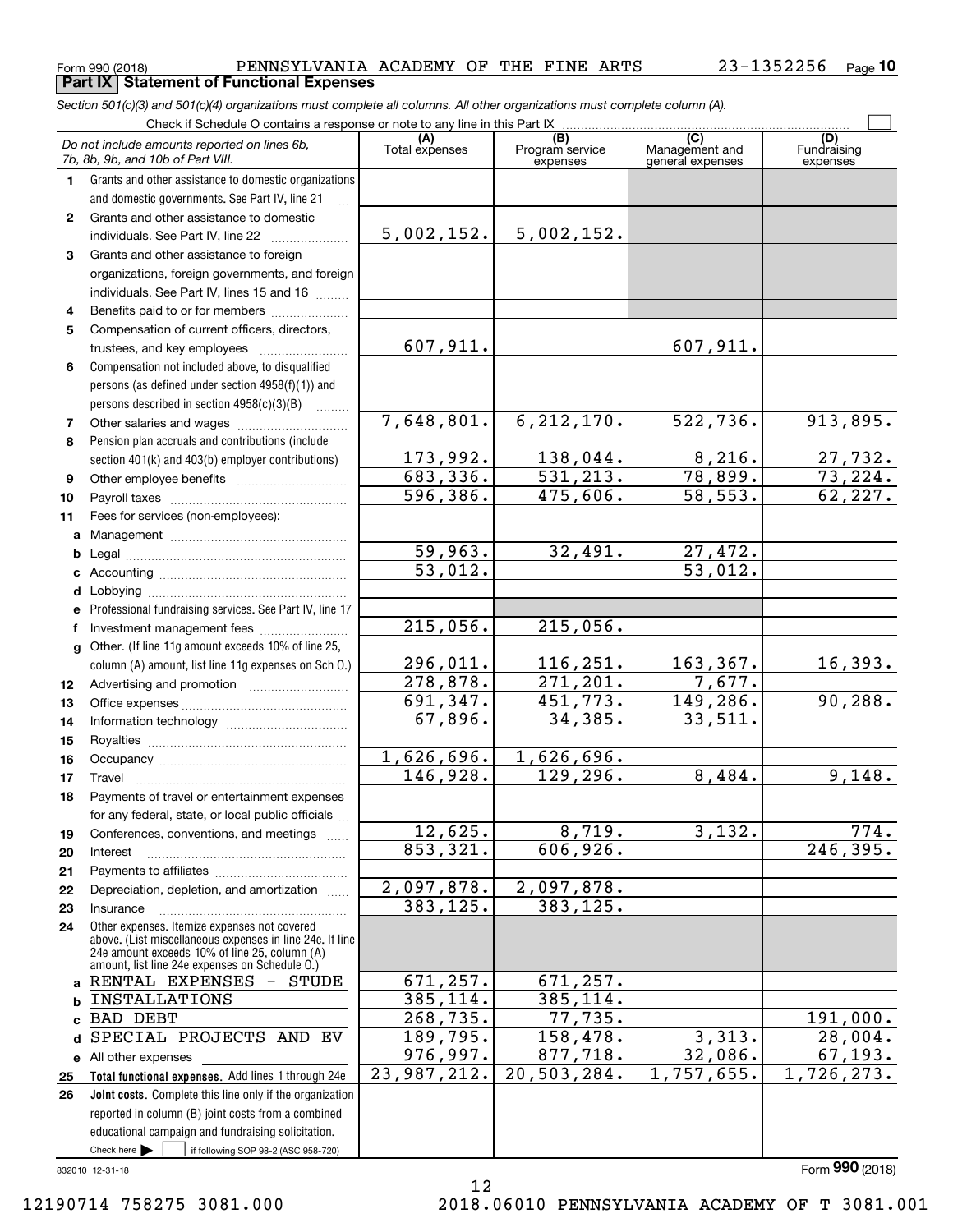Accounts receivable, net ~~~~~~~~~~~~~~~~~~~~~~~~~~ **5**Loans and other receivables from current and former officers, directors, trustees, key employees, and highest compensated employees. Complete Part II of Schedule L ~~~~~~~~~~~~~~~~~~~~~~~~~~~~ **5**Loans and other receivables from other disqualified persons (as defined under **6**section 4958(f)(1)), persons described in section 4958(c)(3)(B), and contributing employers and sponsoring organizations of section 501(c)(9) voluntary employees' beneficiary organizations (see instr). Complete Part II of Sch L **6Assets**  $127,870. |7|$  85,937. **77**Notes and loans receivable, net ~~~~~~~~~~~~~~~~~~~~~~~ 183,050. 8 165,243. **88**Inventories for sale or use ~~~~~~~~~~~~~~~~~~~~~~~~~~  $385,099.$  9  $407,477.$ **9**Prepaid expenses and deferred charges **910a**Land, buildings, and equipment: cost or other 81,402,413. basis. Complete Part VI of Schedule D will aller  $27,435,893.$  52, 228, 293.  $10c$  53, 966, 520. **10cb** Less: accumulated depreciation \_\_\_\_\_\_\_\_\_\_\_\_\_\_\_ Lub 39,082,981. 40,758,869. **1111**Investments - publicly traded securities ~~~~~~~~~~~~~~~~~~~  $11,783,983.$   $12 \mid 23,056,480.$ **1212**Investments - other securities. See Part IV, line 11 ~~~~~~~~~~~~~~**13**Investments - program-related. See Part IV, line 11 **131414**Intangible assets …………………………………………………………………………………… Other assets. See Part IV, line 11 ~~~~~~~~~~~~~~~~~~~~~~ **1515** $120,397,183.$   $16 \mid 126,480,948.$ **1616Total assets.**  Add lines 1 through 15 (must equal line 34)  $2,764,740.$  17 1,312,904. **1717**Accounts payable and accrued expenses ~~~~~~~~~~~~~~~~~~**1818**Grants payable ~~~~~~~~~~~~~~~~~~~~~~~~~~~~~~~  $1,374,513.$  19 1,157,453. **1919**Deferred revenue et al. **Deferred** revenue et al. **Deferred** revenue et al. **Deferred** revenue et al. **Deferred** revenue et al. **Deferred** revenue et al. **Deferred** revenue et al. **Deferred** revenue et al. **Deferred** reven  $20,804,545.$   $20$   $20,271,363.$ **2020**Tax-exempt bond liabilities …………………………………………………………… **21**Escrow or custodial account liability. Complete Part IV of Schedule D **21**Loans and other payables to current and former officers, directors, trustees, **22**Liabilities **Liabilities** key employees, highest compensated employees, and disqualified persons. Complete Part II of Schedule L ~~~~~~~~~~~~~~~~~~~~~~~**22** $8,055,000.$  23 9,200,000. **23**Secured mortgages and notes payable to unrelated third parties **23**Unsecured notes and loans payable to unrelated third parties ~~~~~~~~~~~~~~~~~~~~ **242425**Other liabilities (including federal income tax, payables to related third parties, and other liabilities not included on lines 17-24). Complete Part X of  $0. |25|$  231,727. **25**Schedule D ~~~~~~~~~~~~~~~~~~~~~~~~~~~~~~~~ 32,998,798. 32,173,447. **2626Total liabilities.**  Add lines 17 through 25 Organizations that follow SFAS 117 (ASC 958), check here  $\blacktriangleright$   $\boxed{\text{X}}$  and **complete lines 27 through 29, and lines 33 and 34. Net Assets or Fund Balances Net Assets or Fund Balances**  $53,262,370.$   $27$  53,627,129. **2727**Unrestricted net assets <sub>………………………………………………………………</sub>……  $5,185,956. |28 | 3,614,641.$ **2828**Temporarily restricted net assets ~~~~~~~~~~~~~~~~~~~~~~ 28,950,059. 37,065,731. **2929**Permanently restricted net assets **Organizations that do not follow SFAS 117 (ASC 958), check here** | **and complete lines 30 through 34. 3030**Capital stock or trust principal, or current funds ~~~~~~~~~~~~~~~ **3131**Paid-in or capital surplus, or land, building, or equipment fund will concurred. **3232**Retained earnings, endowment, accumulated income, or other funds www.com 87,398,385. 94,307,501. **33**Total net assets or fund balances ~~~~~~~~~~~~~~~~~~~~~~ **33**120,397,183. 126,480,948. **34**Total liabilities and net assets/fund balances **34**Form (2018) **990**

<code>Form</code> 990 (2018) PENNSYLVANIA ACADEMY OF THE FINE ARTS 23-1352256  $\,$  Page

**3** Pledges and grants receivable, net  $\ldots$  **multimes contained and grants receivable**, net **multimes contained and grants receivable**, net **multimes contained and grants receivable** 

Cash - non-interest-bearing ~~~~~~~~~~~~~~~~~~~~~~~~~ Savings and temporary cash investments ~~~~~~~~~~~~~~~~~~

Check if Schedule O contains a response or note to any line in this Part X

23-1352256 <sub>Page</sub> 11

 $\mathcal{L}^{\text{max}}$ 

**(A) (B)**

Beginning of year | | End of year

 $283,522. 4$  126,101.  $12,050,077.$  3 5,800,584.

4,272,308. 2,113,737.

| Form 990 (2018)             |  |  |
|-----------------------------|--|--|
| <b>Part X Balance Sheet</b> |  |  |

**12**

**4**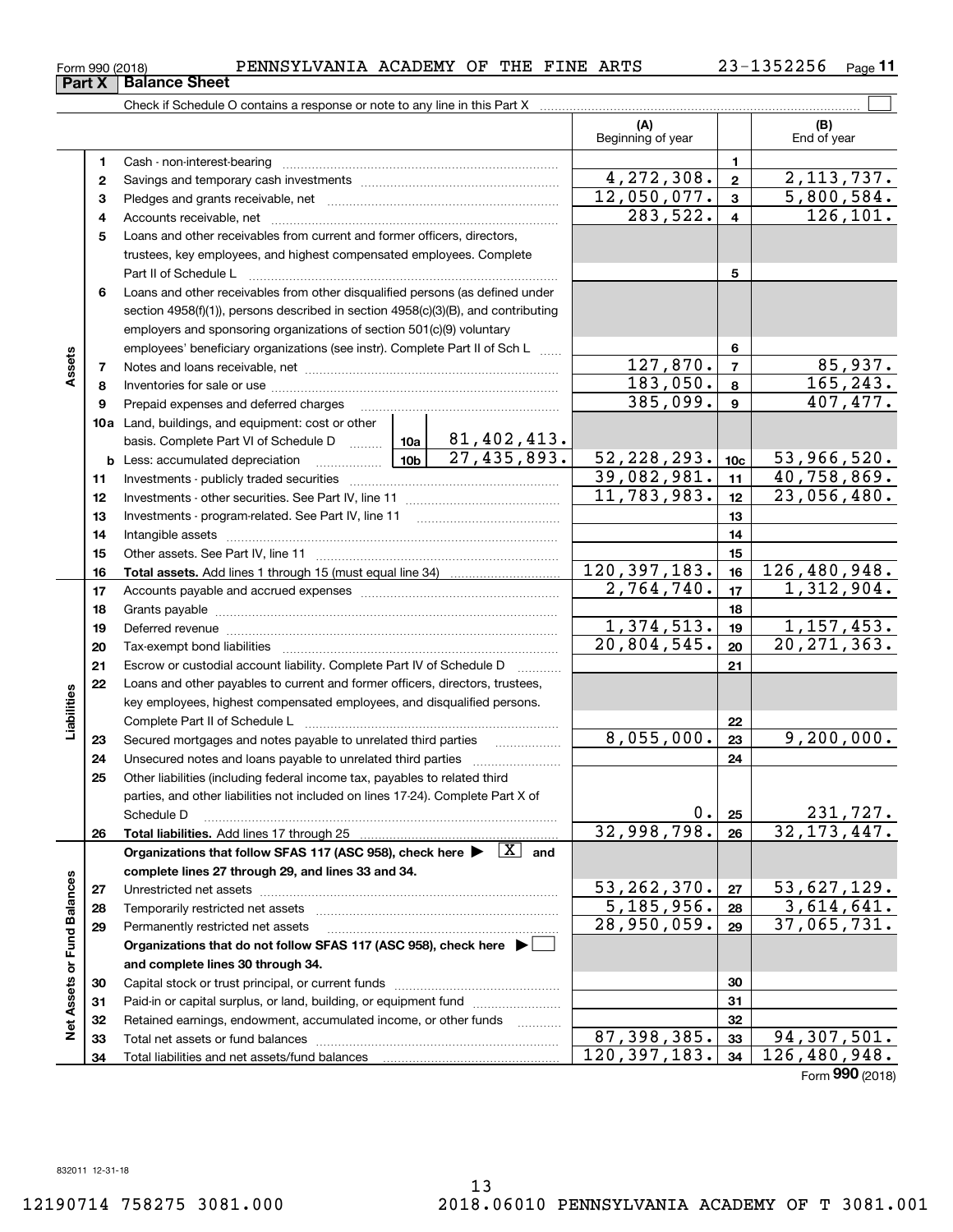|    | PENNSYLVANIA ACADEMY OF THE FINE ARTS<br>Form 990 (2018)                                                                        |                         | 23-1352256                 |                 | Page 12        |
|----|---------------------------------------------------------------------------------------------------------------------------------|-------------------------|----------------------------|-----------------|----------------|
|    | <b>Reconciliation of Net Assets</b><br>Part XI                                                                                  |                         |                            |                 |                |
|    | Check if Schedule O contains a response or note to any line in this Part XI                                                     |                         |                            |                 | $ \mathbf{X} $ |
|    |                                                                                                                                 |                         |                            |                 |                |
| 1  | Total revenue (must equal Part VIII, column (A), line 12)                                                                       | 1.                      | 29,598,782.                |                 |                |
| 2  | Total expenses (must equal Part IX, column (A), line 25)                                                                        | $\mathbf{2}$            | 23,987,212.                |                 |                |
| 3  | Revenue less expenses. Subtract line 2 from line 1                                                                              | $\mathbf{a}$            | 5,611,570.                 |                 |                |
| 4  |                                                                                                                                 | $\overline{\mathbf{4}}$ | 87, 398, 385.              |                 |                |
| 5  | Net unrealized gains (losses) on investments                                                                                    | 5                       | $\overline{2}$ , 728, 644. |                 |                |
| 6  | Donated services and use of facilities                                                                                          | 6                       |                            |                 |                |
| 7  | Investment expenses                                                                                                             | $\overline{7}$          |                            |                 |                |
| 8  | Prior period adjustments                                                                                                        | 8                       |                            |                 |                |
| 9  |                                                                                                                                 | 9                       | $-1,431,098.$              |                 |                |
| 10 | Net assets or fund balances at end of year. Combine lines 3 through 9 (must equal Part X, line 33,                              |                         |                            |                 |                |
|    | column (B))                                                                                                                     | 10                      | 94,307,501.                |                 |                |
|    | Part XII Financial Statements and Reporting                                                                                     |                         |                            |                 |                |
|    |                                                                                                                                 |                         |                            |                 | x              |
|    |                                                                                                                                 |                         |                            | Yes             | <b>No</b>      |
| 1  | $\boxed{\mathbf{X}}$ Accrual<br>Accounting method used to prepare the Form 990: <u>[</u> Cash<br>Other                          |                         |                            |                 |                |
|    | If the organization changed its method of accounting from a prior year or checked "Other," explain in Schedule O.               |                         |                            |                 |                |
|    | 2a Were the organization's financial statements compiled or reviewed by an independent accountant?                              |                         | 2a                         |                 | X              |
|    | If "Yes," check a box below to indicate whether the financial statements for the year were compiled or reviewed on a            |                         |                            |                 |                |
|    | separate basis, consolidated basis, or both:                                                                                    |                         |                            |                 |                |
|    | Separate basis<br><b>Consolidated basis</b><br>Both consolidated and separate basis                                             |                         |                            |                 |                |
|    | <b>b</b> Were the organization's financial statements audited by an independent accountant?                                     |                         | 2 <sub>b</sub>             | $\mathbf X$     |                |
|    | If "Yes," check a box below to indicate whether the financial statements for the year were audited on a separate basis,         |                         |                            |                 |                |
|    | consolidated basis, or both:                                                                                                    |                         |                            |                 |                |
|    | $ \mathbf{X} $ Separate basis<br><b>Consolidated basis</b><br>Both consolidated and separate basis                              |                         |                            |                 |                |
|    | c If "Yes" to line 2a or 2b, does the organization have a committee that assumes responsibility for oversight of the audit,     |                         |                            |                 |                |
|    | review, or compilation of its financial statements and selection of an independent accountant?                                  |                         | 2c                         | x               |                |
|    | If the organization changed either its oversight process or selection process during the tax year, explain in Schedule O.       |                         |                            |                 |                |
|    | 3a As a result of a federal award, was the organization required to undergo an audit or audits as set forth in the Single Audit |                         |                            |                 |                |
|    |                                                                                                                                 |                         | 3a                         | х               |                |
|    | b If "Yes," did the organization undergo the required audit or audits? If the organization did not undergo the required audit   |                         |                            |                 |                |
|    | or audits, explain why in Schedule O and describe any steps taken to undergo such audits                                        |                         | 3b                         | x<br><b>nnn</b> |                |

Form (2018) **990**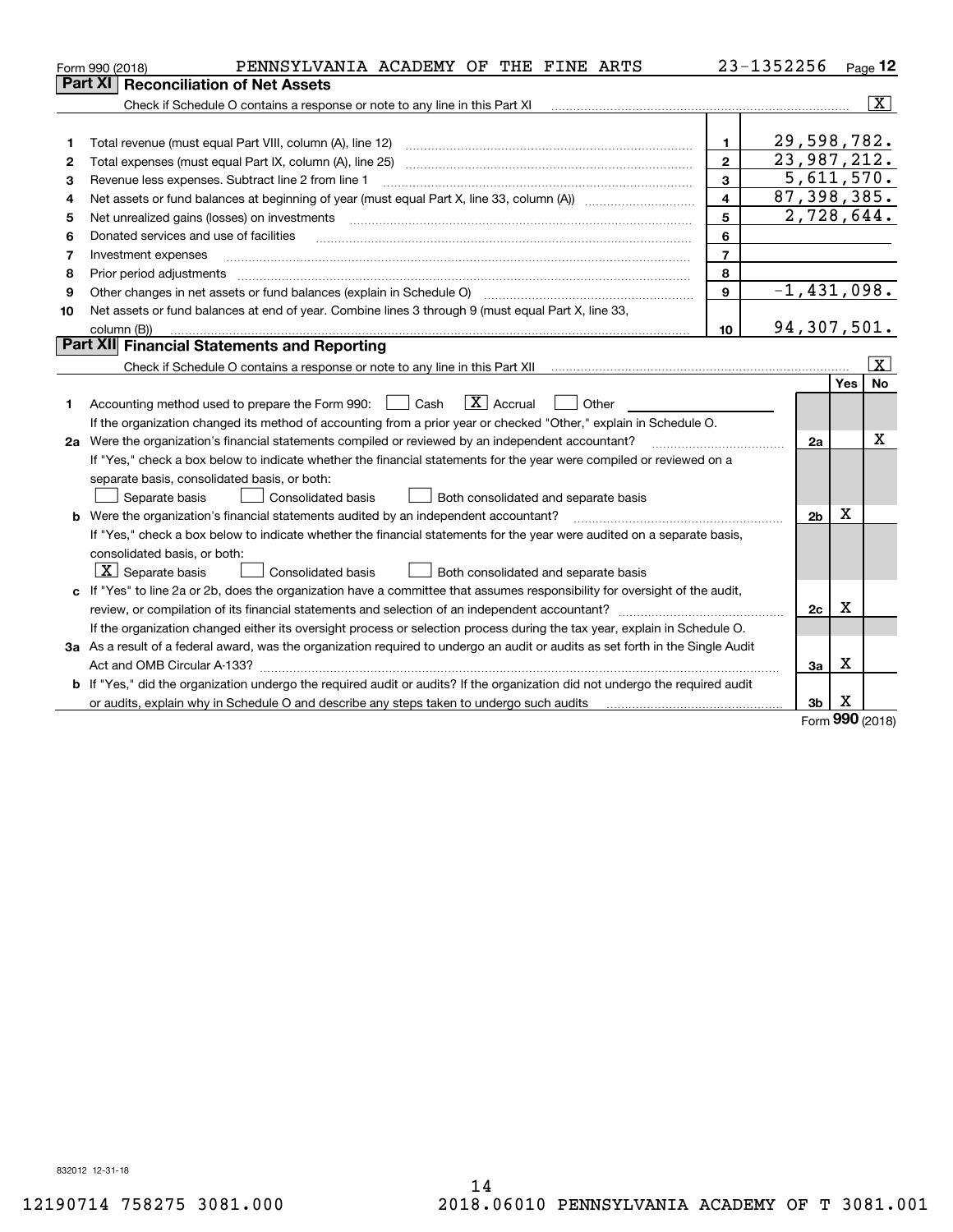| <b>SCHEDULE A</b> |
|-------------------|
|-------------------|

**(Form 990 or 990-EZ)**

## **Public Charity Status and Public Support**

**Complete if the organization is a section 501(c)(3) organization or a section 4947(a)(1) nonexempt charitable trust. | Attach to Form 990 or Form 990-EZ.** 

| OMB No. 1545-0047            |
|------------------------------|
| 2018                         |
| Open to Public<br>Inspection |

|        |                                                                                                                                           | Department of the Treasury<br>Internal Revenue Service |  | Attach to Form 990 or Form 990-EZ.<br>Go to www.irs.gov/Form990 for instructions and the latest information. | <b>Open to Public</b><br>Inspection                                                                                                           |     |                                   |                            |  |                                       |  |
|--------|-------------------------------------------------------------------------------------------------------------------------------------------|--------------------------------------------------------|--|--------------------------------------------------------------------------------------------------------------|-----------------------------------------------------------------------------------------------------------------------------------------------|-----|-----------------------------------|----------------------------|--|---------------------------------------|--|
|        |                                                                                                                                           | Name of the organization                               |  |                                                                                                              |                                                                                                                                               |     |                                   |                            |  | <b>Employer identification number</b> |  |
|        |                                                                                                                                           |                                                        |  |                                                                                                              | PENNSYLVANIA ACADEMY OF THE FINE ARTS                                                                                                         |     |                                   |                            |  | 23-1352256                            |  |
| Part I |                                                                                                                                           |                                                        |  |                                                                                                              | Reason for Public Charity Status (All organizations must complete this part.) See instructions.                                               |     |                                   |                            |  |                                       |  |
|        |                                                                                                                                           |                                                        |  |                                                                                                              | The organization is not a private foundation because it is: (For lines 1 through 12, check only one box.)                                     |     |                                   |                            |  |                                       |  |
| 1      |                                                                                                                                           |                                                        |  |                                                                                                              | A church, convention of churches, or association of churches described in section 170(b)(1)(A)(i).                                            |     |                                   |                            |  |                                       |  |
| 2      | $\mathbf{X}$                                                                                                                              |                                                        |  |                                                                                                              | A school described in section 170(b)(1)(A)(ii). (Attach Schedule E (Form 990 or 990-EZ).)                                                     |     |                                   |                            |  |                                       |  |
| 3      |                                                                                                                                           |                                                        |  |                                                                                                              | A hospital or a cooperative hospital service organization described in section 170(b)(1)(A)(iii).                                             |     |                                   |                            |  |                                       |  |
| 4      |                                                                                                                                           |                                                        |  |                                                                                                              | A medical research organization operated in conjunction with a hospital described in section 170(b)(1)(A)(iii). Enter the hospital's name,    |     |                                   |                            |  |                                       |  |
|        |                                                                                                                                           | city, and state:                                       |  |                                                                                                              |                                                                                                                                               |     |                                   |                            |  |                                       |  |
| 5      |                                                                                                                                           |                                                        |  |                                                                                                              | An organization operated for the benefit of a college or university owned or operated by a governmental unit described in                     |     |                                   |                            |  |                                       |  |
|        |                                                                                                                                           |                                                        |  | section 170(b)(1)(A)(iv). (Complete Part II.)                                                                |                                                                                                                                               |     |                                   |                            |  |                                       |  |
| 6      |                                                                                                                                           |                                                        |  |                                                                                                              | A federal, state, or local government or governmental unit described in section 170(b)(1)(A)(v).                                              |     |                                   |                            |  |                                       |  |
| 7      | An organization that normally receives a substantial part of its support from a governmental unit or from the general public described in |                                                        |  |                                                                                                              |                                                                                                                                               |     |                                   |                            |  |                                       |  |
|        |                                                                                                                                           |                                                        |  | section 170(b)(1)(A)(vi). (Complete Part II.)                                                                |                                                                                                                                               |     |                                   |                            |  |                                       |  |
| 8      |                                                                                                                                           |                                                        |  |                                                                                                              | A community trust described in section 170(b)(1)(A)(vi). (Complete Part II.)                                                                  |     |                                   |                            |  |                                       |  |
| 9      |                                                                                                                                           |                                                        |  |                                                                                                              | An agricultural research organization described in section 170(b)(1)(A)(ix) operated in conjunction with a land-grant college                 |     |                                   |                            |  |                                       |  |
|        |                                                                                                                                           |                                                        |  |                                                                                                              | or university or a non-land-grant college of agriculture (see instructions). Enter the name, city, and state of the college or                |     |                                   |                            |  |                                       |  |
|        |                                                                                                                                           | university:                                            |  |                                                                                                              |                                                                                                                                               |     |                                   |                            |  |                                       |  |
| 10     |                                                                                                                                           |                                                        |  |                                                                                                              | An organization that normally receives: (1) more than 33 1/3% of its support from contributions, membership fees, and gross receipts from     |     |                                   |                            |  |                                       |  |
|        |                                                                                                                                           |                                                        |  |                                                                                                              | activities related to its exempt functions - subject to certain exceptions, and (2) no more than 33 1/3% of its support from gross investment |     |                                   |                            |  |                                       |  |
|        |                                                                                                                                           |                                                        |  |                                                                                                              | income and unrelated business taxable income (less section 511 tax) from businesses acquired by the organization after June 30, 1975.         |     |                                   |                            |  |                                       |  |
|        |                                                                                                                                           |                                                        |  | See section 509(a)(2). (Complete Part III.)                                                                  |                                                                                                                                               |     |                                   |                            |  |                                       |  |
| 11     |                                                                                                                                           |                                                        |  |                                                                                                              | An organization organized and operated exclusively to test for public safety. See section 509(a)(4).                                          |     |                                   |                            |  |                                       |  |
| 12     |                                                                                                                                           |                                                        |  |                                                                                                              | An organization organized and operated exclusively for the benefit of, to perform the functions of, or to carry out the purposes of one or    |     |                                   |                            |  |                                       |  |
|        |                                                                                                                                           |                                                        |  |                                                                                                              | more publicly supported organizations described in section 509(a)(1) or section 509(a)(2). See section 509(a)(3). Check the box in            |     |                                   |                            |  |                                       |  |
|        |                                                                                                                                           |                                                        |  |                                                                                                              | lines 12a through 12d that describes the type of supporting organization and complete lines 12e, 12f, and 12g.                                |     |                                   |                            |  |                                       |  |
| а      |                                                                                                                                           |                                                        |  |                                                                                                              | Type I. A supporting organization operated, supervised, or controlled by its supported organization(s), typically by giving                   |     |                                   |                            |  |                                       |  |
|        |                                                                                                                                           |                                                        |  |                                                                                                              | the supported organization(s) the power to regularly appoint or elect a majority of the directors or trustees of the supporting               |     |                                   |                            |  |                                       |  |
|        |                                                                                                                                           |                                                        |  | organization. You must complete Part IV, Sections A and B.                                                   |                                                                                                                                               |     |                                   |                            |  |                                       |  |
| b      |                                                                                                                                           |                                                        |  |                                                                                                              | Type II. A supporting organization supervised or controlled in connection with its supported organization(s), by having                       |     |                                   |                            |  |                                       |  |
|        |                                                                                                                                           |                                                        |  |                                                                                                              | control or management of the supporting organization vested in the same persons that control or manage the supported                          |     |                                   |                            |  |                                       |  |
|        |                                                                                                                                           |                                                        |  | organization(s). You must complete Part IV, Sections A and C.                                                |                                                                                                                                               |     |                                   |                            |  |                                       |  |
| с      |                                                                                                                                           |                                                        |  |                                                                                                              | Type III functionally integrated. A supporting organization operated in connection with, and functionally integrated with,                    |     |                                   |                            |  |                                       |  |
|        |                                                                                                                                           |                                                        |  |                                                                                                              | its supported organization(s) (see instructions). You must complete Part IV, Sections A, D, and E.                                            |     |                                   |                            |  |                                       |  |
| d      |                                                                                                                                           |                                                        |  |                                                                                                              | Type III non-functionally integrated. A supporting organization operated in connection with its supported organization(s)                     |     |                                   |                            |  |                                       |  |
|        |                                                                                                                                           |                                                        |  |                                                                                                              | that is not functionally integrated. The organization generally must satisfy a distribution requirement and an attentiveness                  |     |                                   |                            |  |                                       |  |
|        |                                                                                                                                           |                                                        |  |                                                                                                              | requirement (see instructions). You must complete Part IV, Sections A and D, and Part V.                                                      |     |                                   |                            |  |                                       |  |
| е      |                                                                                                                                           |                                                        |  |                                                                                                              | Check this box if the organization received a written determination from the IRS that it is a Type I, Type II, Type III                       |     |                                   |                            |  |                                       |  |
|        |                                                                                                                                           |                                                        |  |                                                                                                              | functionally integrated, or Type III non-functionally integrated supporting organization.                                                     |     |                                   |                            |  |                                       |  |
|        |                                                                                                                                           | f Enter the number of supported organizations          |  |                                                                                                              |                                                                                                                                               |     |                                   |                            |  |                                       |  |
|        |                                                                                                                                           | (i) Name of supported                                  |  | g Provide the following information about the supported organization(s).<br>(ii) EIN                         | (iii) Type of organization                                                                                                                    |     | (iv) Is the organization listed   | (v) Amount of monetary     |  | (vi) Amount of other                  |  |
|        |                                                                                                                                           | organization                                           |  |                                                                                                              | (described on lines 1-10                                                                                                                      | Yes | in your governing document?<br>No | support (see instructions) |  | support (see instructions)            |  |
|        |                                                                                                                                           |                                                        |  |                                                                                                              | above (see instructions))                                                                                                                     |     |                                   |                            |  |                                       |  |
|        |                                                                                                                                           |                                                        |  |                                                                                                              |                                                                                                                                               |     |                                   |                            |  |                                       |  |
|        |                                                                                                                                           |                                                        |  |                                                                                                              |                                                                                                                                               |     |                                   |                            |  |                                       |  |
|        |                                                                                                                                           |                                                        |  |                                                                                                              |                                                                                                                                               |     |                                   |                            |  |                                       |  |
|        |                                                                                                                                           |                                                        |  |                                                                                                              |                                                                                                                                               |     |                                   |                            |  |                                       |  |
|        |                                                                                                                                           |                                                        |  |                                                                                                              |                                                                                                                                               |     |                                   |                            |  |                                       |  |
|        |                                                                                                                                           |                                                        |  |                                                                                                              |                                                                                                                                               |     |                                   |                            |  |                                       |  |

**Total**

LHA For Paperwork Reduction Act Notice, see the Instructions for Form 990 or 990-EZ. 832021 10-11-18 Schedule A (Form 990 or 990-EZ) 2018 15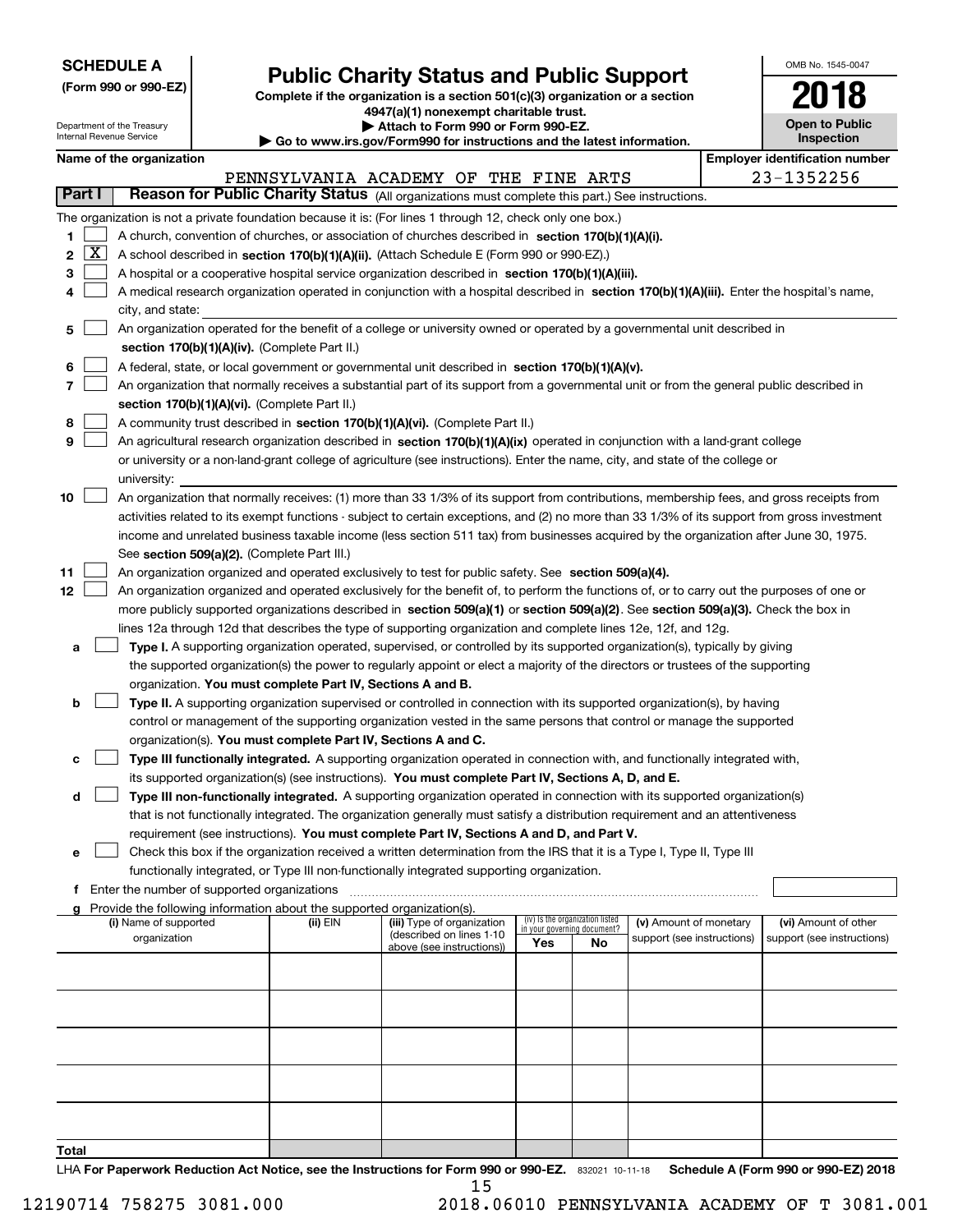### 23-1352256 Page 2 Schedule A (Form 990 or 990-EZ) 2018 PENNSYLVANIA ACADEMY OF THE FINE ARTS  $\qquad \ \ \, 23-1352256$  Page **Part II Support Schedule for Organizations Described in Sections 170(b)(1)(A)(iv) and 170(b)(1)(A)(vi)**

(Complete only if you checked the box on line 5, 7, or 8 of Part I or if the organization failed to qualify under Part III. If the organization fails to qualify under the tests listed below, please complete Part III.)

|    | <b>Section A. Public Support</b>                                                                                                               |          |            |            |            |                                      |           |
|----|------------------------------------------------------------------------------------------------------------------------------------------------|----------|------------|------------|------------|--------------------------------------|-----------|
|    | Calendar year (or fiscal year beginning in) $\blacktriangleright$                                                                              | (a) 2014 | $(b)$ 2015 | $(c)$ 2016 | $(d)$ 2017 | (e) 2018                             | (f) Total |
|    | <b>1</b> Gifts, grants, contributions, and                                                                                                     |          |            |            |            |                                      |           |
|    | membership fees received. (Do not                                                                                                              |          |            |            |            |                                      |           |
|    | include any "unusual grants.")                                                                                                                 |          |            |            |            |                                      |           |
|    | <b>2</b> Tax revenues levied for the organ-                                                                                                    |          |            |            |            |                                      |           |
|    | ization's benefit and either paid to                                                                                                           |          |            |            |            |                                      |           |
|    | or expended on its behalf                                                                                                                      |          |            |            |            |                                      |           |
|    | 3 The value of services or facilities                                                                                                          |          |            |            |            |                                      |           |
|    | furnished by a governmental unit to                                                                                                            |          |            |            |            |                                      |           |
|    | the organization without charge                                                                                                                |          |            |            |            |                                      |           |
|    | 4 Total. Add lines 1 through 3                                                                                                                 |          |            |            |            |                                      |           |
| 5. | The portion of total contributions                                                                                                             |          |            |            |            |                                      |           |
|    | by each person (other than a                                                                                                                   |          |            |            |            |                                      |           |
|    | governmental unit or publicly                                                                                                                  |          |            |            |            |                                      |           |
|    | supported organization) included                                                                                                               |          |            |            |            |                                      |           |
|    | on line 1 that exceeds 2% of the                                                                                                               |          |            |            |            |                                      |           |
|    | amount shown on line 11,                                                                                                                       |          |            |            |            |                                      |           |
|    | column (f)                                                                                                                                     |          |            |            |            |                                      |           |
|    | 6 Public support. Subtract line 5 from line 4.                                                                                                 |          |            |            |            |                                      |           |
|    | <b>Section B. Total Support</b>                                                                                                                |          |            |            |            |                                      |           |
|    | Calendar year (or fiscal year beginning in)                                                                                                    | (a) 2014 | $(b)$ 2015 | $(c)$ 2016 | $(d)$ 2017 | (e) 2018                             | (f) Total |
|    | 7 Amounts from line 4                                                                                                                          |          |            |            |            |                                      |           |
|    | 8 Gross income from interest,                                                                                                                  |          |            |            |            |                                      |           |
|    | dividends, payments received on                                                                                                                |          |            |            |            |                                      |           |
|    | securities loans, rents, royalties,                                                                                                            |          |            |            |            |                                      |           |
|    | and income from similar sources                                                                                                                |          |            |            |            |                                      |           |
| 9. | Net income from unrelated business                                                                                                             |          |            |            |            |                                      |           |
|    | activities, whether or not the                                                                                                                 |          |            |            |            |                                      |           |
|    | business is regularly carried on                                                                                                               |          |            |            |            |                                      |           |
|    | <b>10</b> Other income. Do not include gain                                                                                                    |          |            |            |            |                                      |           |
|    | or loss from the sale of capital                                                                                                               |          |            |            |            |                                      |           |
|    | assets (Explain in Part VI.)                                                                                                                   |          |            |            |            |                                      |           |
|    | <b>11 Total support.</b> Add lines 7 through 10                                                                                                |          |            |            |            |                                      |           |
|    | <b>12</b> Gross receipts from related activities, etc. (see instructions)                                                                      |          |            |            |            | 12                                   |           |
|    | 13 First five years. If the Form 990 is for the organization's first, second, third, fourth, or fifth tax year as a section 501(c)(3)          |          |            |            |            |                                      |           |
|    | organization, check this box and stop here                                                                                                     |          |            |            |            |                                      |           |
|    | <b>Section C. Computation of Public Support Percentage</b>                                                                                     |          |            |            |            |                                      |           |
|    | 14 Public support percentage for 2018 (line 6, column (f) divided by line 11, column (f) <i>manumanomeron</i>                                  |          |            |            |            | 14                                   | %         |
|    |                                                                                                                                                |          |            |            |            | 15                                   | %         |
|    | 16a 33 1/3% support test - 2018. If the organization did not check the box on line 13, and line 14 is 33 1/3% or more, check this box and      |          |            |            |            |                                      |           |
|    | stop here. The organization qualifies as a publicly supported organization                                                                     |          |            |            |            |                                      |           |
|    | b 33 1/3% support test - 2017. If the organization did not check a box on line 13 or 16a, and line 15 is 33 1/3% or more, check this box       |          |            |            |            |                                      |           |
|    | and stop here. The organization qualifies as a publicly supported organization                                                                 |          |            |            |            |                                      |           |
|    | 17a 10% -facts-and-circumstances test - 2018. If the organization did not check a box on line 13, 16a, or 16b, and line 14 is 10% or more,     |          |            |            |            |                                      |           |
|    | and if the organization meets the "facts-and-circumstances" test, check this box and stop here. Explain in Part VI how the organization        |          |            |            |            |                                      |           |
|    | meets the "facts-and-circumstances" test. The organization qualifies as a publicly supported organization                                      |          |            |            |            |                                      |           |
|    | <b>b 10% -facts-and-circumstances test - 2017.</b> If the organization did not check a box on line 13, 16a, 16b, or 17a, and line 15 is 10% or |          |            |            |            |                                      |           |
|    | more, and if the organization meets the "facts-and-circumstances" test, check this box and stop here. Explain in Part VI how the               |          |            |            |            |                                      |           |
|    | organization meets the "facts-and-circumstances" test. The organization qualifies as a publicly supported organization                         |          |            |            |            |                                      |           |
|    | 18 Private foundation. If the organization did not check a box on line 13, 16a, 16b, 17a, or 17b, check this box and see instructions          |          |            |            |            | Schodule A (Form 000 or 000 F7) 2019 |           |

**Schedule A (Form 990 or 990-EZ) 2018**

832022 10-11-18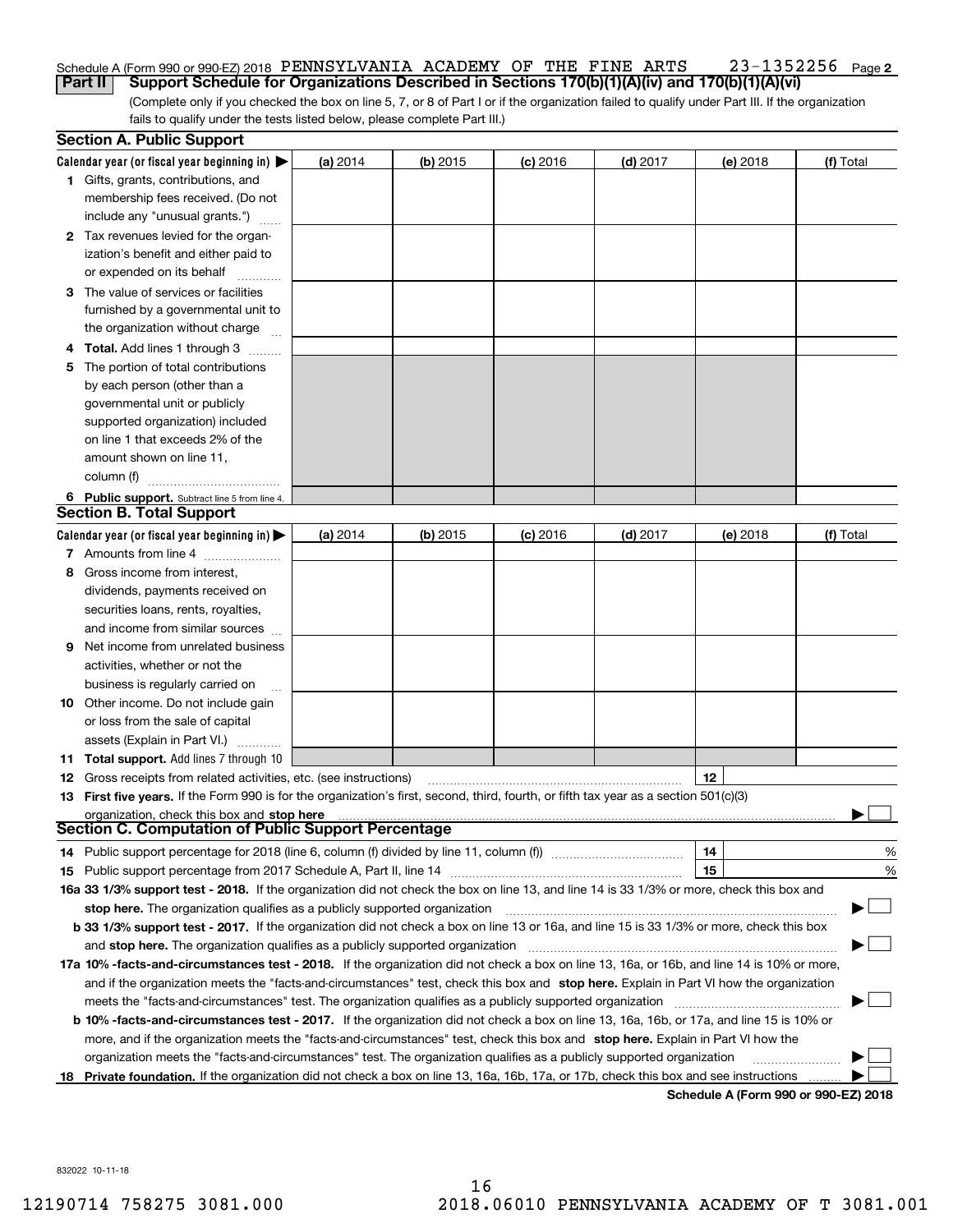#### **3** Schedule A (Form 990 or 990-EZ) 2018 PENNSYLVANIA ACADEMY OF THE FINE ARTS  $\qquad \ \ \, 23-1352256$  Page **Part III Support Schedule for Organizations Described in Section 509(a)(2)**

(Complete only if you checked the box on line 10 of Part I or if the organization failed to qualify under Part II. If the organization fails to qualify under the tests listed below, please complete Part II.)

| <b>Section A. Public Support</b> |                                                                                                                                                                                                                                                           |            |            |            |            |          |                                      |
|----------------------------------|-----------------------------------------------------------------------------------------------------------------------------------------------------------------------------------------------------------------------------------------------------------|------------|------------|------------|------------|----------|--------------------------------------|
|                                  | Calendar year (or fiscal year beginning in) $\blacktriangleright$                                                                                                                                                                                         | (a) 2014   | $(b)$ 2015 | $(c)$ 2016 | $(d)$ 2017 | (e) 2018 | (f) Total                            |
|                                  | 1 Gifts, grants, contributions, and                                                                                                                                                                                                                       |            |            |            |            |          |                                      |
|                                  | membership fees received. (Do not                                                                                                                                                                                                                         |            |            |            |            |          |                                      |
|                                  | include any "unusual grants.")                                                                                                                                                                                                                            |            |            |            |            |          |                                      |
|                                  | 2 Gross receipts from admissions,<br>merchandise sold or services per-<br>formed, or facilities furnished in<br>any activity that is related to the<br>organization's tax-exempt purpose                                                                  |            |            |            |            |          |                                      |
|                                  | 3 Gross receipts from activities that<br>are not an unrelated trade or bus-                                                                                                                                                                               |            |            |            |            |          |                                      |
| iness under section 513          |                                                                                                                                                                                                                                                           |            |            |            |            |          |                                      |
|                                  | 4 Tax revenues levied for the organ-<br>ization's benefit and either paid to                                                                                                                                                                              |            |            |            |            |          |                                      |
| or expended on its behalf        | .                                                                                                                                                                                                                                                         |            |            |            |            |          |                                      |
|                                  | 5 The value of services or facilities<br>furnished by a governmental unit to<br>the organization without charge                                                                                                                                           |            |            |            |            |          |                                      |
|                                  | <b>6 Total.</b> Add lines 1 through 5                                                                                                                                                                                                                     |            |            |            |            |          |                                      |
|                                  | 7a Amounts included on lines 1, 2, and<br>3 received from disqualified persons                                                                                                                                                                            |            |            |            |            |          |                                      |
|                                  | <b>b</b> Amounts included on lines 2 and 3 received                                                                                                                                                                                                       |            |            |            |            |          |                                      |
|                                  | from other than disqualified persons that<br>exceed the greater of \$5,000 or 1% of the<br>amount on line 13 for the year                                                                                                                                 |            |            |            |            |          |                                      |
|                                  | c Add lines 7a and 7b                                                                                                                                                                                                                                     |            |            |            |            |          |                                      |
|                                  | 8 Public support. (Subtract line 7c from line 6.)                                                                                                                                                                                                         |            |            |            |            |          |                                      |
| <b>Section B. Total Support</b>  |                                                                                                                                                                                                                                                           |            |            |            |            |          |                                      |
|                                  | Calendar year (or fiscal year beginning in) $\blacktriangleright$                                                                                                                                                                                         | (a) $2014$ | $(b)$ 2015 | $(c)$ 2016 | $(d)$ 2017 | (e) 2018 | (f) Total                            |
|                                  | 9 Amounts from line 6                                                                                                                                                                                                                                     |            |            |            |            |          |                                      |
| 10a Gross income from interest,  | dividends, payments received on<br>securities loans, rents, royalties,<br>and income from similar sources                                                                                                                                                 |            |            |            |            |          |                                      |
|                                  | <b>b</b> Unrelated business taxable income                                                                                                                                                                                                                |            |            |            |            |          |                                      |
|                                  | (less section 511 taxes) from businesses                                                                                                                                                                                                                  |            |            |            |            |          |                                      |
| acquired after June 30, 1975     |                                                                                                                                                                                                                                                           |            |            |            |            |          |                                      |
| regularly carried on             | c Add lines 10a and 10b<br>11 Net income from unrelated business<br>activities not included in line 10b,<br>whether or not the business is                                                                                                                |            |            |            |            |          |                                      |
|                                  | <b>12</b> Other income. Do not include gain<br>or loss from the sale of capital<br>assets (Explain in Part VI.)                                                                                                                                           |            |            |            |            |          |                                      |
|                                  | 13 Total support. (Add lines 9, 10c, 11, and 12.)                                                                                                                                                                                                         |            |            |            |            |          |                                      |
|                                  | 14 First five years. If the Form 990 is for the organization's first, second, third, fourth, or fifth tax year as a section 501(c)(3) organization,                                                                                                       |            |            |            |            |          |                                      |
|                                  | check this box and stop here manufactured and control the state of the state of the state of the state of the state of the state of the state of the state of the state of the state of the state of the state of the state of                            |            |            |            |            |          |                                      |
|                                  | <b>Section C. Computation of Public Support Percentage</b>                                                                                                                                                                                                |            |            |            |            |          |                                      |
|                                  | 15 Public support percentage for 2018 (line 8, column (f), divided by line 13, column (f))                                                                                                                                                                |            |            |            |            | 15       | %                                    |
|                                  | 16 Public support percentage from 2017 Schedule A, Part III, line 15                                                                                                                                                                                      |            |            |            |            | 16       | %                                    |
|                                  | <b>Section D. Computation of Investment Income Percentage</b>                                                                                                                                                                                             |            |            |            |            |          |                                      |
|                                  | 17 Investment income percentage for 2018 (line 10c, column (f), divided by line 13, column (f))                                                                                                                                                           |            |            |            |            | 17       | %                                    |
|                                  | <b>18</b> Investment income percentage from <b>2017</b> Schedule A, Part III, line 17                                                                                                                                                                     |            |            |            |            | 18       | %                                    |
|                                  | 19a 33 1/3% support tests - 2018. If the organization did not check the box on line 14, and line 15 is more than 33 1/3%, and line 17 is not                                                                                                              |            |            |            |            |          |                                      |
|                                  | more than 33 1/3%, check this box and stop here. The organization qualifies as a publicly supported organization<br>b 33 1/3% support tests - 2017. If the organization did not check a box on line 14 or line 19a, and line 16 is more than 33 1/3%, and |            |            |            |            |          | ▶                                    |
|                                  | line 18 is not more than 33 1/3%, check this box and stop here. The organization qualifies as a publicly supported organization                                                                                                                           |            |            |            |            |          |                                      |
| 20                               | Private foundation. If the organization did not check a box on line 14, 19a, or 19b, check this box and see instructions                                                                                                                                  |            |            |            |            |          |                                      |
| 832023 10-11-18                  |                                                                                                                                                                                                                                                           |            |            |            |            |          | Schedule A (Form 990 or 990-EZ) 2018 |

17

 <sup>12190714 758275 3081.000 2018.06010</sup> PENNSYLVANIA ACADEMY OF T 3081.001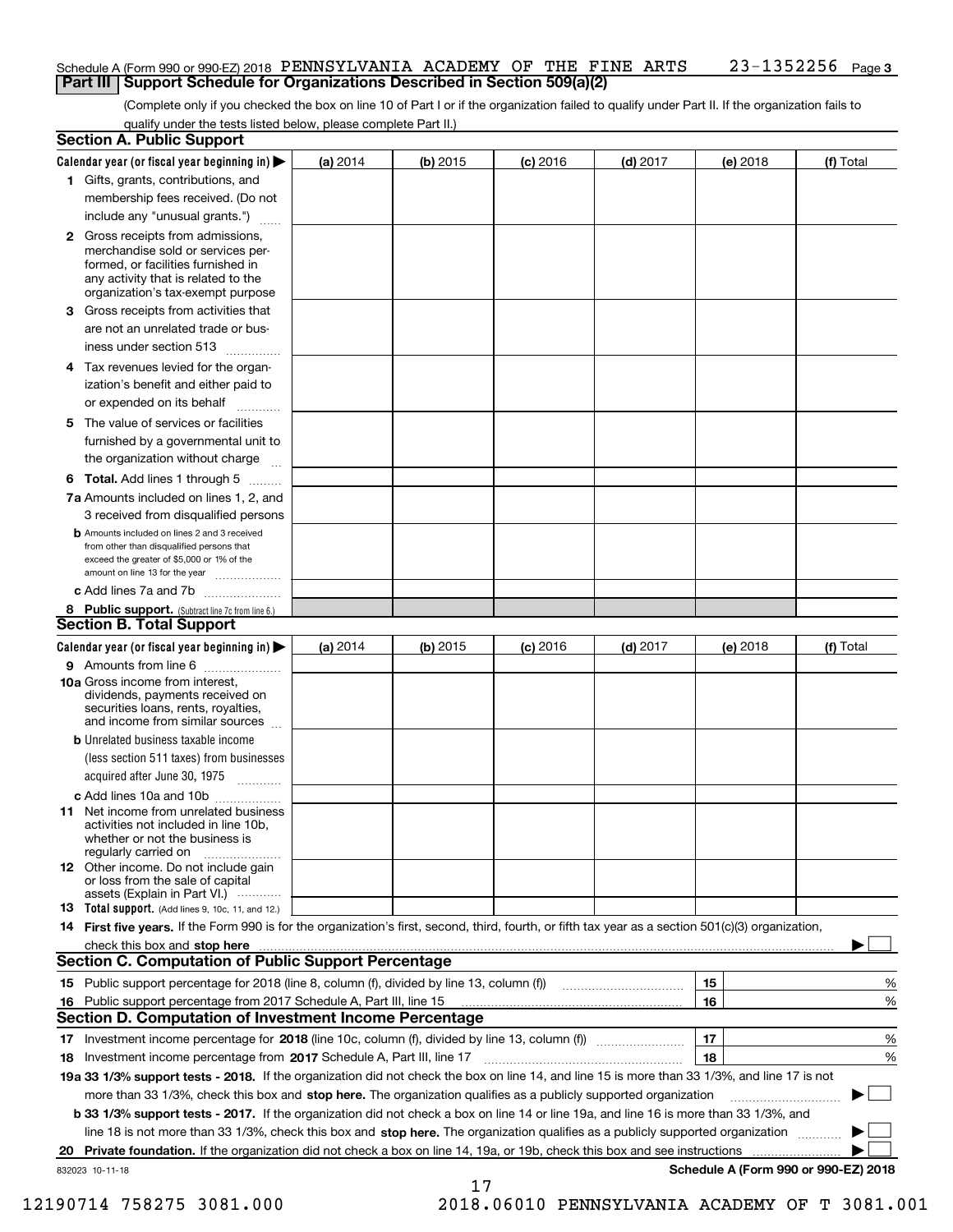#### 23-1352256 Page 4 Schedule A (Form 990 or 990-EZ) 2018 PENNSYLVANIA ACADEMY OF THE FINE ARTS  $\qquad \ \ \, 23-1352256$  Page

## **Part IV Supporting Organizations**

(Complete only if you checked a box in line 12 on Part I. If you checked 12a of Part I, complete Sections A and B. If you checked 12b of Part I, complete Sections A and C. If you checked 12c of Part I, complete Sections A, D, and E. If you checked 12d of Part I, complete Sections A and D, and complete Part V.)

### **Section A. All Supporting Organizations**

- **1** Are all of the organization's supported organizations listed by name in the organization's governing documents? If "No," describe in **Part VI** how the supported organizations are designated. If designated by *class or purpose, describe the designation. If historic and continuing relationship, explain.*
- **2** Did the organization have any supported organization that does not have an IRS determination of status under section 509(a)(1) or (2)? If "Yes," explain in Part VI how the organization determined that the supported *organization was described in section 509(a)(1) or (2).*
- **3a** Did the organization have a supported organization described in section 501(c)(4), (5), or (6)? If "Yes," answer *(b) and (c) below.*
- **b** Did the organization confirm that each supported organization qualified under section 501(c)(4), (5), or (6) and satisfied the public support tests under section 509(a)(2)? If "Yes," describe in **Part VI** when and how the *organization made the determination.*
- **c**Did the organization ensure that all support to such organizations was used exclusively for section 170(c)(2)(B) purposes? If "Yes," explain in **Part VI** what controls the organization put in place to ensure such use.
- **4a***If* Was any supported organization not organized in the United States ("foreign supported organization")? *"Yes," and if you checked 12a or 12b in Part I, answer (b) and (c) below.*
- **b** Did the organization have ultimate control and discretion in deciding whether to make grants to the foreign supported organization? If "Yes," describe in **Part VI** how the organization had such control and discretion *despite being controlled or supervised by or in connection with its supported organizations.*
- **c** Did the organization support any foreign supported organization that does not have an IRS determination under sections 501(c)(3) and 509(a)(1) or (2)? If "Yes," explain in **Part VI** what controls the organization used *to ensure that all support to the foreign supported organization was used exclusively for section 170(c)(2)(B) purposes.*
- **5a** Did the organization add, substitute, or remove any supported organizations during the tax year? If "Yes," answer (b) and (c) below (if applicable). Also, provide detail in **Part VI,** including (i) the names and EIN *numbers of the supported organizations added, substituted, or removed; (ii) the reasons for each such action; (iii) the authority under the organization's organizing document authorizing such action; and (iv) how the action was accomplished (such as by amendment to the organizing document).*
- **b** Type I or Type II only. Was any added or substituted supported organization part of a class already designated in the organization's organizing document?
- **cSubstitutions only.**  Was the substitution the result of an event beyond the organization's control?
- **6** Did the organization provide support (whether in the form of grants or the provision of services or facilities) to **Part VI.** *If "Yes," provide detail in* support or benefit one or more of the filing organization's supported organizations? anyone other than (i) its supported organizations, (ii) individuals that are part of the charitable class benefited by one or more of its supported organizations, or (iii) other supporting organizations that also
- **7**Did the organization provide a grant, loan, compensation, or other similar payment to a substantial contributor *If "Yes," complete Part I of Schedule L (Form 990 or 990-EZ).* regard to a substantial contributor? (as defined in section 4958(c)(3)(C)), a family member of a substantial contributor, or a 35% controlled entity with
- **8** Did the organization make a loan to a disqualified person (as defined in section 4958) not described in line 7? *If "Yes," complete Part I of Schedule L (Form 990 or 990-EZ).*
- **9a** Was the organization controlled directly or indirectly at any time during the tax year by one or more in section 509(a)(1) or (2))? If "Yes," *provide detail in* <code>Part VI.</code> disqualified persons as defined in section 4946 (other than foundation managers and organizations described
- **b** Did one or more disqualified persons (as defined in line 9a) hold a controlling interest in any entity in which the supporting organization had an interest? If "Yes," provide detail in P**art VI**.
- **c**Did a disqualified person (as defined in line 9a) have an ownership interest in, or derive any personal benefit from, assets in which the supporting organization also had an interest? If "Yes," provide detail in P**art VI.**
- **10a** Was the organization subject to the excess business holdings rules of section 4943 because of section supporting organizations)? If "Yes," answer 10b below. 4943(f) (regarding certain Type II supporting organizations, and all Type III non-functionally integrated
- **b** Did the organization have any excess business holdings in the tax year? (Use Schedule C, Form 4720, to *determine whether the organization had excess business holdings.)*

18

832024 10-11-18

**Schedule A (Form 990 or 990-EZ) 2018**

**YesNo**

**1**

**2**

**3a**

**3b**

**3c**

**4a**

**4b**

**4c**

**5a**

**5b5c**

**6**

**7**

**8**

**9a**

**9b**

**9c**

**10a**

**10b**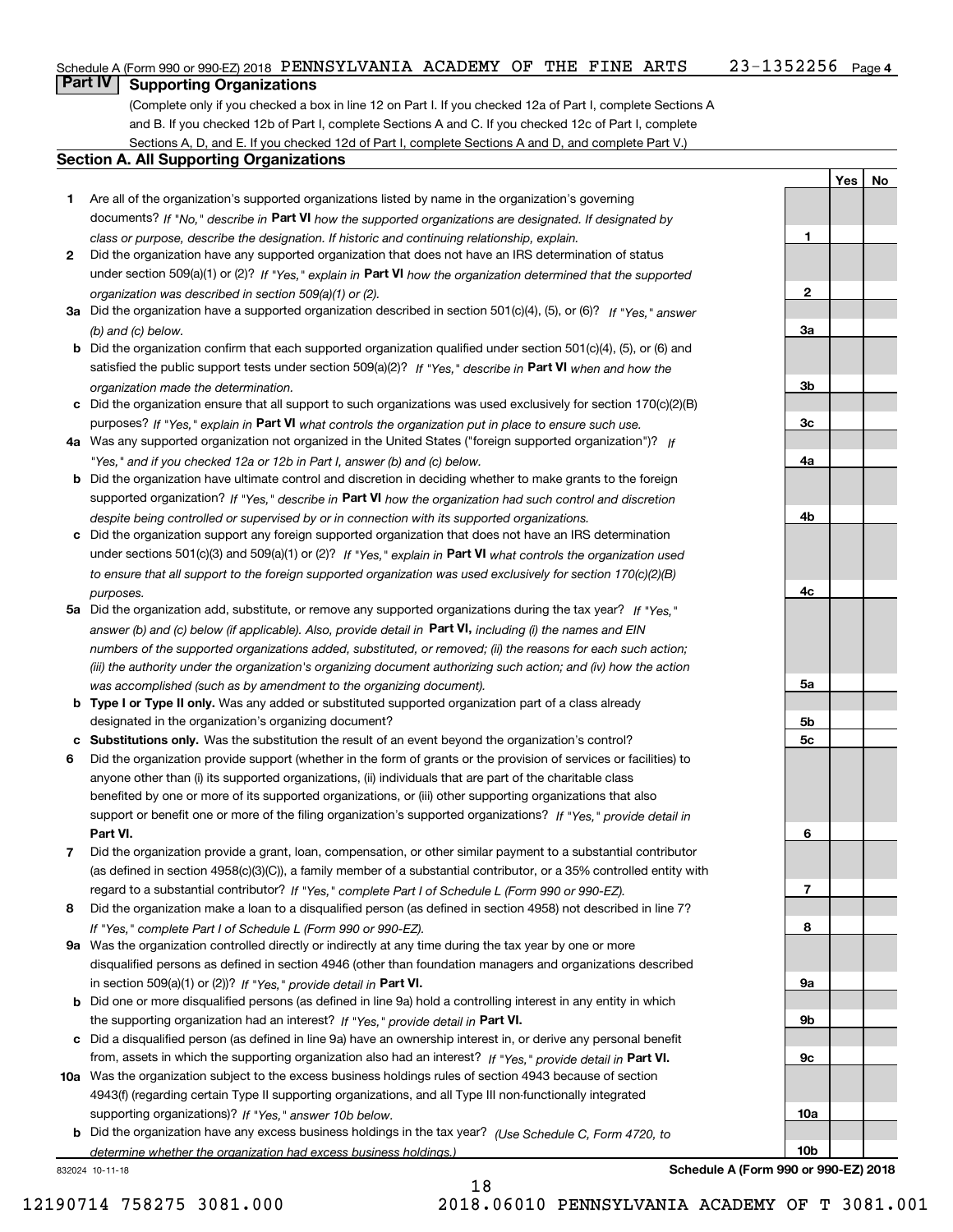### Schedule A (Form 990 or 990-EZ) 2018 PENNSYLVANIA ACADEMY OF THE FINE ARTS  $\qquad$  23-1352256  $\,$  Page 5 **Part IV Supporting Organizations** *(continued)*

|    |                                                                                                                                   |                 | Yes | No |
|----|-----------------------------------------------------------------------------------------------------------------------------------|-----------------|-----|----|
| 11 | Has the organization accepted a gift or contribution from any of the following persons?                                           |                 |     |    |
|    | a A person who directly or indirectly controls, either alone or together with persons described in (b) and (c)                    |                 |     |    |
|    | below, the governing body of a supported organization?                                                                            | 11a             |     |    |
|    | <b>b</b> A family member of a person described in (a) above?                                                                      | 11 <sub>b</sub> |     |    |
|    | c A 35% controlled entity of a person described in (a) or (b) above? If "Yes" to a, b, or c, provide detail in Part VI.           | 11c             |     |    |
|    | <b>Section B. Type I Supporting Organizations</b>                                                                                 |                 |     |    |
|    |                                                                                                                                   |                 | Yes | No |
| 1  | Did the directors, trustees, or membership of one or more supported organizations have the power to                               |                 |     |    |
|    |                                                                                                                                   |                 |     |    |
|    | regularly appoint or elect at least a majority of the organization's directors or trustees at all times during the                |                 |     |    |
|    | tax year? If "No," describe in Part VI how the supported organization(s) effectively operated, supervised, or                     |                 |     |    |
|    | controlled the organization's activities. If the organization had more than one supported organization,                           |                 |     |    |
|    | describe how the powers to appoint and/or remove directors or trustees were allocated among the supported                         |                 |     |    |
|    | organizations and what conditions or restrictions, if any, applied to such powers during the tax year.                            | 1               |     |    |
| 2  | Did the organization operate for the benefit of any supported organization other than the supported                               |                 |     |    |
|    | organization(s) that operated, supervised, or controlled the supporting organization? If "Yes," explain in                        |                 |     |    |
|    | Part VI how providing such benefit carried out the purposes of the supported organization(s) that operated,                       |                 |     |    |
|    | supervised, or controlled the supporting organization.                                                                            | $\mathbf{2}$    |     |    |
|    | <b>Section C. Type II Supporting Organizations</b>                                                                                |                 |     |    |
|    |                                                                                                                                   |                 | Yes | No |
| 1  | Were a majority of the organization's directors or trustees during the tax year also a majority of the directors                  |                 |     |    |
|    | or trustees of each of the organization's supported organization(s)? If "No," describe in Part VI how control                     |                 |     |    |
|    | or management of the supporting organization was vested in the same persons that controlled or managed                            |                 |     |    |
|    | the supported organization(s).                                                                                                    | 1               |     |    |
|    | Section D. All Type III Supporting Organizations                                                                                  |                 |     |    |
|    |                                                                                                                                   |                 | Yes | No |
| 1  | Did the organization provide to each of its supported organizations, by the last day of the fifth month of the                    |                 |     |    |
|    | organization's tax year, (i) a written notice describing the type and amount of support provided during the prior tax             |                 |     |    |
|    | year, (ii) a copy of the Form 990 that was most recently filed as of the date of notification, and (iii) copies of the            |                 |     |    |
|    | organization's governing documents in effect on the date of notification, to the extent not previously provided?                  | 1               |     |    |
| 2  | Were any of the organization's officers, directors, or trustees either (i) appointed or elected by the supported                  |                 |     |    |
|    | organization(s) or (ii) serving on the governing body of a supported organization? If "No," explain in Part VI how                |                 |     |    |
|    | the organization maintained a close and continuous working relationship with the supported organization(s).                       | $\mathbf{2}$    |     |    |
| 3  | By reason of the relationship described in (2), did the organization's supported organizations have a                             |                 |     |    |
|    | significant voice in the organization's investment policies and in directing the use of the organization's                        |                 |     |    |
|    | income or assets at all times during the tax year? If "Yes," describe in Part VI the role the organization's                      |                 |     |    |
|    | supported organizations played in this regard.                                                                                    | 3               |     |    |
|    | Section E. Type III Functionally Integrated Supporting Organizations                                                              |                 |     |    |
| 1  | Check the box next to the method that the organization used to satisfy the Integral Part Test during the year (see instructions). |                 |     |    |
| a  | The organization satisfied the Activities Test. Complete line 2 below.                                                            |                 |     |    |
| b  | The organization is the parent of each of its supported organizations. Complete line 3 below.                                     |                 |     |    |
| C  | The organization supported a governmental entity. Describe in Part VI how you supported a government entity (see instructions),   |                 |     |    |
| 2  | Activities Test. Answer (a) and (b) below.                                                                                        |                 | Yes | No |
| a  | Did substantially all of the organization's activities during the tax year directly further the exempt purposes of                |                 |     |    |
|    | the supported organization(s) to which the organization was responsive? If "Yes," then in Part VI identify                        |                 |     |    |
|    | those supported organizations and explain how these activities directly furthered their exempt purposes,                          |                 |     |    |
|    | how the organization was responsive to those supported organizations, and how the organization determined                         |                 |     |    |
|    | that these activities constituted substantially all of its activities.                                                            | 2a              |     |    |
|    | <b>b</b> Did the activities described in (a) constitute activities that, but for the organization's involvement, one or more      |                 |     |    |
|    | of the organization's supported organization(s) would have been engaged in? If "Yes," explain in Part VI the                      |                 |     |    |
|    | reasons for the organization's position that its supported organization(s) would have engaged in these                            |                 |     |    |
|    | activities but for the organization's involvement.                                                                                | 2b              |     |    |
| 3  | Parent of Supported Organizations. Answer (a) and (b) below.                                                                      |                 |     |    |
|    | a Did the organization have the power to regularly appoint or elect a majority of the officers, directors, or                     |                 |     |    |
|    | trustees of each of the supported organizations? Provide details in Part VI.                                                      | За              |     |    |
|    | <b>b</b> Did the organization exercise a substantial degree of direction over the policies, programs, and activities of each      |                 |     |    |
|    | of its supported organizations? If "Yes." describe in Part VI the role played by the organization in this regard.                 | 3b              |     |    |
|    | Schedule A (Form 990 or 990-EZ) 2018<br>832025 10-11-18                                                                           |                 |     |    |

19

**Schedule A (Form 990 or 990-EZ) 2018**

12190714 758275 3081.000 2018.06010 PENNSYLVANIA ACADEMY OF T 3081.001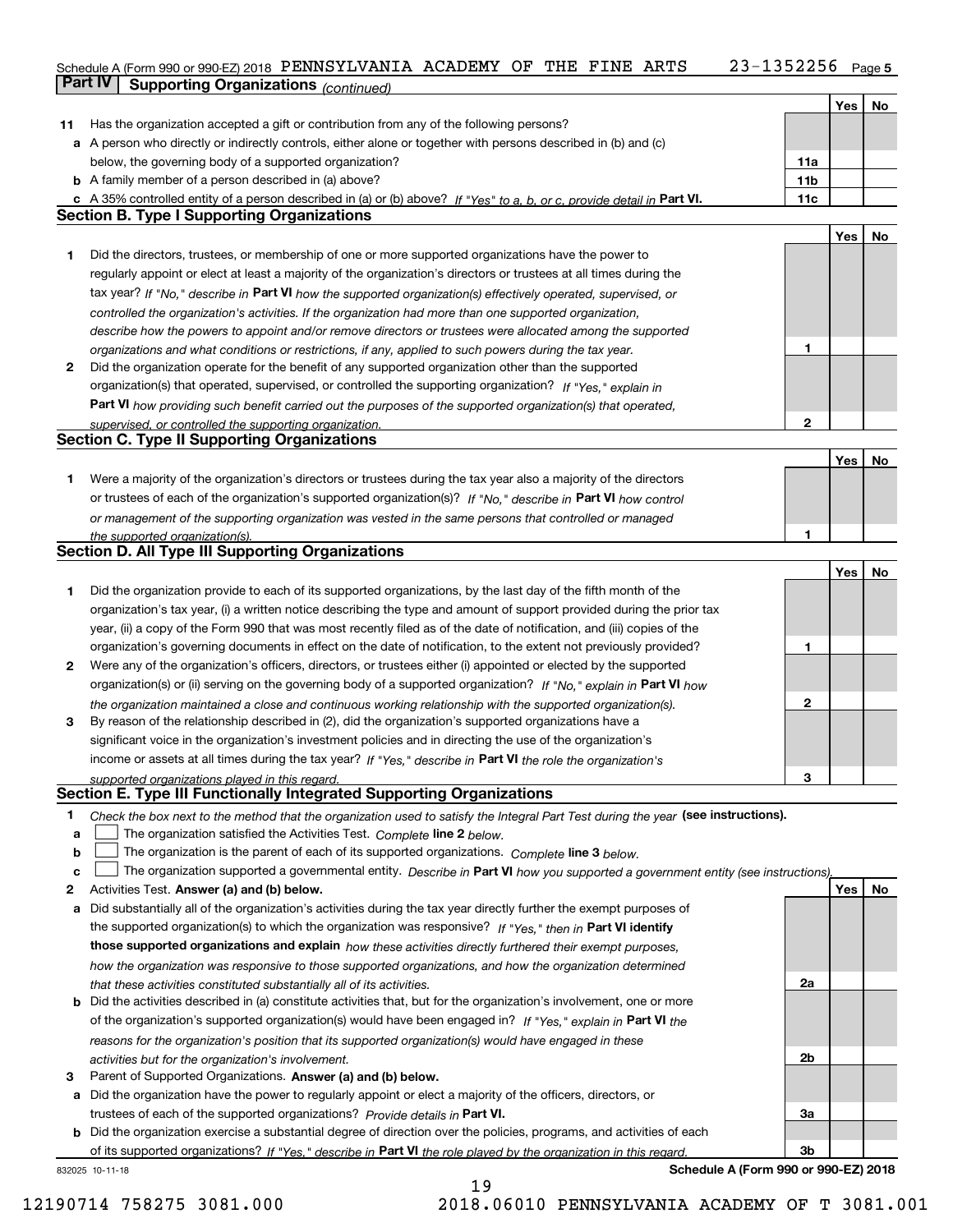| <b>Part V</b>  | Schedule A (Form 990 or 990-EZ) 2018 PENNSYLVANIA ACADEMY OF THE FINE ARTS<br>Type III Non-Functionally Integrated 509(a)(3) Supporting Organizations |              |                | $23 - 1352256$ Page 6          |
|----------------|-------------------------------------------------------------------------------------------------------------------------------------------------------|--------------|----------------|--------------------------------|
| 1              | Check here if the organization satisfied the Integral Part Test as a qualifying trust on Nov. 20, 1970 (explain in Part VI.) See instructions. All    |              |                |                                |
|                | other Type III non-functionally integrated supporting organizations must complete Sections A through E.                                               |              |                |                                |
|                | Section A - Adjusted Net Income                                                                                                                       |              | (A) Prior Year | (B) Current Year<br>(optional) |
| 1              | Net short-term capital gain                                                                                                                           | 1            |                |                                |
| 2              | Recoveries of prior-year distributions                                                                                                                | $\mathbf 2$  |                |                                |
| 3              | Other gross income (see instructions)                                                                                                                 | 3            |                |                                |
| 4              | Add lines 1 through 3                                                                                                                                 | 4            |                |                                |
| 5              | Depreciation and depletion                                                                                                                            | 5            |                |                                |
| 6              | Portion of operating expenses paid or incurred for production or                                                                                      |              |                |                                |
|                | collection of gross income or for management, conservation, or                                                                                        |              |                |                                |
|                | maintenance of property held for production of income (see instructions)                                                                              | 6            |                |                                |
| 7              | Other expenses (see instructions)                                                                                                                     | 7            |                |                                |
| 8              | <b>Adjusted Net Income</b> (subtract lines 5, 6, and 7 from line 4)                                                                                   | 8            |                |                                |
|                | <b>Section B - Minimum Asset Amount</b>                                                                                                               |              | (A) Prior Year | (B) Current Year<br>(optional) |
| 1              | Aggregate fair market value of all non-exempt-use assets (see                                                                                         |              |                |                                |
|                | instructions for short tax year or assets held for part of year):                                                                                     |              |                |                                |
|                | <b>a</b> Average monthly value of securities                                                                                                          | 1a           |                |                                |
|                | <b>b</b> Average monthly cash balances                                                                                                                | 1b           |                |                                |
|                | c Fair market value of other non-exempt-use assets                                                                                                    | 1c           |                |                                |
|                | d Total (add lines 1a, 1b, and 1c)                                                                                                                    | 1d           |                |                                |
|                | <b>e</b> Discount claimed for blockage or other                                                                                                       |              |                |                                |
|                | factors (explain in detail in Part VI):                                                                                                               |              |                |                                |
| 2              | Acquisition indebtedness applicable to non-exempt-use assets                                                                                          | $\mathbf{2}$ |                |                                |
| 3              | Subtract line 2 from line 1d                                                                                                                          | 3            |                |                                |
| 4              | Cash deemed held for exempt use. Enter 1-1/2% of line 3 (for greater amount,                                                                          |              |                |                                |
|                | see instructions)                                                                                                                                     | 4            |                |                                |
| 5              | Net value of non-exempt-use assets (subtract line 4 from line 3)                                                                                      | 5            |                |                                |
| 6              | Multiply line 5 by .035                                                                                                                               | 6            |                |                                |
| 7              | Recoveries of prior-year distributions                                                                                                                | 7            |                |                                |
| 8              | Minimum Asset Amount (add line 7 to line 6)                                                                                                           | 8            |                |                                |
|                | <b>Section C - Distributable Amount</b>                                                                                                               |              |                | <b>Current Year</b>            |
| 1.             | Adjusted net income for prior year (from Section A, line 8, Column A)                                                                                 | 1            |                |                                |
| 2              | Enter 85% of line 1                                                                                                                                   | 2            |                |                                |
| 3              | Minimum asset amount for prior year (from Section B, line 8, Column A)                                                                                | 3            |                |                                |
| 4              | Enter greater of line 2 or line 3                                                                                                                     | 4            |                |                                |
| 5              | Income tax imposed in prior year                                                                                                                      | 5            |                |                                |
| 6              | Distributable Amount. Subtract line 5 from line 4, unless subject to                                                                                  |              |                |                                |
|                | emergency temporary reduction (see instructions)                                                                                                      | 6            |                |                                |
| $\overline{7}$ | Check here if the current year is the organization's first as a non-functionally integrated Type III supporting organization (see                     |              |                |                                |

instructions).

**Schedule A (Form 990 or 990-EZ) 2018**

832026 10-11-18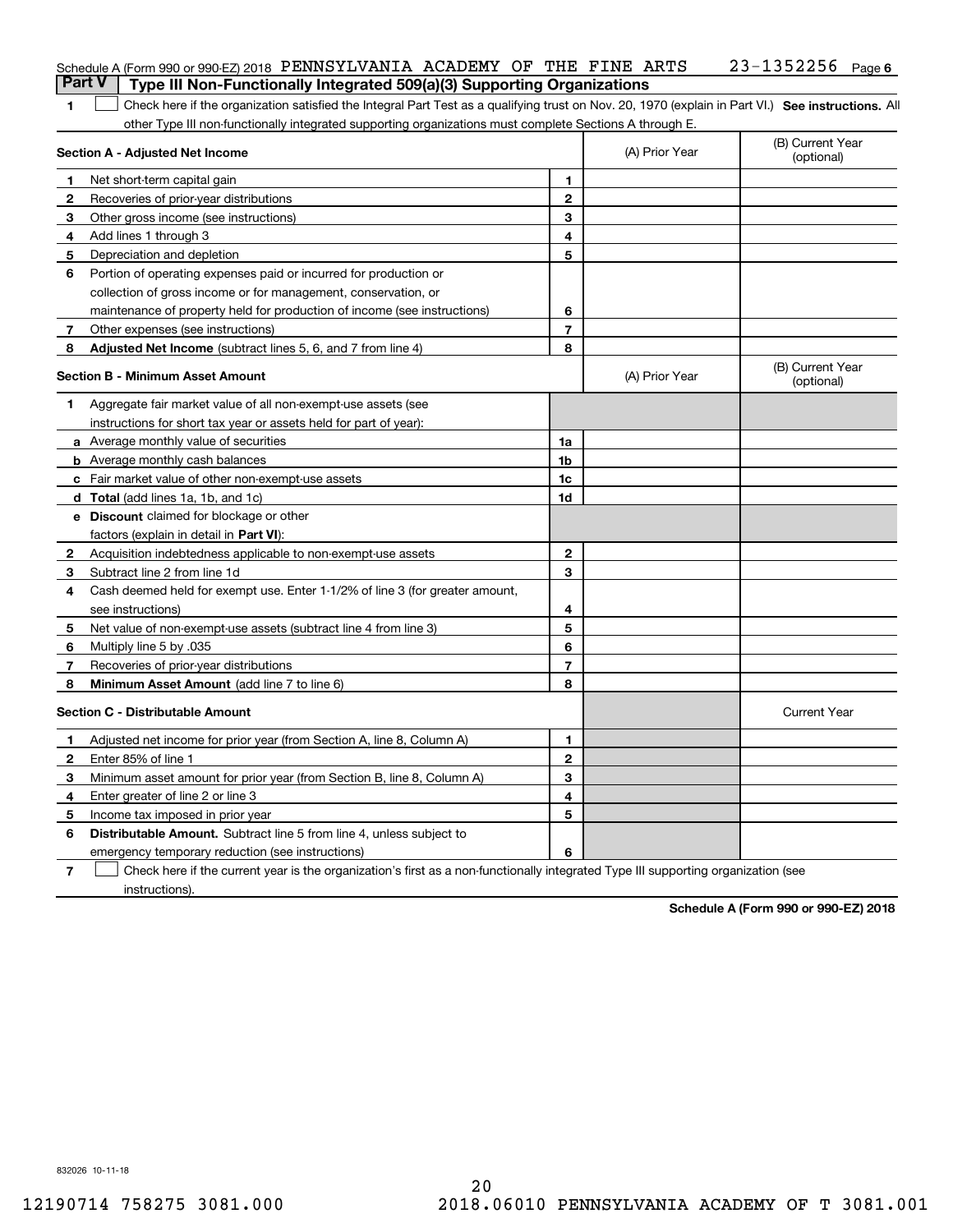#### **7** Schedule A (Form 990 or 990-EZ) 2018 PENNSYLVANIA ACADEMY OF THE FINE ARTS  $\qquad \ \ \, 23-1352256$  Page

| <b>Part V</b> | Type III Non-Functionally Integrated 509(a)(3) Supporting Organizations                    |                             | (continued)                           |                                         |
|---------------|--------------------------------------------------------------------------------------------|-----------------------------|---------------------------------------|-----------------------------------------|
|               | <b>Section D - Distributions</b>                                                           |                             |                                       | <b>Current Year</b>                     |
| 1             | Amounts paid to supported organizations to accomplish exempt purposes                      |                             |                                       |                                         |
| 2             | Amounts paid to perform activity that directly furthers exempt purposes of supported       |                             |                                       |                                         |
|               | organizations, in excess of income from activity                                           |                             |                                       |                                         |
| 3             | Administrative expenses paid to accomplish exempt purposes of supported organizations      |                             |                                       |                                         |
| 4             | Amounts paid to acquire exempt-use assets                                                  |                             |                                       |                                         |
| 5             | Qualified set-aside amounts (prior IRS approval required)                                  |                             |                                       |                                         |
| 6             | Other distributions (describe in Part VI). See instructions.                               |                             |                                       |                                         |
| 7             | <b>Total annual distributions.</b> Add lines 1 through 6.                                  |                             |                                       |                                         |
| 8             | Distributions to attentive supported organizations to which the organization is responsive |                             |                                       |                                         |
|               | (provide details in Part VI). See instructions.                                            |                             |                                       |                                         |
| 9             | Distributable amount for 2018 from Section C, line 6                                       |                             |                                       |                                         |
| 10            | Line 8 amount divided by line 9 amount                                                     |                             |                                       |                                         |
|               |                                                                                            | (i)                         | (ii)                                  | (iii)                                   |
|               | <b>Section E - Distribution Allocations</b> (see instructions)                             | <b>Excess Distributions</b> | <b>Underdistributions</b><br>Pre-2018 | <b>Distributable</b><br>Amount for 2018 |
| 1             | Distributable amount for 2018 from Section C, line 6                                       |                             |                                       |                                         |
| 2             | Underdistributions, if any, for years prior to 2018 (reason-                               |                             |                                       |                                         |
|               | able cause required- explain in Part VI). See instructions.                                |                             |                                       |                                         |
| З             | Excess distributions carryover, if any, to 2018                                            |                             |                                       |                                         |
|               | <b>a</b> From 2013                                                                         |                             |                                       |                                         |
|               | <b>b</b> From $2014$                                                                       |                             |                                       |                                         |
|               | c From 2015                                                                                |                             |                                       |                                         |
|               | <b>d</b> From 2016                                                                         |                             |                                       |                                         |
|               | e From 2017                                                                                |                             |                                       |                                         |
|               | Total of lines 3a through e                                                                |                             |                                       |                                         |
| g             | Applied to underdistributions of prior years                                               |                             |                                       |                                         |
|               | h Applied to 2018 distributable amount                                                     |                             |                                       |                                         |
|               | Carryover from 2013 not applied (see instructions)                                         |                             |                                       |                                         |
|               | Remainder. Subtract lines 3g, 3h, and 3i from 3f.                                          |                             |                                       |                                         |
| 4             | Distributions for 2018 from Section D,                                                     |                             |                                       |                                         |
|               | line $7:$                                                                                  |                             |                                       |                                         |
|               | <b>a</b> Applied to underdistributions of prior years                                      |                             |                                       |                                         |
|               | <b>b</b> Applied to 2018 distributable amount                                              |                             |                                       |                                         |
|               | c Remainder. Subtract lines 4a and 4b from 4.                                              |                             |                                       |                                         |
| 5             | Remaining underdistributions for years prior to 2018, if                                   |                             |                                       |                                         |
|               | any. Subtract lines 3g and 4a from line 2. For result greater                              |                             |                                       |                                         |
|               | than zero, explain in Part VI. See instructions.                                           |                             |                                       |                                         |
| 6             | Remaining underdistributions for 2018. Subtract lines 3h                                   |                             |                                       |                                         |
|               | and 4b from line 1. For result greater than zero, explain in                               |                             |                                       |                                         |
|               | Part VI. See instructions.                                                                 |                             |                                       |                                         |
| 7             | Excess distributions carryover to 2019. Add lines 3j                                       |                             |                                       |                                         |
|               | and 4c.                                                                                    |                             |                                       |                                         |
| 8             | Breakdown of line 7:                                                                       |                             |                                       |                                         |
|               | a Excess from 2014                                                                         |                             |                                       |                                         |
|               | <b>b</b> Excess from 2015                                                                  |                             |                                       |                                         |
|               | c Excess from 2016                                                                         |                             |                                       |                                         |
|               | d Excess from 2017                                                                         |                             |                                       |                                         |
|               | e Excess from 2018                                                                         |                             |                                       |                                         |
|               |                                                                                            |                             |                                       |                                         |

**Schedule A (Form 990 or 990-EZ) 2018**

832027 10-11-18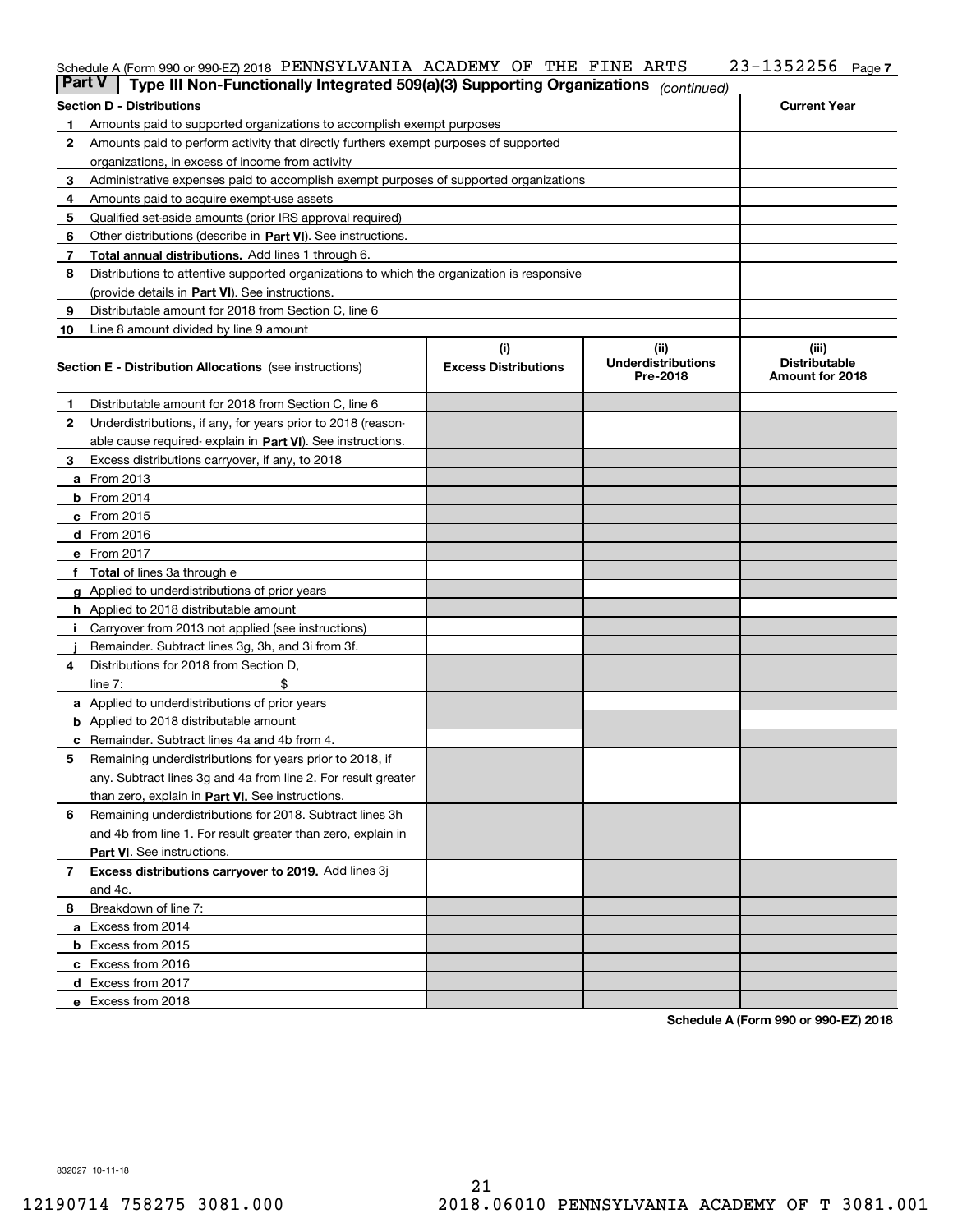| <b>Part VI</b>  | Schedule A (Form 990 or 990-EZ) 2018 PENNSYLVANIA ACADEMY OF THE FINE ARTS<br>Supplemental Information. Provide the explanations required by Part II, line 10; Part II, line 17a or 17b; Part III, line 12;<br>Part IV, Section A, lines 1, 2, 3b, 3c, 4b, 4c, 5a, 6, 9a, 9b, 9c, 11a, 11b, and 11c; Part IV, Section B, lines 1 and 2; Part IV, Section C,<br>line 1; Part IV, Section D, lines 2 and 3; Part IV, Section E, lines 1c, 2a, 2b, 3a, and 3b; Part V, line 1; Part V, Section B, line 1e; Part V, |    |  | $23 - 1352256$ Page 8                |  |
|-----------------|-----------------------------------------------------------------------------------------------------------------------------------------------------------------------------------------------------------------------------------------------------------------------------------------------------------------------------------------------------------------------------------------------------------------------------------------------------------------------------------------------------------------|----|--|--------------------------------------|--|
|                 | Section D, lines 5, 6, and 8; and Part V, Section E, lines 2, 5, and 6. Also complete this part for any additional information.<br>(See instructions.)                                                                                                                                                                                                                                                                                                                                                          |    |  |                                      |  |
|                 |                                                                                                                                                                                                                                                                                                                                                                                                                                                                                                                 |    |  |                                      |  |
|                 |                                                                                                                                                                                                                                                                                                                                                                                                                                                                                                                 |    |  |                                      |  |
|                 |                                                                                                                                                                                                                                                                                                                                                                                                                                                                                                                 |    |  |                                      |  |
|                 |                                                                                                                                                                                                                                                                                                                                                                                                                                                                                                                 |    |  |                                      |  |
|                 |                                                                                                                                                                                                                                                                                                                                                                                                                                                                                                                 |    |  |                                      |  |
|                 |                                                                                                                                                                                                                                                                                                                                                                                                                                                                                                                 |    |  |                                      |  |
|                 |                                                                                                                                                                                                                                                                                                                                                                                                                                                                                                                 |    |  |                                      |  |
|                 |                                                                                                                                                                                                                                                                                                                                                                                                                                                                                                                 |    |  |                                      |  |
|                 |                                                                                                                                                                                                                                                                                                                                                                                                                                                                                                                 |    |  |                                      |  |
|                 |                                                                                                                                                                                                                                                                                                                                                                                                                                                                                                                 |    |  |                                      |  |
|                 |                                                                                                                                                                                                                                                                                                                                                                                                                                                                                                                 |    |  |                                      |  |
|                 |                                                                                                                                                                                                                                                                                                                                                                                                                                                                                                                 |    |  |                                      |  |
|                 |                                                                                                                                                                                                                                                                                                                                                                                                                                                                                                                 |    |  |                                      |  |
|                 |                                                                                                                                                                                                                                                                                                                                                                                                                                                                                                                 |    |  |                                      |  |
|                 |                                                                                                                                                                                                                                                                                                                                                                                                                                                                                                                 |    |  |                                      |  |
|                 |                                                                                                                                                                                                                                                                                                                                                                                                                                                                                                                 |    |  |                                      |  |
|                 |                                                                                                                                                                                                                                                                                                                                                                                                                                                                                                                 |    |  |                                      |  |
|                 |                                                                                                                                                                                                                                                                                                                                                                                                                                                                                                                 |    |  |                                      |  |
|                 |                                                                                                                                                                                                                                                                                                                                                                                                                                                                                                                 |    |  |                                      |  |
|                 |                                                                                                                                                                                                                                                                                                                                                                                                                                                                                                                 |    |  |                                      |  |
|                 |                                                                                                                                                                                                                                                                                                                                                                                                                                                                                                                 |    |  |                                      |  |
|                 |                                                                                                                                                                                                                                                                                                                                                                                                                                                                                                                 |    |  |                                      |  |
|                 |                                                                                                                                                                                                                                                                                                                                                                                                                                                                                                                 |    |  |                                      |  |
|                 |                                                                                                                                                                                                                                                                                                                                                                                                                                                                                                                 |    |  |                                      |  |
|                 |                                                                                                                                                                                                                                                                                                                                                                                                                                                                                                                 |    |  |                                      |  |
|                 |                                                                                                                                                                                                                                                                                                                                                                                                                                                                                                                 |    |  |                                      |  |
|                 |                                                                                                                                                                                                                                                                                                                                                                                                                                                                                                                 |    |  |                                      |  |
|                 |                                                                                                                                                                                                                                                                                                                                                                                                                                                                                                                 |    |  |                                      |  |
|                 |                                                                                                                                                                                                                                                                                                                                                                                                                                                                                                                 |    |  |                                      |  |
|                 |                                                                                                                                                                                                                                                                                                                                                                                                                                                                                                                 |    |  |                                      |  |
|                 |                                                                                                                                                                                                                                                                                                                                                                                                                                                                                                                 |    |  |                                      |  |
| 832028 10-11-18 |                                                                                                                                                                                                                                                                                                                                                                                                                                                                                                                 | 22 |  | Schedule A (Form 990 or 990-EZ) 2018 |  |

 <sup>12190714 758275 3081.000 2018.06010</sup> PENNSYLVANIA ACADEMY OF T 3081.001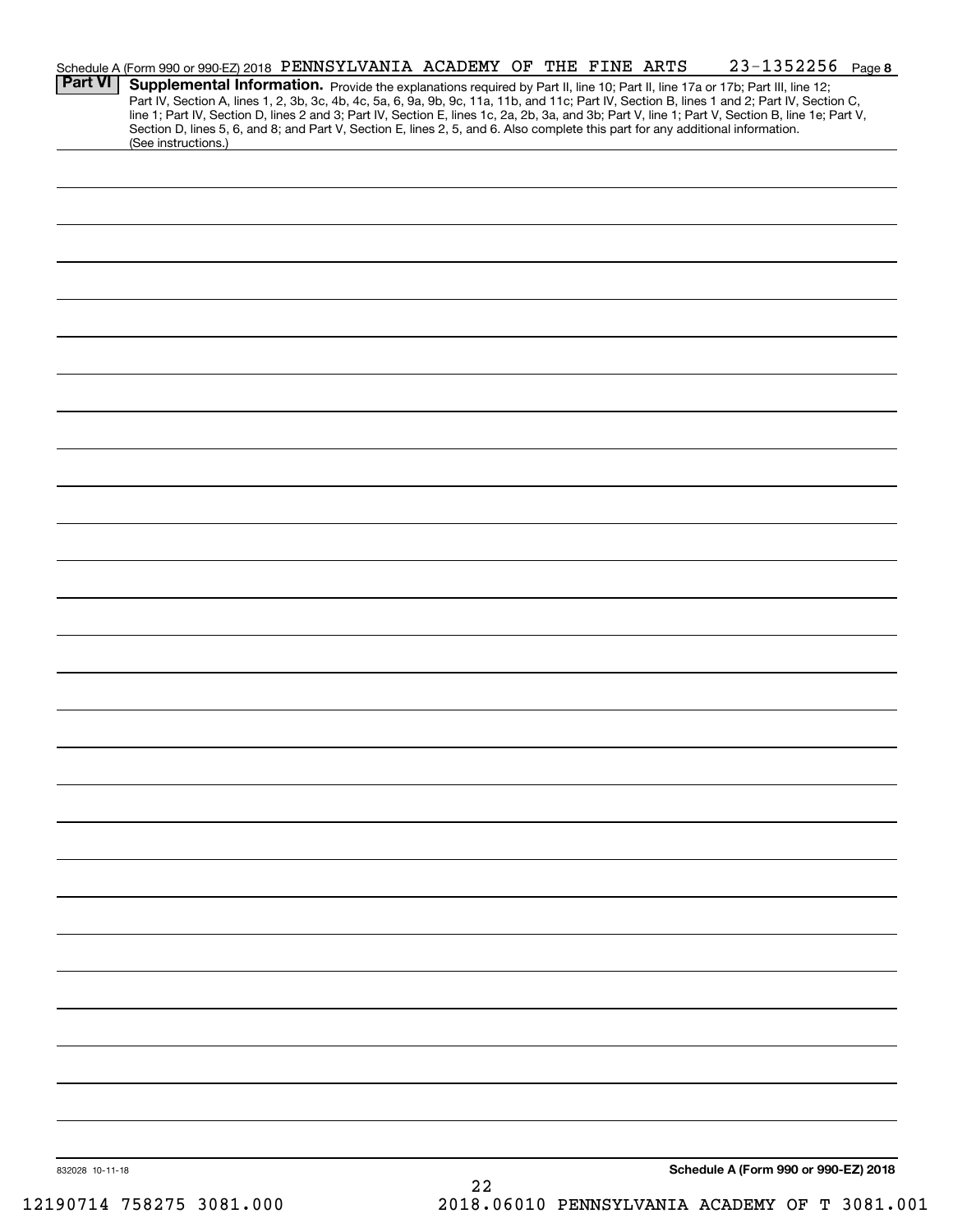| <b>Political Campaign and Lobbying Activities</b><br><b>SCHEDULE C</b>                                |  |                                                                                                                                                                                                                                                    |           |                                                                                                                                                                                                                                                                                                                                                                             | OMB No. 1545-0047        |                                                       |
|-------------------------------------------------------------------------------------------------------|--|----------------------------------------------------------------------------------------------------------------------------------------------------------------------------------------------------------------------------------------------------|-----------|-----------------------------------------------------------------------------------------------------------------------------------------------------------------------------------------------------------------------------------------------------------------------------------------------------------------------------------------------------------------------------|--------------------------|-------------------------------------------------------|
| (Form 990 or 990-EZ)<br>For Organizations Exempt From Income Tax Under section 501(c) and section 527 |  |                                                                                                                                                                                                                                                    |           |                                                                                                                                                                                                                                                                                                                                                                             |                          |                                                       |
|                                                                                                       |  | ► Complete if the organization is described below. ► Attach to Form 990 or Form 990-EZ.                                                                                                                                                            |           |                                                                                                                                                                                                                                                                                                                                                                             |                          | <b>Open to Public</b>                                 |
| Department of the Treasury<br>Internal Revenue Service                                                |  | Go to www.irs.gov/Form990 for instructions and the latest information.                                                                                                                                                                             |           |                                                                                                                                                                                                                                                                                                                                                                             |                          | <b>Inspection</b>                                     |
|                                                                                                       |  | If the organization answered "Yes," on Form 990, Part IV, line 3, or Form 990-EZ, Part V, line 46 (Political Campaign Activities), then                                                                                                            |           |                                                                                                                                                                                                                                                                                                                                                                             |                          |                                                       |
|                                                                                                       |  | • Section 501(c)(3) organizations: Complete Parts I-A and B. Do not complete Part I-C.                                                                                                                                                             |           |                                                                                                                                                                                                                                                                                                                                                                             |                          |                                                       |
|                                                                                                       |  | • Section 501(c) (other than section 501(c)(3)) organizations: Complete Parts I-A and C below. Do not complete Part I-B.                                                                                                                           |           |                                                                                                                                                                                                                                                                                                                                                                             |                          |                                                       |
| • Section 527 organizations: Complete Part I-A only.                                                  |  |                                                                                                                                                                                                                                                    |           |                                                                                                                                                                                                                                                                                                                                                                             |                          |                                                       |
|                                                                                                       |  | If the organization answered "Yes," on Form 990, Part IV, line 4, or Form 990-EZ, Part VI, line 47 (Lobbying Activities), then                                                                                                                     |           |                                                                                                                                                                                                                                                                                                                                                                             |                          |                                                       |
|                                                                                                       |  | • Section 501(c)(3) organizations that have filed Form 5768 (election under section 501(h)): Complete Part II-A. Do not complete Part II-B.                                                                                                        |           |                                                                                                                                                                                                                                                                                                                                                                             |                          |                                                       |
|                                                                                                       |  | • Section 501(c)(3) organizations that have NOT filed Form 5768 (election under section 501(h)): Complete Part II-B. Do not complete Part II-A.                                                                                                    |           |                                                                                                                                                                                                                                                                                                                                                                             |                          |                                                       |
|                                                                                                       |  | If the organization answered "Yes," on Form 990, Part IV, line 5 (Proxy Tax) (see separate instructions) or Form 990-EZ, Part V, line 35c (Proxy                                                                                                   |           |                                                                                                                                                                                                                                                                                                                                                                             |                          |                                                       |
| Tax) (see separate instructions), then                                                                |  |                                                                                                                                                                                                                                                    |           |                                                                                                                                                                                                                                                                                                                                                                             |                          |                                                       |
| Name of organization                                                                                  |  | • Section 501(c)(4), (5), or (6) organizations: Complete Part III.                                                                                                                                                                                 |           |                                                                                                                                                                                                                                                                                                                                                                             |                          | <b>Employer identification number</b>                 |
|                                                                                                       |  | PENNSYLVANIA ACADEMY OF THE FINE ARTS                                                                                                                                                                                                              |           |                                                                                                                                                                                                                                                                                                                                                                             |                          | 23-1352256                                            |
| Part I-A                                                                                              |  | Complete if the organization is exempt under section 501(c) or is a section 527 organization.                                                                                                                                                      |           |                                                                                                                                                                                                                                                                                                                                                                             |                          |                                                       |
|                                                                                                       |  |                                                                                                                                                                                                                                                    |           |                                                                                                                                                                                                                                                                                                                                                                             |                          |                                                       |
|                                                                                                       |  | 1 Provide a description of the organization's direct and indirect political campaign activities in Part IV.                                                                                                                                        |           |                                                                                                                                                                                                                                                                                                                                                                             |                          |                                                       |
| Political campaign activity expenditures<br>2                                                         |  |                                                                                                                                                                                                                                                    |           |                                                                                                                                                                                                                                                                                                                                                                             | $\blacktriangleright$ \$ |                                                       |
| Volunteer hours for political campaign activities<br>З                                                |  |                                                                                                                                                                                                                                                    |           |                                                                                                                                                                                                                                                                                                                                                                             |                          |                                                       |
|                                                                                                       |  |                                                                                                                                                                                                                                                    |           |                                                                                                                                                                                                                                                                                                                                                                             |                          |                                                       |
| Part I-B                                                                                              |  | Complete if the organization is exempt under section 501(c)(3).                                                                                                                                                                                    |           |                                                                                                                                                                                                                                                                                                                                                                             |                          |                                                       |
|                                                                                                       |  | 1 Enter the amount of any excise tax incurred by the organization under section 4955                                                                                                                                                               |           | $\begin{picture}(20,10) \put(0,0){\vector(1,0){10}} \put(15,0){\vector(1,0){10}} \put(15,0){\vector(1,0){10}} \put(15,0){\vector(1,0){10}} \put(15,0){\vector(1,0){10}} \put(15,0){\vector(1,0){10}} \put(15,0){\vector(1,0){10}} \put(15,0){\vector(1,0){10}} \put(15,0){\vector(1,0){10}} \put(15,0){\vector(1,0){10}} \put(15,0){\vector(1,0){10}} \put(15,0){\vector(1$ |                          |                                                       |
| 2                                                                                                     |  | Enter the amount of any excise tax incurred by organization managers under section 4955                                                                                                                                                            |           |                                                                                                                                                                                                                                                                                                                                                                             |                          |                                                       |
| з                                                                                                     |  |                                                                                                                                                                                                                                                    |           |                                                                                                                                                                                                                                                                                                                                                                             |                          | Yes<br><b>No</b>                                      |
|                                                                                                       |  |                                                                                                                                                                                                                                                    |           |                                                                                                                                                                                                                                                                                                                                                                             |                          | Yes<br>No                                             |
| <b>b</b> If "Yes," describe in Part IV.                                                               |  |                                                                                                                                                                                                                                                    |           |                                                                                                                                                                                                                                                                                                                                                                             |                          |                                                       |
|                                                                                                       |  | Part I-C   Complete if the organization is exempt under section 501(c), except section 501(c)(3).                                                                                                                                                  |           |                                                                                                                                                                                                                                                                                                                                                                             |                          |                                                       |
|                                                                                                       |  | 1 Enter the amount directly expended by the filing organization for section 527 exempt function activities                                                                                                                                         |           |                                                                                                                                                                                                                                                                                                                                                                             | $\blacktriangleright$ \$ |                                                       |
|                                                                                                       |  | 2 Enter the amount of the filing organization's funds contributed to other organizations for section 527                                                                                                                                           |           |                                                                                                                                                                                                                                                                                                                                                                             |                          |                                                       |
| exempt function activities                                                                            |  |                                                                                                                                                                                                                                                    |           |                                                                                                                                                                                                                                                                                                                                                                             | $\blacktriangleright$ \$ |                                                       |
|                                                                                                       |  | 3 Total exempt function expenditures. Add lines 1 and 2. Enter here and on Form 1120-POL,                                                                                                                                                          |           |                                                                                                                                                                                                                                                                                                                                                                             |                          |                                                       |
|                                                                                                       |  |                                                                                                                                                                                                                                                    |           |                                                                                                                                                                                                                                                                                                                                                                             | $\blacktriangleright$ \$ |                                                       |
|                                                                                                       |  | Did the filing organization file Form 1120-POL for this year?                                                                                                                                                                                      |           |                                                                                                                                                                                                                                                                                                                                                                             |                          | Yes<br><b>No</b>                                      |
| 5.                                                                                                    |  | Enter the names, addresses and employer identification number (EIN) of all section 527 political organizations to which the filing organization                                                                                                    |           |                                                                                                                                                                                                                                                                                                                                                                             |                          |                                                       |
|                                                                                                       |  | made payments. For each organization listed, enter the amount paid from the filing organization's funds. Also enter the amount of political                                                                                                        |           |                                                                                                                                                                                                                                                                                                                                                                             |                          |                                                       |
|                                                                                                       |  | contributions received that were promptly and directly delivered to a separate political organization, such as a separate segregated fund or a<br>political action committee (PAC). If additional space is needed, provide information in Part IV. |           |                                                                                                                                                                                                                                                                                                                                                                             |                          |                                                       |
|                                                                                                       |  |                                                                                                                                                                                                                                                    |           |                                                                                                                                                                                                                                                                                                                                                                             |                          |                                                       |
| (a) Name                                                                                              |  | (b) Address                                                                                                                                                                                                                                        | $(c)$ EIN | (d) Amount paid from<br>filing organization's                                                                                                                                                                                                                                                                                                                               |                          | (e) Amount of political<br>contributions received and |
|                                                                                                       |  |                                                                                                                                                                                                                                                    |           | funds. If none, enter -0-.                                                                                                                                                                                                                                                                                                                                                  |                          | promptly and directly                                 |
|                                                                                                       |  |                                                                                                                                                                                                                                                    |           |                                                                                                                                                                                                                                                                                                                                                                             |                          | delivered to a separate                               |
|                                                                                                       |  |                                                                                                                                                                                                                                                    |           |                                                                                                                                                                                                                                                                                                                                                                             |                          | political organization.<br>If none, enter -0-.        |
|                                                                                                       |  |                                                                                                                                                                                                                                                    |           |                                                                                                                                                                                                                                                                                                                                                                             |                          |                                                       |
|                                                                                                       |  |                                                                                                                                                                                                                                                    |           |                                                                                                                                                                                                                                                                                                                                                                             |                          |                                                       |
|                                                                                                       |  |                                                                                                                                                                                                                                                    |           |                                                                                                                                                                                                                                                                                                                                                                             |                          |                                                       |
|                                                                                                       |  |                                                                                                                                                                                                                                                    |           |                                                                                                                                                                                                                                                                                                                                                                             |                          |                                                       |
|                                                                                                       |  |                                                                                                                                                                                                                                                    |           |                                                                                                                                                                                                                                                                                                                                                                             |                          |                                                       |
|                                                                                                       |  |                                                                                                                                                                                                                                                    |           |                                                                                                                                                                                                                                                                                                                                                                             |                          |                                                       |
|                                                                                                       |  |                                                                                                                                                                                                                                                    |           |                                                                                                                                                                                                                                                                                                                                                                             |                          |                                                       |
|                                                                                                       |  |                                                                                                                                                                                                                                                    |           |                                                                                                                                                                                                                                                                                                                                                                             |                          |                                                       |
|                                                                                                       |  |                                                                                                                                                                                                                                                    |           |                                                                                                                                                                                                                                                                                                                                                                             |                          |                                                       |
|                                                                                                       |  |                                                                                                                                                                                                                                                    |           |                                                                                                                                                                                                                                                                                                                                                                             |                          |                                                       |
|                                                                                                       |  |                                                                                                                                                                                                                                                    |           |                                                                                                                                                                                                                                                                                                                                                                             |                          |                                                       |
|                                                                                                       |  |                                                                                                                                                                                                                                                    |           |                                                                                                                                                                                                                                                                                                                                                                             |                          |                                                       |

**For Paperwork Reduction Act Notice, see the Instructions for Form 990 or 990-EZ. Schedule C (Form 990 or 990-EZ) 2018** LHA

832041 11-08-18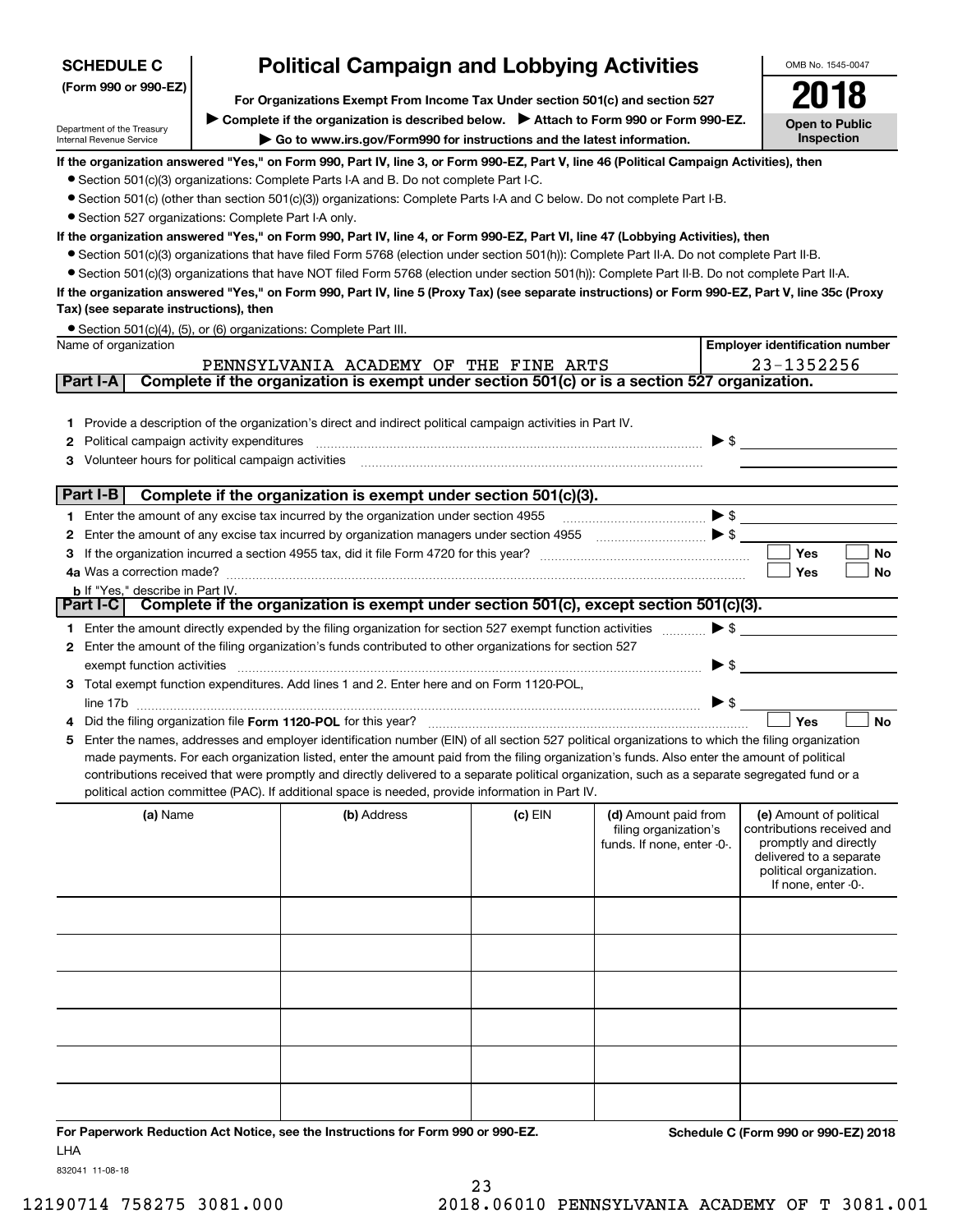| Schedule C (Form 990 or 990-EZ) 2018 PENNSYLVANIA ACADEMY OF THE FINE ARTS                                                          |                                                             |              |                                                                                  |                                                                                                                                   |                                        | $23 - 1352256$ Page 2          |
|-------------------------------------------------------------------------------------------------------------------------------------|-------------------------------------------------------------|--------------|----------------------------------------------------------------------------------|-----------------------------------------------------------------------------------------------------------------------------------|----------------------------------------|--------------------------------|
| Complete if the organization is exempt under section 501(c)(3) and filed Form 5768 (election under<br>Part II-A<br>section 501(h)). |                                                             |              |                                                                                  |                                                                                                                                   |                                        |                                |
| A Check $\blacktriangleright$                                                                                                       |                                                             |              |                                                                                  | if the filing organization belongs to an affiliated group (and list in Part IV each affiliated group member's name, address, EIN, |                                        |                                |
| expenses, and share of excess lobbying expenditures).                                                                               |                                                             |              |                                                                                  |                                                                                                                                   |                                        |                                |
| B Check $\blacktriangleright$                                                                                                       |                                                             |              | if the filing organization checked box A and "limited control" provisions apply. |                                                                                                                                   |                                        |                                |
|                                                                                                                                     | <b>Limits on Lobbying Expenditures</b>                      |              | (The term "expenditures" means amounts paid or incurred.)                        |                                                                                                                                   | (a) Filing<br>organization's<br>totals | (b) Affiliated group<br>totals |
|                                                                                                                                     |                                                             |              |                                                                                  |                                                                                                                                   |                                        |                                |
| 1a Total lobbying expenditures to influence public opinion (grass roots lobbying)                                                   |                                                             |              |                                                                                  |                                                                                                                                   |                                        |                                |
| <b>b</b> Total lobbying expenditures to influence a legislative body (direct lobbying) <i>manumumumum</i>                           |                                                             |              |                                                                                  |                                                                                                                                   |                                        |                                |
| c                                                                                                                                   |                                                             |              |                                                                                  |                                                                                                                                   |                                        |                                |
| d Other exempt purpose expenditures                                                                                                 |                                                             |              |                                                                                  |                                                                                                                                   |                                        |                                |
|                                                                                                                                     |                                                             |              |                                                                                  |                                                                                                                                   |                                        |                                |
| f Lobbying nontaxable amount. Enter the amount from the following table in both columns.                                            |                                                             |              |                                                                                  |                                                                                                                                   |                                        |                                |
| If the amount on line 1e, column (a) or (b) is:                                                                                     |                                                             |              | The lobbying nontaxable amount is:                                               |                                                                                                                                   |                                        |                                |
| Not over \$500,000                                                                                                                  |                                                             |              | 20% of the amount on line 1e.                                                    |                                                                                                                                   |                                        |                                |
| Over \$500,000 but not over \$1,000,000                                                                                             |                                                             |              | \$100,000 plus 15% of the excess over \$500,000.                                 |                                                                                                                                   |                                        |                                |
| Over \$1,000,000 but not over \$1,500,000                                                                                           |                                                             |              | \$175,000 plus 10% of the excess over \$1,000,000.                               |                                                                                                                                   |                                        |                                |
| Over \$1,500,000 but not over \$17,000,000                                                                                          |                                                             |              | \$225,000 plus 5% of the excess over \$1,500,000.                                |                                                                                                                                   |                                        |                                |
| Over \$17,000,000                                                                                                                   |                                                             | \$1,000,000. |                                                                                  |                                                                                                                                   |                                        |                                |
|                                                                                                                                     |                                                             |              |                                                                                  |                                                                                                                                   |                                        |                                |
| g Grassroots nontaxable amount (enter 25% of line 1f)                                                                               |                                                             |              |                                                                                  |                                                                                                                                   |                                        |                                |
| h Subtract line 1g from line 1a. If zero or less, enter -0-                                                                         |                                                             |              |                                                                                  |                                                                                                                                   |                                        |                                |
|                                                                                                                                     | i Subtract line 1f from line 1c. If zero or less, enter -0- |              |                                                                                  |                                                                                                                                   |                                        |                                |
| If there is an amount other than zero on either line 1h or line 1i, did the organization file Form 4720                             |                                                             |              |                                                                                  |                                                                                                                                   |                                        |                                |
| reporting section 4911 tax for this year?                                                                                           |                                                             |              |                                                                                  |                                                                                                                                   |                                        | Yes<br>No                      |
|                                                                                                                                     |                                                             |              | 4-Year Averaging Period Under Section 501(h)                                     |                                                                                                                                   |                                        |                                |
| (Some organizations that made a section 501(h) election do not have to complete all of the five columns below.                      |                                                             |              | See the separate instructions for lines 2a through 2f.)                          |                                                                                                                                   |                                        |                                |
|                                                                                                                                     |                                                             |              | Lobbying Expenditures During 4-Year Averaging Period                             |                                                                                                                                   |                                        |                                |
| Calendar year<br>(or fiscal year beginning in)                                                                                      | (a) $2015$                                                  |              | (b) 2016                                                                         | $(c)$ 2017                                                                                                                        | $(d)$ 2018                             | (e) Total                      |
| 2a Lobbying nontaxable amount                                                                                                       |                                                             |              |                                                                                  |                                                                                                                                   |                                        |                                |
| <b>b</b> Lobbying ceiling amount<br>(150% of line 2a, column(e))                                                                    |                                                             |              |                                                                                  |                                                                                                                                   |                                        |                                |
| c Total lobbying expenditures                                                                                                       |                                                             |              |                                                                                  |                                                                                                                                   |                                        |                                |
| d Grassroots nontaxable amount                                                                                                      |                                                             |              |                                                                                  |                                                                                                                                   |                                        |                                |
| e Grassroots ceiling amount<br>(150% of line 2d, column (e))                                                                        |                                                             |              |                                                                                  |                                                                                                                                   |                                        |                                |
| f Grassroots lobbying expenditures                                                                                                  |                                                             |              |                                                                                  |                                                                                                                                   |                                        |                                |

**Schedule C (Form 990 or 990-EZ) 2018**

832042 11-08-18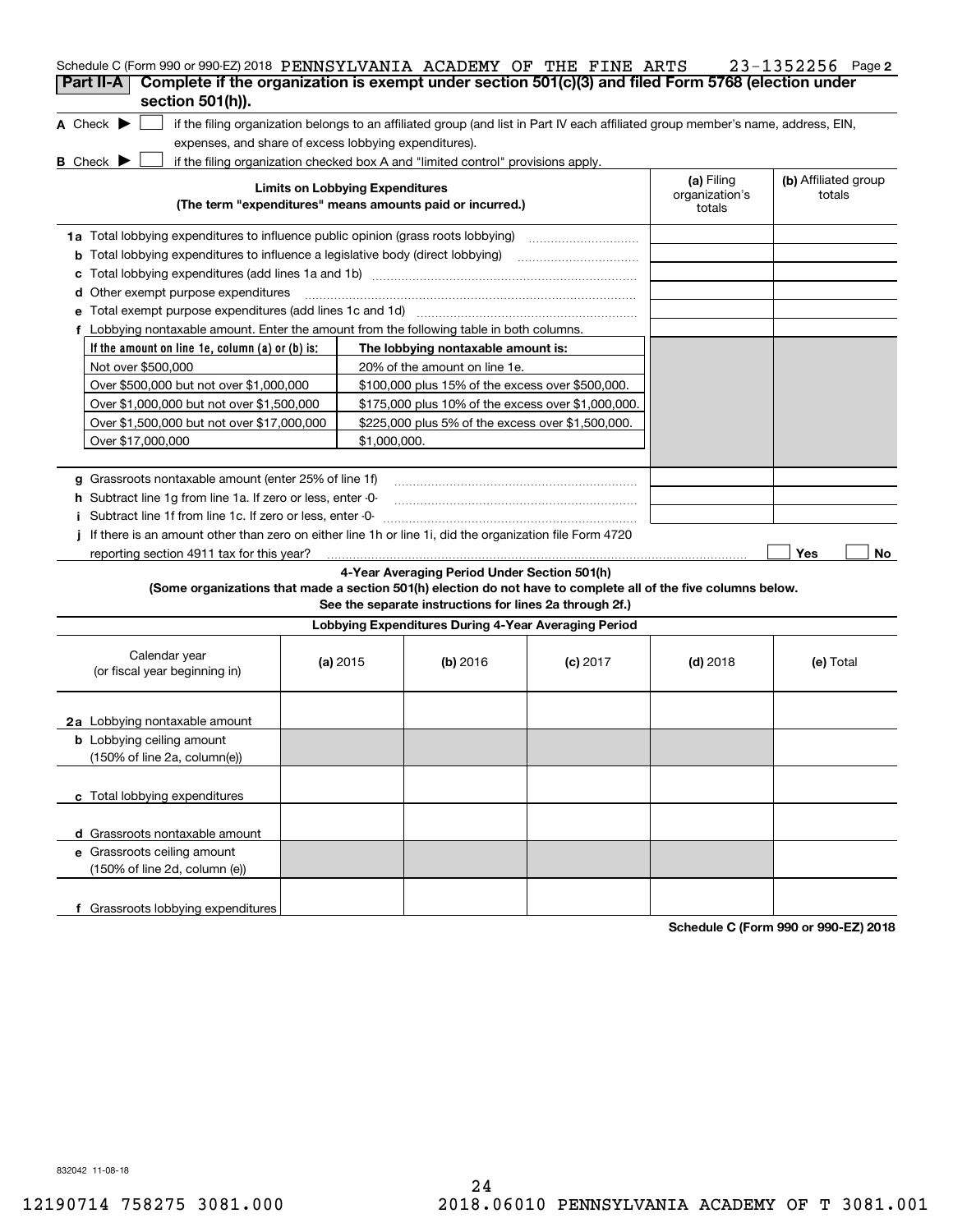#### **3** Schedule C (Form 990 or 990-EZ) 2018  $\mathtt{PENNSYLVANIA}$  A $\mathtt{CADEMY}$  O $\mathtt{F}$  THE  $\mathtt{FINE}$  ART $\mathtt{S}$  23-1352256 Page **Part II-B Complete if the organization is exempt under section 501(c)(3) and has NOT filed Form 5768 (election under section 501(h)).** PENNSYLVANIA ACADEMY OF THE FINE ARTS 23-1352256

| For each "Yes," response on lines 1a through 1i below, provide in Part IV a detailed description |                                                                                                                                                                                                                                | (a) |                  | (b)    |          |
|--------------------------------------------------------------------------------------------------|--------------------------------------------------------------------------------------------------------------------------------------------------------------------------------------------------------------------------------|-----|------------------|--------|----------|
|                                                                                                  | of the lobbying activity.                                                                                                                                                                                                      | Yes | No.              | Amount |          |
| 1                                                                                                | During the year, did the filing organization attempt to influence foreign, national, state, or                                                                                                                                 |     |                  |        |          |
|                                                                                                  | local legislation, including any attempt to influence public opinion on a legislative matter                                                                                                                                   |     |                  |        |          |
|                                                                                                  | or referendum, through the use of:                                                                                                                                                                                             |     |                  |        |          |
|                                                                                                  |                                                                                                                                                                                                                                |     | x                |        |          |
|                                                                                                  | <b>b</b> Paid staff or management (include compensation in expenses reported on lines 1c through 1i)?                                                                                                                          |     | X                |        |          |
|                                                                                                  |                                                                                                                                                                                                                                |     | X                |        |          |
|                                                                                                  |                                                                                                                                                                                                                                |     | X                |        |          |
|                                                                                                  | e Publications, or published or broadcast statements?                                                                                                                                                                          |     | X<br>$\mathbf X$ |        |          |
|                                                                                                  | f Grants to other organizations for lobbying purposes?                                                                                                                                                                         |     | $\mathbf X$      |        |          |
| g                                                                                                | Direct contact with legislators, their staffs, government officials, or a legislative body?                                                                                                                                    |     | X                |        |          |
|                                                                                                  | h Rallies, demonstrations, seminars, conventions, speeches, lectures, or any similar means?                                                                                                                                    | X   |                  |        |          |
|                                                                                                  | <i>i</i> Other activities?                                                                                                                                                                                                     |     |                  |        | 0.<br>0. |
|                                                                                                  |                                                                                                                                                                                                                                |     |                  |        |          |
|                                                                                                  | 2a Did the activities in line 1 cause the organization to be not described in section 501(c)(3)?                                                                                                                               |     |                  |        |          |
|                                                                                                  |                                                                                                                                                                                                                                |     |                  |        |          |
|                                                                                                  | c If "Yes," enter the amount of any tax incurred by organization managers under section 4912                                                                                                                                   |     |                  |        |          |
|                                                                                                  | d If the filing organization incurred a section 4912 tax, did it file Form 4720 for this year?<br>Complete if the organization is exempt under section $501(c)(4)$ , section $501(c)(5)$ , or section<br><b>Part III-A</b>     |     |                  |        |          |
|                                                                                                  | $501(c)(6)$ .                                                                                                                                                                                                                  |     |                  |        |          |
|                                                                                                  |                                                                                                                                                                                                                                |     |                  | Yes    | No       |
| 1                                                                                                |                                                                                                                                                                                                                                |     | 1                |        |          |
| 2                                                                                                |                                                                                                                                                                                                                                |     | $\mathbf{2}$     |        |          |
| 3                                                                                                | Did the organization agree to carry over lobbying and political campaign activity expenditures from the prior year?                                                                                                            |     | 3                |        |          |
|                                                                                                  | Complete if the organization is exempt under section 501(c)(4), section 501(c)(5), or section<br><b>Part III-B</b>                                                                                                             |     |                  |        |          |
|                                                                                                  | 501(c)(6) and if either (a) BOTH Part III-A, lines 1 and 2, are answered "No," OR (b) Part III-A, line 3, is                                                                                                                   |     |                  |        |          |
|                                                                                                  | answered "Yes."                                                                                                                                                                                                                |     |                  |        |          |
| 1                                                                                                | Dues, assessments and similar amounts from members [11] matter continuum matter and similar and similar amounts from members [11] matter continuum matter and similar amounts from members [11] matter and similar and similar |     | 1                |        |          |
| 2                                                                                                | Section 162(e) nondeductible lobbying and political expenditures (do not include amounts of political                                                                                                                          |     |                  |        |          |
|                                                                                                  | expenses for which the section 527(f) tax was paid).                                                                                                                                                                           |     |                  |        |          |
|                                                                                                  |                                                                                                                                                                                                                                |     | 2a               |        |          |
|                                                                                                  | b Carryover from last year manufactured and contain a series of the contract of the contract of the contract of the contract of the contract of the contract of the contract of the contract of the contract of the contract o |     | 2b               |        |          |
| c                                                                                                |                                                                                                                                                                                                                                |     | 2c               |        |          |
|                                                                                                  | Aggregate amount reported in section 6033(e)(1)(A) notices of nondeductible section 162(e) dues                                                                                                                                |     | 3                |        |          |
| 4                                                                                                | If notices were sent and the amount on line 2c exceeds the amount on line 3, what portion of the excess                                                                                                                        |     |                  |        |          |
|                                                                                                  | does the organization agree to carryover to the reasonable estimate of nondeductible lobbying and political                                                                                                                    |     |                  |        |          |
|                                                                                                  | expenditure next year?                                                                                                                                                                                                         |     | 4                |        |          |
|                                                                                                  | 5 Taxable amount of lobbying and political expenditures (see instructions)                                                                                                                                                     |     | 5                |        |          |
|                                                                                                  | Part IV<br><b>Supplemental Information</b>                                                                                                                                                                                     |     |                  |        |          |
|                                                                                                  | Provide the descriptions required for Part I-A, line 1; Part I-B, line 4; Part I-C, line 5; Part II-A (affiliated group list); Part II-A, lines 1 and 2 (see                                                                   |     |                  |        |          |
|                                                                                                  | instructions); and Part II-B, line 1. Also, complete this part for any additional information.                                                                                                                                 |     |                  |        |          |
|                                                                                                  | PART II-B, LINE 1, LOBBYING ACTIVITIES:                                                                                                                                                                                        |     |                  |        |          |
|                                                                                                  |                                                                                                                                                                                                                                |     |                  |        |          |
|                                                                                                  | IN FYE 2019, PAFA DID NOT PAY ANY LOBBYING COSTS BUT STAFF MEMBERS MAY                                                                                                                                                         |     |                  |        |          |
|                                                                                                  |                                                                                                                                                                                                                                |     |                  |        |          |
|                                                                                                  | HAVE PARTICIPATED IN EFFORTS TO INFLUENCE GENERAL LEGISLATION AT THE                                                                                                                                                           |     |                  |        |          |
|                                                                                                  | STATE OR FEDERAL LEVEL, NOT DEEMED LOBBYING BUT RATHER INCIDENTAL                                                                                                                                                              |     |                  |        |          |
|                                                                                                  |                                                                                                                                                                                                                                |     |                  |        |          |
|                                                                                                  | EFFORTS IN SUPPORTING PAFA IN ITS OVERALL SUCCESS.                                                                                                                                                                             |     |                  |        |          |

832043 11-08-18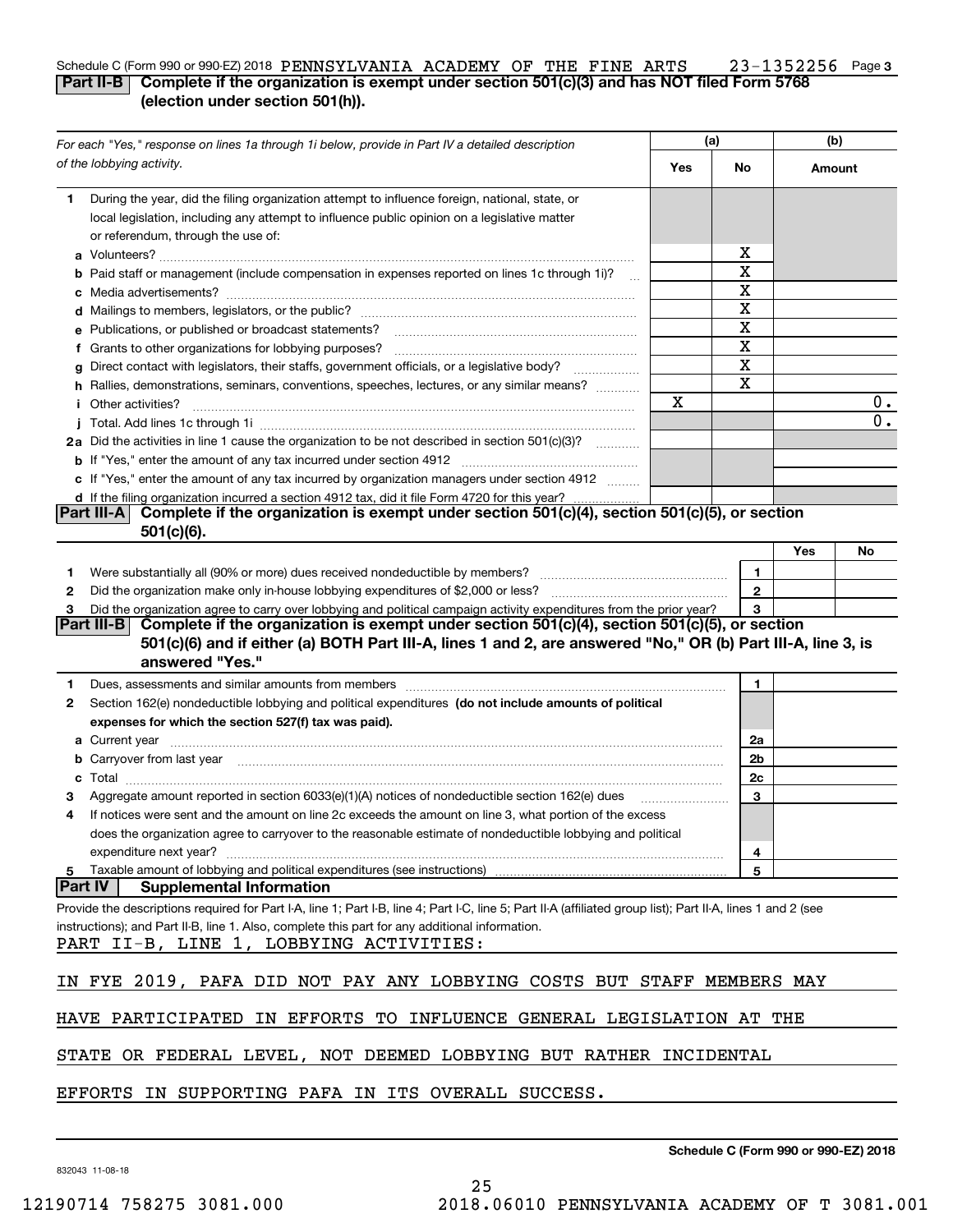|  | <b>SCHEDULE D</b> |  |  |  |
|--|-------------------|--|--|--|
|--|-------------------|--|--|--|

| (Form 990) |  |
|------------|--|
|------------|--|

## **Supplemental Financial Statements**

(Form 990)<br>
Pepartment of the Treasury<br>
Department of the Treasury<br>
Department of the Treasury<br>
Department of the Treasury<br> **Co to www.irs.gov/Form990 for instructions and the latest information.**<br> **Co to www.irs.gov/Form9** 



Department of the Treasury Internal Revenue Service

**Name of the organization Employer identification number** PENNSYLVANIA ACADEMY OF THE FINE ARTS 23-1352256

| Part I       | <b>Organizations Maintaining Donor Advised Funds or Other Similar Funds or Accounts.</b> Complete if the                                                                                                                      |                                                    |                                          |
|--------------|-------------------------------------------------------------------------------------------------------------------------------------------------------------------------------------------------------------------------------|----------------------------------------------------|------------------------------------------|
|              | organization answered "Yes" on Form 990, Part IV, line 6.                                                                                                                                                                     |                                                    |                                          |
|              |                                                                                                                                                                                                                               | (a) Donor advised funds                            | (b) Funds and other accounts             |
| 1.           |                                                                                                                                                                                                                               |                                                    |                                          |
| 2            | Aggregate value of contributions to (during year)                                                                                                                                                                             |                                                    |                                          |
| з            | Aggregate value of grants from (during year)                                                                                                                                                                                  |                                                    |                                          |
| 4            |                                                                                                                                                                                                                               |                                                    |                                          |
| 5            | Did the organization inform all donors and donor advisors in writing that the assets held in donor advised funds                                                                                                              |                                                    |                                          |
|              |                                                                                                                                                                                                                               |                                                    | Yes<br>No                                |
| 6            | Did the organization inform all grantees, donors, and donor advisors in writing that grant funds can be used only                                                                                                             |                                                    |                                          |
|              | for charitable purposes and not for the benefit of the donor or donor advisor, or for any other purpose conferring                                                                                                            |                                                    |                                          |
|              |                                                                                                                                                                                                                               |                                                    | Yes<br>No                                |
| Part II      | Conservation Easements. Complete if the organization answered "Yes" on Form 990, Part IV, line 7.                                                                                                                             |                                                    |                                          |
| 1            | Purpose(s) of conservation easements held by the organization (check all that apply).                                                                                                                                         |                                                    |                                          |
|              | Preservation of land for public use (e.g., recreation or education)                                                                                                                                                           | Preservation of a historically important land area |                                          |
|              | Protection of natural habitat                                                                                                                                                                                                 | Preservation of a certified historic structure     |                                          |
|              | Preservation of open space                                                                                                                                                                                                    |                                                    |                                          |
| 2            | Complete lines 2a through 2d if the organization held a qualified conservation contribution in the form of a conservation easement on the last                                                                                |                                                    |                                          |
|              | day of the tax year.                                                                                                                                                                                                          |                                                    | Held at the End of the Tax Year          |
| a            |                                                                                                                                                                                                                               |                                                    | 2a                                       |
| b            | Total acreage restricted by conservation easements                                                                                                                                                                            |                                                    | 2b                                       |
| c            |                                                                                                                                                                                                                               |                                                    | 2c                                       |
| d            | Number of conservation easements included in (c) acquired after 7/25/06, and not on a historic structure                                                                                                                      |                                                    |                                          |
|              | listed in the National Register [11, 1200] [12] The National Register [11, 1200] [12] The National Register [11, 1200] [12] The National Register [11, 1200] [12] The National Register [11, 1200] [12] The National Register |                                                    | 2d                                       |
| З.           | Number of conservation easements modified, transferred, released, extinguished, or terminated by the organization during the tax                                                                                              |                                                    |                                          |
|              | $year \blacktriangleright$                                                                                                                                                                                                    |                                                    |                                          |
| 4            | Number of states where property subject to conservation easement is located $\blacktriangleright$                                                                                                                             |                                                    |                                          |
| 5            | Does the organization have a written policy regarding the periodic monitoring, inspection, handling of                                                                                                                        |                                                    |                                          |
|              | violations, and enforcement of the conservation easements it holds?                                                                                                                                                           |                                                    | Yes<br><b>No</b>                         |
| 6            | Staff and volunteer hours devoted to monitoring, inspecting, handling of violations, and enforcing conservation easements during the year                                                                                     |                                                    |                                          |
|              |                                                                                                                                                                                                                               |                                                    |                                          |
| 7            | Amount of expenses incurred in monitoring, inspecting, handling of violations, and enforcing conservation easements during the year                                                                                           |                                                    |                                          |
|              | $\blacktriangleright$ \$                                                                                                                                                                                                      |                                                    |                                          |
| 8            | Does each conservation easement reported on line 2(d) above satisfy the requirements of section 170(h)(4)(B)(i)                                                                                                               |                                                    |                                          |
|              |                                                                                                                                                                                                                               |                                                    | Yes<br>No                                |
| 9            | In Part XIII, describe how the organization reports conservation easements in its revenue and expense statement, and balance sheet, and                                                                                       |                                                    |                                          |
|              | include, if applicable, the text of the footnote to the organization's financial statements that describes the organization's accounting for                                                                                  |                                                    |                                          |
|              | conservation easements.<br>Organizations Maintaining Collections of Art, Historical Treasures, or Other Similar Assets.<br>Part III                                                                                           |                                                    |                                          |
|              | Complete if the organization answered "Yes" on Form 990, Part IV, line 8.                                                                                                                                                     |                                                    |                                          |
|              | 1a If the organization elected, as permitted under SFAS 116 (ASC 958), not to report in its revenue statement and balance sheet works of art,                                                                                 |                                                    |                                          |
|              | historical treasures, or other similar assets held for public exhibition, education, or research in furtherance of public service, provide, in Part XIII,                                                                     |                                                    |                                          |
|              | the text of the footnote to its financial statements that describes these items.                                                                                                                                              |                                                    |                                          |
| b            | If the organization elected, as permitted under SFAS 116 (ASC 958), to report in its revenue statement and balance sheet works of art, historical                                                                             |                                                    |                                          |
|              | treasures, or other similar assets held for public exhibition, education, or research in furtherance of public service, provide the following amounts                                                                         |                                                    |                                          |
|              | relating to these items:                                                                                                                                                                                                      |                                                    |                                          |
|              |                                                                                                                                                                                                                               |                                                    |                                          |
|              | (ii) Assets included in Form 990, Part X                                                                                                                                                                                      |                                                    | $\frac{1}{2}$                            |
| $\mathbf{2}$ | If the organization received or held works of art, historical treasures, or other similar assets for financial gain, provide                                                                                                  |                                                    | $\triangleright$ \$                      |
|              | the following amounts required to be reported under SFAS 116 (ASC 958) relating to these items:                                                                                                                               |                                                    |                                          |
|              |                                                                                                                                                                                                                               |                                                    |                                          |
| а            | <b>b</b> Assets included in Form 990, Part X                                                                                                                                                                                  |                                                    | $\frac{1}{2}$<br>$\blacktriangleright$ s |
|              | LHA For Paperwork Reduction Act Notice, see the Instructions for Form 990.                                                                                                                                                    |                                                    | Schedule D (Form 990) 2018               |
|              | 832051 10-29-18                                                                                                                                                                                                               |                                                    |                                          |

26

12190714 758275 3081.000 2018.06010 PENNSYLVANIA ACADEMY OF T 3081.001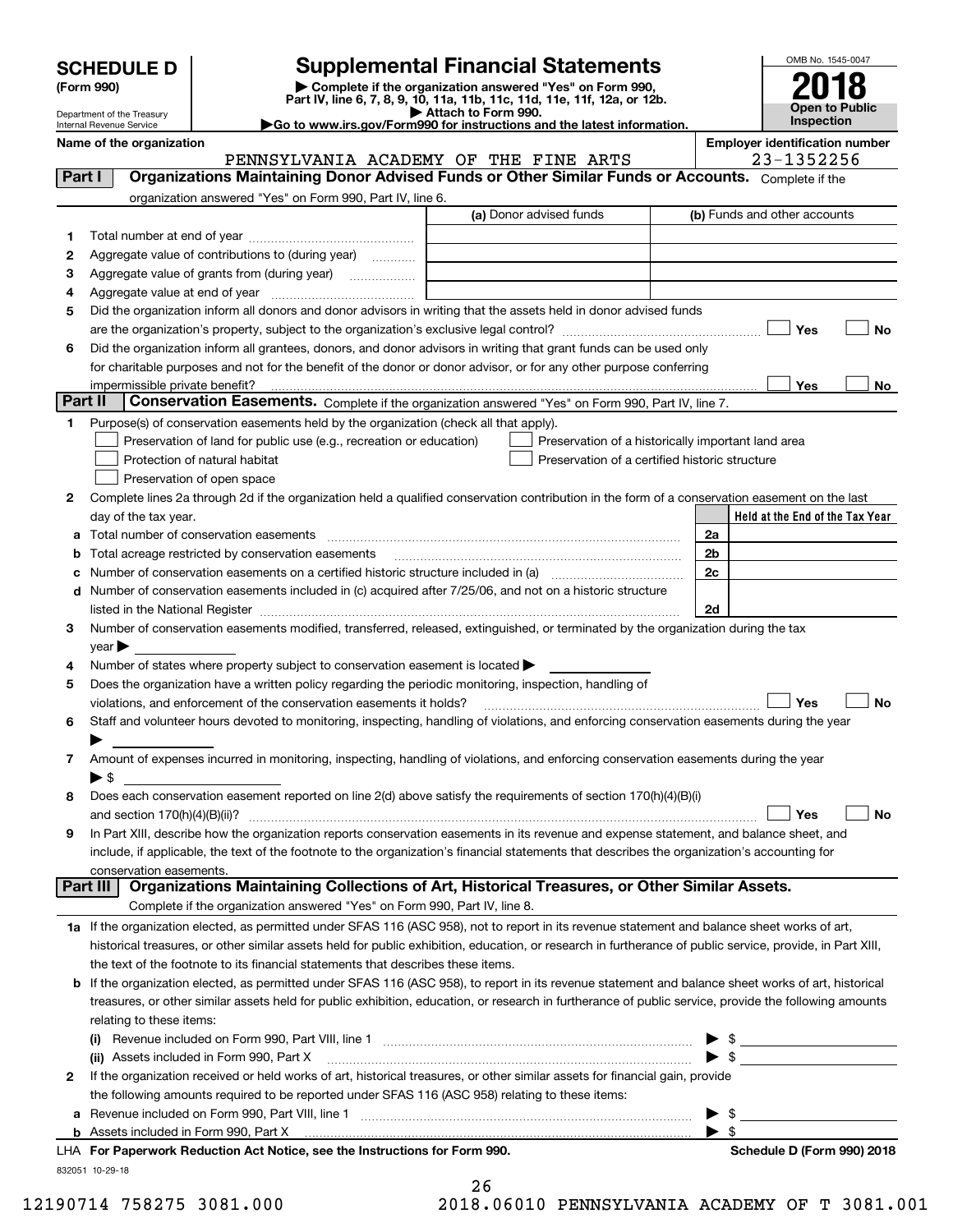| Organizations Maintaining Collections of Art, Historical Treasures, or Other Similar Assets (continued)<br>Using the organization's acquisition, accession, and other records, check any of the following that are a significant use of its collection items<br>3                            |                                 |
|----------------------------------------------------------------------------------------------------------------------------------------------------------------------------------------------------------------------------------------------------------------------------------------------|---------------------------------|
|                                                                                                                                                                                                                                                                                              |                                 |
| (check all that apply):                                                                                                                                                                                                                                                                      |                                 |
| $X$ Public exhibition<br>$\boxed{\textbf{X}}$ Loan or exchange programs<br>a                                                                                                                                                                                                                 |                                 |
| $\lfloor \mathbf{X} \rfloor$ Scholarly research<br>Other and the contract of the contract of the contract of the contract of the contract of the contract of the contract of the contract of the contract of the contract of the contract of the contract of the contract of the c<br>b<br>e |                                 |
| $X$ Preservation for future generations<br>c                                                                                                                                                                                                                                                 |                                 |
| Provide a description of the organization's collections and explain how they further the organization's exempt purpose in Part XIII.<br>4                                                                                                                                                    |                                 |
| During the year, did the organization solicit or receive donations of art, historical treasures, or other similar assets<br>5                                                                                                                                                                |                                 |
|                                                                                                                                                                                                                                                                                              | $\overline{\text{X}}$ No<br>Yes |
| Part IV<br>Escrow and Custodial Arrangements. Complete if the organization answered "Yes" on Form 990, Part IV, line 9, or                                                                                                                                                                   |                                 |
| reported an amount on Form 990, Part X, line 21.                                                                                                                                                                                                                                             |                                 |
| 1a Is the organization an agent, trustee, custodian or other intermediary for contributions or other assets not included                                                                                                                                                                     |                                 |
|                                                                                                                                                                                                                                                                                              | Yes<br>No                       |
| b If "Yes," explain the arrangement in Part XIII and complete the following table:                                                                                                                                                                                                           |                                 |
|                                                                                                                                                                                                                                                                                              | Amount                          |
| c Beginning balance <b>contract to the contract of the contract of the contract of the contract of the contract of the contract of the contract of the contract of the contract of the contract of the contract of the contract </b><br>1c                                                   |                                 |
| d Additions during the year manufactured and an account of the year manufactured and account of the year manufactured and account of the year manufactured and account of the year manufactured and account of the year manufa<br>1d                                                         |                                 |
| e Distributions during the year manufactured and a control of the year manufactured and a Distributions during<br>1e                                                                                                                                                                         |                                 |
| 1f<br>f                                                                                                                                                                                                                                                                                      |                                 |
| 2a Did the organization include an amount on Form 990, Part X, line 21, for escrow or custodial account liability?                                                                                                                                                                           | Yes<br>No                       |
| <b>b</b> If "Yes," explain the arrangement in Part XIII. Check here if the explanation has been provided on Part XIII<br><b>Part V</b><br>Endowment Funds. Complete if the organization answered "Yes" on Form 990, Part IV, line 10.                                                        |                                 |
| (a) Current year<br>(b) Prior year<br>(c) Two years back<br>(d) Three years back                                                                                                                                                                                                             | (e) Four years back             |
| 29,763,671.<br>26,098,921.<br>24, 221, 161.<br>25, 542, 728.<br>1a Beginning of year balance                                                                                                                                                                                                 | 25,997,834.                     |
| 8, 221, 923.<br>3,159,086.<br>591, 113.<br>16,778.                                                                                                                                                                                                                                           | 70,877.                         |
| 1, 142, 925.<br>$-541, 221.$<br>1,262,463.<br>2,047,888.<br>Net investment earnings, gains, and losses<br>c                                                                                                                                                                                  | 275,017.                        |
|                                                                                                                                                                                                                                                                                              |                                 |
| e Other expenditures for facilities                                                                                                                                                                                                                                                          |                                 |
| 1, 254, 764.<br>756,799.<br>761,241.<br>797,124.<br>and programs                                                                                                                                                                                                                             | 801,000.                        |
| f Administrative expenses                                                                                                                                                                                                                                                                    |                                 |
| 37,873,755.<br>29, 763, 671.<br>26,098,921.<br>24, 221, 161.<br>End of year balance<br>g                                                                                                                                                                                                     | 25, 542, 728.                   |
| Provide the estimated percentage of the current year end balance (line 1g, column (a)) held as:<br>2                                                                                                                                                                                         |                                 |
| 2.13<br>a Board designated or quasi-endowment ><br>%                                                                                                                                                                                                                                         |                                 |
| Permanent endowment > 97.87<br>%<br>b                                                                                                                                                                                                                                                        |                                 |
| c Temporarily restricted endowment $\blacktriangleright$<br>%                                                                                                                                                                                                                                |                                 |
| The percentages on lines 2a, 2b, and 2c should equal 100%.                                                                                                                                                                                                                                   |                                 |
| 3a Are there endowment funds not in the possession of the organization that are held and administered for the organization                                                                                                                                                                   |                                 |
| by:                                                                                                                                                                                                                                                                                          | Yes<br>No                       |
| (i)                                                                                                                                                                                                                                                                                          | X<br>3a(i)                      |
|                                                                                                                                                                                                                                                                                              | X<br>3a(ii)                     |
|                                                                                                                                                                                                                                                                                              | 3b                              |
| Describe in Part XIII the intended uses of the organization's endowment funds.<br>4                                                                                                                                                                                                          |                                 |
| Land, Buildings, and Equipment.<br><b>Part VI</b>                                                                                                                                                                                                                                            |                                 |
| Complete if the organization answered "Yes" on Form 990, Part IV, line 11a. See Form 990, Part X, line 10.                                                                                                                                                                                   |                                 |
| (a) Cost or other<br>Description of property<br>(b) Cost or other<br>(c) Accumulated<br>basis (investment)<br>depreciation<br>basis (other)                                                                                                                                                  | (d) Book value                  |
| 2,500,000.                                                                                                                                                                                                                                                                                   | 2,500,000.                      |
| 23, 215, 848.<br>73,525,686.                                                                                                                                                                                                                                                                 | 50,309,838.                     |
|                                                                                                                                                                                                                                                                                              |                                 |
| 5, 372, 571.<br>4,220,045.                                                                                                                                                                                                                                                                   | 1,152,526.                      |
|                                                                                                                                                                                                                                                                                              |                                 |
| 4,156.                                                                                                                                                                                                                                                                                       | 4,156.<br>53,966,520.           |

**Schedule D (Form 990) 2018**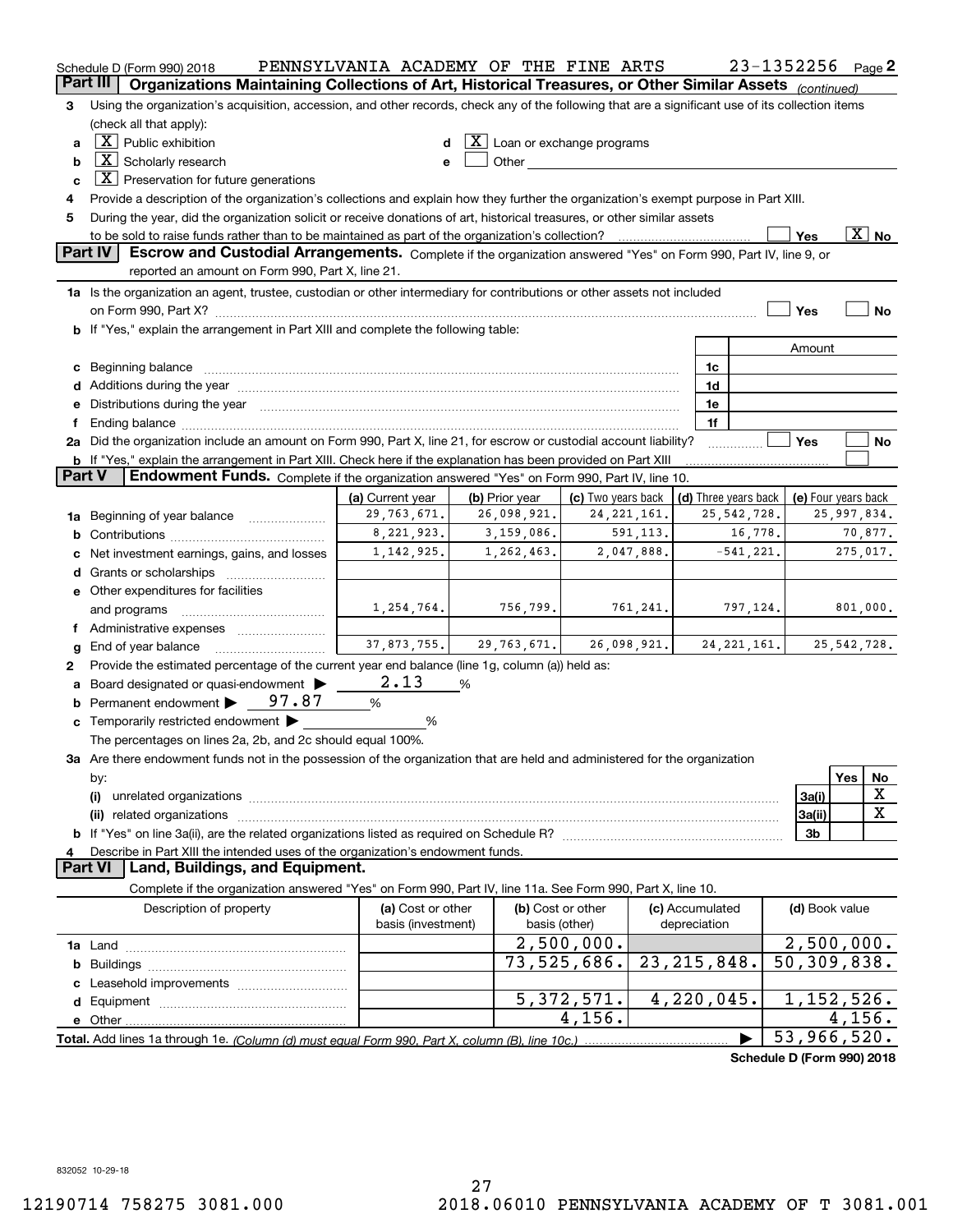| PENNSYLVANIA ACADEMY OF THE FINE ARTS<br>Schedule D (Form 990) 2018<br><b>Investments - Other Securities.</b><br>Part VII                               |                 |                         |                          | $23 - 1352256$ Page 3                                     |
|---------------------------------------------------------------------------------------------------------------------------------------------------------|-----------------|-------------------------|--------------------------|-----------------------------------------------------------|
| Complete if the organization answered "Yes" on Form 990, Part IV, line 11b. See Form 990, Part X, line 12.                                              |                 |                         |                          |                                                           |
| (a) Description of security or category (including name of security)                                                                                    | (b) Book value  |                         |                          | (c) Method of valuation: Cost or end-of-year market value |
| (1) Financial derivatives                                                                                                                               |                 |                         |                          |                                                           |
| (2) Closely-held equity interests                                                                                                                       |                 |                         |                          |                                                           |
| (3) Other                                                                                                                                               |                 |                         |                          |                                                           |
| (A) BENEFICIAL INTERESTS<br>ΙN                                                                                                                          |                 |                         |                          |                                                           |
| PERPETUAL TRUSTS<br>(B)                                                                                                                                 | 10,514,088.     |                         | END-OF-YEAR MARKET VALUE |                                                           |
| POOLED INVESTMENT<br>(C)                                                                                                                                |                 |                         |                          |                                                           |
| <b>FUND/HEDGE FUND</b><br>(D)                                                                                                                           | 12,542,392.     |                         | END-OF-YEAR MARKET VALUE |                                                           |
| (E)                                                                                                                                                     |                 |                         |                          |                                                           |
| (F)                                                                                                                                                     |                 |                         |                          |                                                           |
| (G)                                                                                                                                                     |                 |                         |                          |                                                           |
| (H)                                                                                                                                                     |                 |                         |                          |                                                           |
| Total. (Col. (b) must equal Form 990, Part X, col. (B) line 12.)<br>Part VIII Investments - Program Related.                                            | 23,056,480.     |                         |                          |                                                           |
| Complete if the organization answered "Yes" on Form 990, Part IV, line 11c. See Form 990, Part X, line 13.                                              |                 |                         |                          |                                                           |
| (a) Description of investment                                                                                                                           | (b) Book value  |                         |                          | (c) Method of valuation: Cost or end-of-year market value |
| (1)                                                                                                                                                     |                 |                         |                          |                                                           |
| (2)                                                                                                                                                     |                 |                         |                          |                                                           |
| (3)                                                                                                                                                     |                 |                         |                          |                                                           |
| (4)                                                                                                                                                     |                 |                         |                          |                                                           |
| (5)                                                                                                                                                     |                 |                         |                          |                                                           |
| (6)                                                                                                                                                     |                 |                         |                          |                                                           |
| (7)                                                                                                                                                     |                 |                         |                          |                                                           |
| (8)                                                                                                                                                     |                 |                         |                          |                                                           |
| (9)                                                                                                                                                     |                 |                         |                          |                                                           |
| Total. (Col. (b) must equal Form 990, Part X, col. (B) line 13.)<br><b>Other Assets.</b><br>Part IX                                                     |                 |                         |                          |                                                           |
| Complete if the organization answered "Yes" on Form 990, Part IV, line 11d. See Form 990, Part X, line 15.                                              |                 |                         |                          |                                                           |
|                                                                                                                                                         | (a) Description |                         |                          | (b) Book value                                            |
| (1)                                                                                                                                                     |                 |                         |                          |                                                           |
| (2)                                                                                                                                                     |                 |                         |                          |                                                           |
| (3)                                                                                                                                                     |                 |                         |                          |                                                           |
| (4)                                                                                                                                                     |                 |                         |                          |                                                           |
| (5)                                                                                                                                                     |                 |                         |                          |                                                           |
| (6)                                                                                                                                                     |                 |                         |                          |                                                           |
| (7)                                                                                                                                                     |                 |                         |                          |                                                           |
| (8)                                                                                                                                                     |                 |                         |                          |                                                           |
| (9)                                                                                                                                                     |                 |                         |                          |                                                           |
| Total. (Column (b) must equal Form 990. Part X. col. (B) line 15.)<br><b>Other Liabilities.</b><br>Part X                                               |                 |                         |                          |                                                           |
| Complete if the organization answered "Yes" on Form 990, Part IV, line 11e or 11f. See Form 990, Part X, line 25.                                       |                 |                         |                          |                                                           |
| (a) Description of liability<br>1.                                                                                                                      |                 | (b) Book value          |                          |                                                           |
| (1)<br>Federal income taxes                                                                                                                             |                 |                         |                          |                                                           |
| <b>MARKET VALUATION</b><br>SWAP<br>$\overline{\phantom{m}}$<br>(2)                                                                                      |                 | $\overline{231}$ , 727. |                          |                                                           |
| (3)                                                                                                                                                     |                 |                         |                          |                                                           |
| (4)                                                                                                                                                     |                 |                         |                          |                                                           |
| (5)                                                                                                                                                     |                 |                         |                          |                                                           |
| (6)                                                                                                                                                     |                 |                         |                          |                                                           |
| (7)                                                                                                                                                     |                 |                         |                          |                                                           |
| (8)                                                                                                                                                     |                 |                         |                          |                                                           |
| (9)                                                                                                                                                     |                 |                         |                          |                                                           |
| Total. (Column (b) must equal Form 990. Part X, col. (B) line 25.)                                                                                      | .               | 231,727.                |                          |                                                           |
| Liability for uncertain tax positions. In Part XIII, provide the text of the footnote to the organization's financial statements that reports the<br>2. |                 |                         |                          |                                                           |
| organization's liability for uncertain tax positions under FIN 48 (ASC 740). Check here if the text of the footnote has been provided in Part XIII      |                 |                         |                          | $\overline{\mathbf{X}}$                                   |

| Schedule D (Form 990) 2018 |  |
|----------------------------|--|
|                            |  |

832053 10-29-18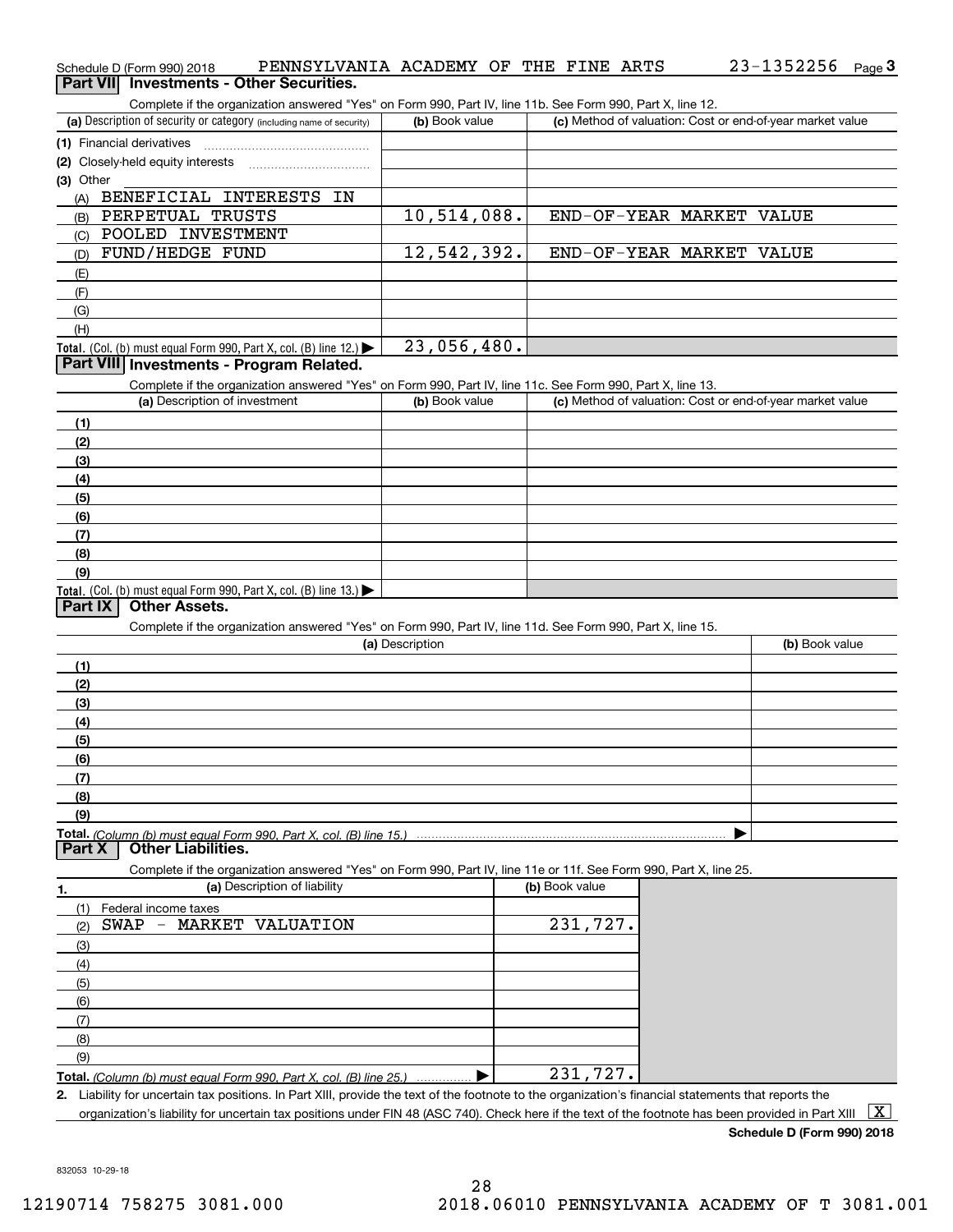|    | PENNSYLVANIA ACADEMY OF THE FINE ARTS<br>Schedule D (Form 990) 2018                                                                                                                                                           |                |                          |                | 23-1352256<br>Page $4$      |
|----|-------------------------------------------------------------------------------------------------------------------------------------------------------------------------------------------------------------------------------|----------------|--------------------------|----------------|-----------------------------|
|    | Reconciliation of Revenue per Audited Financial Statements With Revenue per Return.<br><b>Part XI</b>                                                                                                                         |                |                          |                |                             |
|    | Complete if the organization answered "Yes" on Form 990, Part IV, line 12a.                                                                                                                                                   |                |                          |                |                             |
| 1  | Total revenue, gains, and other support per audited financial statements                                                                                                                                                      |                |                          | $\blacksquare$ | $\overline{27}$ , 318, 382. |
| 2  | Amounts included on line 1 but not on Form 990, Part VIII, line 12:                                                                                                                                                           |                |                          |                |                             |
| a  | Net unrealized gains (losses) on investments [11] matter contracts and the unrealized gains (losses) on investments                                                                                                           | 2a             | 2,728,644.               |                |                             |
| b  |                                                                                                                                                                                                                               | 2 <sub>b</sub> |                          |                |                             |
| с  |                                                                                                                                                                                                                               | 2c             |                          |                |                             |
| d  |                                                                                                                                                                                                                               | 2d             | 208,164.                 |                |                             |
|    | e Add lines 2a through 2d                                                                                                                                                                                                     |                |                          | 2e             | 2,936,808.                  |
| 3  |                                                                                                                                                                                                                               |                |                          | $\mathbf{3}$   | $\overline{24,381,574.}$    |
| 4  | Amounts included on Form 990, Part VIII, line 12, but not on line 1:                                                                                                                                                          |                |                          |                |                             |
| a  |                                                                                                                                                                                                                               |                | $215,056$ .              |                |                             |
| b  | Other (Describe in Part XIII.) <b>Construction Contract Construction</b> Chemistry Chemistry Chemistry Chemistry Chemistry                                                                                                    | 4 <sub>h</sub> | 5,002,152.               |                |                             |
|    | Add lines 4a and 4b                                                                                                                                                                                                           |                |                          | 4c             | 5,217,208.                  |
| 5  |                                                                                                                                                                                                                               |                |                          | 5              | 29,598,782.                 |
|    | Part XII   Reconciliation of Expenses per Audited Financial Statements With Expenses per Return.                                                                                                                              |                |                          |                |                             |
|    | Complete if the organization answered "Yes" on Form 990, Part IV, line 12a.                                                                                                                                                   |                |                          |                |                             |
| 1  | Total expenses and losses per audited financial statements [11, 11] manuscription control expenses and losses per audited financial statements [11] manuscription of the statements [11] manuscription of the statements [11] |                |                          | $\blacksquare$ | 18,978,168.                 |
| 2  | Amounts included on line 1 but not on Form 990, Part IX, line 25:                                                                                                                                                             |                |                          |                |                             |
| a  |                                                                                                                                                                                                                               | 2a             |                          |                |                             |
|    |                                                                                                                                                                                                                               | 2 <sub>b</sub> |                          |                |                             |
| c. |                                                                                                                                                                                                                               | 2 <sub>c</sub> |                          |                |                             |
| d  |                                                                                                                                                                                                                               | 2d             | 208,164.                 |                |                             |
| e  | Add lines 2a through 2d <b>contained a contained a contained a contained a</b> contained a contained a contact the set                                                                                                        |                |                          | 2e             | 208, 164.                   |
| 3  |                                                                                                                                                                                                                               |                |                          |                |                             |
|    |                                                                                                                                                                                                                               |                |                          | $\mathbf{3}$   | $\overline{18,770,004}$ .   |
| 4  | Amounts included on Form 990, Part IX, line 25, but not on line 1:                                                                                                                                                            |                |                          |                |                             |
|    | Investment expenses not included on Form 990, Part VIII, line 7b [1000000000000000000000000000000000                                                                                                                          | 4a             | $215,056$ .              |                |                             |
|    |                                                                                                                                                                                                                               | 4 <sub>b</sub> | $\overline{5,002,152}$ . |                |                             |
|    | c Add lines 4a and 4b                                                                                                                                                                                                         |                |                          | 4c             | 5,217,208.                  |
| 5  |                                                                                                                                                                                                                               |                |                          | 5              | $\overline{23,987,212}$ .   |
|    | Part XIII Supplemental Information.                                                                                                                                                                                           |                |                          |                |                             |

hd 9; Part III, lines 1a and 4; Part IV, lines 1b and lines 2d and 4b; and Part XII, lines 2d and 4b. Also complete this part to provide any additional information.

### PART X, LINE 2:

|  |  |  |  |  |  |  | PAFA HAS REVIEWED ITS TAX POSITIONS AND HAS CONCLUDED THAT NO LIABILITY   |  |
|--|--|--|--|--|--|--|---------------------------------------------------------------------------|--|
|  |  |  |  |  |  |  |                                                                           |  |
|  |  |  |  |  |  |  | FOR UNRECOGNIZED TAX BENEFITS SHOULD BE RECORDED RELATED TO UNCERTAIN TAX |  |
|  |  |  |  |  |  |  |                                                                           |  |
|  |  |  |  |  |  |  | POSITIONS TAKEN ON FEDERAL AND STATE TAX RETURNS FOR THE OPEN TAX YEARS   |  |
|  |  |  |  |  |  |  |                                                                           |  |
|  |  |  |  |  |  |  | (2015-2017) OR IS EXPECTED TO BE TAKEN IN THE CURRENT 2018 TAX YEAR.      |  |
|  |  |  |  |  |  |  |                                                                           |  |

|  |  |  |  |  |  | PART XI, LINE 2D - OTHER ADJUSTMENTS: |
|--|--|--|--|--|--|---------------------------------------|
|--|--|--|--|--|--|---------------------------------------|

### FUNDRAISING EXPENSES 208,164.

### PART XI, LINE 4B - OTHER ADJUSTMENTS:

### RECLASSIFICATION OF SCHOLARSHIPS 5,002,152.

832054 10-29-18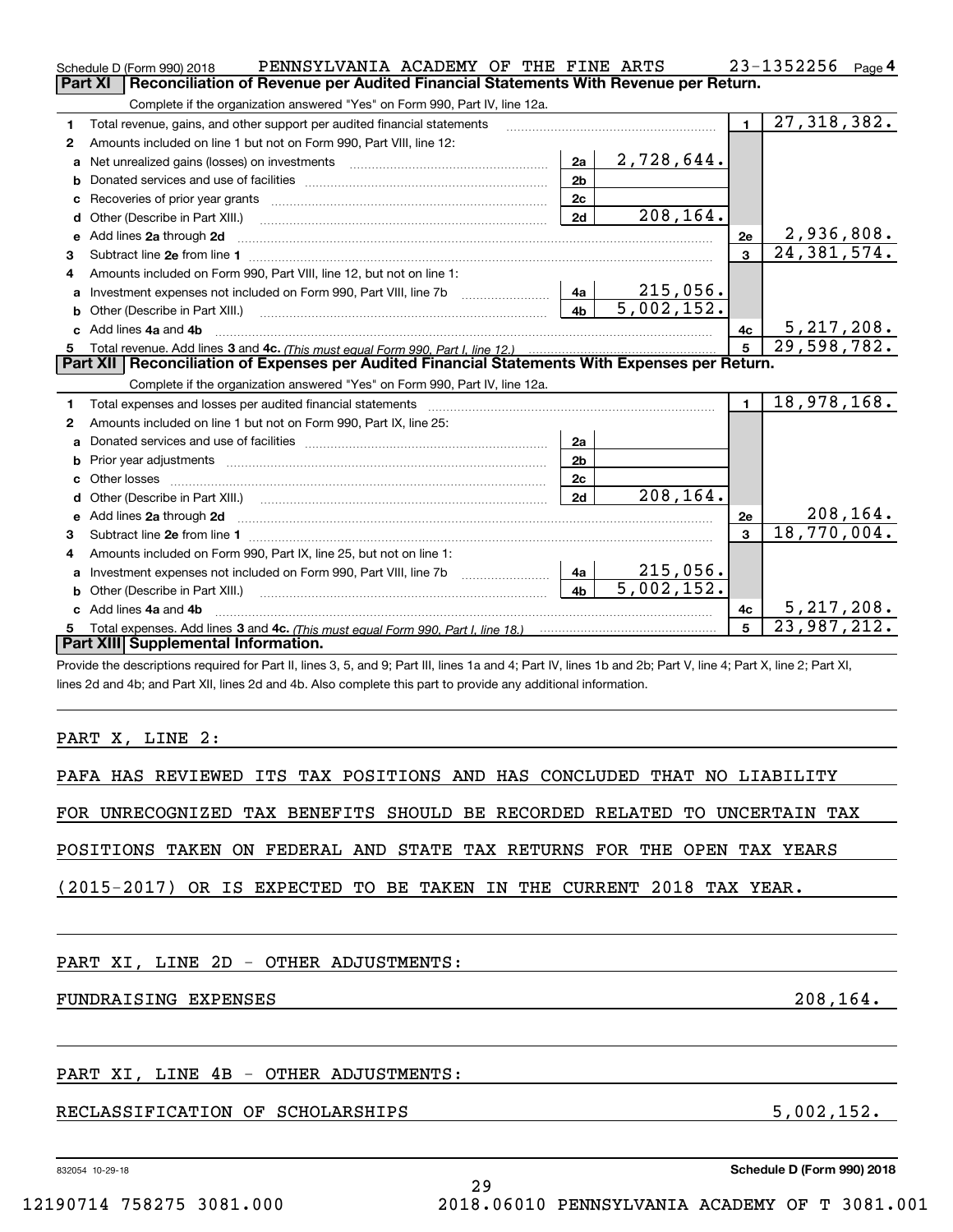23-1352256 Page 5 *(continued)* **Part XIII Supplemental Information**  Schedule D (Form 990) 2018 PENNSYLVANIA ACADEMY OF THE FINE ARTS 23-1352256  $\,$  Page

PART XII, LINE 2D - OTHER ADJUSTMENTS:

### FUNDRAISING EXPENSES 208,164.

PART XII, LINE 4B - OTHER ADJUSTMENTS:

RECLASSIFICATION OF SCHOLARSHIPS 5,002,152.

FORM 990, SCHEDULE D, PART III, LINE 1A

PART III - LINE 1A - WORKS OF ART - FOOTNOTE FROM FINANCIAL STATEMENT PAFA MAINTAINS A COLLECTION OF RARE AMERICAN ART THAT IS HELD FOR PUBLIC EXHIBITION. THE COLLECTION IS KEPT UNDER CURATORIAL CARE AND IS SUBJECT TO PAFA'S POLICY THAT REQUIRES THE PROCEEDS FROM THE SALES OF ACCESSIONED COLLECTION ITEMS TO BE USED ONLY TO ACQUIRE OTHER ITEMS FOR COLLECTION. PAFA DOES NOT RECOGNIZE THE CONTRIBUTIONS OF DONATED COLLECTION ITEMS, AS ITS COLLECTIONS ARE NOT CAPITALIZED. DURING THE YEAR ENDED JUNE 30, 2019 AND 2018, PAFA HAD DONATED ACCESSIONS WITH APPROXIMATE APPRAISED VALUES TOTALING \$1,956,100 AND \$451,100, RESPECTIVELY. COLLECTION ITEMS PURCHASED BUT NOT CAPITALIZED TOTALED \$1,379,849 AND \$6,074,018 DURING THE YEARS ENDED JUNE 30, 2019 AND 2018, RESPECTIVELY.

**Schedule D (Form 990) 2018**

832055 10-29-18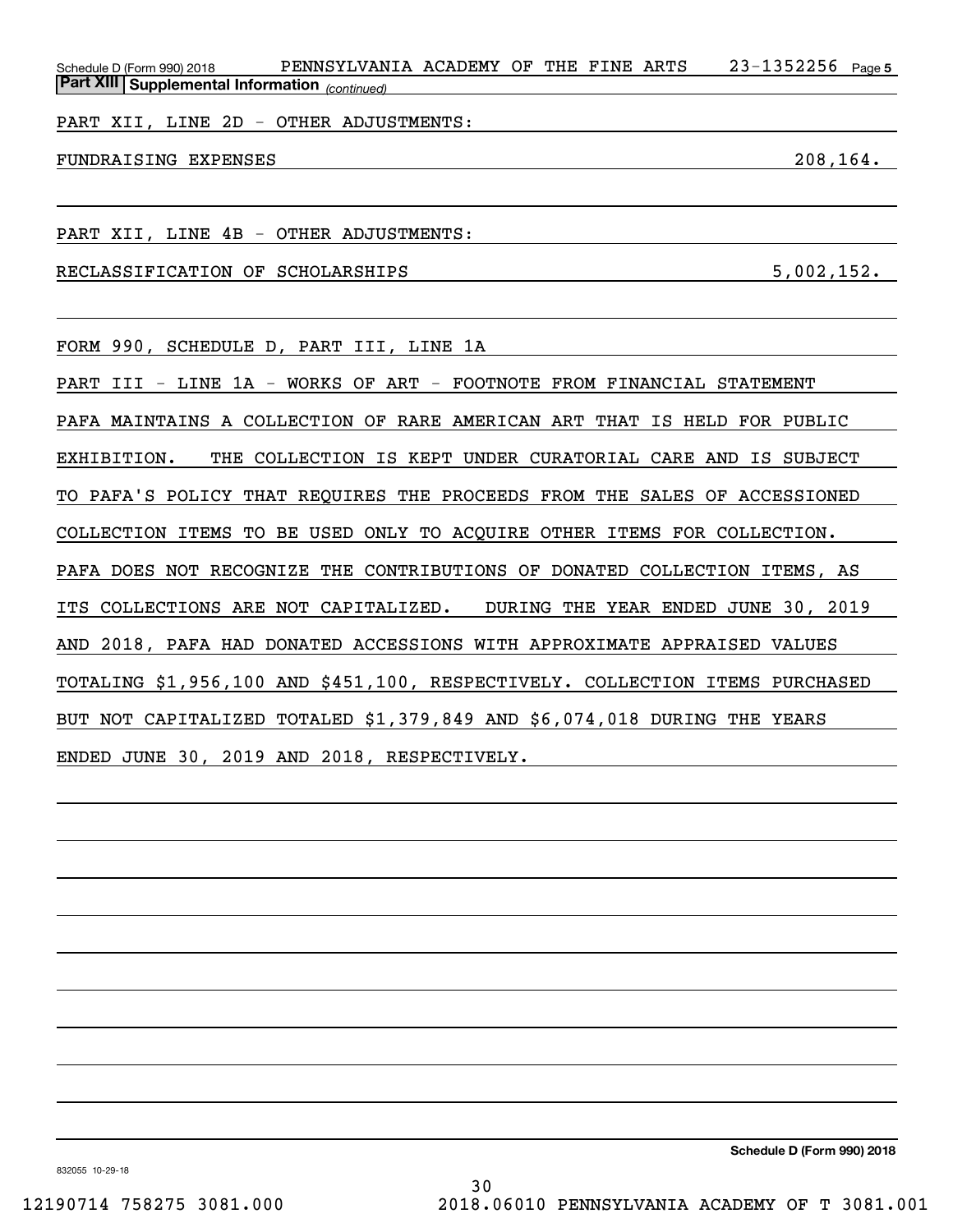|  | <b>SCHEDULE E</b> |  |  |
|--|-------------------|--|--|
|  |                   |  |  |

## **Schools**

OMB No. 1545-0047 **2018**

**Open to Public**

| (Form aan or aan-FT) |  |
|----------------------|--|
|----------------------|--|

Department of the Treasury Internal Revenue Service

**Part I**

**(Form 990 or 990-EZ) | Complete if the organization answered "Yes" on Form 990, Part IV, line 13, or Form 990-EZ, Part VI, line 48. | Attach to Form 990 or Form 990-EZ.**

**| Go to www.irs.gov/Form990 for the latest information.**

**InspectionEmployer identification number**

Name of the organization

PENNSYLVANIA ACADEMY OF THE FINE ARTS 23-1352256

|    |                                                                                                                                   |              | YES | <b>NO</b> |
|----|-----------------------------------------------------------------------------------------------------------------------------------|--------------|-----|-----------|
| 1. | Does the organization have a racially nondiscriminatory policy toward students by statement in its charter, bylaws,               |              |     |           |
|    |                                                                                                                                   | 1            | X   |           |
| 2  | Does the organization include a statement of its racially nondiscriminatory policy toward students in all its brochures,          |              |     |           |
|    | catalogues, and other written communications with the public dealing with student admissions, programs, and scholarships?         | $\mathbf{2}$ | X   |           |
| 3  | Has the organization publicized its racially nondiscriminatory policy through newspaper or broadcast media during the             |              |     |           |
|    | period of solicitation for students, or during the registration period if it has no solicitation program, in a way that makes     |              |     |           |
|    | the policy known to all parts of the general community it serves? If "Yes," please describe. If "No," please explain.             |              |     |           |
|    | If you need more space, use Part II <b>manufacture and continuum and continuum and continuum and continuum and continuum</b>      | 3            | X   |           |
|    | PAFA INCLUDES STATEMENTS IN ITS ADVERTISING THAT THEIR POLICY                                                                     |              |     |           |
|    | IS TO NOT DISCRIMINATE AGAINST ANY MINORITY DUE TO                                                                                |              |     |           |
|    | RACE, CREED, OR COLOR.                                                                                                            |              |     |           |
|    |                                                                                                                                   |              |     |           |
|    |                                                                                                                                   |              |     |           |
| 4  | Does the organization maintain the following?                                                                                     |              |     |           |
| a  |                                                                                                                                   | 4a           | х   |           |
| b  | Records documenting that scholarships and other financial assistance are awarded on a racially nondiscriminatory basis?           | 4b           | Χ   |           |
|    | c Copies of all catalogues, brochures, announcements, and other written communications to the public dealing with student         |              |     |           |
|    |                                                                                                                                   | 4c           | х   |           |
|    |                                                                                                                                   | 4d           | Χ   |           |
|    | If you answered "No" to any of the above, please explain. If you need more space, use Part II.                                    |              |     |           |
|    |                                                                                                                                   |              |     |           |
|    |                                                                                                                                   |              |     |           |
|    |                                                                                                                                   |              |     |           |
|    |                                                                                                                                   |              |     |           |
| 5  | Does the organization discriminate by race in any way with respect to:                                                            |              |     |           |
| a  |                                                                                                                                   | 5a           |     | х         |
| b  |                                                                                                                                   | 5b           |     | Х         |
| с  |                                                                                                                                   | 5c           |     | х         |
|    |                                                                                                                                   | 5d           |     | х         |
| е  |                                                                                                                                   | <b>5e</b>    |     | X         |
|    | Use of facilities?                                                                                                                | 5f           |     | X         |
|    |                                                                                                                                   | 5g           |     | Х         |
|    |                                                                                                                                   | 5h           |     | X         |
|    | If you answered "Yes" to any of the above, please explain. If you need more space, use Part II.                                   |              |     |           |
|    |                                                                                                                                   |              |     |           |
|    |                                                                                                                                   |              |     |           |
|    |                                                                                                                                   |              |     |           |
|    |                                                                                                                                   |              |     |           |
|    | 6a Does the organization receive any financial aid or assistance from a governmental agency?                                      | 6a           | х   |           |
|    |                                                                                                                                   | 6b           |     | х         |
|    | If you answered "Yes" on either line 6a or line 6b, explain on Part II.                                                           |              |     |           |
| 7  | Does the organization certify that it has complied with the applicable requirements of sections 4.01 through 4.05 of              |              |     |           |
|    | Rev. Proc. 75-50, 1975-2 C.B. 587, covering racial nondiscrimination? If "No," explain on Part II                                 | 7            | х   |           |
|    | Schedule E (Form 990 or 990-EZ) 2018<br>LHA For Paperwork Reduction Act Notice, see the Instructions for Form 990 or Form 990-EZ. |              |     |           |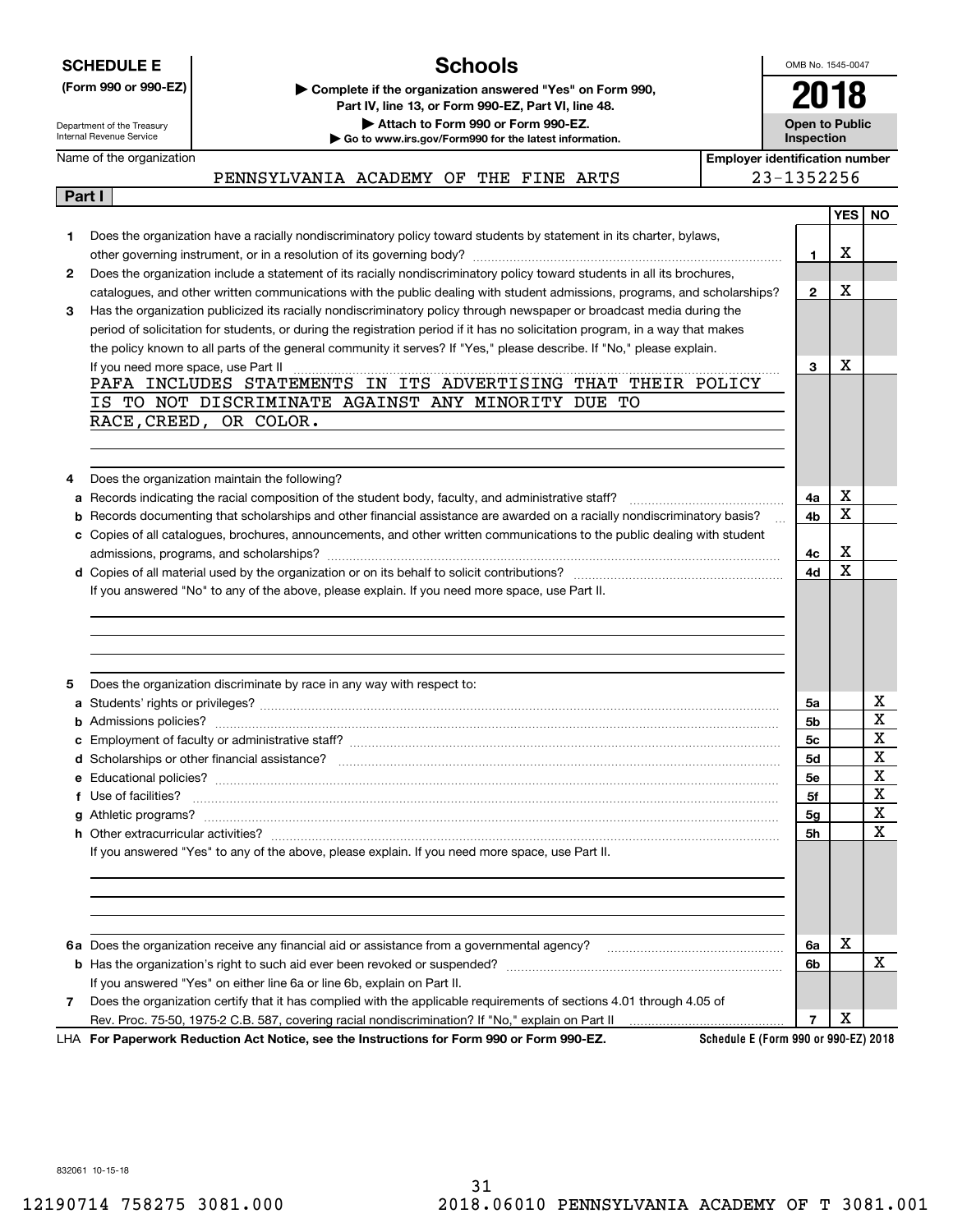Part II | Supplemental Information. Provide the explanations required by Part I, lines 3, 4d, 5h, 6b, and 7, as applicable. Also provide any other additional information.

### LINE 6 - EXPLANATION OF GOVERNMENT FINANCIAL AID:

### PAFA RECEIVES FROM TIME TO TIME FINANCIAL ASSISTANCE FROM GOVERNMENT

### PROGRAMS.

**Schedule E (Form 990 or 990-EZ) 2018**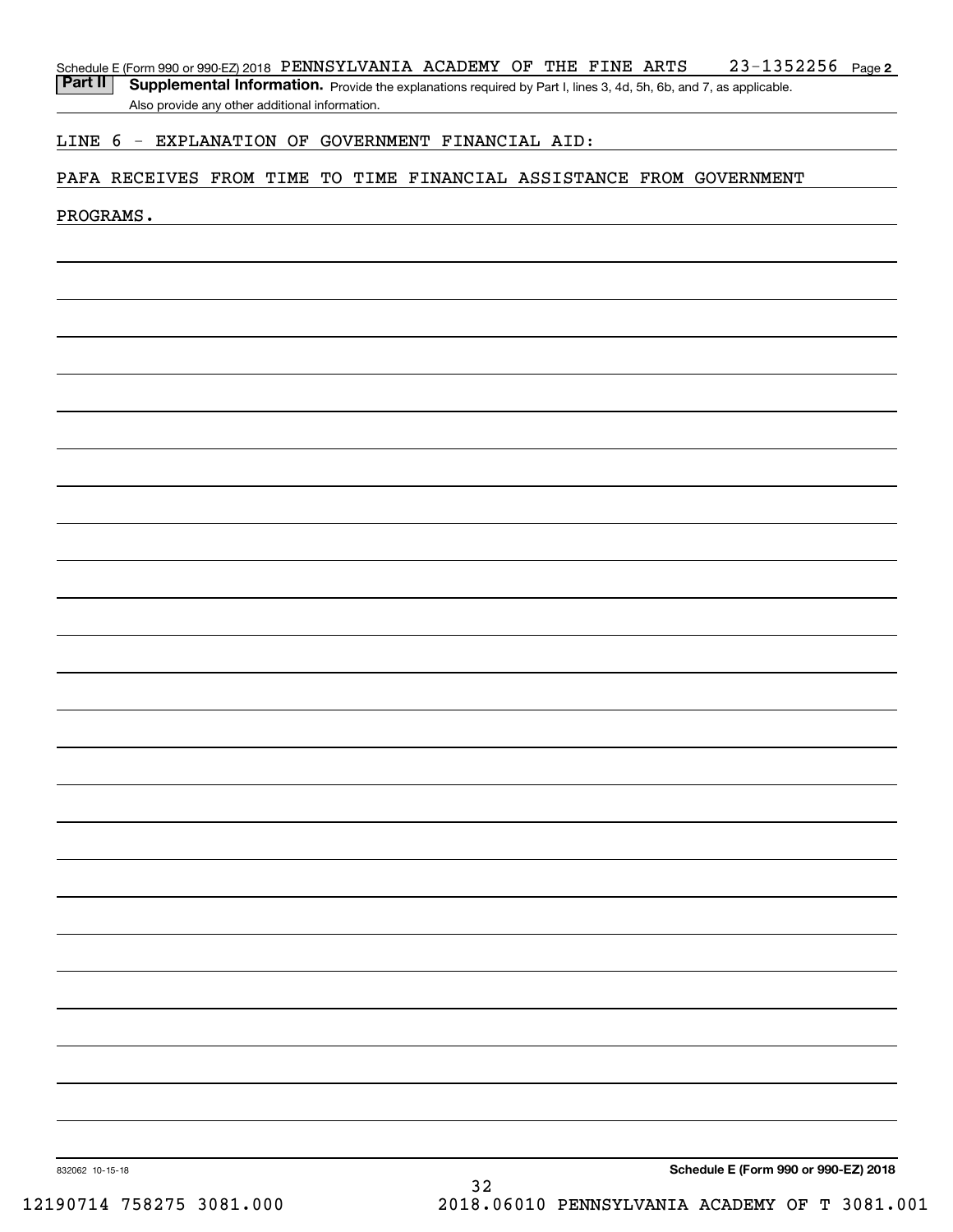| <b>SCHEDULE G</b>                                            |                                  | <b>Supplemental Information Regarding Fundraising or Gaming Activities</b>                                                                                                                                                                                  |                                                                            |    |                                                                            |                                                                            | OMB No. 1545-0047                                       |
|--------------------------------------------------------------|----------------------------------|-------------------------------------------------------------------------------------------------------------------------------------------------------------------------------------------------------------------------------------------------------------|----------------------------------------------------------------------------|----|----------------------------------------------------------------------------|----------------------------------------------------------------------------|---------------------------------------------------------|
| (Form 990 or 990-EZ)                                         |                                  | Complete if the organization answered "Yes" on Form 990, Part IV, line 17, 18, or 19, or if the<br>organization entered more than \$15,000 on Form 990-EZ, line 6a.                                                                                         |                                                                            |    |                                                                            |                                                                            | 2018                                                    |
| Department of the Treasury                                   |                                  | Attach to Form 990 or Form 990-EZ.                                                                                                                                                                                                                          |                                                                            |    |                                                                            |                                                                            | <b>Open to Public</b>                                   |
| Internal Revenue Service<br>Name of the organization         |                                  | ► Go to www.irs.gov/Form990 for instructions and the latest information.                                                                                                                                                                                    |                                                                            |    |                                                                            |                                                                            | Inspection<br><b>Employer identification number</b>     |
|                                                              |                                  | PENNSYLVANIA ACADEMY OF                                                                                                                                                                                                                                     |                                                                            |    | THE FINE ARTS                                                              | 23-1352256                                                                 |                                                         |
| Part I                                                       | required to complete this part.  | Fundraising Activities. Complete if the organization answered "Yes" on Form 990, Part IV, line 17. Form 990-EZ filers are not                                                                                                                               |                                                                            |    |                                                                            |                                                                            |                                                         |
| Mail solicitations<br>a<br>b<br>Phone solicitations<br>c     | Internet and email solicitations | 1 Indicate whether the organization raised funds through any of the following activities. Check all that apply.<br>e<br>f<br>Special fundraising events<br>g                                                                                                |                                                                            |    | Solicitation of non-government grants<br>Solicitation of government grants |                                                                            |                                                         |
| In-person solicitations<br>d                                 |                                  | 2 a Did the organization have a written or oral agreement with any individual (including officers, directors, trustees, or                                                                                                                                  |                                                                            |    |                                                                            |                                                                            |                                                         |
| compensated at least \$5,000 by the organization.            |                                  | key employees listed in Form 990, Part VII) or entity in connection with professional fundraising services?<br><b>b</b> If "Yes," list the 10 highest paid individuals or entities (fundraisers) pursuant to agreements under which the fundraiser is to be |                                                                            |    |                                                                            | Yes                                                                        | No                                                      |
| (i) Name and address of individual<br>or entity (fundraiser) |                                  | (ii) Activity                                                                                                                                                                                                                                               | (iii) Did<br>fundraiser<br>have custody<br>or control of<br>contributions? |    | (iv) Gross receipts<br>from activity                                       | (v) Amount paid<br>to (or retained by)<br>fundraiser<br>listed in col. (i) | (vi) Amount paid<br>to (or retained by)<br>organization |
|                                                              |                                  |                                                                                                                                                                                                                                                             | Yes                                                                        | No |                                                                            |                                                                            |                                                         |
|                                                              |                                  |                                                                                                                                                                                                                                                             |                                                                            |    |                                                                            |                                                                            |                                                         |
|                                                              |                                  |                                                                                                                                                                                                                                                             |                                                                            |    |                                                                            |                                                                            |                                                         |
|                                                              |                                  |                                                                                                                                                                                                                                                             |                                                                            |    |                                                                            |                                                                            |                                                         |
|                                                              |                                  |                                                                                                                                                                                                                                                             |                                                                            |    |                                                                            |                                                                            |                                                         |
|                                                              |                                  |                                                                                                                                                                                                                                                             |                                                                            |    |                                                                            |                                                                            |                                                         |
|                                                              |                                  |                                                                                                                                                                                                                                                             |                                                                            |    |                                                                            |                                                                            |                                                         |
|                                                              |                                  |                                                                                                                                                                                                                                                             |                                                                            |    |                                                                            |                                                                            |                                                         |
|                                                              |                                  |                                                                                                                                                                                                                                                             |                                                                            |    |                                                                            |                                                                            |                                                         |
|                                                              |                                  |                                                                                                                                                                                                                                                             |                                                                            |    |                                                                            |                                                                            |                                                         |
|                                                              |                                  |                                                                                                                                                                                                                                                             |                                                                            |    |                                                                            |                                                                            |                                                         |
| Total<br>or licensing.                                       |                                  | 3 List all states in which the organization is registered or licensed to solicit contributions or has been notified it is exempt from registration                                                                                                          |                                                                            |    |                                                                            |                                                                            |                                                         |
|                                                              |                                  |                                                                                                                                                                                                                                                             |                                                                            |    |                                                                            |                                                                            |                                                         |
|                                                              |                                  |                                                                                                                                                                                                                                                             |                                                                            |    |                                                                            |                                                                            |                                                         |
|                                                              |                                  |                                                                                                                                                                                                                                                             |                                                                            |    |                                                                            |                                                                            |                                                         |
|                                                              |                                  |                                                                                                                                                                                                                                                             |                                                                            |    |                                                                            |                                                                            |                                                         |
|                                                              |                                  |                                                                                                                                                                                                                                                             |                                                                            |    |                                                                            |                                                                            |                                                         |
|                                                              |                                  |                                                                                                                                                                                                                                                             |                                                                            |    |                                                                            |                                                                            |                                                         |
|                                                              |                                  |                                                                                                                                                                                                                                                             |                                                                            |    |                                                                            |                                                                            |                                                         |
|                                                              |                                  |                                                                                                                                                                                                                                                             |                                                                            |    |                                                                            |                                                                            |                                                         |
|                                                              |                                  | LHA For Paperwork Reduction Act Notice, see the Instructions for Form 990 or 990-EZ.                                                                                                                                                                        |                                                                            |    |                                                                            |                                                                            | Schedule G (Form 990 or 990-EZ) 2018                    |

832081 10-03-18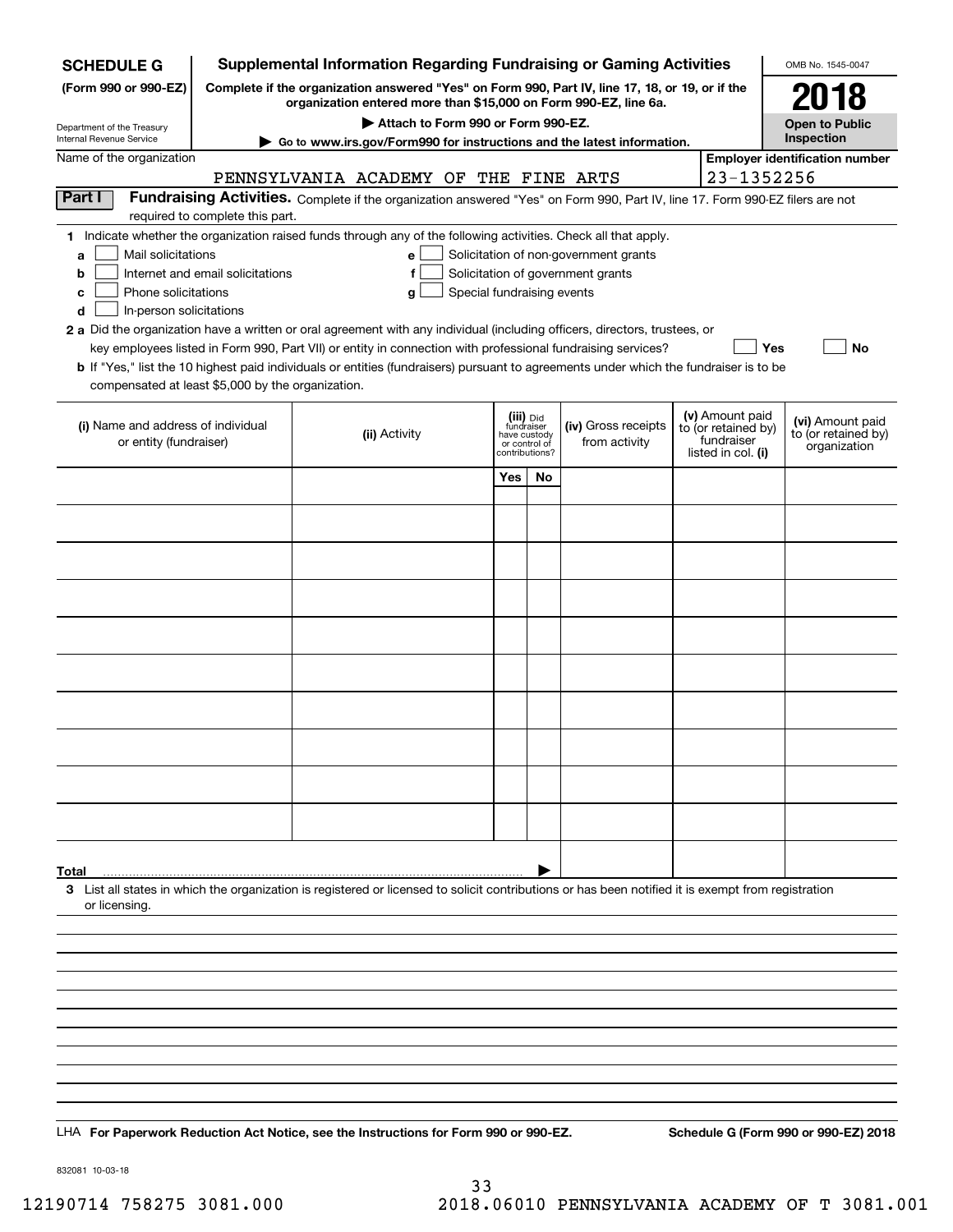**2** Schedule G (Form 990 or 990-EZ) 2018 PENNSYLVANIA ACADEMY OF THE FINE ARTS  $\qquad \ \ \, 23-1352256$  Page **Part II** | Fundraising Events. Complete if the organization answered "Yes" on Form 990, Part IV, line 18, or reported more than \$15,000

of fundraising event contributions and gross income on Form 990-EZ, lines 1 and 6b. List events with gross receipts greater than \$5,000.

|                 |          | 01 MINIMUM CVCIII CONTINUUDIIS ANU YNOS INCONIC ON I ONN OD-EZ, IIIICS T ANU OD. EIST CVCHIS WITH YNOS FCCCIDIS YN CALCH THAN WOOD. |                |                                               |                                 |                                           |
|-----------------|----------|-------------------------------------------------------------------------------------------------------------------------------------|----------------|-----------------------------------------------|---------------------------------|-------------------------------------------|
|                 |          |                                                                                                                                     | (a) Event $#1$ | (b) Event $#2$                                | (c) Other events<br><b>NONE</b> | (d) Total events<br>(add col. (a) through |
|                 |          |                                                                                                                                     | WINE AUCTION   |                                               |                                 |                                           |
|                 |          |                                                                                                                                     | (event type)   | (event type)                                  | (total number)                  | col. (c)                                  |
| Revenue         |          |                                                                                                                                     |                |                                               |                                 |                                           |
|                 | 1.       |                                                                                                                                     | 653,430.       |                                               |                                 | 653,430.                                  |
|                 |          |                                                                                                                                     |                |                                               |                                 |                                           |
|                 |          |                                                                                                                                     | 480,271.       |                                               |                                 | 480, 271.                                 |
|                 |          |                                                                                                                                     |                |                                               |                                 |                                           |
|                 | 3        | Gross income (line 1 minus line 2)                                                                                                  | 173,159.       |                                               |                                 | 173,159.                                  |
|                 |          |                                                                                                                                     |                |                                               |                                 |                                           |
|                 |          |                                                                                                                                     |                |                                               |                                 |                                           |
|                 |          |                                                                                                                                     |                |                                               |                                 |                                           |
|                 | 5        |                                                                                                                                     | 6,366.         |                                               |                                 | 6, 366.                                   |
|                 |          |                                                                                                                                     |                |                                               |                                 |                                           |
|                 | 6        |                                                                                                                                     | 6, 269.        |                                               |                                 | 6, 269.                                   |
|                 |          |                                                                                                                                     |                |                                               |                                 |                                           |
|                 | 7        |                                                                                                                                     | 108,778.       |                                               |                                 | 108,778.                                  |
| Direct Expenses |          |                                                                                                                                     |                |                                               |                                 |                                           |
|                 | 8        |                                                                                                                                     | 18,884.        |                                               |                                 | 18,884.                                   |
|                 | 9        |                                                                                                                                     | 67,867.        |                                               |                                 | 67,867.                                   |
|                 | 10       | Direct expense summary. Add lines 4 through 9 in column (d)                                                                         |                |                                               |                                 | 208,164.                                  |
|                 |          |                                                                                                                                     |                |                                               |                                 | $-35,005.$                                |
|                 | Part III | Gaming. Complete if the organization answered "Yes" on Form 990, Part IV, line 19, or reported more than                            |                |                                               |                                 |                                           |
|                 |          | \$15,000 on Form 990-EZ, line 6a.                                                                                                   |                |                                               |                                 |                                           |
|                 |          |                                                                                                                                     | (a) Bingo      | (b) Pull tabs/instant                         | (c) Other gaming                | (d) Total gaming (add                     |
|                 |          |                                                                                                                                     |                | bingo/progressive bingo                       |                                 | col. (a) through col. (c))                |
| Revenue         |          |                                                                                                                                     |                |                                               |                                 |                                           |
|                 |          |                                                                                                                                     |                |                                               |                                 |                                           |
|                 |          |                                                                                                                                     |                |                                               |                                 |                                           |
|                 |          |                                                                                                                                     |                |                                               |                                 |                                           |
|                 |          |                                                                                                                                     |                |                                               |                                 |                                           |
|                 | 3        |                                                                                                                                     |                |                                               |                                 |                                           |
| Direct Expenses |          |                                                                                                                                     |                |                                               |                                 |                                           |
|                 | 4        |                                                                                                                                     |                |                                               |                                 |                                           |
|                 |          |                                                                                                                                     |                |                                               |                                 |                                           |
|                 |          | 5 Other direct expenses                                                                                                             |                |                                               |                                 |                                           |
|                 |          |                                                                                                                                     | Yes<br>%       | Yes<br>%                                      | Yes<br>%                        |                                           |
|                 | 6        | Volunteer labor                                                                                                                     | No             | No                                            | No                              |                                           |
|                 |          |                                                                                                                                     |                |                                               |                                 |                                           |
|                 | 7        | Direct expense summary. Add lines 2 through 5 in column (d)                                                                         |                |                                               |                                 |                                           |
|                 |          |                                                                                                                                     |                |                                               |                                 |                                           |
|                 | 8        |                                                                                                                                     |                |                                               |                                 |                                           |
|                 |          |                                                                                                                                     |                |                                               |                                 |                                           |
| 9               |          | Enter the state(s) in which the organization conducts gaming activities:                                                            |                | <u> 1980 - Andrea Andrew Maria (h. 1980).</u> |                                 |                                           |
|                 |          |                                                                                                                                     |                |                                               |                                 | Yes<br><b>No</b>                          |
|                 |          |                                                                                                                                     |                |                                               |                                 |                                           |
|                 |          |                                                                                                                                     |                |                                               |                                 |                                           |
|                 |          |                                                                                                                                     |                |                                               |                                 |                                           |
|                 |          |                                                                                                                                     |                |                                               |                                 | Yes<br>No                                 |
|                 |          |                                                                                                                                     |                |                                               |                                 |                                           |
|                 |          | <b>b</b> If "Yes," explain: <b>b</b> If "Yes," explain:                                                                             |                |                                               |                                 |                                           |
|                 |          |                                                                                                                                     |                |                                               |                                 |                                           |
|                 |          |                                                                                                                                     |                |                                               |                                 |                                           |
|                 |          | 832082 10-03-18                                                                                                                     |                |                                               |                                 | Schedule G (Form 990 or 990-EZ) 2018      |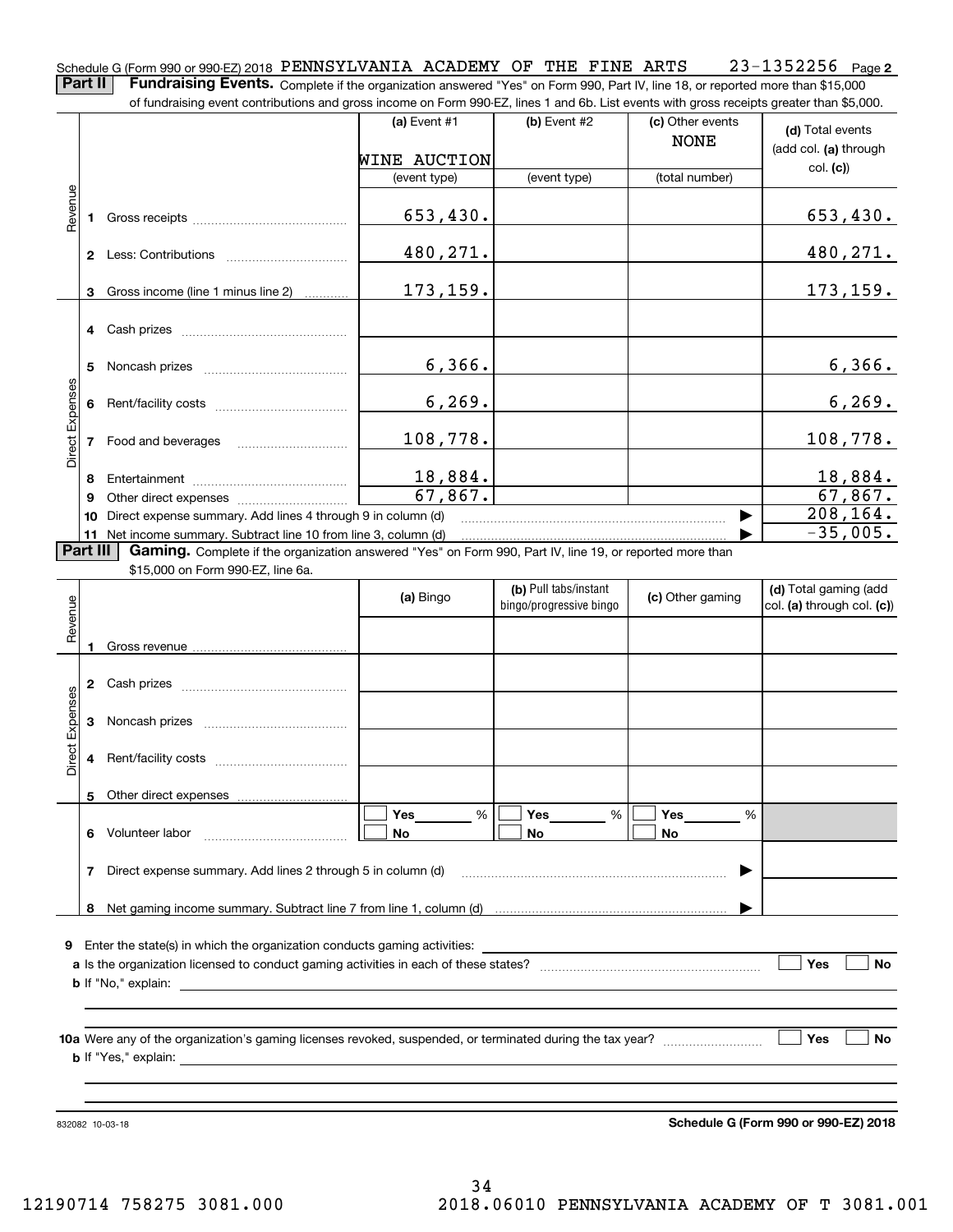|    | 12 Is the organization a grantor, beneficiary or trustee of a trust, or a member of a partnership or other entity formed                                                                                                                                              | Yes               | No                          |
|----|-----------------------------------------------------------------------------------------------------------------------------------------------------------------------------------------------------------------------------------------------------------------------|-------------------|-----------------------------|
|    | 13 Indicate the percentage of gaming activity conducted in:                                                                                                                                                                                                           |                   |                             |
|    |                                                                                                                                                                                                                                                                       | 13а               | %                           |
|    | <b>b</b> An outside facility <b>contract and the contract of the contract of the contract of the contract of the contract of the contract of the contract of the contract of the contract of the contract of the contract of the cont</b>                             | 13 <sub>b</sub>   | %                           |
|    | 14 Enter the name and address of the person who prepares the organization's gaming/special events books and records:                                                                                                                                                  |                   |                             |
|    |                                                                                                                                                                                                                                                                       |                   |                             |
|    | Name $\blacktriangleright$<br><u>and the state of the state of the state of the state of the state of the state of the state of the state of the state of the state of the state of the state of the state of the state of the state of the state of the state</u>    |                   |                             |
|    |                                                                                                                                                                                                                                                                       |                   |                             |
|    |                                                                                                                                                                                                                                                                       |                   |                             |
|    |                                                                                                                                                                                                                                                                       | Yes               | No                          |
|    |                                                                                                                                                                                                                                                                       |                   |                             |
|    |                                                                                                                                                                                                                                                                       |                   |                             |
|    | c If "Yes," enter name and address of the third party:                                                                                                                                                                                                                |                   |                             |
|    |                                                                                                                                                                                                                                                                       |                   |                             |
|    | <u> 1980 - Johann Barbara, martin amerikan pendadaran pendadaran pendadaran pendadaran personal dan pendadaran pe</u><br>Name $\blacktriangleright$                                                                                                                   |                   |                             |
|    |                                                                                                                                                                                                                                                                       |                   |                             |
|    | Address $\blacktriangleright$<br><u>state and the state of the state of the state of the state of the state of the state of the state of the state of the state of the state of the state of the state of the state of the state of the state of the state of the</u> |                   |                             |
| 16 | Gaming manager information:                                                                                                                                                                                                                                           |                   |                             |
|    |                                                                                                                                                                                                                                                                       |                   |                             |
|    | Name $\blacktriangleright$                                                                                                                                                                                                                                            |                   |                             |
|    | Gaming manager compensation > \$                                                                                                                                                                                                                                      |                   |                             |
|    |                                                                                                                                                                                                                                                                       |                   |                             |
|    | $\blacksquare$ Description of services provided $\blacktriangleright$                                                                                                                                                                                                 |                   |                             |
|    |                                                                                                                                                                                                                                                                       |                   |                             |
|    |                                                                                                                                                                                                                                                                       |                   |                             |
|    | Director/officer<br>Employee<br>Independent contractor                                                                                                                                                                                                                |                   |                             |
|    |                                                                                                                                                                                                                                                                       |                   |                             |
|    | <b>17</b> Mandatory distributions:                                                                                                                                                                                                                                    |                   |                             |
|    |                                                                                                                                                                                                                                                                       |                   |                             |
|    | a Is the organization required under state law to make charitable distributions from the gaming proceeds to                                                                                                                                                           |                   |                             |
|    | retain the state gaming license?                                                                                                                                                                                                                                      | $\Box$ Yes $\Box$ | $\overline{\phantom{a}}$ No |
|    | <b>b</b> Enter the amount of distributions required under state law to be distributed to other exempt organizations or spent in the<br>organization's own exempt activities during the tax year $\triangleright$ \$                                                   |                   |                             |
|    | <b>Part IV</b><br>Supplemental Information. Provide the explanations required by Part I, line 2b, columns (iii) and (v); and Part III, lines 9, 9b, 10b,                                                                                                              |                   |                             |
|    | 15b, 15c, 16, and 17b, as applicable. Also provide any additional information. See instructions.                                                                                                                                                                      |                   |                             |
|    |                                                                                                                                                                                                                                                                       |                   |                             |
|    |                                                                                                                                                                                                                                                                       |                   |                             |
|    |                                                                                                                                                                                                                                                                       |                   |                             |
|    |                                                                                                                                                                                                                                                                       |                   |                             |
|    |                                                                                                                                                                                                                                                                       |                   |                             |
|    |                                                                                                                                                                                                                                                                       |                   |                             |
|    |                                                                                                                                                                                                                                                                       |                   |                             |
|    |                                                                                                                                                                                                                                                                       |                   |                             |
|    |                                                                                                                                                                                                                                                                       |                   |                             |
|    |                                                                                                                                                                                                                                                                       |                   |                             |
|    |                                                                                                                                                                                                                                                                       |                   |                             |
|    |                                                                                                                                                                                                                                                                       |                   |                             |
|    |                                                                                                                                                                                                                                                                       |                   |                             |
|    | Schedule G (Form 990 or 990-EZ) 2018<br>832083 10-03-18<br>35                                                                                                                                                                                                         |                   |                             |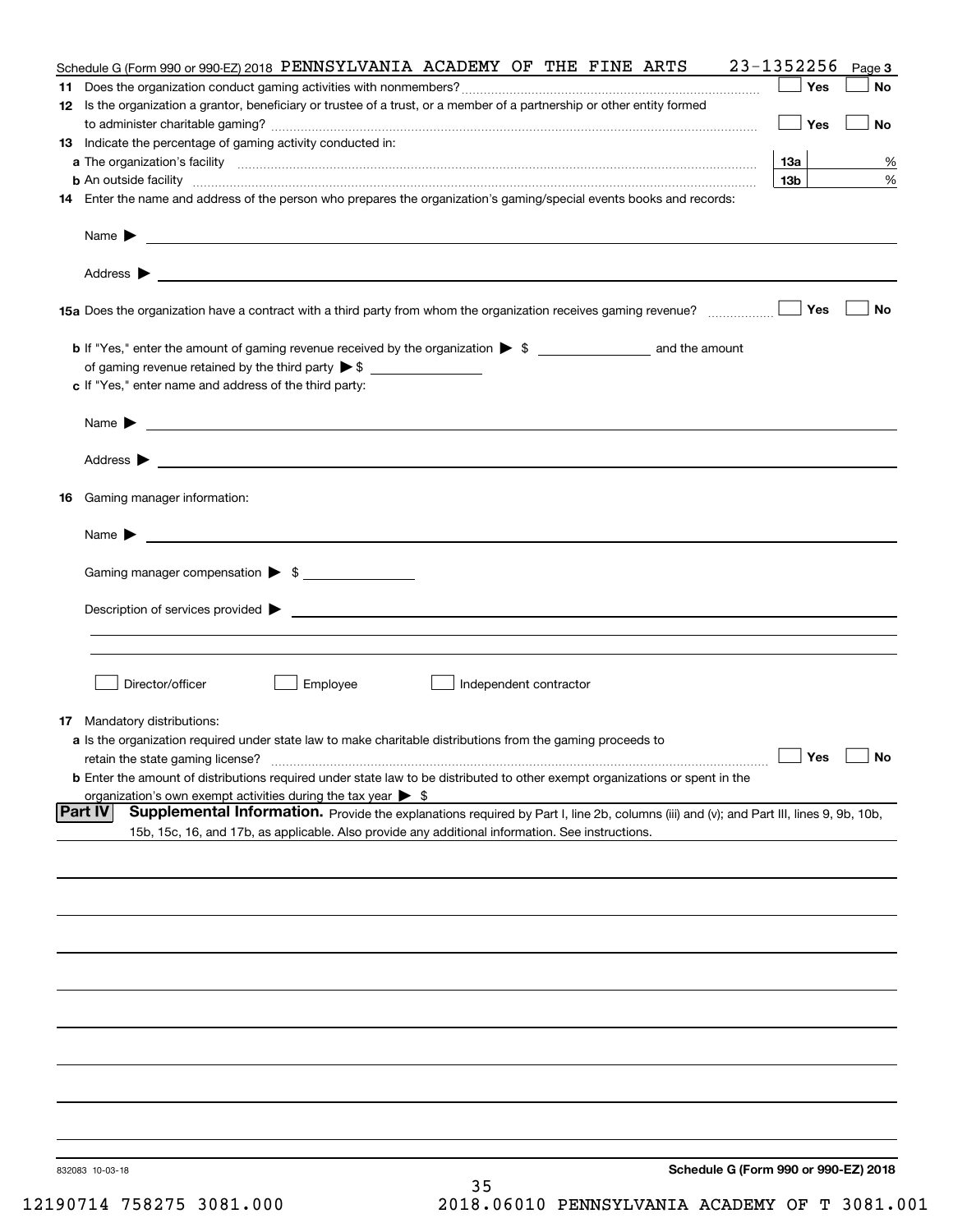|                                                                                            | PENNSYLVANIA ACADEMY OF THE FINE ARTS |  |  | $23 - 1352256$ Page 4           |  |
|--------------------------------------------------------------------------------------------|---------------------------------------|--|--|---------------------------------|--|
| Schedule G (Form 990 or 990-EZ) PENNSYLVAN<br>Part IV Supplemental Information (continued) |                                       |  |  |                                 |  |
|                                                                                            |                                       |  |  |                                 |  |
|                                                                                            |                                       |  |  |                                 |  |
|                                                                                            |                                       |  |  |                                 |  |
|                                                                                            |                                       |  |  |                                 |  |
|                                                                                            |                                       |  |  |                                 |  |
|                                                                                            |                                       |  |  |                                 |  |
|                                                                                            |                                       |  |  |                                 |  |
|                                                                                            |                                       |  |  |                                 |  |
|                                                                                            |                                       |  |  |                                 |  |
|                                                                                            |                                       |  |  |                                 |  |
|                                                                                            |                                       |  |  |                                 |  |
|                                                                                            |                                       |  |  |                                 |  |
|                                                                                            |                                       |  |  |                                 |  |
|                                                                                            |                                       |  |  |                                 |  |
|                                                                                            |                                       |  |  |                                 |  |
|                                                                                            |                                       |  |  |                                 |  |
|                                                                                            |                                       |  |  |                                 |  |
|                                                                                            |                                       |  |  |                                 |  |
|                                                                                            |                                       |  |  |                                 |  |
|                                                                                            |                                       |  |  |                                 |  |
|                                                                                            |                                       |  |  |                                 |  |
|                                                                                            |                                       |  |  |                                 |  |
|                                                                                            |                                       |  |  |                                 |  |
|                                                                                            |                                       |  |  |                                 |  |
|                                                                                            |                                       |  |  |                                 |  |
|                                                                                            |                                       |  |  |                                 |  |
|                                                                                            |                                       |  |  |                                 |  |
|                                                                                            |                                       |  |  |                                 |  |
|                                                                                            |                                       |  |  |                                 |  |
|                                                                                            |                                       |  |  |                                 |  |
|                                                                                            |                                       |  |  |                                 |  |
|                                                                                            |                                       |  |  |                                 |  |
|                                                                                            |                                       |  |  |                                 |  |
|                                                                                            |                                       |  |  |                                 |  |
|                                                                                            |                                       |  |  |                                 |  |
|                                                                                            |                                       |  |  |                                 |  |
|                                                                                            |                                       |  |  |                                 |  |
|                                                                                            |                                       |  |  |                                 |  |
|                                                                                            |                                       |  |  |                                 |  |
|                                                                                            |                                       |  |  |                                 |  |
|                                                                                            |                                       |  |  |                                 |  |
|                                                                                            |                                       |  |  |                                 |  |
|                                                                                            |                                       |  |  |                                 |  |
|                                                                                            |                                       |  |  |                                 |  |
|                                                                                            |                                       |  |  |                                 |  |
|                                                                                            |                                       |  |  |                                 |  |
|                                                                                            |                                       |  |  |                                 |  |
|                                                                                            |                                       |  |  |                                 |  |
|                                                                                            |                                       |  |  |                                 |  |
|                                                                                            |                                       |  |  |                                 |  |
|                                                                                            |                                       |  |  |                                 |  |
|                                                                                            |                                       |  |  |                                 |  |
|                                                                                            |                                       |  |  |                                 |  |
|                                                                                            |                                       |  |  |                                 |  |
|                                                                                            |                                       |  |  |                                 |  |
|                                                                                            |                                       |  |  |                                 |  |
|                                                                                            |                                       |  |  |                                 |  |
|                                                                                            |                                       |  |  |                                 |  |
|                                                                                            |                                       |  |  |                                 |  |
|                                                                                            |                                       |  |  |                                 |  |
|                                                                                            |                                       |  |  | Schedule G (Form 990 or 990-EZ) |  |

832084 04-01-18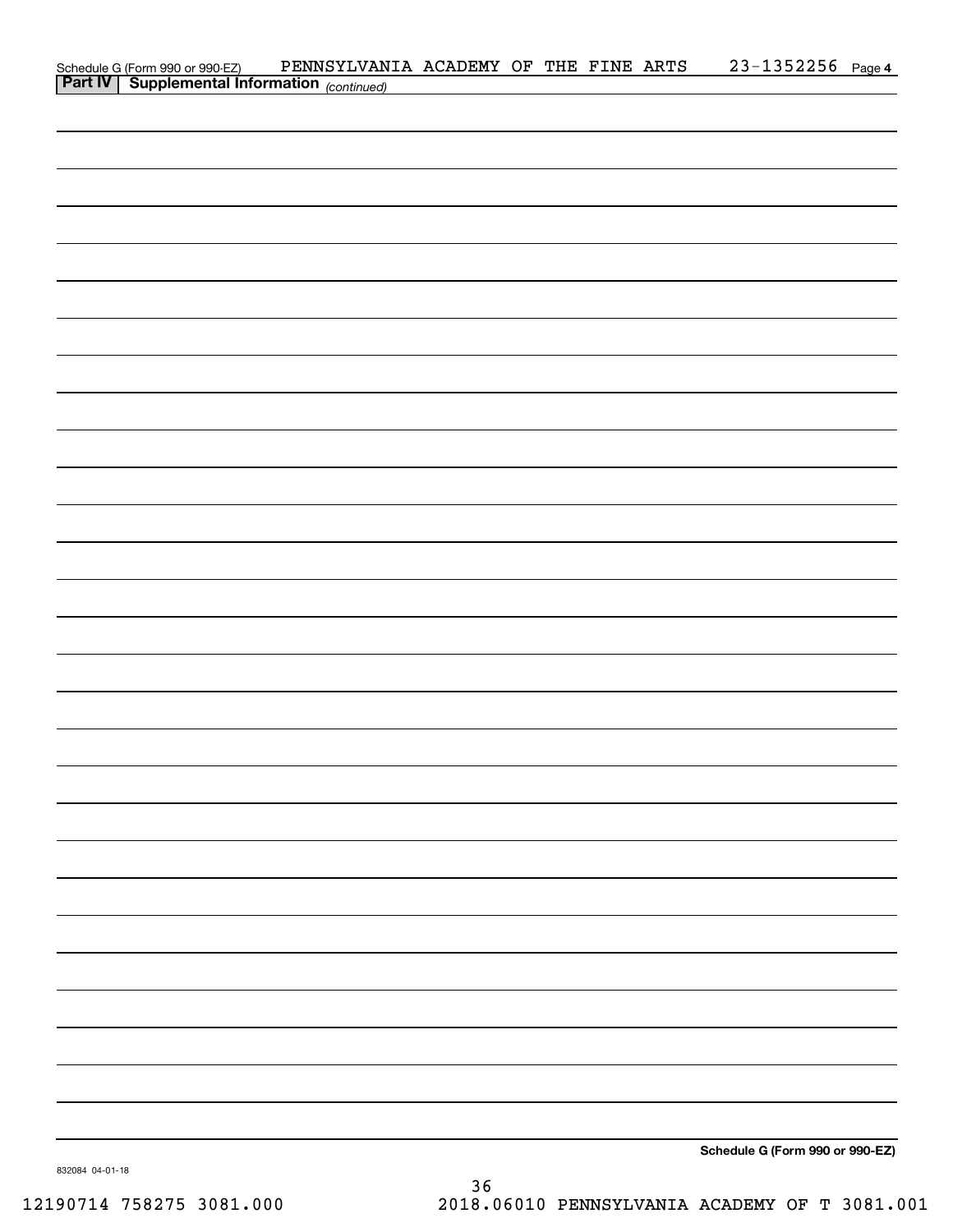| <b>SCHEDULE I</b><br>(Form 990)                                                                 |                                                                                                                                                                                                                                                                                     |         | <b>Grants and Other Assistance to Organizations,</b><br>Governments, and Individuals in the United States<br>Complete if the organization answered "Yes" on Form 990, Part IV, line 21 or 22. |                                                                              |                                         |                                                                |                                          | OMB No. 1545-0047<br>2018                           |
|-------------------------------------------------------------------------------------------------|-------------------------------------------------------------------------------------------------------------------------------------------------------------------------------------------------------------------------------------------------------------------------------------|---------|-----------------------------------------------------------------------------------------------------------------------------------------------------------------------------------------------|------------------------------------------------------------------------------|-----------------------------------------|----------------------------------------------------------------|------------------------------------------|-----------------------------------------------------|
| Department of the Treasury<br>Internal Revenue Service                                          |                                                                                                                                                                                                                                                                                     |         |                                                                                                                                                                                               | Attach to Form 990.<br>Go to www.irs.gov/Form990 for the latest information. |                                         |                                                                |                                          | <b>Open to Public</b><br>Inspection                 |
| Name of the organization                                                                        |                                                                                                                                                                                                                                                                                     |         | PENNSYLVANIA ACADEMY OF THE FINE ARTS                                                                                                                                                         |                                                                              |                                         |                                                                |                                          | <b>Employer identification number</b><br>23-1352256 |
| Part I                                                                                          | <b>General Information on Grants and Assistance</b>                                                                                                                                                                                                                                 |         |                                                                                                                                                                                               |                                                                              |                                         |                                                                |                                          |                                                     |
| $\mathbf 1$                                                                                     | Does the organization maintain records to substantiate the amount of the grants or assistance, the grantees' eligibility for the grants or assistance, and the selection                                                                                                            |         |                                                                                                                                                                                               |                                                                              |                                         |                                                                |                                          | $X$ Yes<br>l No                                     |
| $\mathbf{2}$<br>Part II                                                                         | Describe in Part IV the organization's procedures for monitoring the use of grant funds in the United States.<br>Grants and Other Assistance to Domestic Organizations and Domestic Governments. Complete if the organization answered "Yes" on Form 990, Part IV, line 21, for any |         |                                                                                                                                                                                               |                                                                              |                                         |                                                                |                                          |                                                     |
|                                                                                                 | recipient that received more than \$5,000. Part II can be duplicated if additional space is needed.                                                                                                                                                                                 |         |                                                                                                                                                                                               |                                                                              |                                         |                                                                |                                          |                                                     |
|                                                                                                 | 1 (a) Name and address of organization<br>or government                                                                                                                                                                                                                             | (b) EIN | (c) IRC section<br>(if applicable)                                                                                                                                                            | (d) Amount of<br>cash grant                                                  | (e) Amount of<br>non-cash<br>assistance | (f) Method of<br>valuation (book,<br>FMV, appraisal,<br>other) | (g) Description of<br>noncash assistance | (h) Purpose of grant<br>or assistance               |
|                                                                                                 |                                                                                                                                                                                                                                                                                     |         |                                                                                                                                                                                               |                                                                              |                                         |                                                                |                                          |                                                     |
|                                                                                                 |                                                                                                                                                                                                                                                                                     |         |                                                                                                                                                                                               |                                                                              |                                         |                                                                |                                          |                                                     |
|                                                                                                 |                                                                                                                                                                                                                                                                                     |         |                                                                                                                                                                                               |                                                                              |                                         |                                                                |                                          |                                                     |
|                                                                                                 |                                                                                                                                                                                                                                                                                     |         |                                                                                                                                                                                               |                                                                              |                                         |                                                                |                                          |                                                     |
|                                                                                                 |                                                                                                                                                                                                                                                                                     |         |                                                                                                                                                                                               |                                                                              |                                         |                                                                |                                          |                                                     |
|                                                                                                 |                                                                                                                                                                                                                                                                                     |         |                                                                                                                                                                                               |                                                                              |                                         |                                                                |                                          |                                                     |
| $\mathbf{2}$<br>3<br>LHA For Paperwork Reduction Act Notice, see the Instructions for Form 990. | Enter total number of section $501(c)(3)$ and government organizations listed in the line 1 table<br>Enter total number of other organizations listed in the line 1 table                                                                                                           |         |                                                                                                                                                                                               |                                                                              |                                         |                                                                |                                          | Schedule I (Form 990) (2018)                        |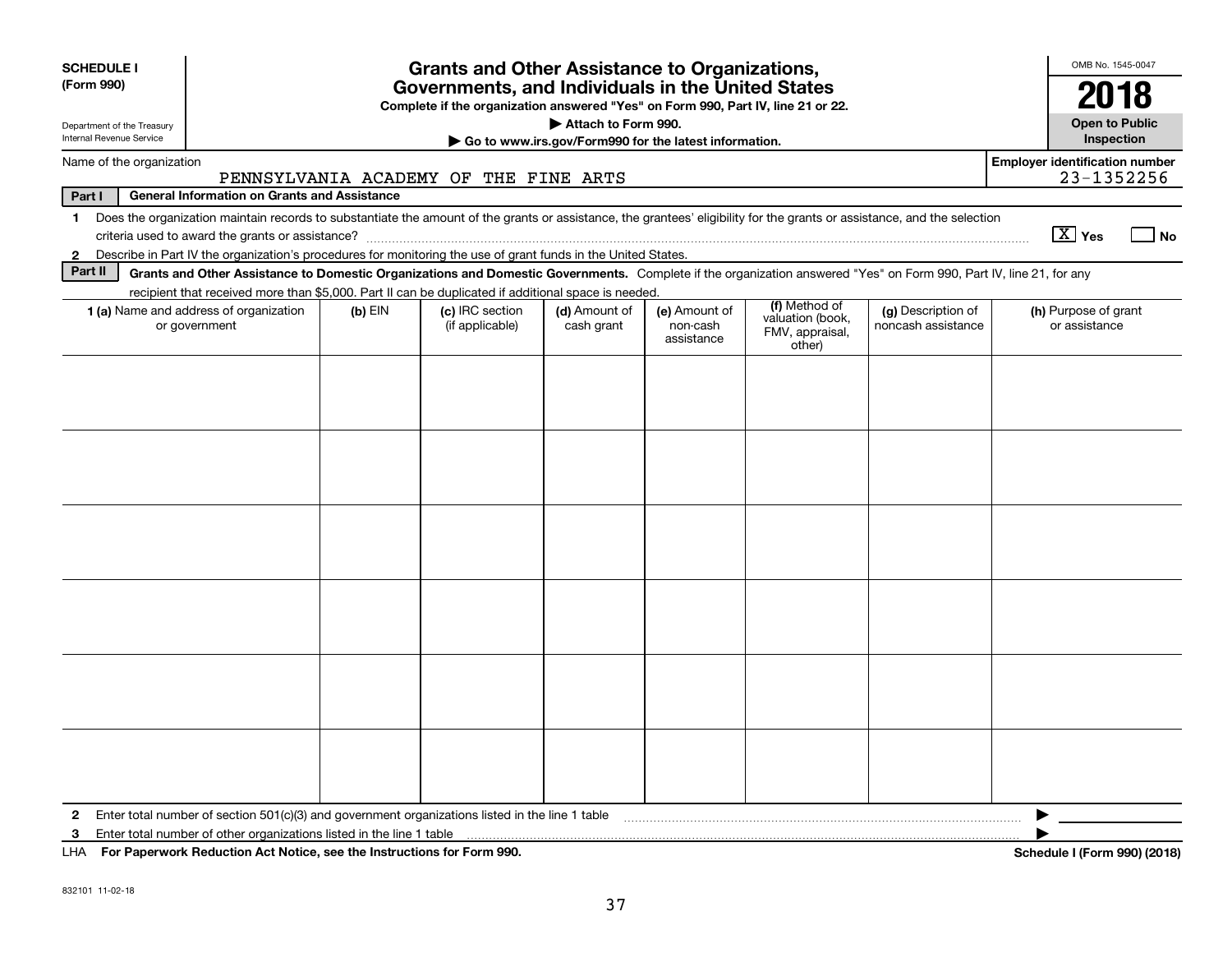### Schedule I (Form 990) (2018) Page PENNSYLVANIA ACADEMY OF THE FINE ARTS 23-1352256

**2**

**Part III | Grants and Other Assistance to Domestic Individuals. Complete if the organization answered "Yes" on Form 990, Part IV, line 22.** Part III can be duplicated if additional space is needed.

| (b) Number of<br>recipients | (c) Amount of<br>cash grant | cash assistance | (e) Method of valuation<br>(book, FMV, appraisal, other) | (f) Description of noncash assistance |
|-----------------------------|-----------------------------|-----------------|----------------------------------------------------------|---------------------------------------|
|                             |                             |                 |                                                          |                                       |
| 299                         |                             | 0.              |                                                          |                                       |
|                             |                             |                 |                                                          |                                       |
|                             |                             |                 |                                                          |                                       |
|                             |                             |                 |                                                          |                                       |
|                             |                             |                 |                                                          |                                       |
|                             |                             |                 |                                                          |                                       |
|                             |                             |                 |                                                          |                                       |
|                             |                             |                 |                                                          |                                       |
|                             |                             |                 |                                                          |                                       |
|                             |                             |                 | 5,002,152.                                               | (d) Amount of non-                    |

Part IV | Supplemental Information. Provide the information required in Part I, line 2; Part III, column (b); and any other additional information.

PART I, LINE 2:

THE AMOUNT OF FUNDS DISTRIBUTED IS COMPARED WITH INDIVIDUAL STUDENT

ACCOUNTS TO INSURE A BALANCE OF FUNDS. STUDENT FINANCIAL NEED IS EVALUATED

TO INSURE STUDENTS DO NOT RECEIVE AN OVER AWARD ACCORDING TO THE GUIDELINES

OF THE FEDERAL GOVERNMENT. STUDENTS RECEIVING GRANT FUNDS ARE MONITORED FOR

ACADEMIC PROGRESS CONCERNING GRADE POINT AVERAGE AND COMPLETED NUMBER OF

COURSES ONCE A YEAR.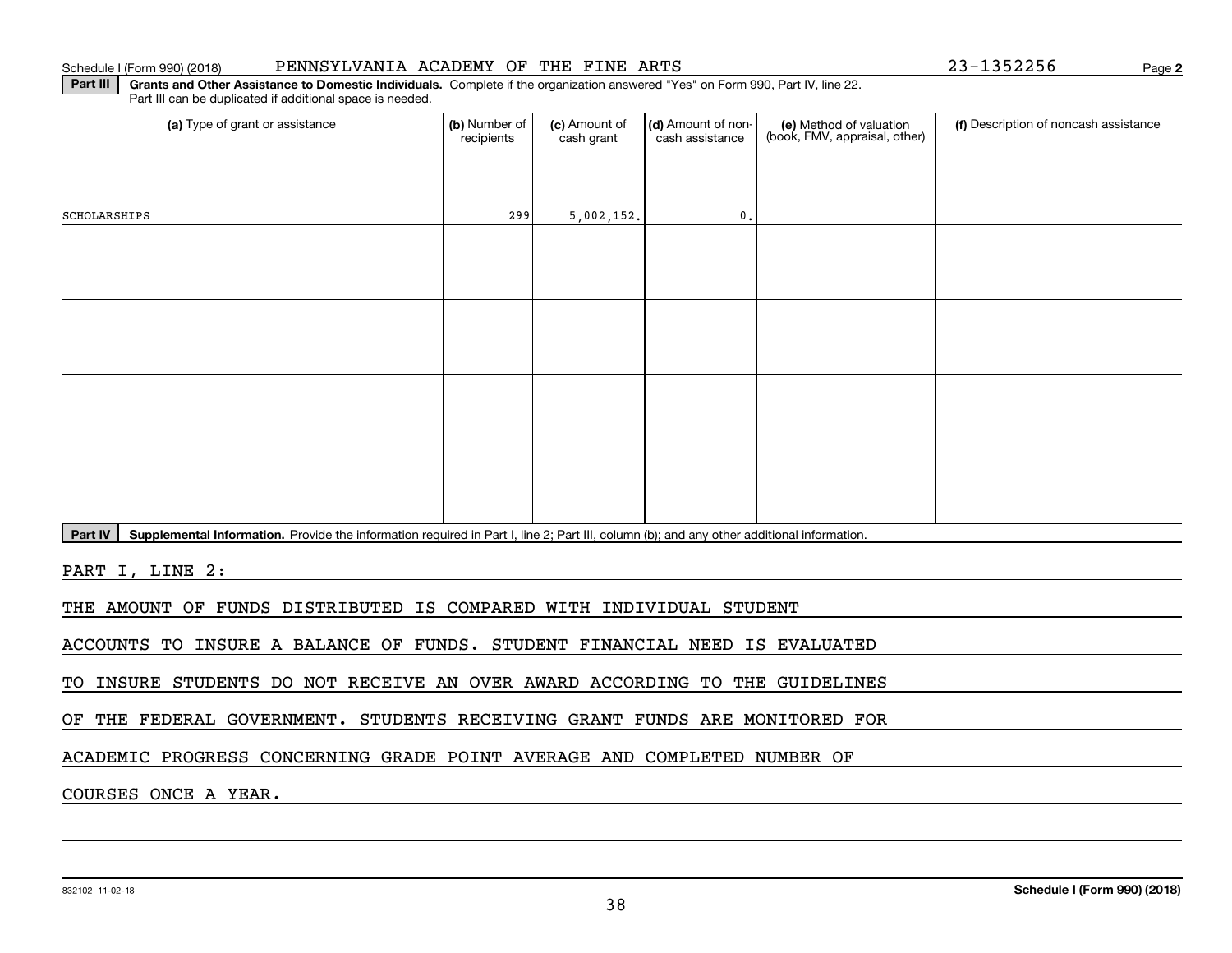|    | <b>SCHEDULE J</b>                                                                                                                                                                 | <b>Compensation Information</b>                                                                                                                                                                                                    |                                       | OMB No. 1545-0047     |            |                                     |  |  |
|----|-----------------------------------------------------------------------------------------------------------------------------------------------------------------------------------|------------------------------------------------------------------------------------------------------------------------------------------------------------------------------------------------------------------------------------|---------------------------------------|-----------------------|------------|-------------------------------------|--|--|
|    | (Form 990)                                                                                                                                                                        | For certain Officers, Directors, Trustees, Key Employees, and Highest                                                                                                                                                              |                                       |                       |            |                                     |  |  |
|    |                                                                                                                                                                                   | <b>Compensated Employees</b>                                                                                                                                                                                                       |                                       |                       | 2018       |                                     |  |  |
|    | Department of the Treasury                                                                                                                                                        | Complete if the organization answered "Yes" on Form 990, Part IV, line 23.<br>Attach to Form 990.                                                                                                                                  |                                       | <b>Open to Public</b> |            |                                     |  |  |
|    | Internal Revenue Service                                                                                                                                                          | Go to www.irs.gov/Form990 for instructions and the latest information.                                                                                                                                                             |                                       |                       | Inspection |                                     |  |  |
|    | Name of the organization                                                                                                                                                          |                                                                                                                                                                                                                                    | <b>Employer identification number</b> |                       |            |                                     |  |  |
|    |                                                                                                                                                                                   | PENNSYLVANIA ACADEMY OF THE FINE ARTS                                                                                                                                                                                              |                                       | 23-1352256            |            |                                     |  |  |
|    | Part I                                                                                                                                                                            | <b>Questions Regarding Compensation</b>                                                                                                                                                                                            |                                       |                       |            |                                     |  |  |
|    |                                                                                                                                                                                   |                                                                                                                                                                                                                                    |                                       |                       | <b>Yes</b> | No                                  |  |  |
|    |                                                                                                                                                                                   | <b>1a</b> Check the appropriate box(es) if the organization provided any of the following to or for a person listed on Form 990,                                                                                                   |                                       |                       |            |                                     |  |  |
|    |                                                                                                                                                                                   | Part VII, Section A, line 1a. Complete Part III to provide any relevant information regarding these items.                                                                                                                         |                                       |                       |            |                                     |  |  |
|    | First-class or charter travel                                                                                                                                                     | Housing allowance or residence for personal use                                                                                                                                                                                    |                                       |                       |            |                                     |  |  |
|    | Travel for companions                                                                                                                                                             | Payments for business use of personal residence                                                                                                                                                                                    |                                       |                       |            |                                     |  |  |
|    | Health or social club dues or initiation fees<br>Tax indemnification and gross-up payments<br>Discretionary spending account<br>Personal services (such as maid, chauffeur, chef) |                                                                                                                                                                                                                                    |                                       |                       |            |                                     |  |  |
|    |                                                                                                                                                                                   |                                                                                                                                                                                                                                    |                                       |                       |            |                                     |  |  |
|    |                                                                                                                                                                                   |                                                                                                                                                                                                                                    |                                       |                       |            |                                     |  |  |
|    |                                                                                                                                                                                   | <b>b</b> If any of the boxes on line 1a are checked, did the organization follow a written policy regarding payment or<br>reimbursement or provision of all of the expenses described above? If "No," complete Part III to explain |                                       | 1b                    | х          |                                     |  |  |
| 2  |                                                                                                                                                                                   | Did the organization require substantiation prior to reimbursing or allowing expenses incurred by all directors,                                                                                                                   |                                       |                       |            |                                     |  |  |
|    |                                                                                                                                                                                   |                                                                                                                                                                                                                                    |                                       | $\mathbf{2}$          | х          |                                     |  |  |
|    |                                                                                                                                                                                   |                                                                                                                                                                                                                                    |                                       |                       |            |                                     |  |  |
| з  |                                                                                                                                                                                   | Indicate which, if any, of the following the filing organization used to establish the compensation of the organization's                                                                                                          |                                       |                       |            |                                     |  |  |
|    |                                                                                                                                                                                   | CEO/Executive Director. Check all that apply. Do not check any boxes for methods used by a related organization to                                                                                                                 |                                       |                       |            |                                     |  |  |
|    |                                                                                                                                                                                   | establish compensation of the CEO/Executive Director, but explain in Part III.                                                                                                                                                     |                                       |                       |            |                                     |  |  |
|    | $ \mathbf{X} $ Compensation committee                                                                                                                                             | $X$ Written employment contract                                                                                                                                                                                                    |                                       |                       |            |                                     |  |  |
|    |                                                                                                                                                                                   | Compensation survey or study<br>Independent compensation consultant                                                                                                                                                                |                                       |                       |            |                                     |  |  |
|    | $\boxed{\textbf{X}}$ Form 990 of other organizations                                                                                                                              | Approval by the board or compensation committee                                                                                                                                                                                    |                                       |                       |            |                                     |  |  |
|    |                                                                                                                                                                                   |                                                                                                                                                                                                                                    |                                       |                       |            |                                     |  |  |
|    |                                                                                                                                                                                   | During the year, did any person listed on Form 990, Part VII, Section A, line 1a, with respect to the filing                                                                                                                       |                                       |                       |            |                                     |  |  |
|    | organization or a related organization:                                                                                                                                           |                                                                                                                                                                                                                                    |                                       |                       |            |                                     |  |  |
|    |                                                                                                                                                                                   | Receive a severance payment or change-of-control payment?                                                                                                                                                                          |                                       | 4a                    |            | x                                   |  |  |
|    |                                                                                                                                                                                   |                                                                                                                                                                                                                                    |                                       | 4b                    |            | $\overline{\text{x}}$               |  |  |
|    |                                                                                                                                                                                   |                                                                                                                                                                                                                                    |                                       | 4c                    |            | $\overline{\text{x}}$               |  |  |
|    |                                                                                                                                                                                   | If "Yes" to any of lines 4a-c, list the persons and provide the applicable amounts for each item in Part III.                                                                                                                      |                                       |                       |            |                                     |  |  |
|    |                                                                                                                                                                                   |                                                                                                                                                                                                                                    |                                       |                       |            |                                     |  |  |
|    |                                                                                                                                                                                   | Only section 501(c)(3), 501(c)(4), and 501(c)(29) organizations must complete lines 5-9.                                                                                                                                           |                                       |                       |            |                                     |  |  |
| 5. |                                                                                                                                                                                   | For persons listed on Form 990, Part VII, Section A, line 1a, did the organization pay or accrue any compensation                                                                                                                  |                                       |                       |            |                                     |  |  |
|    | contingent on the revenues of:                                                                                                                                                    |                                                                                                                                                                                                                                    |                                       |                       |            |                                     |  |  |
|    |                                                                                                                                                                                   | a The organization? <b>Manual Community Community</b> Community Community Community Community Community Community Community                                                                                                        |                                       | 5a                    |            | <u>x</u><br>$\overline{\mathbf{x}}$ |  |  |
|    |                                                                                                                                                                                   |                                                                                                                                                                                                                                    |                                       | 5b                    |            |                                     |  |  |
|    |                                                                                                                                                                                   | If "Yes" on line 5a or 5b, describe in Part III.<br>For persons listed on Form 990, Part VII, Section A, line 1a, did the organization pay or accrue any compensation                                                              |                                       |                       |            |                                     |  |  |
| 6. | contingent on the net earnings of:                                                                                                                                                |                                                                                                                                                                                                                                    |                                       |                       |            |                                     |  |  |
|    |                                                                                                                                                                                   |                                                                                                                                                                                                                                    |                                       | 6a                    |            | <u>x</u>                            |  |  |
|    |                                                                                                                                                                                   |                                                                                                                                                                                                                                    |                                       | 6b                    |            | $\overline{\mathbf{x}}$             |  |  |
|    |                                                                                                                                                                                   | If "Yes" on line 6a or 6b, describe in Part III.                                                                                                                                                                                   |                                       |                       |            |                                     |  |  |
|    |                                                                                                                                                                                   | 7 For persons listed on Form 990, Part VII, Section A, line 1a, did the organization provide any nonfixed payments                                                                                                                 |                                       |                       |            |                                     |  |  |
|    |                                                                                                                                                                                   |                                                                                                                                                                                                                                    |                                       | $\overline{7}$        |            | х                                   |  |  |
| 8  |                                                                                                                                                                                   | Were any amounts reported on Form 990, Part VII, paid or accrued pursuant to a contract that was subject to the                                                                                                                    |                                       |                       |            |                                     |  |  |
|    |                                                                                                                                                                                   |                                                                                                                                                                                                                                    |                                       | 8                     |            | х                                   |  |  |
| 9  |                                                                                                                                                                                   | If "Yes" on line 8, did the organization also follow the rebuttable presumption procedure described in                                                                                                                             |                                       |                       |            |                                     |  |  |
|    |                                                                                                                                                                                   |                                                                                                                                                                                                                                    |                                       | 9                     |            |                                     |  |  |
|    |                                                                                                                                                                                   | uli Dedication Ast Notice, and the Instructions for Form 000                                                                                                                                                                       |                                       | $\overline{10}$       |            |                                     |  |  |

LHA For Paperwork Reduction Act Notice, see the Instructions for Form 990. Schedule J (Form 990) 2018

832111 10-26-18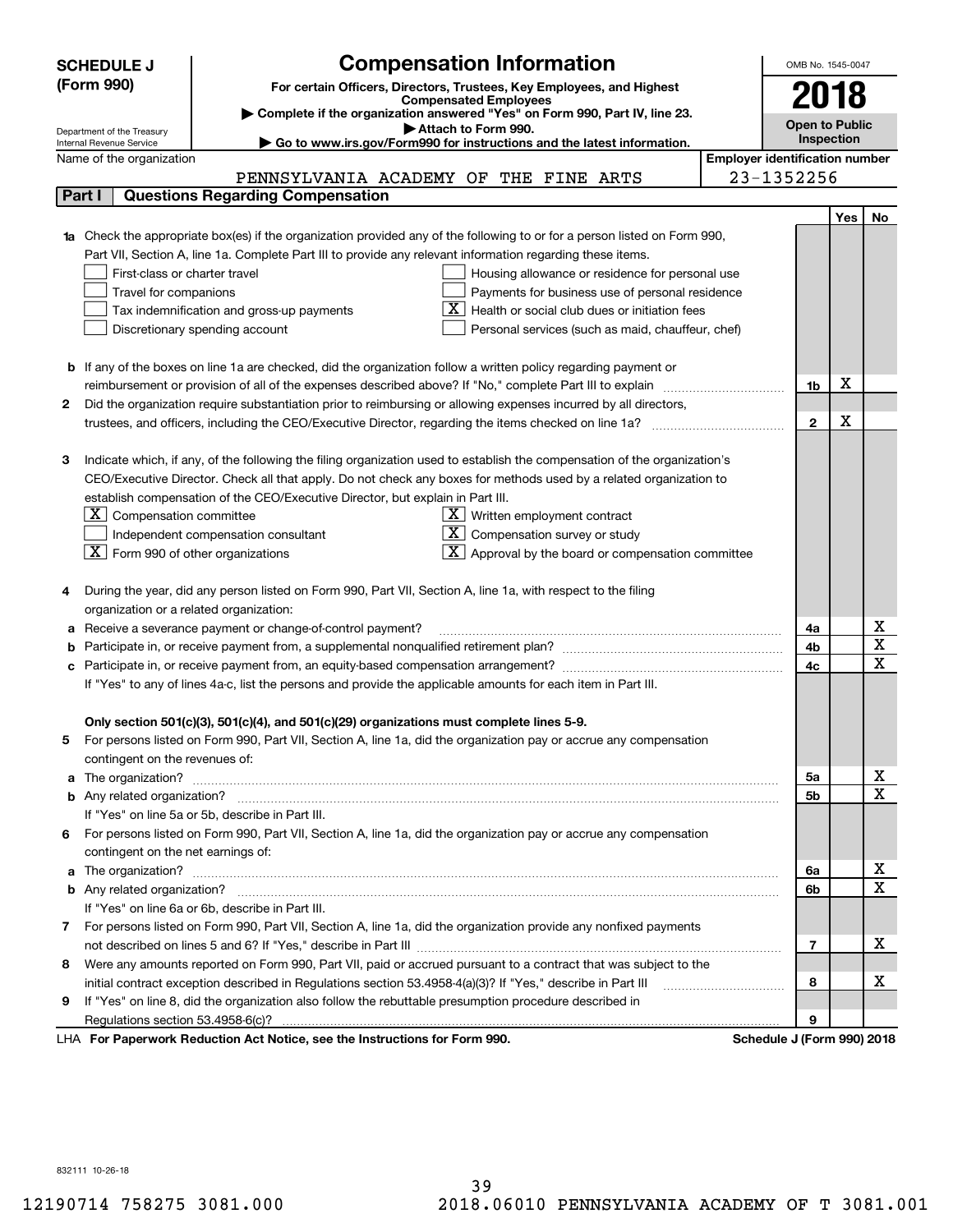#### PENNSYLVANIA ACADEMY OF THE FINE ARTS 23-1352256

# **Part II Officers, Directors, Trustees, Key Employees, and Highest Compensated Employees.**  Schedule J (Form 990) 2018 Page Use duplicate copies if additional space is needed.

For each individual whose compensation must be reported on Schedule J, report compensation from the organization on row (i) and from related organizations, described in the instructions, on row (ii). Do not list any individuals that aren't listed on Form 990, Part VII.

**Note:**  The sum of columns (B)(i)-(iii) for each listed individual must equal the total amount of Form 990, Part VII, Section A, line 1a, applicable column (D) and (E) amounts for that individual.

| (B) Breakdown of W-2 and/or 1099-MISC compensation |      |                          | (C) Retirement and<br>other deferred      | (D) Nontaxable<br>benefits                | (E) Total of columns | (F) Compensation<br>in column (B) |               |                                           |
|----------------------------------------------------|------|--------------------------|-------------------------------------------|-------------------------------------------|----------------------|-----------------------------------|---------------|-------------------------------------------|
| (A) Name and Title                                 |      | (i) Base<br>compensation | (ii) Bonus &<br>incentive<br>compensation | (iii) Other<br>reportable<br>compensation | compensation         |                                   | $(B)(i)-(D)$  | reported as deferred<br>on prior Form 990 |
| (1) DAVID R. BRIGHAM                               | (i)  | 355,000.                 | 25,000.                                   | 20,481.                                   | 17,450.              | 11,462.                           | 429,393.      | 0.                                        |
| PRESIDENT                                          | (ii) | 0.                       | 0.                                        | 0.                                        | 0.                   | 0.                                | $\mathbf 0$ . | $\overline{0}$ .                          |
| (2) ANTHONY DECOCINIS                              | (i)  | 144, 711.                | $\mathbf 0$ .                             | $\overline{0}$ .                          | 5,788.               | $\overline{5,568}$ .              | 156,067.      | 0.                                        |
| CHIEF FINANCIAL OFFICER                            | (ii) | 0.                       | 0.                                        | 0.                                        | 0.                   | 0.                                | 0.            | 0.                                        |
| EDWARD J. POLETTI<br>(3)                           | (i)  | 126,000.                 | 0.                                        | 0.                                        | 5,684.               | 22,280.                           | 153,964.      | 0.                                        |
| DIR OF OPERATIONS & SAFETY                         | (ii) | 0.                       | 0.                                        | 0.                                        | 0.                   | 0.                                | $\mathbf 0$ . | $\overline{0}$ .                          |
| CLINT JUKKALA<br>(4)                               | (i)  | 175,000.                 | 0.                                        | 0.                                        | 15, 212.             | 700                               | 190,912.      | $\mathbf 0$ .                             |
| DEAN OF SCHOOL OF FINE ART                         | (ii) | 0.                       | $\mathbf 0$ .                             | 0.                                        | 0.                   | 0.                                | 0.            | $\overline{0}$ .                          |
| BROOKE D. ANDERSON<br>(5)                          | (i)  | 200,000.                 | $\overline{0}$ .                          | $\overline{0}$ .                          | $\overline{0}$ .     | 0.                                | 200,000.      | 0.                                        |
| DIRECTOR OF THE MUSEUM                             | (ii) | 0.                       | $\overline{0}$ .                          | $\overline{0}$ .                          | $\overline{0}$ .     | 0.                                | 0.            | 0.                                        |
| MALINI DODDAMANI<br>(6)                            | (i)  | 178,769.                 | 0.                                        | 0.                                        | 7,151.               | 5,684.                            | 191,604.      | 0.                                        |
| CHIEF MARKETING OFFICER                            | (ii) | 0.                       | 0.                                        | 0.                                        | 0.                   | 0.                                | 0.            | 0.                                        |
|                                                    | (i)  |                          |                                           |                                           |                      |                                   |               |                                           |
|                                                    | (ii) |                          |                                           |                                           |                      |                                   |               |                                           |
|                                                    | (i)  |                          |                                           |                                           |                      |                                   |               |                                           |
|                                                    | (ii) |                          |                                           |                                           |                      |                                   |               |                                           |
|                                                    | (i)  |                          |                                           |                                           |                      |                                   |               |                                           |
|                                                    | (ii) |                          |                                           |                                           |                      |                                   |               |                                           |
|                                                    | (i)  |                          |                                           |                                           |                      |                                   |               |                                           |
|                                                    | (ii) |                          |                                           |                                           |                      |                                   |               |                                           |
|                                                    | (i)  |                          |                                           |                                           |                      |                                   |               |                                           |
|                                                    | (ii) |                          |                                           |                                           |                      |                                   |               |                                           |
|                                                    | (i)  |                          |                                           |                                           |                      |                                   |               |                                           |
|                                                    | (ii) |                          |                                           |                                           |                      |                                   |               |                                           |
|                                                    | (i)  |                          |                                           |                                           |                      |                                   |               |                                           |
|                                                    | (ii) |                          |                                           |                                           |                      |                                   |               |                                           |
|                                                    | (i)  |                          |                                           |                                           |                      |                                   |               |                                           |
|                                                    | (ii) |                          |                                           |                                           |                      |                                   |               |                                           |
|                                                    | (i)  |                          |                                           |                                           |                      |                                   |               |                                           |
|                                                    | (ii) |                          |                                           |                                           |                      |                                   |               |                                           |
|                                                    | (i)  |                          |                                           |                                           |                      |                                   |               |                                           |
|                                                    | (ii) |                          |                                           |                                           |                      |                                   |               |                                           |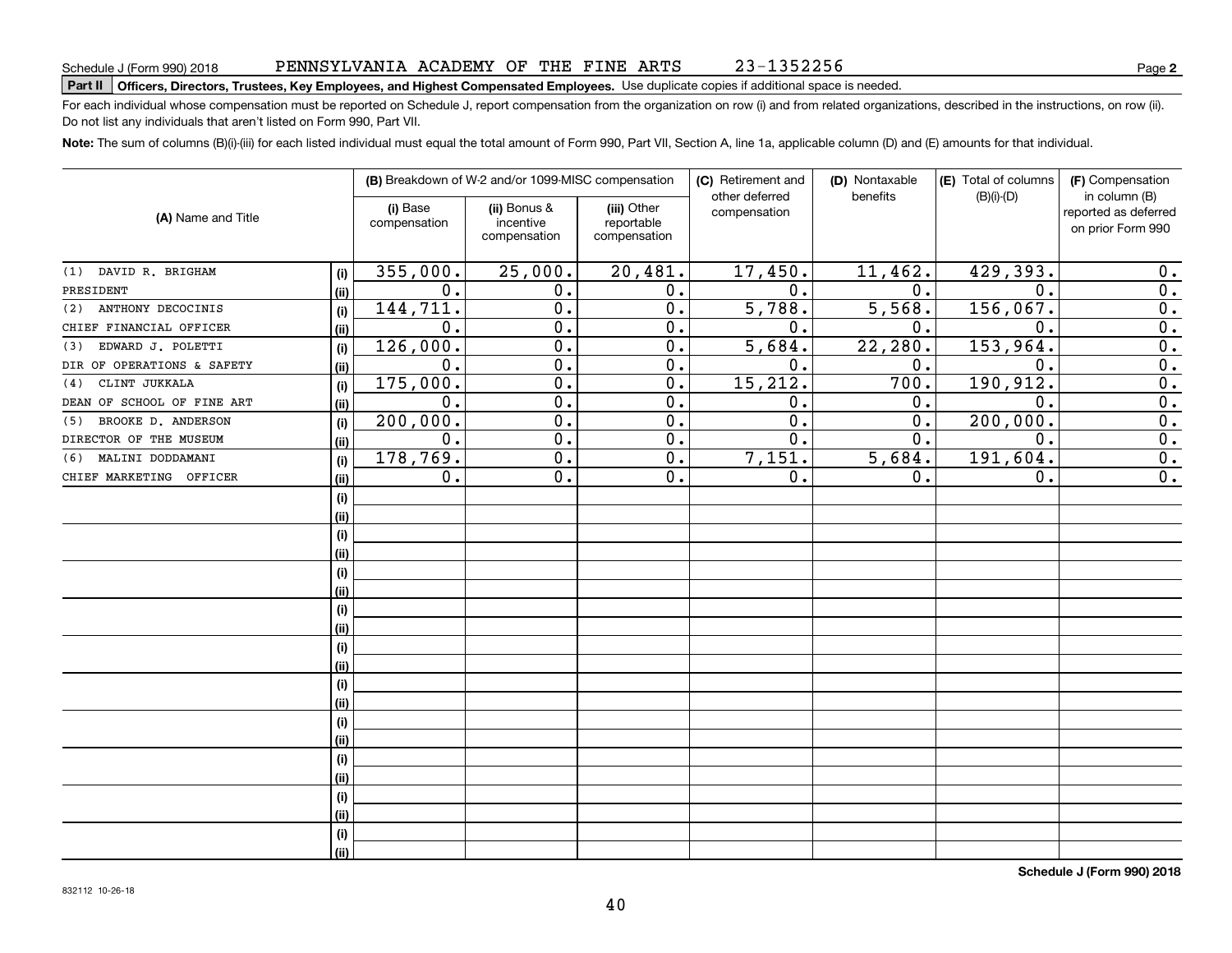### **Part III Supplemental Information**

Schedule J (Form 990) 2018 PENNSYLVANIA ACADEMY OF THE FINE ARTS 23-1352256<br>Part III Supplemental Information<br>Provide the information, explanation, or descriptions required for Part I, lines 1a, 1b, 3, 4a, 4b, 4c, 5a, 5b,

PART I, LINE 1A:

SOCIAL CLUB DUES ARE PAID FOR THE PRESIDENT.

**Schedule J (Form 990) 2018**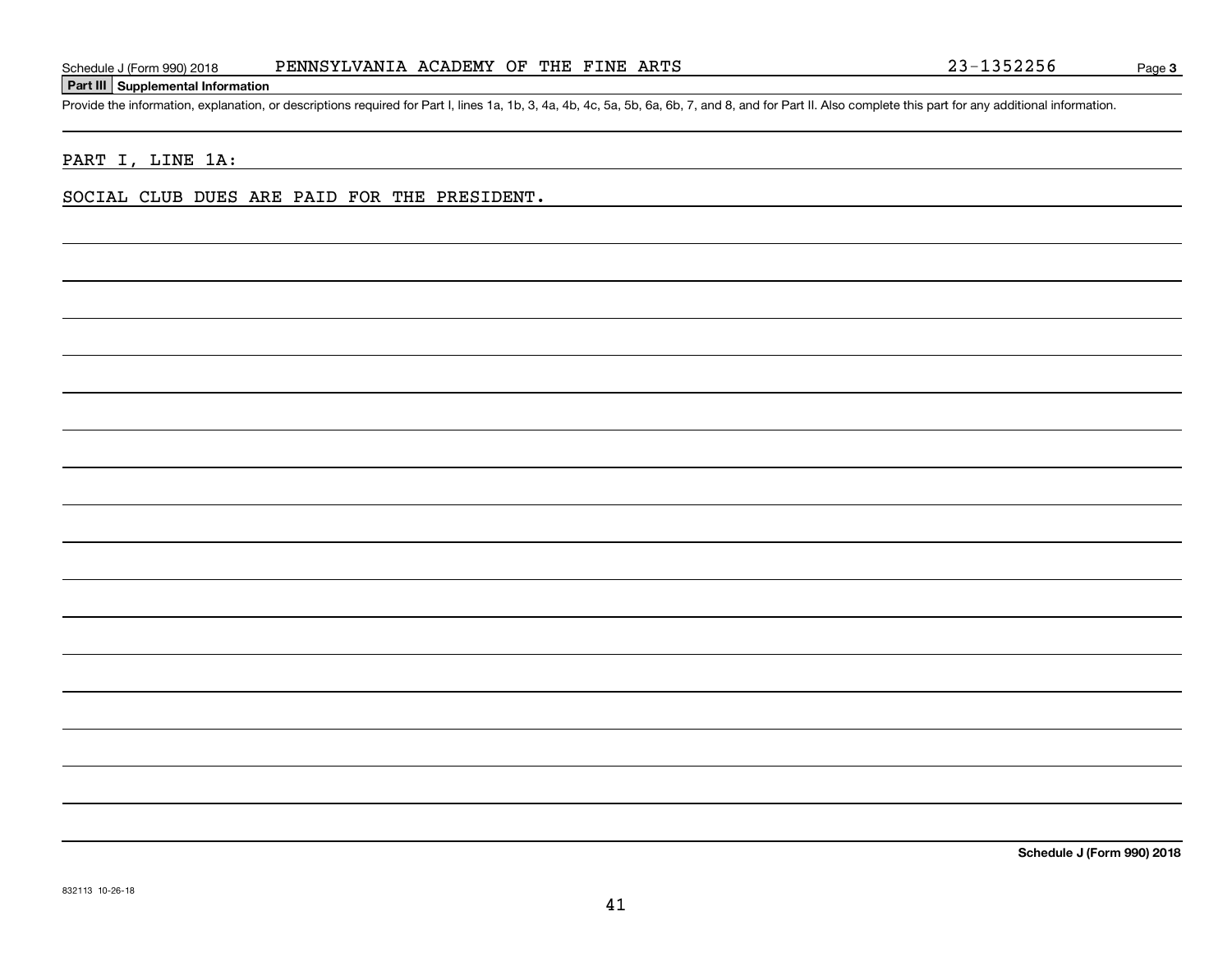|         | <b>Supplemental Information on Tax-Exempt Bonds</b><br><b>SCHEDULE K</b><br>Complete if the organization answered "Yes" on Form 990, Part IV, line 24a. Provide descriptions,<br>(Form 990) |                                                                                                             |                                                          |                 |                 |            |                            |              |     |             |                                                     | OMB No. 1545-0047                   | 2018       |         |
|---------|---------------------------------------------------------------------------------------------------------------------------------------------------------------------------------------------|-------------------------------------------------------------------------------------------------------------|----------------------------------------------------------|-----------------|-----------------|------------|----------------------------|--------------|-----|-------------|-----------------------------------------------------|-------------------------------------|------------|---------|
|         | Department of the Treasury<br>Internal Revenue Service                                                                                                                                      | Attach to Form 990. $\triangleright$ Go to www.irs.gov/Form990 for instructions and the latest information. | explanations, and any additional information in Part VI. |                 |                 |            |                            |              |     |             |                                                     | Open to Public<br><b>Inspection</b> |            |         |
|         | Name of the organization                                                                                                                                                                    | PENNSYLVANIA ACADEMY OF THE FINE ARTS                                                                       |                                                          |                 |                 |            |                            |              |     |             | <b>Employer identification number</b><br>23-1352256 |                                     |            |         |
| Part I  | <b>Bond Issues</b>                                                                                                                                                                          | SEE PART VI                                                                                                 | FOR COLUMN                                               | (A)             | CONTINUATIONS   |            |                            |              |     |             |                                                     |                                     |            |         |
|         | (a) Issuer name                                                                                                                                                                             | (b) Issuer EIN                                                                                              | $(c)$ CUSIP $#$                                          | (d) Date issued | (e) Issue price |            | (f) Description of purpose |              |     |             | (g) Defeased (h) On behalf                          |                                     | (i) Pooled |         |
|         |                                                                                                                                                                                             |                                                                                                             |                                                          |                 |                 |            |                            |              |     |             | of issuer                                           |                                     | financing  |         |
|         |                                                                                                                                                                                             |                                                                                                             |                                                          |                 |                 |            |                            |              | Yes | No          | Yes                                                 | <b>No</b>                           | Yes        | $N_{0}$ |
|         | PHILADELPHIA AUTHORITY                                                                                                                                                                      |                                                                                                             |                                                          |                 |                 |            |                            |              |     |             |                                                     |                                     |            |         |
|         | A FOR INDUSTRIAL DEVELOPME 23-2237287 NONEAVAIL 06/25/15                                                                                                                                    |                                                                                                             |                                                          |                 |                 |            | 21000000. REFINANCE DEBT   |              |     | $\mathbf X$ |                                                     | X                                   |            | X       |
|         |                                                                                                                                                                                             |                                                                                                             |                                                          |                 |                 |            |                            |              |     |             |                                                     |                                     |            |         |
| В       |                                                                                                                                                                                             |                                                                                                             |                                                          |                 |                 |            |                            |              |     |             |                                                     |                                     |            |         |
|         |                                                                                                                                                                                             |                                                                                                             |                                                          |                 |                 |            |                            |              |     |             |                                                     |                                     |            |         |
| C       |                                                                                                                                                                                             |                                                                                                             |                                                          |                 |                 |            |                            |              |     |             |                                                     |                                     |            |         |
|         |                                                                                                                                                                                             |                                                                                                             |                                                          |                 |                 |            |                            |              |     |             |                                                     |                                     |            |         |
| D       |                                                                                                                                                                                             |                                                                                                             |                                                          |                 |                 |            |                            |              |     |             |                                                     |                                     |            |         |
| Part II | <b>Proceeds</b>                                                                                                                                                                             |                                                                                                             |                                                          |                 |                 |            |                            |              |     |             |                                                     |                                     |            |         |
|         |                                                                                                                                                                                             |                                                                                                             |                                                          | A               |                 |            | B                          | $\mathbf{C}$ |     |             |                                                     | D                                   |            |         |
|         | Amount of bonds retired                                                                                                                                                                     |                                                                                                             |                                                          |                 |                 |            |                            |              |     |             |                                                     |                                     |            |         |
| 2       |                                                                                                                                                                                             |                                                                                                             |                                                          |                 |                 |            |                            |              |     |             |                                                     |                                     |            |         |
| 3       |                                                                                                                                                                                             |                                                                                                             |                                                          |                 | 21,000,000.     |            |                            |              |     |             |                                                     |                                     |            |         |
| 4       | Gross proceeds in reserve funds                                                                                                                                                             |                                                                                                             |                                                          |                 |                 |            |                            |              |     |             |                                                     |                                     |            |         |
| 5       |                                                                                                                                                                                             |                                                                                                             |                                                          |                 |                 |            |                            |              |     |             |                                                     |                                     |            |         |
| 6       | Proceeds in refunding escrows                                                                                                                                                               |                                                                                                             |                                                          |                 |                 |            |                            |              |     |             |                                                     |                                     |            |         |
| 7       | Issuance costs from proceeds                                                                                                                                                                |                                                                                                             |                                                          |                 | 218,909.        |            |                            |              |     |             |                                                     |                                     |            |         |
| 8       | Credit enhancement from proceeds                                                                                                                                                            |                                                                                                             |                                                          |                 |                 |            |                            |              |     |             |                                                     |                                     |            |         |
| 9       |                                                                                                                                                                                             |                                                                                                             |                                                          |                 |                 |            |                            |              |     |             |                                                     |                                     |            |         |
| 10      |                                                                                                                                                                                             |                                                                                                             |                                                          |                 |                 |            |                            |              |     |             |                                                     |                                     |            |         |
| 11      | Other spent proceeds                                                                                                                                                                        |                                                                                                             |                                                          |                 |                 |            |                            |              |     |             |                                                     |                                     |            |         |
| 12      | Other unspent proceeds                                                                                                                                                                      |                                                                                                             |                                                          |                 |                 |            |                            |              |     |             |                                                     |                                     |            |         |
| 13      |                                                                                                                                                                                             |                                                                                                             |                                                          |                 | 2015            |            |                            |              |     |             |                                                     |                                     |            |         |
|         |                                                                                                                                                                                             |                                                                                                             |                                                          | <b>Yes</b>      | No              | <b>Yes</b> | No                         | Yes          | No  |             | <b>Yes</b>                                          |                                     | No         |         |
| 14      | Were the bonds issued as part of a refunding issue of tax-exempt bonds (or,                                                                                                                 |                                                                                                             |                                                          |                 | x               |            |                            |              |     |             |                                                     |                                     |            |         |
|         | if issued prior to 2018, a current refunding issue)?                                                                                                                                        |                                                                                                             |                                                          |                 |                 |            |                            |              |     |             |                                                     |                                     |            |         |
| 15      | Were the bonds issued as part of a refunding issue of taxable bonds (or, if                                                                                                                 |                                                                                                             |                                                          |                 | x               |            |                            |              |     |             |                                                     |                                     |            |         |
|         | Has the final allocation of proceeds been made?                                                                                                                                             |                                                                                                             |                                                          | X               |                 |            |                            |              |     |             |                                                     |                                     |            |         |
| 16      |                                                                                                                                                                                             |                                                                                                             |                                                          |                 |                 |            |                            |              |     |             |                                                     |                                     |            |         |
| 17      | Does the organization maintain adequate books and records to support the<br>final allocation of proceeds?                                                                                   |                                                                                                             |                                                          | $\mathbf X$     |                 |            |                            |              |     |             |                                                     |                                     |            |         |
|         |                                                                                                                                                                                             |                                                                                                             |                                                          |                 |                 |            |                            |              |     |             |                                                     |                                     |            |         |

**For Paperwork Reduction Act Notice, see the Instructions for Form 990. Schedule K (Form 990) 2018** LHA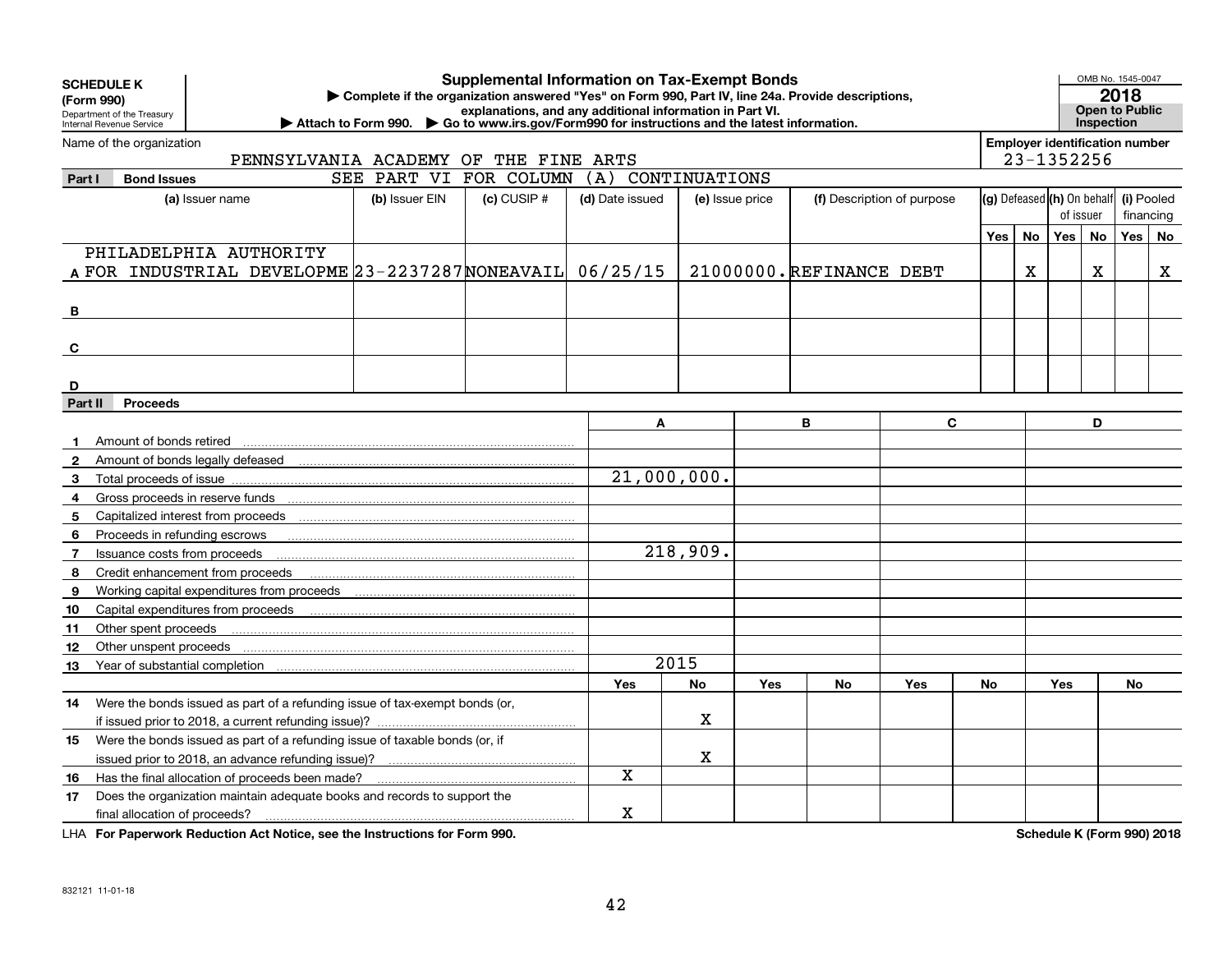### Schedule K (Form 990) 2018 Page PENNSYLVANIA ACADEMY OF THE FINE ARTS 23-1352256

**2**

|   | Part III Private Business Use                                                                      |        |              |            |           |            |             |            |           |
|---|----------------------------------------------------------------------------------------------------|--------|--------------|------------|-----------|------------|-------------|------------|-----------|
|   |                                                                                                    |        |              |            | B         |            | $\mathbf c$ |            | D         |
| 1 | Was the organization a partner in a partnership, or a member of an LLC,                            | Yes    | <b>No</b>    | Yes        | <b>No</b> | Yes        | <b>No</b>   | <b>Yes</b> | <b>No</b> |
|   | which owned property financed by tax-exempt bonds?                                                 |        | $\mathbf X$  |            |           |            |             |            |           |
|   | 2 Are there any lease arrangements that may result in private business use of                      |        |              |            |           |            |             |            |           |
|   |                                                                                                    |        | $\mathbf X$  |            |           |            |             |            |           |
|   | 3a Are there any management or service contracts that may result in private                        |        |              |            |           |            |             |            |           |
|   |                                                                                                    |        | X            |            |           |            |             |            |           |
|   | <b>b</b> If "Yes" to line 3a, does the organization routinely engage bond counsel or other outside |        |              |            |           |            |             |            |           |
|   | counsel to review any management or service contracts relating to the financed property?           |        |              |            |           |            |             |            |           |
|   | c Are there any research agreements that may result in private business use of                     |        |              |            |           |            |             |            |           |
|   |                                                                                                    |        | X            |            |           |            |             |            |           |
|   | d If "Yes" to line 3c, does the organization routinely engage bond counsel or other outside        |        |              |            |           |            |             |            |           |
|   | counsel to review any research agreements relating to the financed property?                       |        |              |            |           |            |             |            |           |
| 4 | Enter the percentage of financed property used in a private business use by                        |        |              |            |           |            |             |            |           |
|   | entities other than a section 501(c)(3) organization or a state or local government<br>▶           |        | %            |            | %         |            | %           |            | %         |
| 5 | Enter the percentage of financed property used in a private business use as a result of            |        |              |            |           |            |             |            |           |
|   | unrelated trade or business activity carried on by your organization, another                      |        |              |            |           |            |             |            |           |
|   | ▶                                                                                                  |        | %            |            | %         |            | %           |            | %         |
| 6 | Total of lines 4 and 5                                                                             | %<br>% |              | %          |           |            | %           |            |           |
| 7 |                                                                                                    |        | $\mathbf X$  |            |           |            |             |            |           |
|   | 8a Has there been a sale or disposition of any of the bond-financed property to a non-             |        |              |            |           |            |             |            |           |
|   | governmental person other than a 501(c)(3) organization since the bonds were issued?               |        | х            |            |           |            |             |            |           |
|   | <b>b</b> If "Yes" to line 8a, enter the percentage of bond-financed property sold or disposed      |        |              |            |           |            |             |            |           |
|   |                                                                                                    |        | %            |            | %         |            | %           |            | %         |
|   | c If "Yes" to line 8a, was any remedial action taken pursuant to Regulations sections              |        |              |            |           |            |             |            |           |
|   | 1.141-12 and 1.145-2?                                                                              |        |              |            |           |            |             |            |           |
|   |                                                                                                    |        |              |            |           |            |             |            |           |
|   | 9 Has the organization established written procedures to ensure that all nonqualified              |        |              |            |           |            |             |            |           |
|   | bonds of the issue are remediated in accordance with the requirements under                        |        | $\mathbf X$  |            |           |            |             |            |           |
|   | Regulations sections 1.141-12 and 1.145-2?                                                         |        |              |            |           |            |             |            |           |
|   | Part IV Arbitrage                                                                                  |        |              |            |           |            |             |            |           |
|   |                                                                                                    |        | A            | <b>Yes</b> | B         |            | C           |            | D         |
| 1 | Has the issuer filed Form 8038-T, Arbitrage Rebate, Yield Reduction and                            | Yes    | No<br>X      |            | No        | <b>Yes</b> | No          | <b>Yes</b> | No        |
|   | Penalty in Lieu of Arbitrage Rebate?                                                               |        |              |            |           |            |             |            |           |
|   |                                                                                                    |        | $\mathbf x$  |            |           |            |             |            |           |
|   |                                                                                                    |        | $\mathbf X$  |            |           |            |             |            |           |
|   |                                                                                                    |        | $\mathbf{x}$ |            |           |            |             |            |           |
|   | c No rebate due?                                                                                   |        |              |            |           |            |             |            |           |
|   | If "Yes" to line 2c, provide in Part VI the date the rebate computation was                        |        |              |            |           |            |             |            |           |
|   |                                                                                                    |        |              |            |           |            |             |            |           |
| 3 | Is the bond issue a variable rate issue?                                                           | X      |              |            |           |            |             |            |           |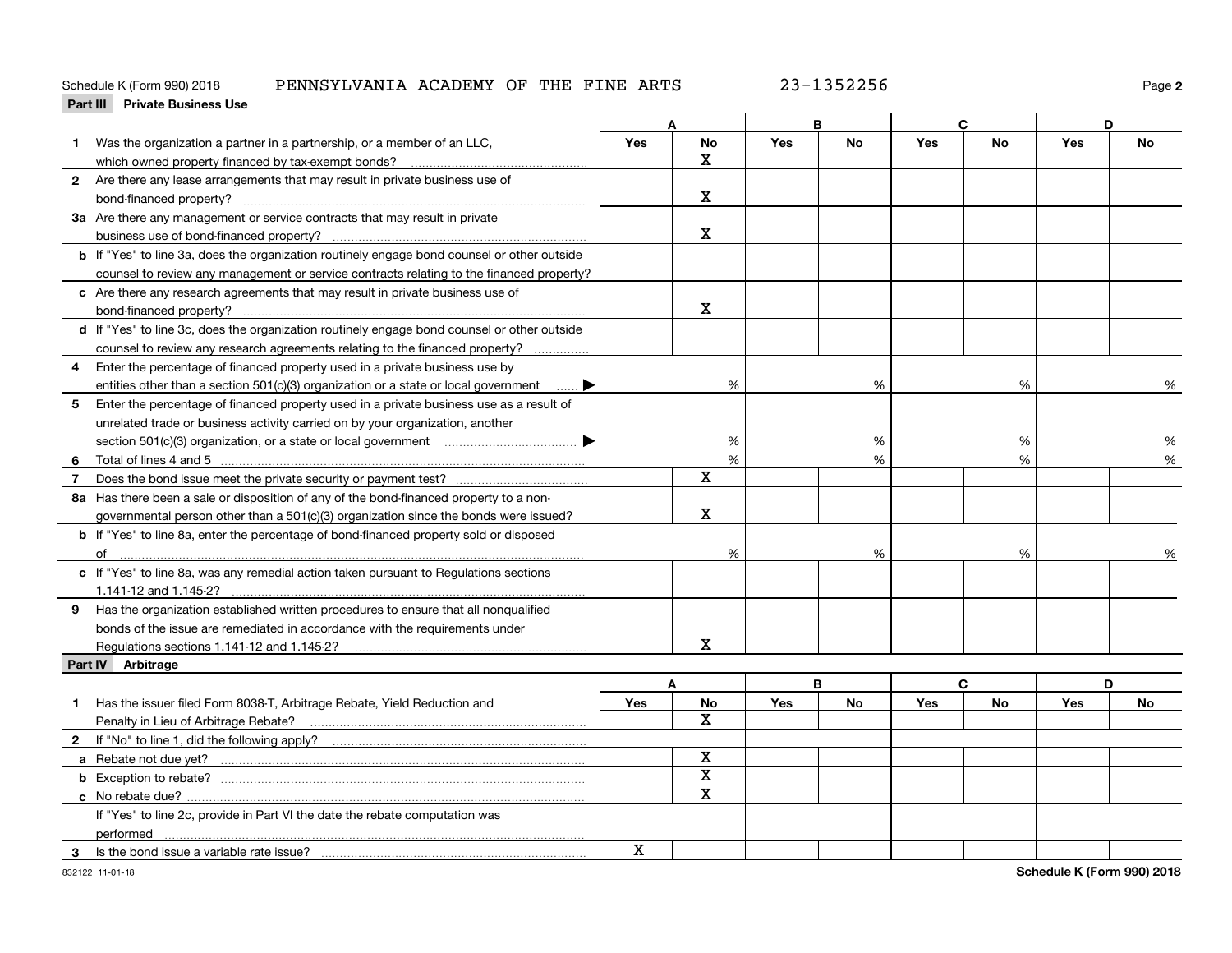### Schedule K (Form 990) 2018 Page PENNSYLVANIA ACADEMY OF THE FINE ARTS 23-1352256

**3**

| Part IV Arbitrage (Continued)                                                                                               |            |             |            |        |            |           |            |    |
|-----------------------------------------------------------------------------------------------------------------------------|------------|-------------|------------|--------|------------|-----------|------------|----|
|                                                                                                                             |            | A           |            | B      |            | C         | D          |    |
| 4a Has the organization or the governmental issuer entered into a qualified                                                 | Yes        | <b>No</b>   | Yes        | No     | <b>Yes</b> | <b>No</b> | Yes        | No |
|                                                                                                                             |            | X           |            |        |            |           |            |    |
|                                                                                                                             |            |             |            |        |            |           |            |    |
| c Term of hedge                                                                                                             |            |             |            |        |            |           |            |    |
|                                                                                                                             |            |             |            |        |            |           |            |    |
| e Was the hedge terminated?                                                                                                 |            |             |            |        |            |           |            |    |
| 5a Were gross proceeds invested in a guaranteed investment contract (GIC)?                                                  |            | X           |            |        |            |           |            |    |
|                                                                                                                             |            |             |            |        |            |           |            |    |
|                                                                                                                             |            |             |            |        |            |           |            |    |
| d Was the regulatory safe harbor for establishing the fair market value of the GIC satisfied?                               |            |             |            |        |            |           |            |    |
| 6 Were any gross proceeds invested beyond an available temporary period?                                                    |            | $\mathbf X$ |            |        |            |           |            |    |
| Has the organization established written procedures to monitor the requirements of<br>$7^{\circ}$                           |            |             |            |        |            |           |            |    |
| section 148?                                                                                                                |            | X           |            |        |            |           |            |    |
| Part V Procedures To Undertake Corrective Action                                                                            |            |             |            |        |            |           |            |    |
|                                                                                                                             |            | A           |            | B<br>C |            |           | D          |    |
| Has the organization established written procedures to ensure that violations of                                            | <b>Yes</b> | No          | <b>Yes</b> | No     | Yes        | <b>No</b> | <b>Yes</b> | No |
| federal tax requirements are timely identified and corrected through the voluntary                                          |            |             |            |        |            |           |            |    |
| closing agreement program if self-remediation isn't available under applicable                                              |            |             |            |        |            |           |            |    |
| regulations?                                                                                                                | X          |             |            |        |            |           |            |    |
| Part VI Supplemental Information. Provide additional information for responses to questions on Schedule K. See instructions |            |             |            |        |            |           |            |    |
| SCHEDULE K, PART I, BOND ISSUES:                                                                                            |            |             |            |        |            |           |            |    |
| ISSUER NAME: PHILADELPHIA AUTHORITY FOR INDUSTRIAL DEVELOPMENT                                                              |            |             |            |        |            |           |            |    |
|                                                                                                                             |            |             |            |        |            |           |            |    |
|                                                                                                                             |            |             |            |        |            |           |            |    |
|                                                                                                                             |            |             |            |        |            |           |            |    |
|                                                                                                                             |            |             |            |        |            |           |            |    |
|                                                                                                                             |            |             |            |        |            |           |            |    |
|                                                                                                                             |            |             |            |        |            |           |            |    |
|                                                                                                                             |            |             |            |        |            |           |            |    |
|                                                                                                                             |            |             |            |        |            |           |            |    |
|                                                                                                                             |            |             |            |        |            |           |            |    |
|                                                                                                                             |            |             |            |        |            |           |            |    |
|                                                                                                                             |            |             |            |        |            |           |            |    |
|                                                                                                                             |            |             |            |        |            |           |            |    |
|                                                                                                                             |            |             |            |        |            |           |            |    |
|                                                                                                                             |            |             |            |        |            |           |            |    |
|                                                                                                                             |            |             |            |        |            |           |            |    |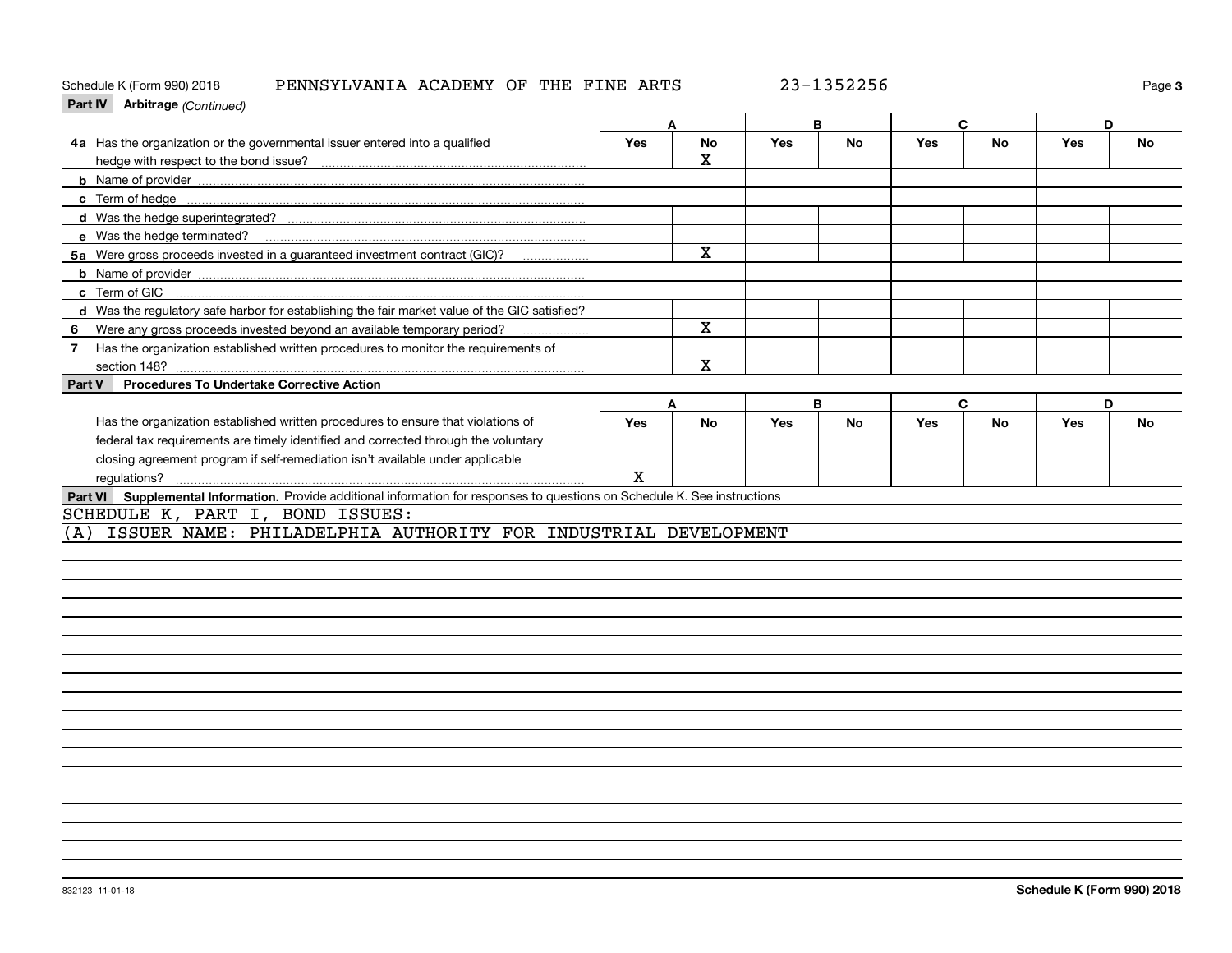| <b>SCHEDULE L</b><br>(Form 990 or 990-EZ)<br>Department of the Treasury<br>Internal Revenue Service                           |                                       | <b>Transactions With Interested Persons</b><br>Complete if the organization answered "Yes" on Form 990, Part IV, line 25a, 25b, 26, 27, 28a,<br>28b, or 28c, or Form 990-EZ, Part V, line 38a or 40b.<br>$\blacktriangleright$ Go to www.irs.gov/Form990 for instructions and the latest information. |    |                                             | Attach to Form 990 or Form 990-EZ. |  |                                |  |                      |                                                   | OMB No. 1545-0047<br>2018<br><b>Open To Public</b><br>Inspection |                           |                                      |   |          |
|-------------------------------------------------------------------------------------------------------------------------------|---------------------------------------|-------------------------------------------------------------------------------------------------------------------------------------------------------------------------------------------------------------------------------------------------------------------------------------------------------|----|---------------------------------------------|------------------------------------|--|--------------------------------|--|----------------------|---------------------------------------------------|------------------------------------------------------------------|---------------------------|--------------------------------------|---|----------|
| Name of the organization                                                                                                      |                                       |                                                                                                                                                                                                                                                                                                       |    |                                             |                                    |  |                                |  |                      | <b>Employer identification number</b>             |                                                                  |                           |                                      |   |          |
| Part I                                                                                                                        |                                       | PENNSYLVANIA ACADEMY OF THE FINE ARTS<br>Excess Benefit Transactions (section 501(c)(3), section 501(c)(4), and 501(c)(29) organizations only).                                                                                                                                                       |    |                                             |                                    |  |                                |  |                      | 23-1352256                                        |                                                                  |                           |                                      |   |          |
|                                                                                                                               |                                       | Complete if the organization answered "Yes" on Form 990, Part IV, line 25a or 25b, or Form 990-EZ, Part V, line 40b.                                                                                                                                                                                  |    |                                             |                                    |  |                                |  |                      |                                                   |                                                                  |                           |                                      |   |          |
| 1.<br>(a) Name of disqualified person                                                                                         |                                       | (b) Relationship between disqualified<br>person and organization                                                                                                                                                                                                                                      |    |                                             |                                    |  | (c) Description of transaction |  |                      |                                                   |                                                                  | Yes                       | (d) Corrected?<br>No                 |   |          |
|                                                                                                                               |                                       |                                                                                                                                                                                                                                                                                                       |    |                                             |                                    |  |                                |  |                      |                                                   |                                                                  |                           |                                      |   |          |
|                                                                                                                               |                                       |                                                                                                                                                                                                                                                                                                       |    |                                             |                                    |  |                                |  |                      |                                                   |                                                                  |                           |                                      |   |          |
|                                                                                                                               |                                       |                                                                                                                                                                                                                                                                                                       |    |                                             |                                    |  |                                |  |                      |                                                   |                                                                  |                           |                                      |   |          |
|                                                                                                                               |                                       |                                                                                                                                                                                                                                                                                                       |    |                                             |                                    |  |                                |  |                      |                                                   |                                                                  |                           |                                      |   |          |
| 2 Enter the amount of tax incurred by the organization managers or disqualified persons during the year under<br>section 4958 |                                       |                                                                                                                                                                                                                                                                                                       |    |                                             |                                    |  |                                |  |                      |                                                   |                                                                  |                           |                                      |   |          |
| 3 Enter the amount of tax, if any, on line 2, above, reimbursed by the organization <i>manumenon communicanous</i>            |                                       |                                                                                                                                                                                                                                                                                                       |    |                                             |                                    |  |                                |  |                      |                                                   |                                                                  |                           |                                      |   |          |
| Part II                                                                                                                       |                                       | Loans to and/or From Interested Persons.                                                                                                                                                                                                                                                              |    |                                             |                                    |  |                                |  |                      |                                                   |                                                                  |                           |                                      |   |          |
|                                                                                                                               |                                       | Complete if the organization answered "Yes" on Form 990-EZ, Part V, line 38a or Form 990, Part IV, line 26; or if the organization                                                                                                                                                                    |    |                                             |                                    |  |                                |  |                      |                                                   |                                                                  |                           |                                      |   |          |
|                                                                                                                               |                                       | reported an amount on Form 990, Part X, line 5, 6, or 22.                                                                                                                                                                                                                                             |    |                                             |                                    |  |                                |  |                      |                                                   |                                                                  |                           |                                      |   |          |
| (a) Name of<br>interested person                                                                                              | (b) Relationship<br>with organization | (c) Purpose<br>of loan                                                                                                                                                                                                                                                                                |    | (d) Loan to or<br>from the<br>organization? | (e) Original<br>principal amount   |  | (f) Balance due                |  | $(g)$ In<br>default? | <b>(h)</b> Approved<br>`by board or<br>committee? |                                                                  | (i) Written<br>agreement? |                                      |   |          |
| DAVID BRIGHAM                                                                                                                 | CEO                                   | SUITABLE                                                                                                                                                                                                                                                                                              | To | From<br>x                                   | 200,000.                           |  | Yes                            |  | 20,000.              |                                                   | No<br>х                                                          | Yes<br>X                  | No                                   | X | Yes   No |
|                                                                                                                               |                                       |                                                                                                                                                                                                                                                                                                       |    |                                             |                                    |  |                                |  |                      |                                                   |                                                                  |                           |                                      |   |          |
|                                                                                                                               |                                       |                                                                                                                                                                                                                                                                                                       |    |                                             |                                    |  |                                |  |                      |                                                   |                                                                  |                           |                                      |   |          |
|                                                                                                                               |                                       |                                                                                                                                                                                                                                                                                                       |    |                                             |                                    |  |                                |  |                      |                                                   |                                                                  |                           |                                      |   |          |
|                                                                                                                               |                                       |                                                                                                                                                                                                                                                                                                       |    |                                             |                                    |  |                                |  |                      |                                                   |                                                                  |                           |                                      |   |          |
|                                                                                                                               |                                       |                                                                                                                                                                                                                                                                                                       |    |                                             |                                    |  |                                |  |                      |                                                   |                                                                  |                           |                                      |   |          |
|                                                                                                                               |                                       |                                                                                                                                                                                                                                                                                                       |    |                                             |                                    |  |                                |  |                      |                                                   |                                                                  |                           |                                      |   |          |
|                                                                                                                               |                                       |                                                                                                                                                                                                                                                                                                       |    |                                             |                                    |  |                                |  |                      |                                                   |                                                                  |                           |                                      |   |          |
| Total                                                                                                                         |                                       |                                                                                                                                                                                                                                                                                                       |    |                                             | - \$                               |  | 20,000.                        |  |                      |                                                   |                                                                  |                           |                                      |   |          |
| Part II                                                                                                                       |                                       | <b>Grants or Assistance Benefiting Interested Persons.</b>                                                                                                                                                                                                                                            |    |                                             |                                    |  |                                |  |                      |                                                   |                                                                  |                           |                                      |   |          |
| (a) Name of interested person                                                                                                 |                                       | Complete if the organization answered "Yes" on Form 990, Part IV, line 27.<br>(b) Relationship between<br>interested person and<br>the organization                                                                                                                                                   |    |                                             | (c) Amount of<br>assistance        |  | (d) Type of<br>assistance      |  |                      |                                                   | (e) Purpose of<br>assistance                                     |                           |                                      |   |          |
|                                                                                                                               |                                       |                                                                                                                                                                                                                                                                                                       |    |                                             |                                    |  |                                |  |                      |                                                   |                                                                  |                           |                                      |   |          |
|                                                                                                                               |                                       |                                                                                                                                                                                                                                                                                                       |    |                                             |                                    |  |                                |  |                      |                                                   |                                                                  |                           |                                      |   |          |
|                                                                                                                               |                                       |                                                                                                                                                                                                                                                                                                       |    |                                             |                                    |  |                                |  |                      |                                                   |                                                                  |                           |                                      |   |          |
|                                                                                                                               |                                       |                                                                                                                                                                                                                                                                                                       |    |                                             |                                    |  |                                |  |                      |                                                   |                                                                  |                           |                                      |   |          |
|                                                                                                                               |                                       |                                                                                                                                                                                                                                                                                                       |    |                                             |                                    |  |                                |  |                      |                                                   |                                                                  |                           |                                      |   |          |
|                                                                                                                               |                                       |                                                                                                                                                                                                                                                                                                       |    |                                             |                                    |  |                                |  |                      |                                                   |                                                                  |                           |                                      |   |          |
|                                                                                                                               |                                       |                                                                                                                                                                                                                                                                                                       |    |                                             |                                    |  |                                |  |                      |                                                   |                                                                  |                           |                                      |   |          |
|                                                                                                                               |                                       |                                                                                                                                                                                                                                                                                                       |    |                                             |                                    |  |                                |  |                      |                                                   |                                                                  |                           |                                      |   |          |
| LHA For Paperwork Reduction Act Notice, see the Instructions for Form 990 or 990-EZ.                                          |                                       |                                                                                                                                                                                                                                                                                                       |    |                                             |                                    |  |                                |  |                      |                                                   |                                                                  |                           | Schedule L (Form 990 or 990-EZ) 2018 |   |          |

SEE PART V FOR CONTINUATIONS

832131 10-25-18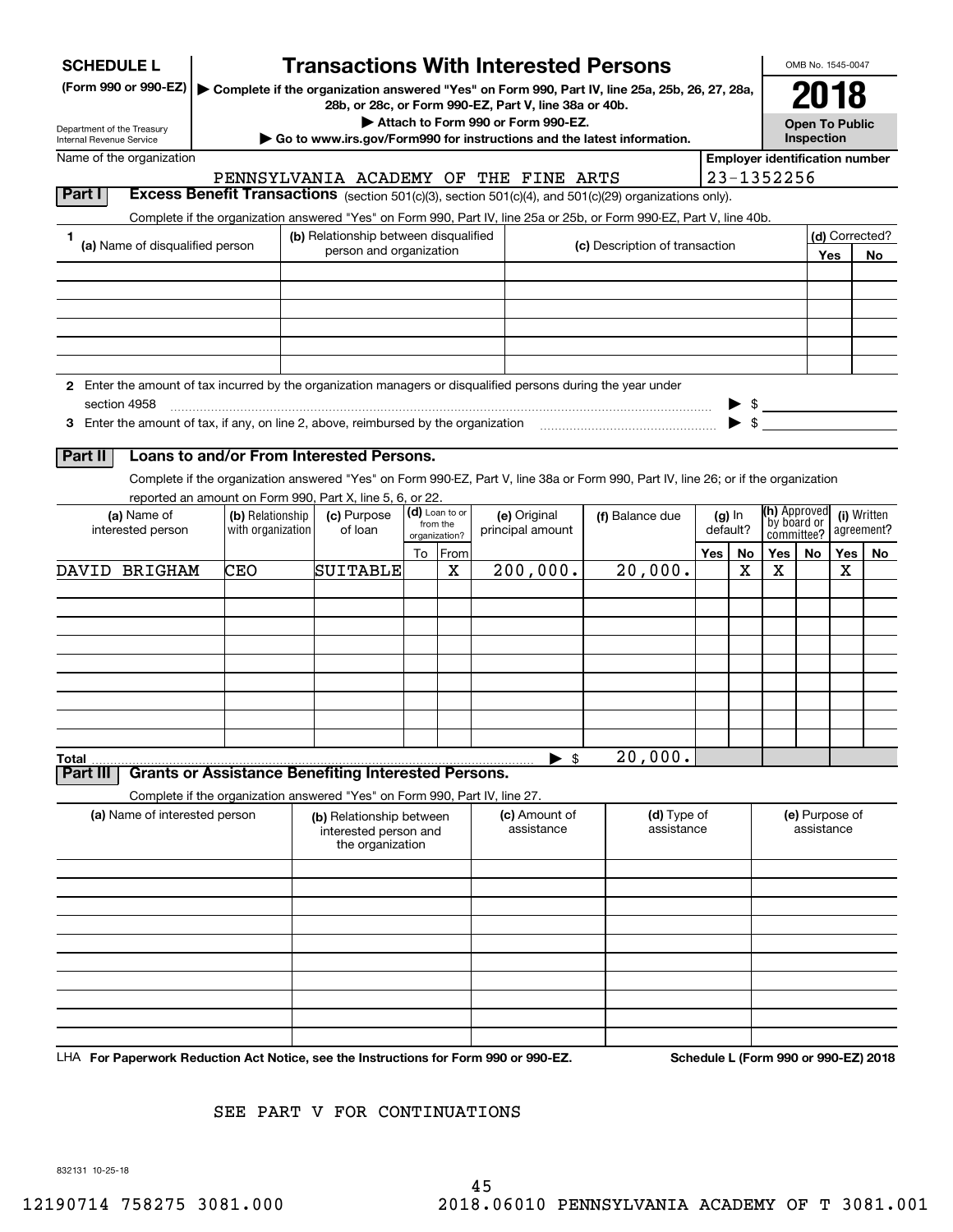| Schedule L (Form 990 or 990-EZ) 2018 PENNSYLVANIA ACADEMY OF THE FINE ARTS               |  |  |  | $23 - 1352256$ Page 2 |  |
|------------------------------------------------------------------------------------------|--|--|--|-----------------------|--|
| <b>Part IV   Business Transactions Involving Interested Persons.</b>                     |  |  |  |                       |  |
| Complete if the organization answered "Yes" on Form 990, Part IV, line 28a, 28b, or 28c. |  |  |  |                       |  |

|                               |                                                                    | OUTIPICIO II GIO ORGANIZACIONI GIBRICICO - TOS - UN FONTI SOO, FIGILI IX, INTO ZOG, ZOD, OF ZOO. |                                                                     |     |    |  |  |  |  |  |
|-------------------------------|--------------------------------------------------------------------|--------------------------------------------------------------------------------------------------|---------------------------------------------------------------------|-----|----|--|--|--|--|--|
| (a) Name of interested person | (b) Relationship between interested<br>person and the organization | (c) Amount of<br>transaction                                                                     | (e) Sharing of<br>organization's<br>(d) Description of<br>revenues? |     |    |  |  |  |  |  |
|                               |                                                                    |                                                                                                  |                                                                     | Yes | No |  |  |  |  |  |
|                               |                                                                    |                                                                                                  |                                                                     |     |    |  |  |  |  |  |
|                               |                                                                    |                                                                                                  |                                                                     |     |    |  |  |  |  |  |
|                               |                                                                    |                                                                                                  |                                                                     |     |    |  |  |  |  |  |
|                               |                                                                    |                                                                                                  |                                                                     |     |    |  |  |  |  |  |
|                               |                                                                    |                                                                                                  |                                                                     |     |    |  |  |  |  |  |
|                               |                                                                    |                                                                                                  |                                                                     |     |    |  |  |  |  |  |
|                               |                                                                    |                                                                                                  |                                                                     |     |    |  |  |  |  |  |
|                               |                                                                    |                                                                                                  |                                                                     |     |    |  |  |  |  |  |
|                               |                                                                    |                                                                                                  |                                                                     |     |    |  |  |  |  |  |
|                               |                                                                    |                                                                                                  |                                                                     |     |    |  |  |  |  |  |

**Part V Supplemental Information.**

Provide additional information for responses to questions on Schedule L (see instructions).

SCHEDULE L, PART II, LOANS TO AND FROM INTERESTED PERSONS:

(A) NAME OF PERSON: DAVID BRIGHAM

(C) PURPOSE OF LOAN: SUITABLE HOUSING

**Schedule L (Form 990 or 990-EZ) 2018**

832132 10-25-18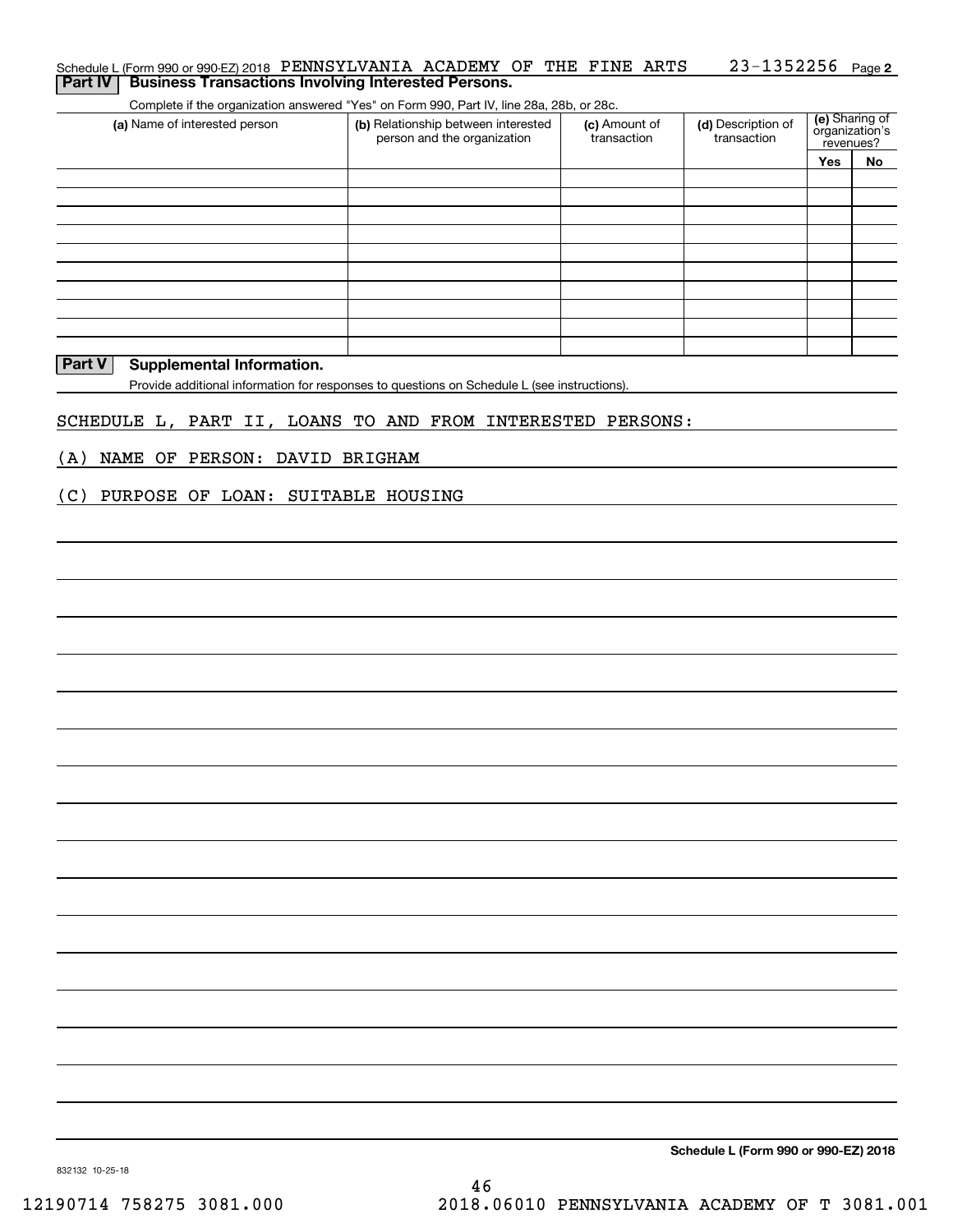### **SCHEDULE M (Form 990)**

## **Noncash Contributions**

OMB No. 1545-0047

| Department of the Treasury |
|----------------------------|
| Internal Revenue Service   |

**Complete if the organizations answered "Yes" on Form 990, Part IV, lines 29 or 30.** <sup>J</sup>**2018 Attach to Form 990.** J

**Open to Public Inspection**

**Employer identification number**

23-1352256

|  | Name of the organization |  |
|--|--------------------------|--|

 **Go to www.irs.gov/Form990 for instructions and the latest information.** J

## PENNSYLVANIA ACADEMY OF THE FINE ARTS

| Part I | <b>Types of Property</b>                                                                                                       |                               |                                      |                                                                                                      |                              |                                                              |     |    |
|--------|--------------------------------------------------------------------------------------------------------------------------------|-------------------------------|--------------------------------------|------------------------------------------------------------------------------------------------------|------------------------------|--------------------------------------------------------------|-----|----|
|        |                                                                                                                                | (a)<br>Check if<br>applicable | (b)<br>Number of<br>contributions or | (c)<br>Noncash contribution<br>amounts reported on<br>items contributed Form 990, Part VIII, line 1g |                              | (d)<br>Method of determining<br>noncash contribution amounts |     |    |
| 1.     |                                                                                                                                | X                             | 413                                  | 0.                                                                                                   |                              |                                                              |     |    |
| 2      |                                                                                                                                |                               |                                      |                                                                                                      |                              |                                                              |     |    |
| З      | Art - Fractional interests                                                                                                     |                               |                                      |                                                                                                      |                              |                                                              |     |    |
| 4      | Books and publications                                                                                                         |                               |                                      |                                                                                                      |                              |                                                              |     |    |
| 5      | Clothing and household goods                                                                                                   |                               |                                      |                                                                                                      |                              |                                                              |     |    |
| 6      |                                                                                                                                |                               |                                      |                                                                                                      |                              |                                                              |     |    |
| 7      |                                                                                                                                |                               |                                      |                                                                                                      |                              |                                                              |     |    |
| 8      | Intellectual property                                                                                                          |                               |                                      |                                                                                                      |                              |                                                              |     |    |
| 9      | Securities - Publicly traded                                                                                                   | $\mathbf x$                   | 13                                   | 1,410,420. AVERAGE HIGH/LOW                                                                          |                              |                                                              |     |    |
| 10     | Securities - Closely held stock                                                                                                |                               |                                      |                                                                                                      |                              |                                                              |     |    |
| 11     | Securities - Partnership, LLC, or                                                                                              |                               |                                      |                                                                                                      |                              |                                                              |     |    |
|        | trust interests                                                                                                                |                               |                                      |                                                                                                      |                              |                                                              |     |    |
| 12     |                                                                                                                                |                               |                                      |                                                                                                      |                              |                                                              |     |    |
| 13     | Qualified conservation contribution -                                                                                          |                               |                                      |                                                                                                      |                              |                                                              |     |    |
|        | Historic structures                                                                                                            |                               |                                      |                                                                                                      |                              |                                                              |     |    |
| 14     | Qualified conservation contribution - Other                                                                                    |                               |                                      |                                                                                                      |                              |                                                              |     |    |
| 15     | Real estate - Residential                                                                                                      |                               |                                      |                                                                                                      |                              |                                                              |     |    |
| 16     | Real estate - Commercial                                                                                                       |                               |                                      |                                                                                                      |                              |                                                              |     |    |
| 17     |                                                                                                                                |                               |                                      |                                                                                                      |                              |                                                              |     |    |
| 18     |                                                                                                                                |                               |                                      |                                                                                                      |                              |                                                              |     |    |
| 19     |                                                                                                                                |                               |                                      |                                                                                                      |                              |                                                              |     |    |
| 20     | Drugs and medical supplies                                                                                                     |                               |                                      |                                                                                                      |                              |                                                              |     |    |
| 21     |                                                                                                                                |                               |                                      |                                                                                                      |                              |                                                              |     |    |
| 22     |                                                                                                                                |                               |                                      |                                                                                                      |                              |                                                              |     |    |
| 23     |                                                                                                                                |                               |                                      |                                                                                                      |                              |                                                              |     |    |
| 24     |                                                                                                                                |                               |                                      |                                                                                                      |                              |                                                              |     |    |
| 25     | ( WINE AUCTION<br>Other $\blacktriangleright$                                                                                  | х                             | 103                                  |                                                                                                      | 326, 715. AUCTION SALE VALUE |                                                              |     |    |
| 26     | Other                                                                                                                          |                               |                                      |                                                                                                      |                              |                                                              |     |    |
| 27     | Other                                                                                                                          |                               |                                      |                                                                                                      |                              |                                                              |     |    |
| 28     | Other                                                                                                                          |                               |                                      |                                                                                                      |                              |                                                              |     |    |
| 29     | Number of Forms 8283 received by the organization during the tax year for contributions                                        |                               |                                      |                                                                                                      |                              |                                                              |     |    |
|        | for which the organization completed Form 8283, Part IV, Donee Acknowledgement                                                 |                               |                                      | 29                                                                                                   |                              |                                                              |     |    |
|        |                                                                                                                                |                               |                                      |                                                                                                      |                              |                                                              | Yes | No |
|        | 30a During the year, did the organization receive by contribution any property reported in Part I, lines 1 through 28, that it |                               |                                      |                                                                                                      |                              |                                                              |     |    |
|        | must hold for at least three years from the date of the initial contribution, and which isn't required to be used for          |                               |                                      |                                                                                                      |                              |                                                              |     |    |
|        | exempt purposes for the entire holding period?                                                                                 |                               |                                      |                                                                                                      |                              | 30a                                                          |     | х  |
|        | <b>b</b> If "Yes," describe the arrangement in Part II.                                                                        |                               |                                      |                                                                                                      |                              |                                                              |     |    |
| 31     | Does the organization have a gift acceptance policy that requires the review of any nonstandard contributions?                 |                               |                                      |                                                                                                      |                              | 31                                                           | X   |    |
|        | 32a Does the organization hire or use third parties or related organizations to solicit, process, or sell noncash              |                               |                                      |                                                                                                      |                              |                                                              |     |    |
|        | contributions?                                                                                                                 |                               |                                      |                                                                                                      |                              | 32a                                                          |     | X  |
|        | <b>b</b> If "Yes," describe in Part II.                                                                                        |                               |                                      |                                                                                                      |                              |                                                              |     |    |

**33**If the organization didn't report an amount in column (c) for a type of property for which column (a) is checked, describe in Part II.

**For Paperwork Reduction Act Notice, see the Instructions for Form 990. Schedule M (Form 990) 2018** LHA

832141 10-18-18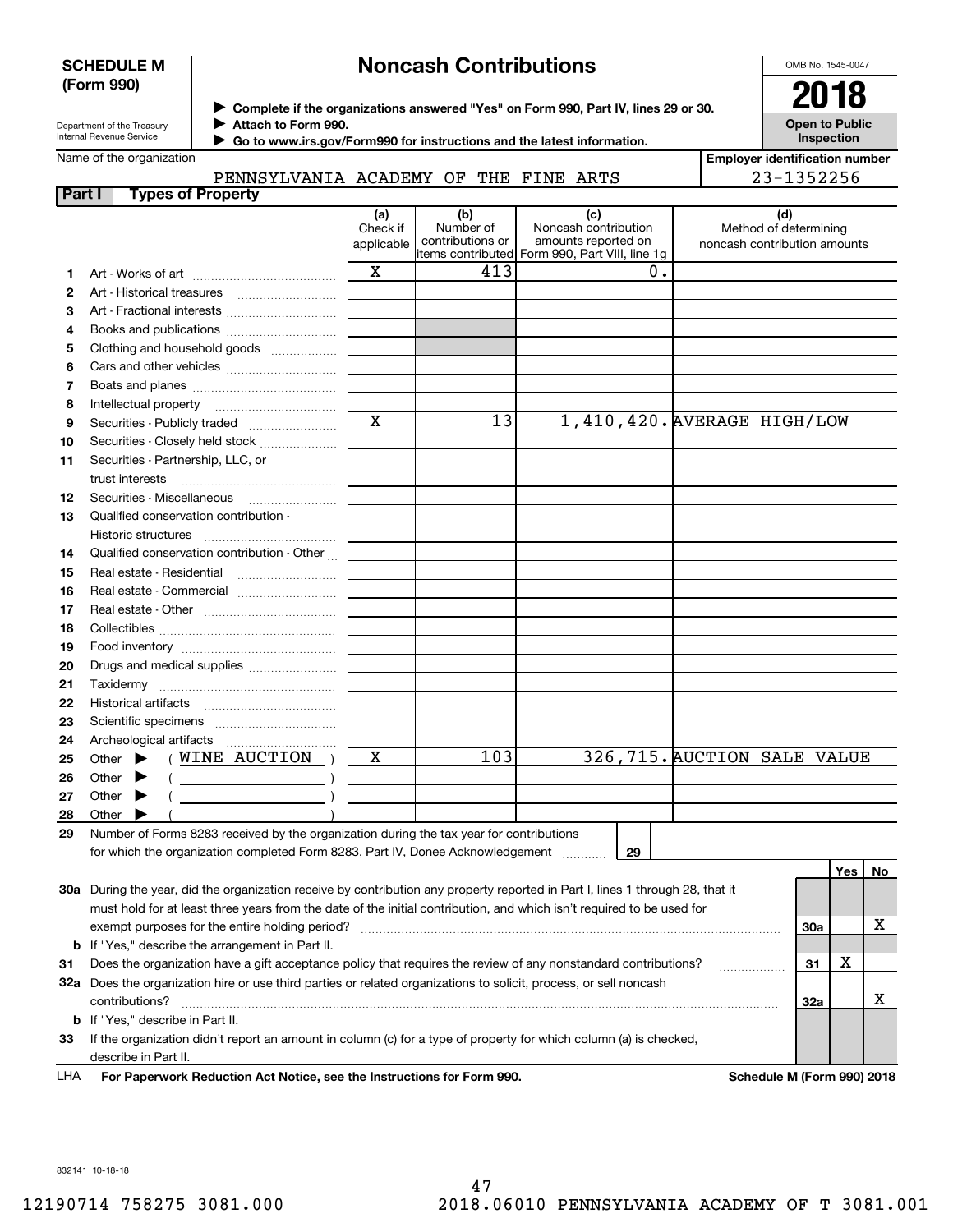| Part II |  | this part for any additional information.      |  |  |                                                              |  | Supplemental Information. Provide the information required by Part I, lines 30b, 32b, and 33, and whether the organization<br>is reporting in Part I, column (b), the number of contributions, the number of items received, or a combination of both. Also complete |  |
|---------|--|------------------------------------------------|--|--|--------------------------------------------------------------|--|----------------------------------------------------------------------------------------------------------------------------------------------------------------------------------------------------------------------------------------------------------------------|--|
|         |  | SCHEDULE M, LINE 33:                           |  |  |                                                              |  |                                                                                                                                                                                                                                                                      |  |
|         |  | COLLECTION OR ARTWORK IS NOT CAPITALIZED.      |  |  | PLEASE REFER TO FOOTNOTE                                     |  |                                                                                                                                                                                                                                                                      |  |
|         |  |                                                |  |  | FROM FINANCIAL STATEMENT FOUND IN SCHEDULE D, PART XIV WHICH |  |                                                                                                                                                                                                                                                                      |  |
|         |  | CORRESPONDS TO SCHEDULE D, PART III - LINE 1A. |  |  |                                                              |  |                                                                                                                                                                                                                                                                      |  |
|         |  |                                                |  |  |                                                              |  |                                                                                                                                                                                                                                                                      |  |
|         |  |                                                |  |  |                                                              |  |                                                                                                                                                                                                                                                                      |  |
|         |  |                                                |  |  |                                                              |  |                                                                                                                                                                                                                                                                      |  |
|         |  |                                                |  |  |                                                              |  |                                                                                                                                                                                                                                                                      |  |
|         |  |                                                |  |  |                                                              |  |                                                                                                                                                                                                                                                                      |  |
|         |  |                                                |  |  |                                                              |  |                                                                                                                                                                                                                                                                      |  |
|         |  |                                                |  |  |                                                              |  |                                                                                                                                                                                                                                                                      |  |
|         |  |                                                |  |  |                                                              |  |                                                                                                                                                                                                                                                                      |  |
|         |  |                                                |  |  |                                                              |  |                                                                                                                                                                                                                                                                      |  |
|         |  |                                                |  |  |                                                              |  |                                                                                                                                                                                                                                                                      |  |
|         |  |                                                |  |  |                                                              |  |                                                                                                                                                                                                                                                                      |  |
|         |  |                                                |  |  |                                                              |  |                                                                                                                                                                                                                                                                      |  |
|         |  |                                                |  |  |                                                              |  |                                                                                                                                                                                                                                                                      |  |
|         |  |                                                |  |  |                                                              |  |                                                                                                                                                                                                                                                                      |  |
|         |  |                                                |  |  |                                                              |  |                                                                                                                                                                                                                                                                      |  |
|         |  |                                                |  |  |                                                              |  |                                                                                                                                                                                                                                                                      |  |
|         |  |                                                |  |  |                                                              |  |                                                                                                                                                                                                                                                                      |  |
|         |  |                                                |  |  |                                                              |  |                                                                                                                                                                                                                                                                      |  |
|         |  |                                                |  |  |                                                              |  |                                                                                                                                                                                                                                                                      |  |
|         |  |                                                |  |  |                                                              |  |                                                                                                                                                                                                                                                                      |  |
|         |  |                                                |  |  |                                                              |  |                                                                                                                                                                                                                                                                      |  |
|         |  |                                                |  |  |                                                              |  |                                                                                                                                                                                                                                                                      |  |
|         |  |                                                |  |  |                                                              |  |                                                                                                                                                                                                                                                                      |  |

Schedule M (Form 990) 2018 PENNSYLVANIA ACADEMY OF THE FINE ARTS 2 3-I 352 2 5 6 Page

PENNSYLVANIA ACADEMY OF THE FINE ARTS 23-1352256

**Schedule M (Form 990) 2018**

**2**

832142 10-18-18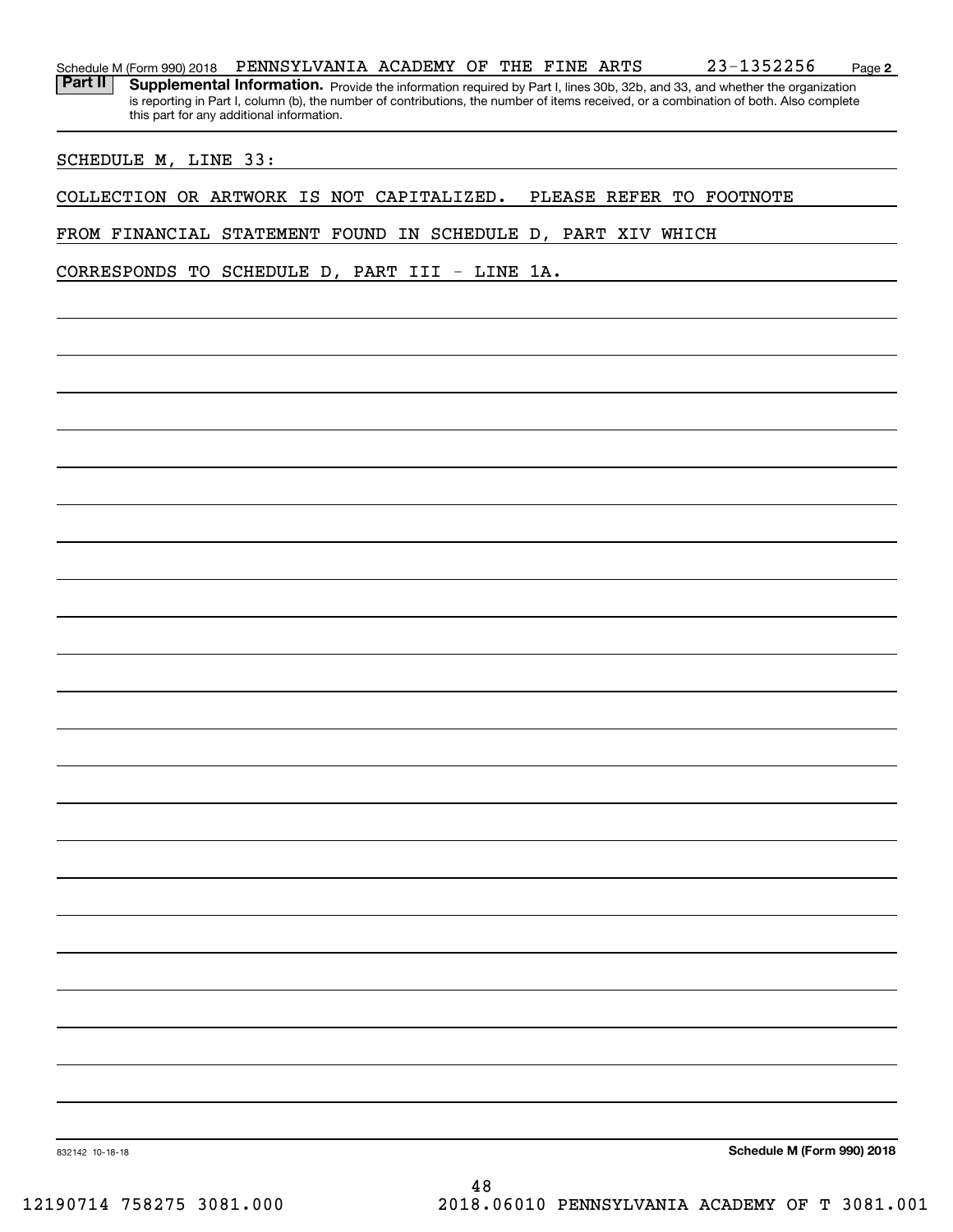**(Form 990 or 990-EZ)**

Department of the Treasury Internal Revenue Service Name of the organization

**Complete to provide information for responses to specific questions on Form 990 or 990-EZ or to provide any additional information. | Attach to Form 990 or 990-EZ. | Go to www.irs.gov/Form990 for the latest information. SCHEDULE O Supplemental Information to Form 990 or 990-EZ**



PENNSYLVANIA ACADEMY OF THE FINE ARTS | 23-1352256

### FORM 990, PART I, LINE 1, DESCRIPTION OF ORGANIZATION MISSION:

AND ART-MAKING.

FORM 990, PART VI, SECTION A, LINE 2:

PAFA USES THE SERVICES OF A TRUST COMPANY WHERE THREE BOARD MEMBERS ARE PAID DIRECTORS, DONALD R. CALDWELL, THOMAS N. PAPPAS AND WINSTON I. LOWE, ESQUIRE. ASSETS UNDER MANAGEMENT WITH THIS INVESTMENT COMPANY TOTALED APPROXIMATELY \$26,341,000 AND \$17,280,700 AS OF JUNE 30, 2019 AND 2018, RESPECTIVELY. FOR THE YEAR ENDED JUNE 30, 2019, PAFA WAS CHARGED A 0.4% FEE FOR THIS SERVICE. FOR THE YEAR ENDED JUNE 30, 2019, THIS FEE WAS APPROXIMATELY \$77,000. IN ADDITION, THIS TRUST COMPANY PROVIDES A LINE OF CREDIT FOR PAFA; INTEREST EXPENSE PAID DURING THE YEAR FOR THIS LINE OF CREDIT WAS APPROXIMATELY \$317,800. ALTHOUGH THE TRUST COMPANY IN QUESTION CHARGES PAFA FOR ITS SERVICES, IT ALSO MADE SUBSTANTIAL GIFTS TO PAFA. THE NET CHARGES AFTER SUCH GIFTS RESULTED IN THIS FEE BEING QUITE SMALL. THE QUESTION OF THE TRUST COMPANY'S CHARGES TO PAFA WAS SUBMITTED TO THE FINANCE COMMITTEE, AND THEN TO THE FULL BOARD OF TRUSTEES. AFTER CONSIDERATION OF THE TRUST COMPANY'S CHARGES, THE TRUST COMPANY'S GIFTS TO PAFA, AND THE PERFORMANCE OF THE TRUST COMPANY, THE BOARD DECIDED THAT THE RELATIONSHIP WITH THE TRUST COMPANY WAS QUITE BENEFICIAL TO PAFA. PAFA WAIVED ANY TECHNICAL CONFLICT WITH THE TRUST COMPANY.

832211 10-10-18 LHA For Paperwork Reduction Act Notice, see the Instructions for Form 990 or 990-EZ. Schedule O (Form 990 or 990-EZ) (2018) FORM 990, PART VI, SECTION B, LINE 11B: THE FORM 990 IS PREPARED BY TAIT, WELLER & BAKER LLP. THE INITIAL REVIEW IS PERFORMED BY THE CFO. THE FORM 990 IS THEN SENT TO THE BOARD OF TRUSTEES FOR REVIEW. BEFORE FILING FORM 990, THE BOARD OF TRUSTEES IS REQUESTED TO

49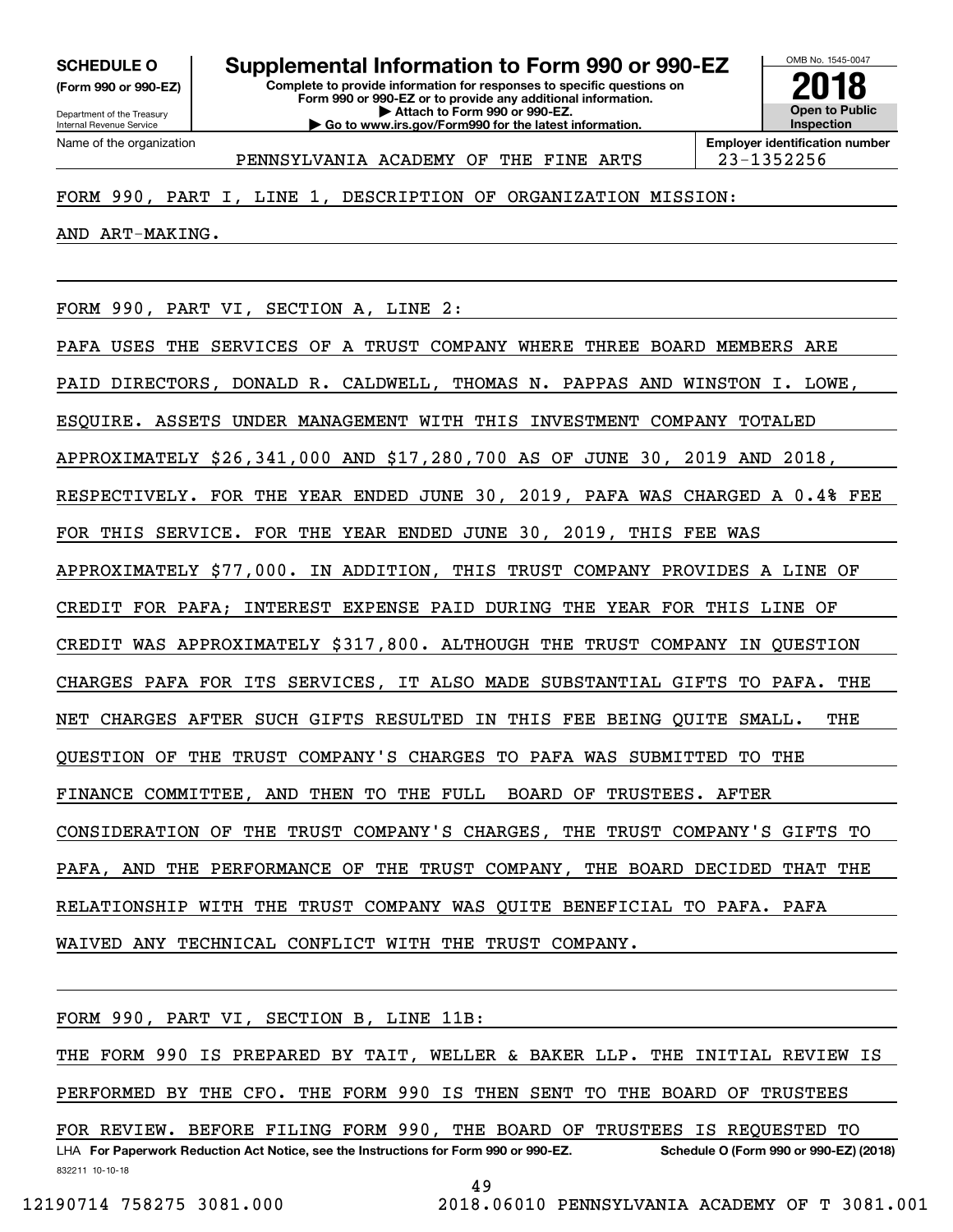| Schedule O (Form 990 or 990-EZ) (2018)                                     | Page 2                                              |
|----------------------------------------------------------------------------|-----------------------------------------------------|
| Name of the organization<br>PENNSYLVANIA ACADEMY OF THE FINE ARTS          | <b>Employer identification number</b><br>23-1352256 |
| RETURN AND SUBMIT ANY CORRECTIONS, COMMENTS<br>REVIEW<br>THE               | OR OUESTIONS.                                       |
| FORM 990, PART VI, SECTION B, LINE 12C:                                    |                                                     |
| DURING THE FISCAL YEAR, EACH MEMBER OF THE BOARD OF TRUSTEES AND EACH      |                                                     |
| SENIOR KEY EMPLOYEE COMPLETES A FORM SETTING FORTH, IF ANY, ANY POTENTIAL  |                                                     |
| CONFLICT OF INTEREST HE/SHE HAS WITH PAFA. SUCH COMPLETED FORMS ARE        |                                                     |
| RETAINED BY THE VICE-CHAIR/SECRETARY OF THE BOARD.                         | IF ANY CONFLICT OF                                  |
| INTEREST IS IDENTIFIED, IT IS REFERRED TO THE APPROPRIATE COMMITTEE        | OF<br>THE                                           |
| BOARD, WHICH EXAMINES IT AND REFERS IT TO THE ENTIRE BOARD FOR ACTION. THE |                                                     |
| BOARD DECIDES WHETHER SUCH CONFLICT IS TO BE WAIVED, ON THE GROUNDS THAT   |                                                     |
| THE TRANSACTION OR RELATIONSHIP IN QUESTION IS FAVORABLE                   | TO PAFA                                             |

NOTWITHSTANDING THE CONFLICT, OR WHETHER SUCH RELATIONSHIP OR TRANSACTION IS TO BE NEGATED.

FORM 990, PART VI, SECTION B, LINE 15:

832212 10-10-18 **Schedule O (Form 990 or 990-EZ) (2018)** THE SEVEN OFFICERS OF THE BOARD OF TRUSTEES (PAFA'S GOVERNING BODY) CONSISTING OF: THE CHAIR OF THE BOARD; THE VICE-CHAIR AND TREASURER; THE VICE-CHAIR AND SECRETARY; THE VICE-CHAIR AND ASSISTANT SECRETARY; THE VICE-CHAIR; ASSISTANT TREASURER AND ASSISTANT SECRETARY COLLECTIVELY CONSTITUTE THE COMPENSATION COMMITTEE WHICH DELIBERATES AND DECIDES ON THE COMPENSATION OF THE PRESIDENT/CEO OF THE ORGANIZATION. THE COMMITTEE STUDIES COMPARABILITY DATA OBTAINED FROM SEVERAL SOURCES AND IT MAINTAINS CONTEMPORANEOUS SUBSTANTIATION OF THE DELIBERATION AND DECISION IN THE FORM OF NOTES AND MINUTES MADE BY THE BOARD CHAIR WHICH ARE MAINTAINED IN THE PRIVATE OFFICE OF THE BOARD CHAIR. IN THE PRESIDENT/CEO'S FIRST YEAR IN OFFICE, THE PRESIDENT/CEO AND PAFA ENTER INTO A WRITTEN EMPLOYMENT AGREEMENT WHICH EMBODIES THE DECISIONS ON COMPENSATION. IN EACH SUCCEEDING YEAR OF THE PRESIDENT/CEO'S TENURE, THE COMPENSATION COMMITTEE REVIEWS THE 50

12190714 758275 3081.000 2018.06010 PENNSYLVANIA ACADEMY OF T 3081.001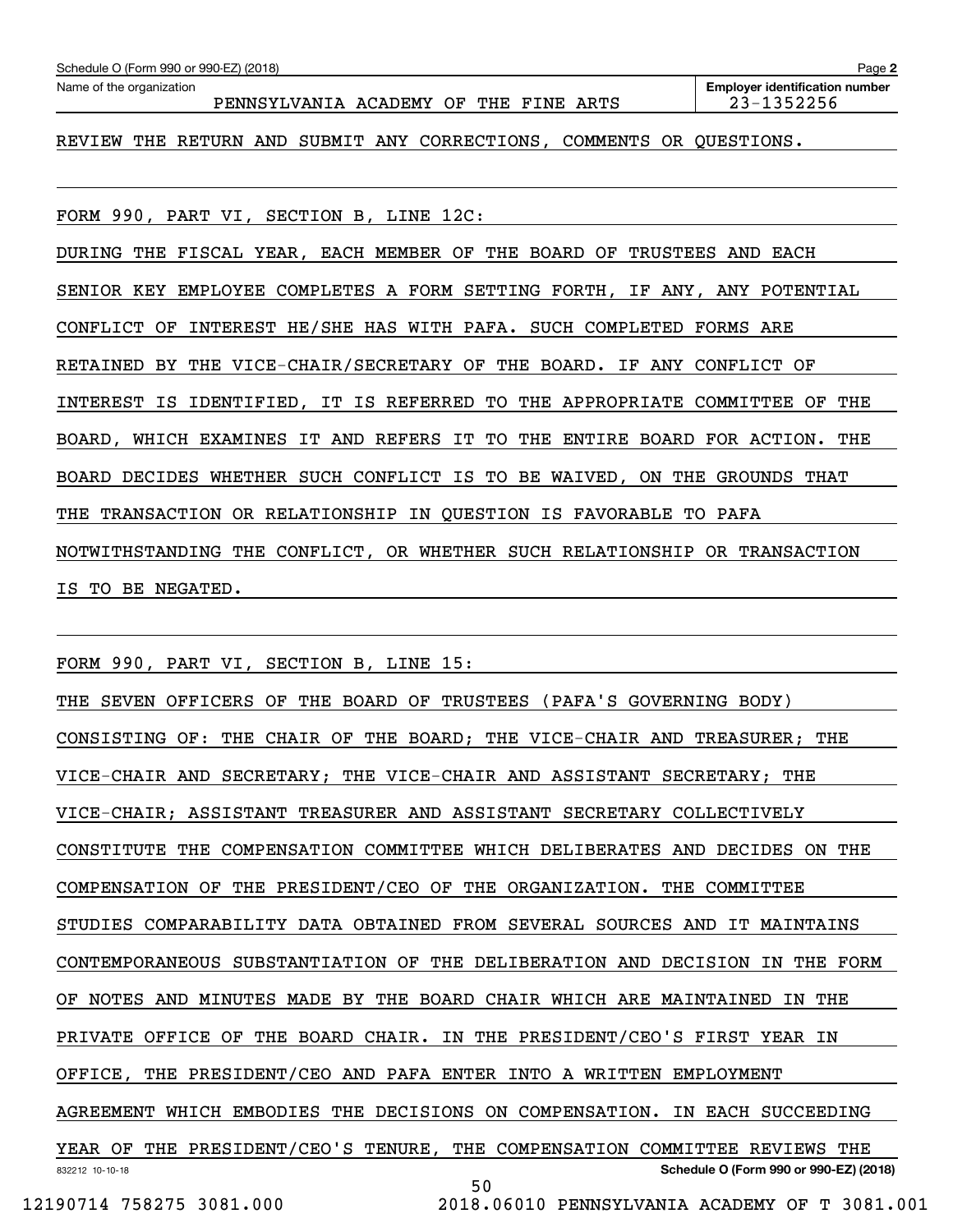| Schedule O (Form 990 or 990-EZ) (2018)                                                   | Page 2                                              |  |  |  |  |  |  |  |
|------------------------------------------------------------------------------------------|-----------------------------------------------------|--|--|--|--|--|--|--|
| Name of the organization<br>PENNSYLVANIA ACADEMY OF<br>THE FINE ARTS                     | <b>Employer identification number</b><br>23-1352256 |  |  |  |  |  |  |  |
| COMPENSATION AND MAKES ANY NECESSARY ADJUSTMENTS. WITH RESPECT TO                        |                                                     |  |  |  |  |  |  |  |
| COMPENSATION OF<br>OTHER OFFICERS OR KEY EMPLOYEES OF PAFA, RECOMMENDATIONS              |                                                     |  |  |  |  |  |  |  |
| FIRST MADE BY THE PRESIDENT/CEO (AFTER HIS<br>INTERNAL PROCESS OF<br>ARE                 |                                                     |  |  |  |  |  |  |  |
| CONSULTATION WITH SENIOR STAFF, INCLUDING THE                                            | EXECUTIVE VICE-PRESIDENT OF                         |  |  |  |  |  |  |  |
| FINANCE AND ADMINISTRATION) WHICH ARE EMBODIED                                           | IN THE ANNUAL BUDGET, AND                           |  |  |  |  |  |  |  |
| THE BOARD<br><b>REVIEWED</b><br>BY.<br>THE<br>COMPENSATION COMMITTEE<br>ΟF<br>AND        | BY THE BOARD'S                                      |  |  |  |  |  |  |  |
| (WHICH IS<br>CHAIRED BY<br>THE VICE-CHAIR AND<br>FINANCE<br>COMMITTEE                    | THE<br>TREASURER<br>OF                              |  |  |  |  |  |  |  |
| THE ANNUAL BUDGET, WHICH EMBODIES THE<br>COMPENSATION<br>BOARD).                         | THE<br>OF                                           |  |  |  |  |  |  |  |
| PRESIDENT/CEO<br>(AS<br>INITIALLY PROPOSED BY THE                                        | BOARD'S COMPENSATION COMMITTEE)                     |  |  |  |  |  |  |  |
| OTHER OFFICERS AND<br>KEY<br><b>EMPLOYEES</b><br>AND<br>THE<br>COMPENSATION OF           | (AS<br>INITIALLY                                    |  |  |  |  |  |  |  |
| BY THE PRESIDENT/CEO) IS<br>ULTIMATELY PRESENTED<br>TО<br>PROPOSED                       | THE<br>ENTIRE BOARD                                 |  |  |  |  |  |  |  |
| THE BOARD'S FINANCE COMMITTEE FOR CONSIDERATION, POSSIBLE<br><b>TRUSTEES</b><br>BY<br>OF |                                                     |  |  |  |  |  |  |  |
| FINALLY ADOPTION.<br>AMENDMENT, AND                                                      |                                                     |  |  |  |  |  |  |  |

FORM 990, PART VI, SECTION C, LINE 19:

THE DOCUMENTS ARE MAINTAINED IN THE FINANCE OFFICE AND ARE AVAILABLE TO THE PUBLIC UPON REQUEST.

| FORM 990, PART XI, LINE 9, CHANGES IN NET ASSETS: |               |
|---------------------------------------------------|---------------|
| CHANGE IN BENEFICIAL INTEREST IN PERPETUAL TRUSTS | 170,094.      |
| COLLECTION ITEMS PURCHASED BUT NOT CAPITALIZED    | $-1,379,849.$ |
| CHANGE IN MARKET VALUE OF SWAP                    | $-255, 123.$  |
| PROCEEDS FROM ART SALE                            | 33,780.       |
| TOTAL TO FORM 990, PART XI, LINE 9                | $-1,431,098.$ |

FORM 990, PART XII, LINE 2C

THE AUDIT COMMITTEE OF THE BOARD OF TRUSTEES APPROVES THE ENGAGEMENT

| LETTER          | OF | THE | INDEPENDENT ACCOUNTANT |  | MEETS WITH AUDITORS ON A PERIODIC |  |                                        |  |
|-----------------|----|-----|------------------------|--|-----------------------------------|--|----------------------------------------|--|
| 832212 10-10-18 |    |     |                        |  |                                   |  | Schedule O (Form 990 or 990-EZ) (2018) |  |
|                 |    |     |                        |  |                                   |  |                                        |  |

12190714 758275 3081.000 2018.06010 PENNSYLVANIA ACADEMY OF T 3081.001